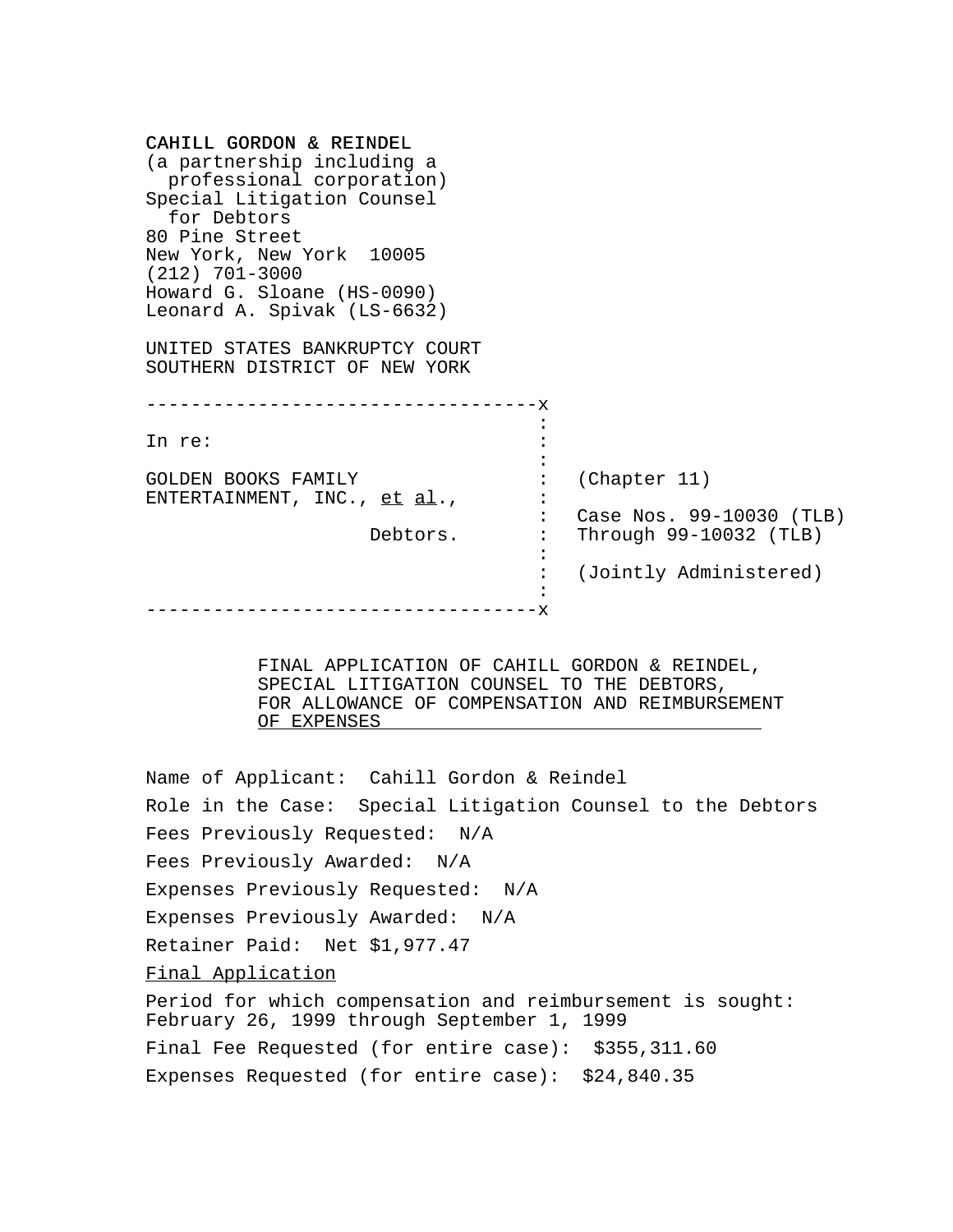# **CAHILL GORDON & REINDEL February 26, 1999 - September 1, 1999**

| <b>Name of Professional</b><br><b>Individual</b> | Position with CG&R, no. of years<br>in that<br>position, relevant<br>experience/<br>area of expertise                                                                                                                                                                                                   | <b>Hourly</b><br><b>Billing Rate</b> | <b>Total Hours</b><br><b>Billed</b> | <b>Total</b><br>Compensatio<br>$\mathbf n$ |
|--------------------------------------------------|---------------------------------------------------------------------------------------------------------------------------------------------------------------------------------------------------------------------------------------------------------------------------------------------------------|--------------------------------------|-------------------------------------|--------------------------------------------|
| Howard G. Sloane,<br>Partner                     | Joined firm as Associate in 1977;<br>became Partner in 1984; Member,<br>New York Bar since 1977; ex-<br>pertise in litigation, litigated nu-<br>merous cases in state and federal<br>court including claims similar to<br>those at issue in these cases.                                                | \$520.00                             | 200.10                              | \$104,052.00                               |
| Leonard A. Spivak,<br>Partner                    | Joined firm as an Associate in<br>1968; became Partner in 1975;<br>Member of the New York Bar<br>since 1967; expertise in securities<br>and other commercial litigation,<br>served as special litigation coun-<br>sel to debtors and debtors in pos-<br>session.                                        | 500.00                               | 109.50                              | \$54,750.00                                |
| Roy L. Regozin,<br>Partner                       | Joined firm as a Law Clerk in<br>1968, became an Associate in<br>1969, became Partner in 1976;<br>Member of the New York Bar<br>since 1969; prior experience as<br>special litigation counsel to debt-<br>ors and debtors in possession,<br>expertise in securities and other<br>commercial litigation. | 488.00                               | 271.40                              | \$132,443.20                               |
| Robert Usadi,<br>Partner                         | Joined firm as Associate in 1965,<br>became a partner in 1973, Mem-<br>ber of the New York Bar since<br>1966, expertise in corporate and<br>bankruptcy areas.                                                                                                                                           | 520.00                               | .20                                 | \$104.00                                   |
| Michael A. Becker,<br>Partner                    | Joined the firm as Associate in<br>1980; Member of the New York<br>Bar since 1981; became a partner<br>in 1988; expertise in corporate<br>area.                                                                                                                                                         | 520.00                               | 3.50                                | \$1,820.00                                 |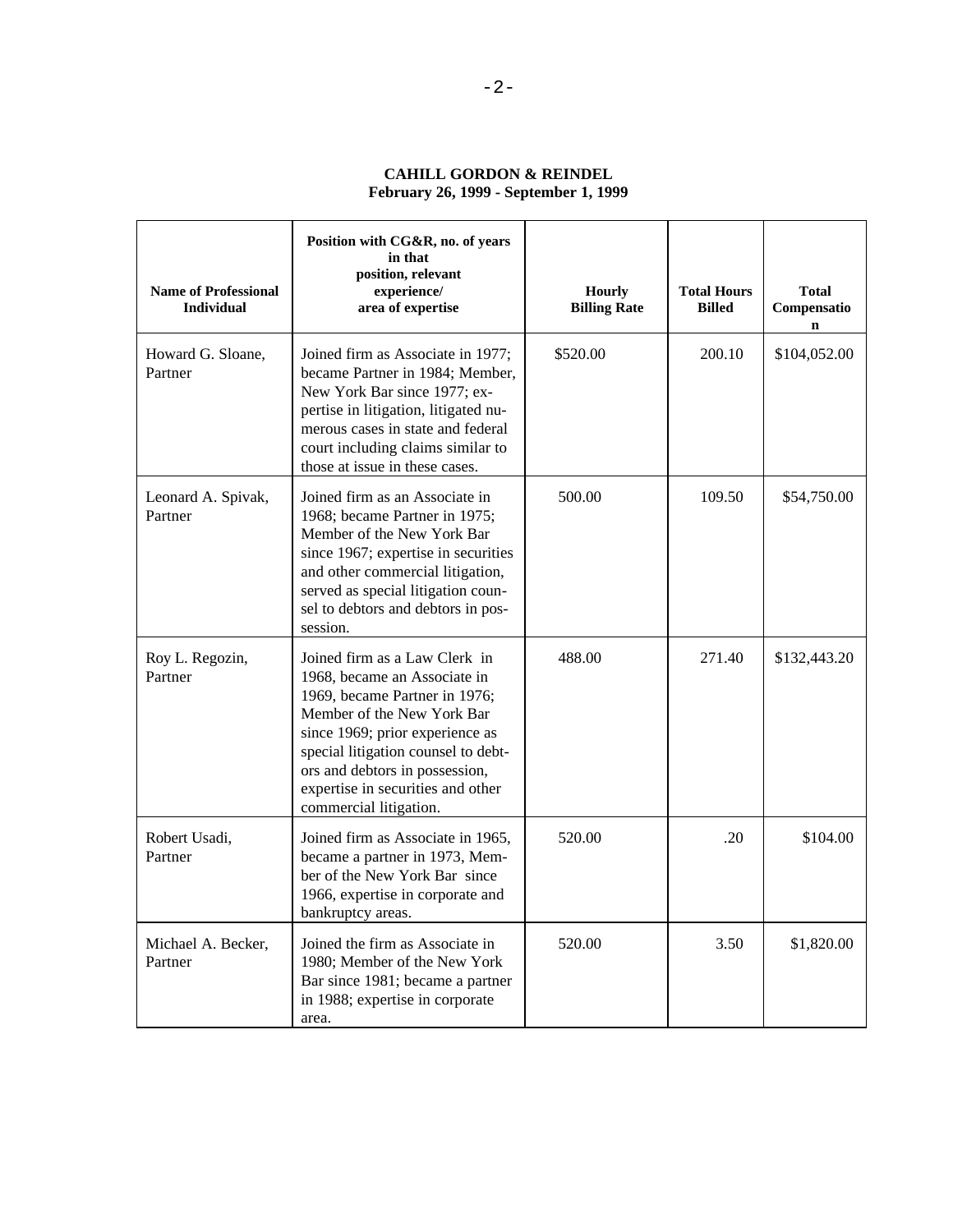| <b>Name of Professional</b><br><b>Individual</b>                                                                                                                                                                                             | Position with CG&R, no. of years<br>in that<br>position, relevant<br>experience/<br>area of expertise                                | <b>Hourly</b><br><b>Billing Rate</b> | <b>Total Hours</b><br><b>Billed</b> | <b>Total</b><br>Compensatio<br>$\mathbf n$ |
|----------------------------------------------------------------------------------------------------------------------------------------------------------------------------------------------------------------------------------------------|--------------------------------------------------------------------------------------------------------------------------------------|--------------------------------------|-------------------------------------|--------------------------------------------|
| Tammy Harvey,<br>Associate                                                                                                                                                                                                                   | Joined the firm in 1997 as Asso-<br>ciate, member of New York Bar<br>since 1998; expertise in general<br>litigation.                 | 228.00                               | 121.10                              | \$27,610.80                                |
| Howard H. Rice III,<br>Joined firm as Associate in 1997;<br>became member of the New York<br>Associate<br>Bar in 1998; expertise in general<br>litigation matters.                                                                           |                                                                                                                                      | 228.00                               | 7.10                                | \$1,618.80                                 |
| Marc J. Korpus,<br>Joined firm as law clerk in 1981;<br>Senior Attorney<br>became Associate in 1982; be-<br>came Senior Attorney in 1990;<br>Member, New York Bar since<br>1985; 12 years experience spe-<br>cializing in bankruptcy matters |                                                                                                                                      | 452.00                               | 12.20                               | \$5,514.40                                 |
| Agnelo Azulay,<br>Paraprofessional                                                                                                                                                                                                           | Director of Corporate Research,<br>19 years                                                                                          | 260.00                               | .70                                 | \$182.00                                   |
| Eric Lipman,<br><b>Summer Associate</b>                                                                                                                                                                                                      | Student at New York University<br>School of Law; joined firm as<br>summer associate during summer<br>of 1998; at firm for 2-3 months | 204.00                               | 8.20                                | \$1,672.80                                 |
| Viktor V. Pregel,<br>Student at New York University<br><b>Summer Associate</b><br>School of Law; joined firm as<br>summer associate during summer<br>of 1998; at firm for 2-3 months                                                         |                                                                                                                                      | 204.00                               | 65.90                               | \$13,443.60                                |
| Nicholas J. Marcan-<br>tonio, Deputy Man-<br>aging Attorney                                                                                                                                                                                  | Deputy Managing<br>Attorney, 10 years                                                                                                | 184.00                               | 2.40                                | \$441.60                                   |
| Michael Holmes,<br>Paraprofessional                                                                                                                                                                                                          | Paralegal, 17 years                                                                                                                  | 168.00                               | 25.20                               | \$4,233.60                                 |
| Val Kleyman,<br>Paraprofessional                                                                                                                                                                                                             | Paralegal, 3 months                                                                                                                  | 92.00                                | 5.00                                | \$460.00                                   |
| Abdul Ahmad,<br>Paraprofessional                                                                                                                                                                                                             | Paralegal, 22 years                                                                                                                  | 100.00                               | 14.00                               | \$1,400.00                                 |
| Christine Westbrook,<br>Paraprofessional                                                                                                                                                                                                     | Paralegal, 8 months                                                                                                                  | 96.00                                | 18.10                               | \$1,737.60                                 |
| Margaret Davenport,<br>Head Librarian                                                                                                                                                                                                        | Head Librarian, 17 years                                                                                                             | 108.00                               | 1.20                                | \$129.60                                   |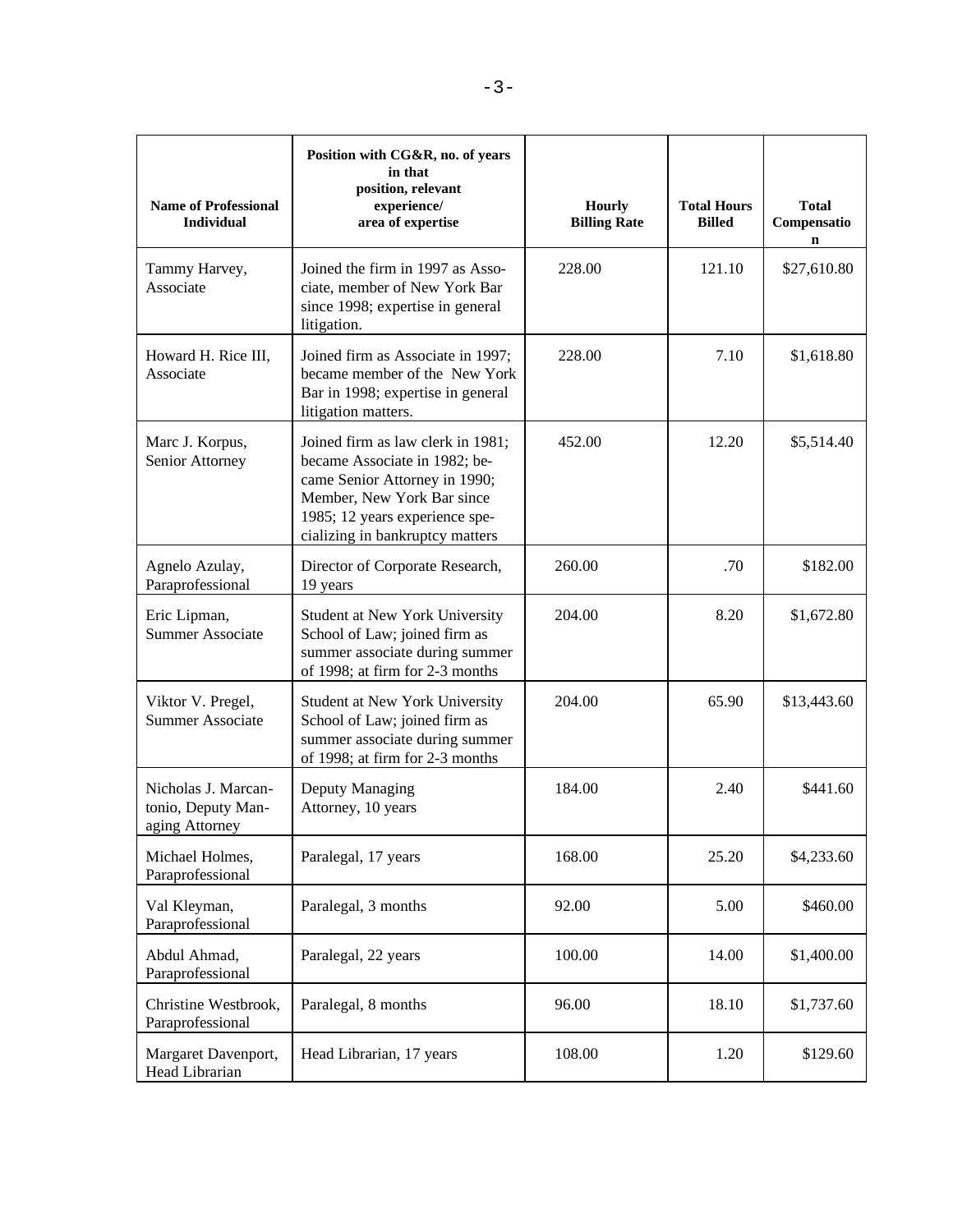| <b>Name of Professional</b><br><b>Individual</b> | Position with CG&R, no. of years<br>in that<br>position, relevant<br>experience/<br>area of expertise | <b>Hourly</b><br><b>Billing Rate</b> | <b>Total Hours</b><br><b>Billed</b> | Total<br>Compensatio<br>n |
|--------------------------------------------------|-------------------------------------------------------------------------------------------------------|--------------------------------------|-------------------------------------|---------------------------|
| Mary Cahn,<br>Reference Librarian                | Reference Librarian                                                                                   | 184.00                               | 1.50                                | \$276.00                  |
| Que-Phuong Nguyen                                | Computer Service Librarian                                                                            | 168.00                               | .20                                 | \$33.60                   |
| Proofreaders                                     | Paraprofessionals                                                                                     | 88.00                                | 38.50                               | \$3,388.00                |
|                                                  | <b>Grand Total</b>                                                                                    |                                      | 906.00                              | \$355,311.60              |
|                                                  |                                                                                                       |                                      |                                     |                           |

Blended Rate \$392.18/hour

Pursuant to 11 U.S.C. § 330 and Rule 2016 of the Federal Rules of Bankruptcy Procedure, the law firm of Cahill Gordon & Reindel ("CG&R") hereby moves this Court for a final order awarding its reasonable compensation with respect to the above-captioned debtors and debtors-in-possession (the "Debtors") for professional legal services rendered as special litigation counsel to the Debtors, together with reimbursement for actual and necessary expenses incurred, during the period from inception of these cases on February 26, 1999 through September 1, 1999, the date on which the Debtors' Amended Joint Plan of Reorganization was confirmed, subject to the entry of a final order. The total amount sought for professional legal services rendered is \$355,311.60, and the total amount sought for reimbursement of actual and necessary expenses is \$24,840.35. CG&R has not previously filed an application for fees or disbursements in these cases.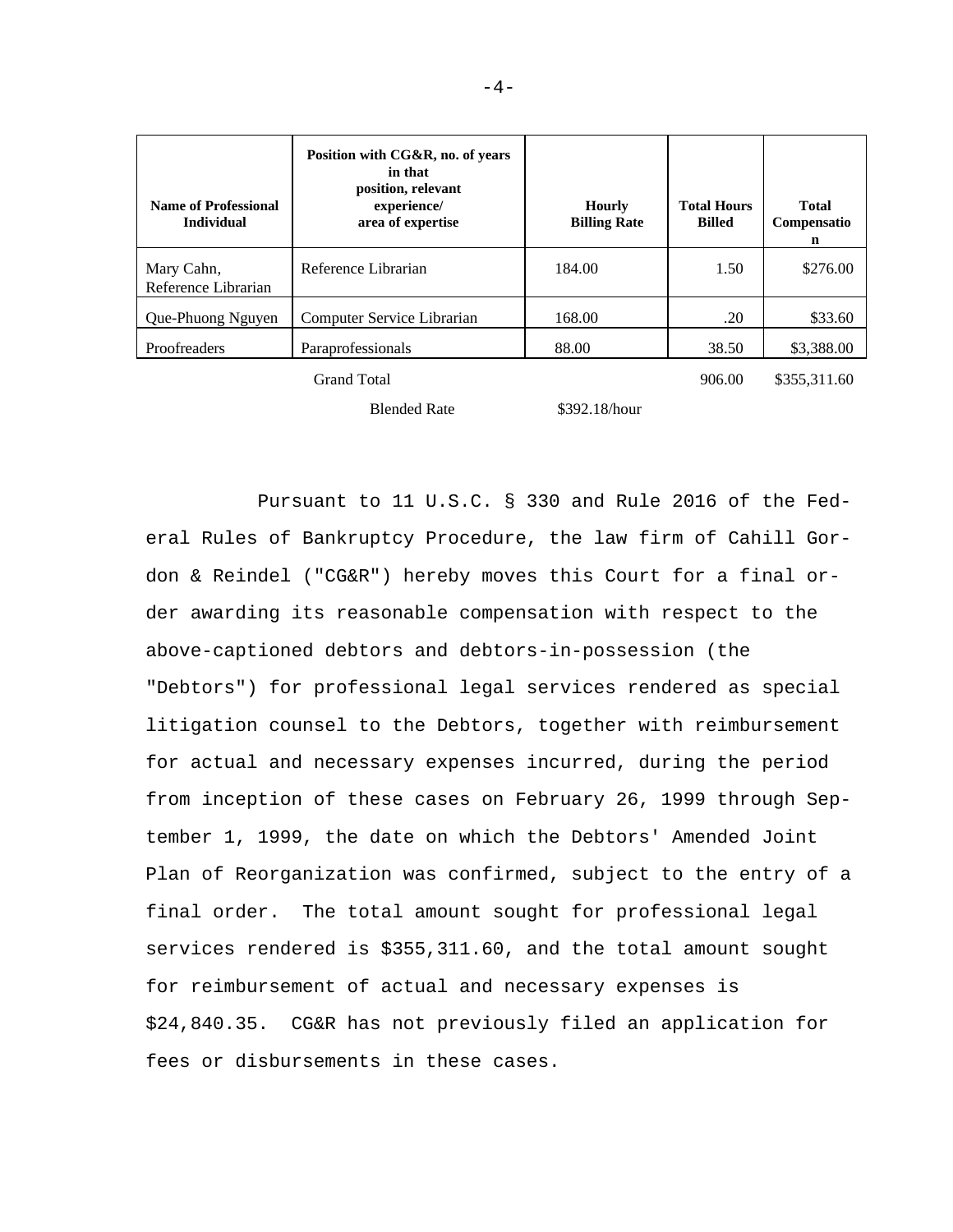In support of this application CG&R respectfully represents as follows:

#### Background

1. On February 26, 1999, Golden Books Family Entertainment, Inc. ("GBFE") and two of its subsidiaries (collectively with GBFE the "Debtors") filed voluntary Chapter 11 petitions in this Court. The Debtors continued as debtorsin-possession under Chapter 11 of Title 11 of the United States Code (the "Bankruptcy Code").

2. Pursuant to an Order issued by this Court on May 10, 1999, the Debtors were authorized, pursuant to Section 327(e) of the Bankruptcy Code, nunc pro tunc to February 26, 1999, to retain and employ CG&R as special litigation counsel to represent and advise the Debtors and the individual defendants in consolidated securities actions pending in the United States District for the Southern District of New York captioned Lemmer v. Golden Books Family Entertainment Inc. and Green Fund v. Golden Books Family Entertainment Inc. (the "Securities Litigation") and matters related thereto. At the time bankruptcy proceedings were commenced in this Court, CG&R had prepared and served a motion to dismiss the complaint in the Securities Litigation, which included class action allegations. Upon information and belief, the Debtors regarded the Securi-

-5-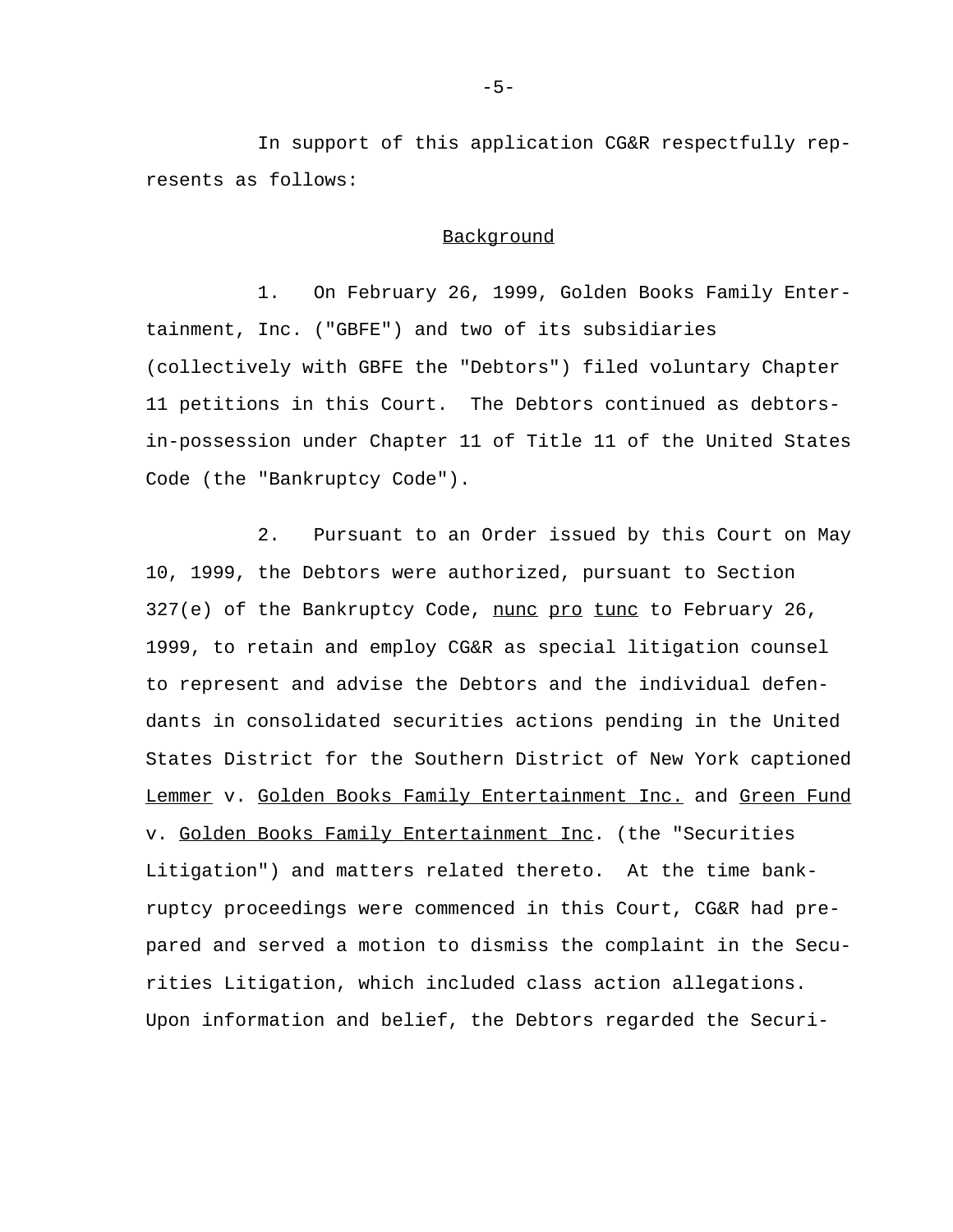ties Litigation as a serious potential obstacle to a successful reorganization.

3. All services for which compensation is requested by CG&R were performed for or on behalf of Debtors and the present and former officers and directors of GBFE who were named as individual defendants in the Securities Litigation (the "Individual Defendants"). Each of the Individual Defendants has the right to be indemnified and receive advances on his defense costs, subject to the terms of the by-laws of GBFE and the Delaware General Corporation Law.

4. CG&R was retained to provide services at its customary hourly rates, subject to Section 330 of the Bankruptcy Code and approval of allowance of compensation and reimbursement of expenses by the Court. As set forth in the Affidavit of Howard G. Sloane, sworn to on March 4, 1999, and filed in connection with the application by the Debtors to retain CG&R as special litigation counsel, CG&R received a prepetition advance payment from Debtors in prepayment of fees and expenses incurred in representation of the Debtors before their petitions were filed and, subject to further order of the Court, in prepayment of fees and expenses incurred in representation of the Debtors subsequent to the filing of these cases. Although CG&R expected to receive an advance payment of \$25,000.00, the amount received in excess of amounts then billed was \$13,103.62. \$11,126.15 of fees and expenses in-

-6-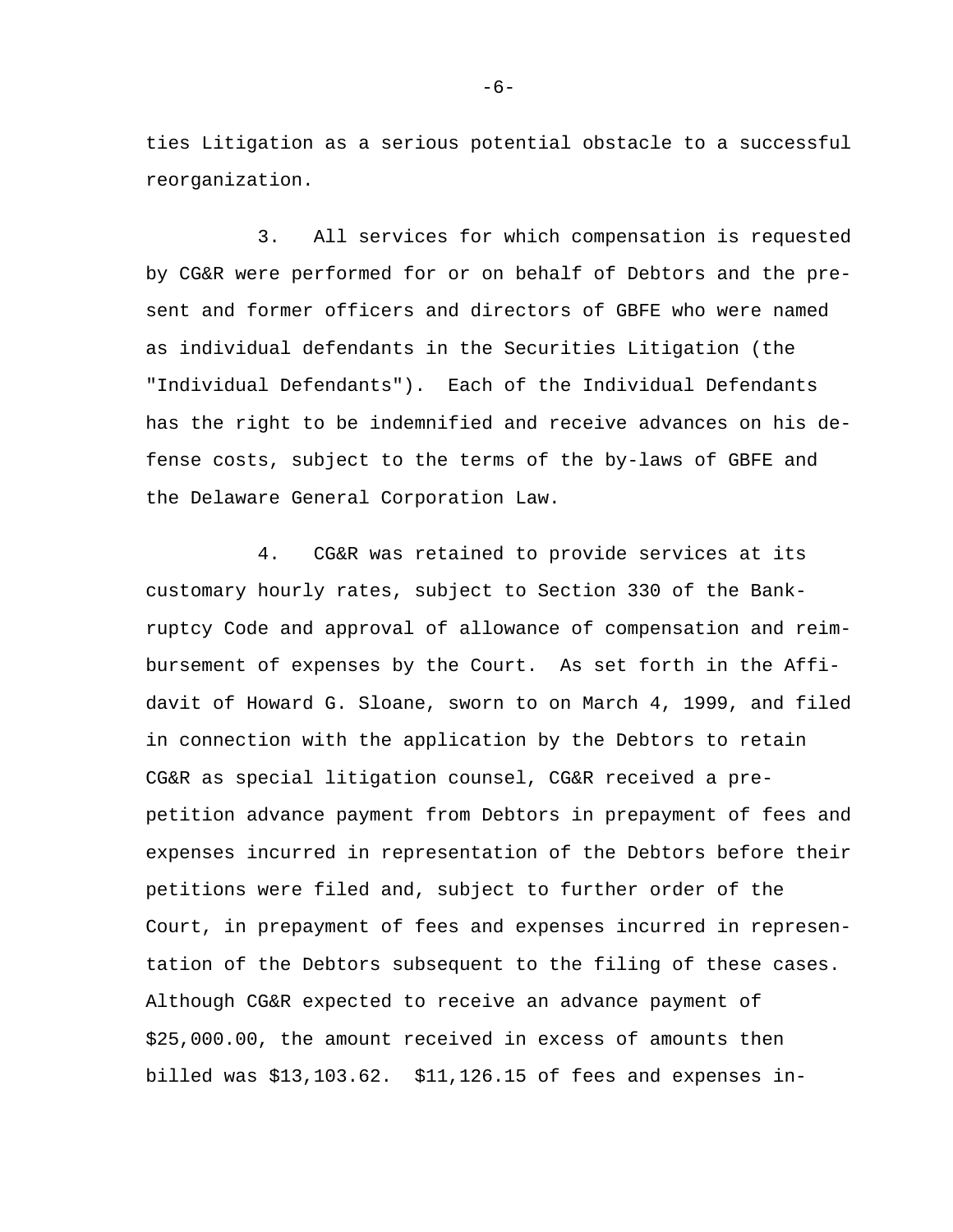curred in pre-petition representation of the Debtors has not been billed. Applying this amount against the \$13,103.62 results in the amount of \$1,977.47 being held by CG&R, to be applied against post-petition fees and expenses, as such payments are allowed by the Court.

5. No party or person other than the Debtors has agreed to compensate CG&R for its services as special litigation counsel, with the exception of the insurance carrier on Debtors' executive liability policy. Any amounts paid by the insurance carrier would either reduce the amount to be paid by the Debtors to CG&R, or would be used to reimburse the Debtors for any payment they made to CG&R.

6. The names, hourly rates and other data concerning CG&R professionals and paraprofessionals who provided services for which compensation is sought by this Application are set forth above. CG&R charged the same hourly rates to nonbankruptcy clients for similar services during the same period.

7. CG&R requests final allowance of compensation for services rendered and reimbursement of expenses incurred during the period from February 26, 1999 through September 1, 1999, and in support thereof:

> (a) attached hereto at Tab 1 is a detailed statement of professional services rendered during the period from February 26, 1999 to March 31,

-7-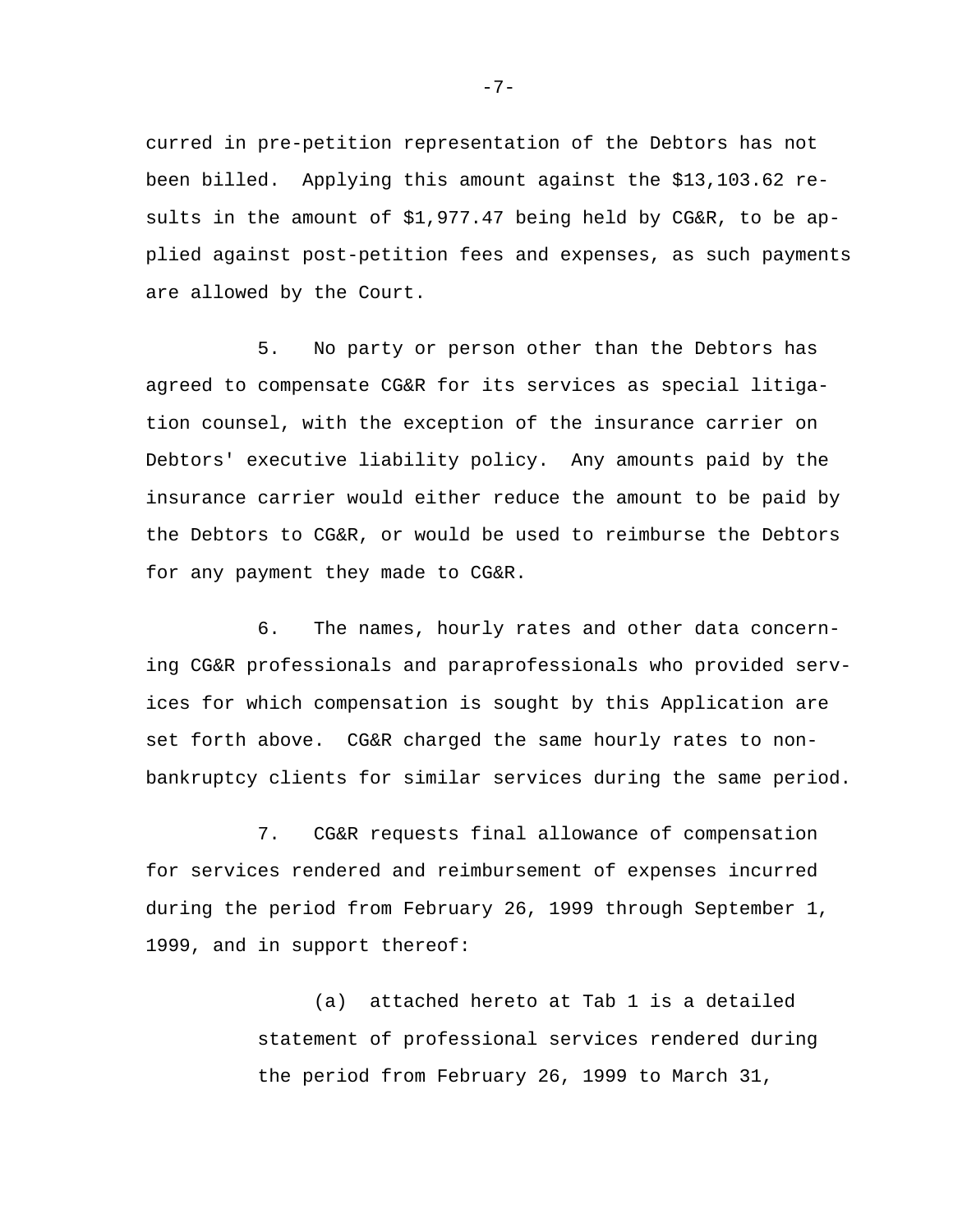1999 showing the amount of \$43,518.40 as CG&R's allowable compensation for such services and \$1,667.21 in reimbursable expenses, after a downward adjustment of \$89.18 to the amount for Westlaw that inadvertently had not been made when the statement was circulated;

(b) attached hereto at Tab 2 is a detailed statement of professional services rendered for the month of April 1999 showing the amount of \$51,684.40 as CG&R's allowable compensation for such services and \$2,915.82 in reimbursable expenses, after a downward adjustment of \$79.78 to the amount for Westlaw that inadvertently had not been made when the statement was circulated;

(c) attached hereto at Tab 3 is a detailed statement of professional services rendered for the month of May 1999 showing the amount of \$86,076.00 as CG&R's allowable compensation for such services and \$7,062.55 in reimbursable expenses;

(d) attached hereto at Tab 4 is a detailed statement of professional services rendered for the month of June 1999 showing the amount of \$80,565.60 as CG&R's allowable compensation for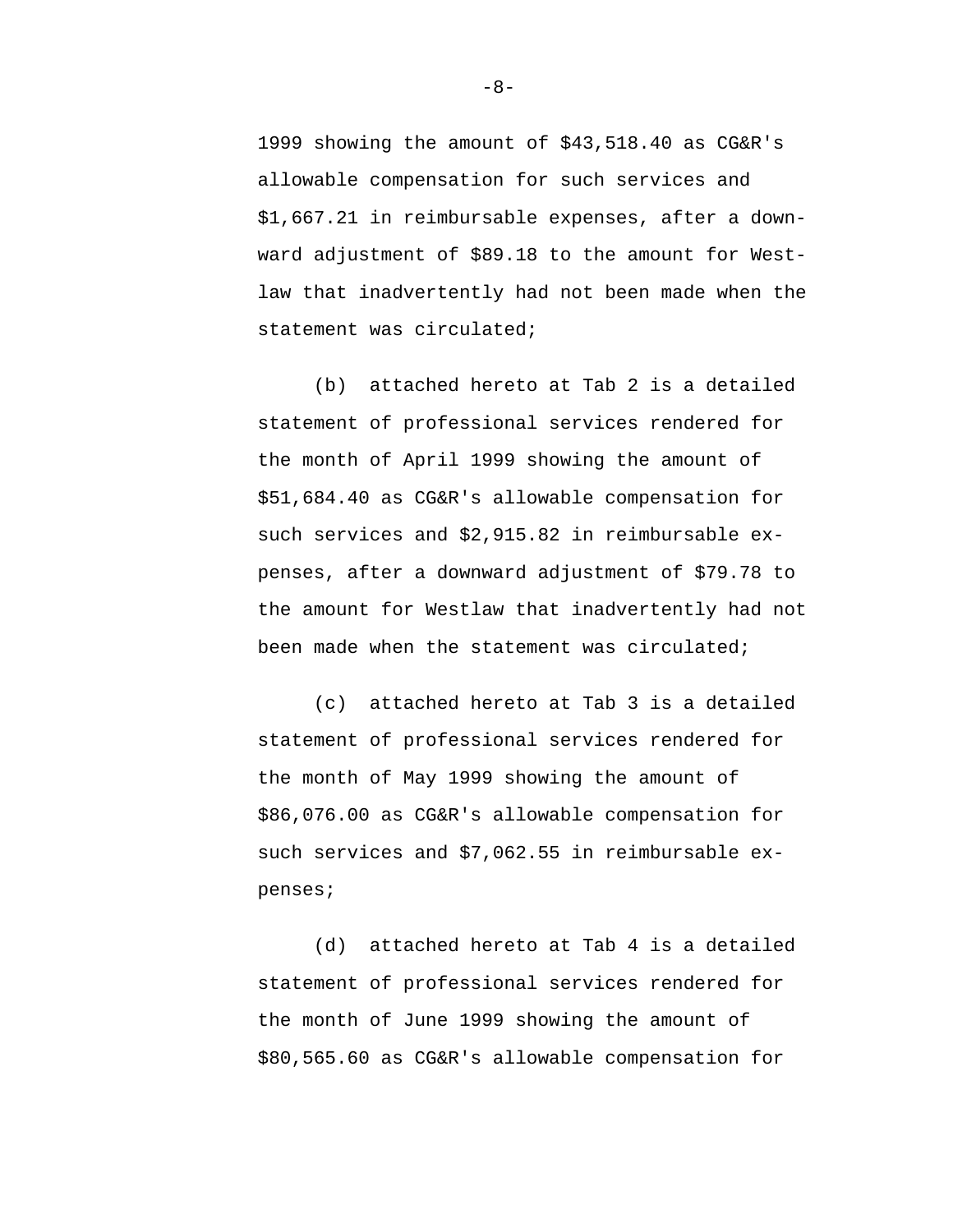such services and \$3,384.03 in reimbursable expenses, after a downward adjustment of \$3.00 to the cost of an overtime meal so that it does not exceed \$20.00;

(e) attached hereto at Tab 5 is a detailed statement of professional services rendered for the month of July 1999 showing the amount of \$61,979.20 as CG&R's allowable compensation for such services and \$7,571.31 in reimbursable expenses, after a downward adjustment of \$9.28 to delete an expense mistakenly classified as an overtime meal; and

(f) attached hereto at Tab 6 is a detailed statement of professional services rendered during the period from August 1, 1999 through September 1, 1999 showing the amount of \$31,488.00 as CG&R's allowable compensation for such services and \$2,239.43 in reimbursable expenses.

#### SUMMARY OF SERVICES RENDERED

8. The principal legal services CG&R rendered to the Debtors involved work in support of the motion to dismiss the complaint in the Securities Litigation, and participating in strategy sessions and negotiations which consummated in the settlement of the Securities Litigation, which was approved by

-9-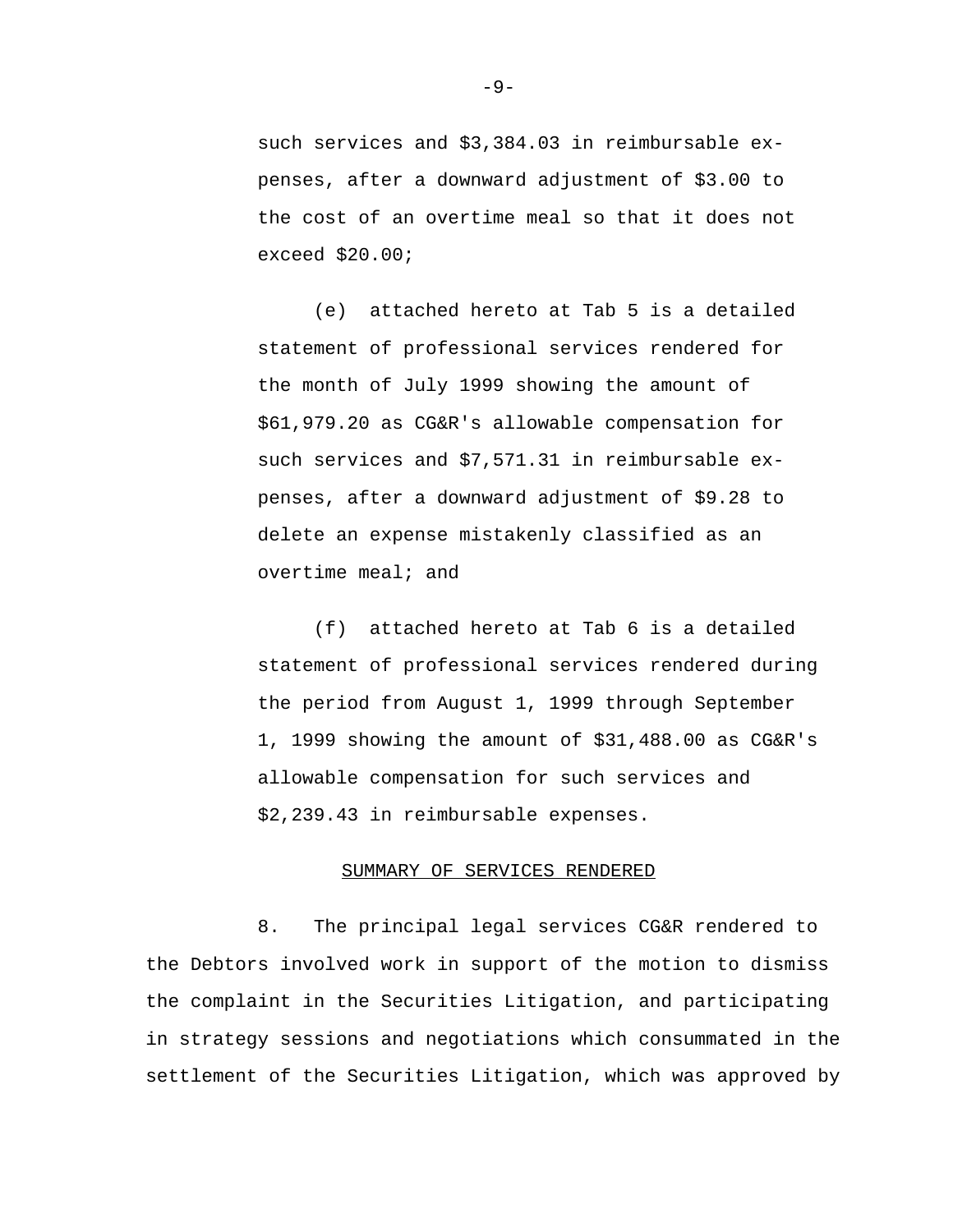this Court on September 1, 1999. CG&R's work on the motion to dismiss had two objectives: (1) to encourage plaintiffs to settle the case, which is what in fact occurred, and (2) if settlement was not achieved, to attack the adequacy of the complaint. The ultimate objective was to eliminate the Securities Litigation as a potential obstacle to a successful reorganization. CG&R relied on bankruptcy counsel for information and advice relating to the impact of the Securities Litigation and the claims asserted by plaintiffs on these Chapter 11 cases, and took such matters into account in formulating its advice and strategy with respect to the Securities Litigation.

9. Work in support of the motion to dismiss the complaint included, inter alia,

• reviewing plaintiffs' memorandum in opposition to the motion to dismiss which was pending when these bankruptcy proceedings were commenced, researching the law, reading new decisions concerning pleading fraud under Section 10(b) of the Exchange Act and Rule 10b-5 thereunder, drafting arguments, preparing a chart addressing the allegations of nondisclosure and preparing a reply memorandum on behalf of the Individual Defendants in further support of the motion. This work included making revisions to the reply memorandum shortly before it was served to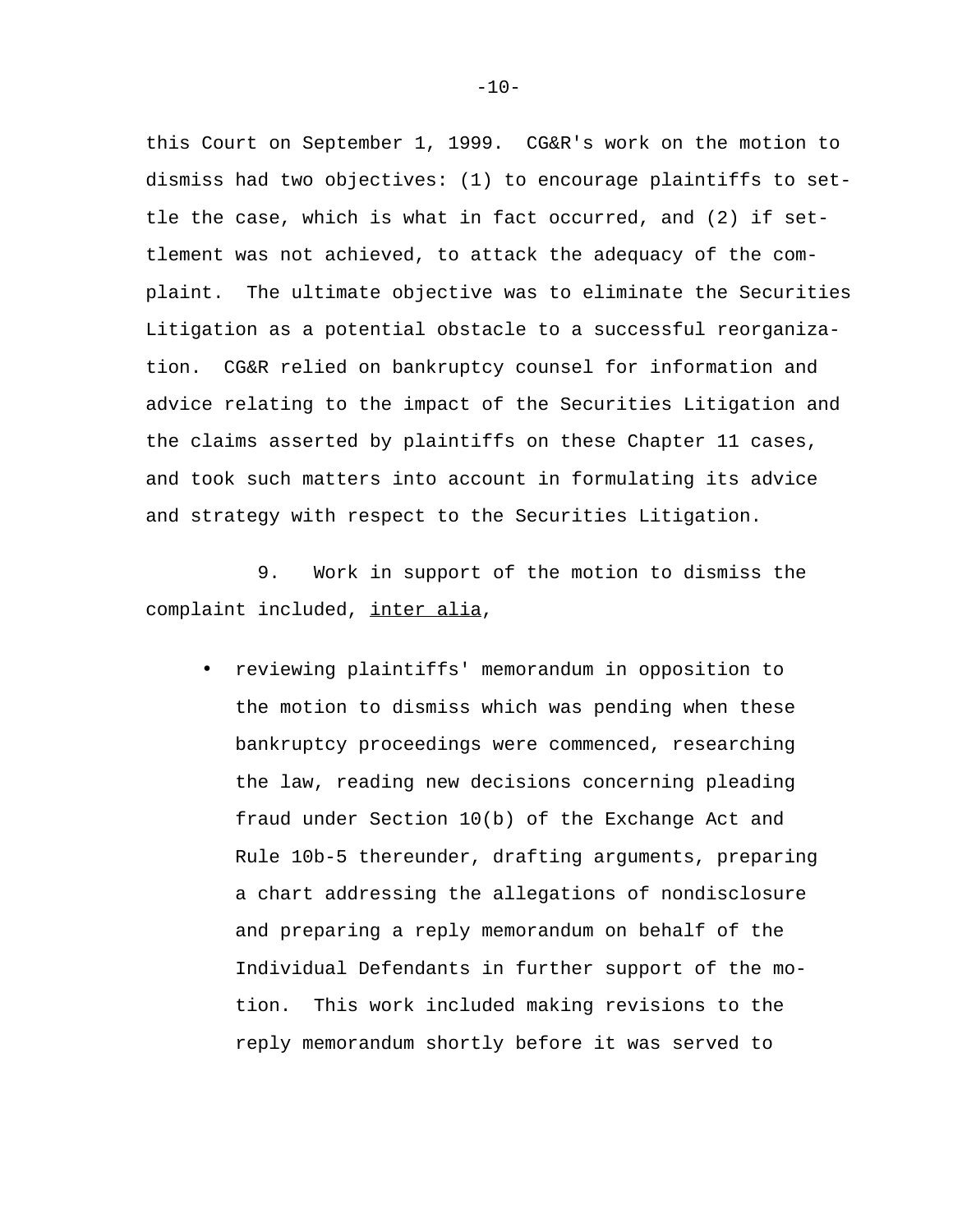take into account a new Second Circuit decision (Stevelman v. Alias Research Inc.);

- correspondence with the District Court and with counsel for plaintiffs, and discussing scheduling matters concerning the motion to dismiss with lead counsel for the plaintiffs;
- in conjunction with Debtors' bankruptcy counsel, assessing the impact of the automatic stay and preparing a memorandum discussing strategic considerations related thereto;
- reviewing the article concerning Golden Books in the May 1999 issue of Vanity Fair, which plaintiffs used as the basis for a request to further amend their complaint, conferring with Debtors and insurance carrier re same, preparing a letter to the District Court opposing the proposed further amendment to the complaint, attending a conference in District Court concerning the proposed further amendment to the complaint, and developing responses to the issues it raised, including preparation of a time line showing disclosures;
- researching factual and legal issues raised by the newly amended complaint and preparing a supplemental

-11-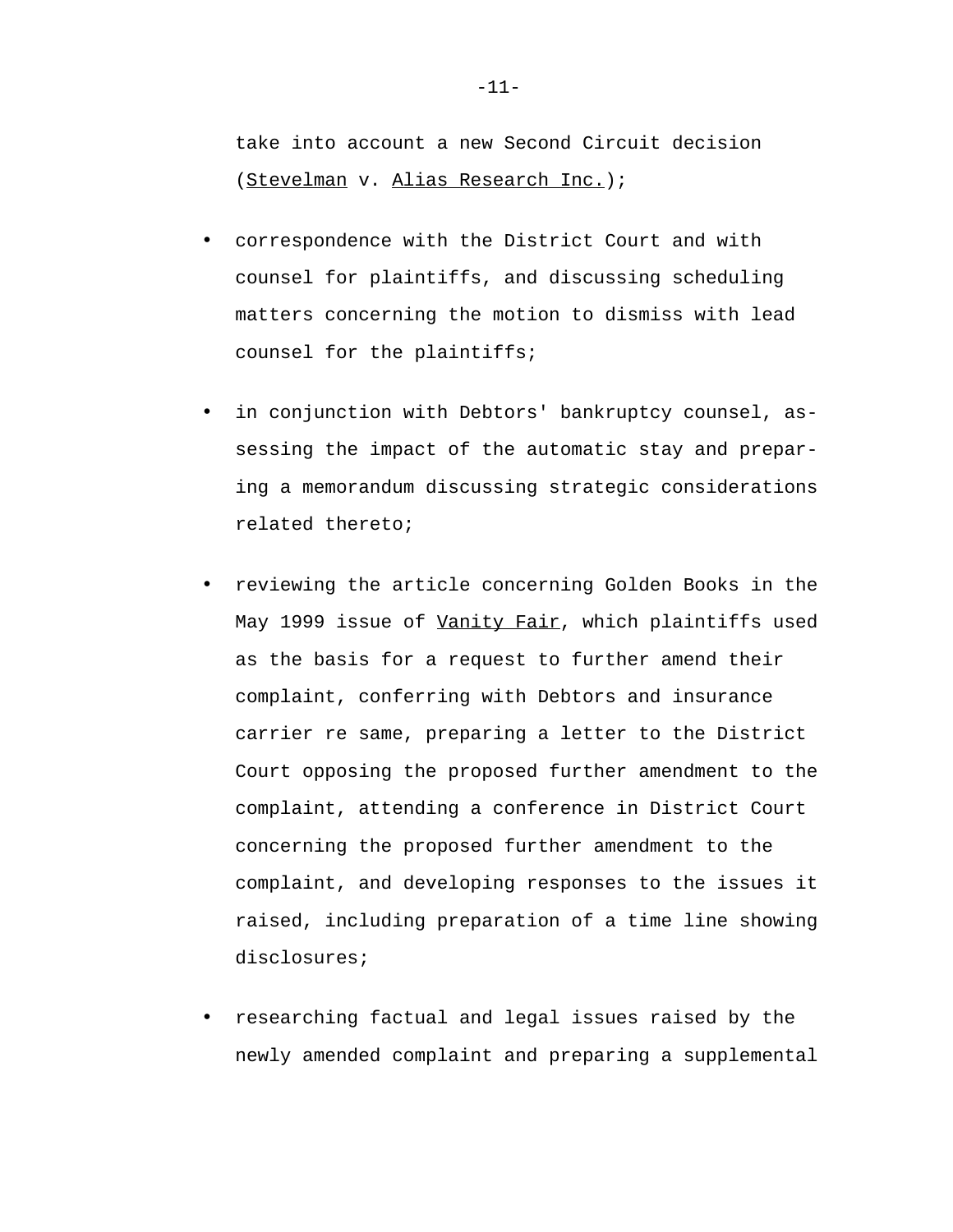memorandum and charts, and a supplemental affidavit, in support of a motion to dismiss the complaint as further amended;

- reviewing and analyzing plaintiffs' supplemental memorandum in opposition to the motion to dismiss the complaint as further amended; and
- preparing for oral argument on the motion to dismiss.

10. Work on matters relating to a settlement of the Securities Litigation included, inter alia,

- participating in numerous meetings and conference calls with Debtors' management, Debtors' bankruptcy counsel, lead counsel for plaintiffs and/or representatives of Debtors' primary D&O insurance carrier, Debtors' insurance broker and/or other D&O insurers, and counsel for bondholder representatives;
- communicating with expert consultant and reviewing his damage analysis;
- factual and legal research relating to insurance coverage issues;
- consideration of class certification issues;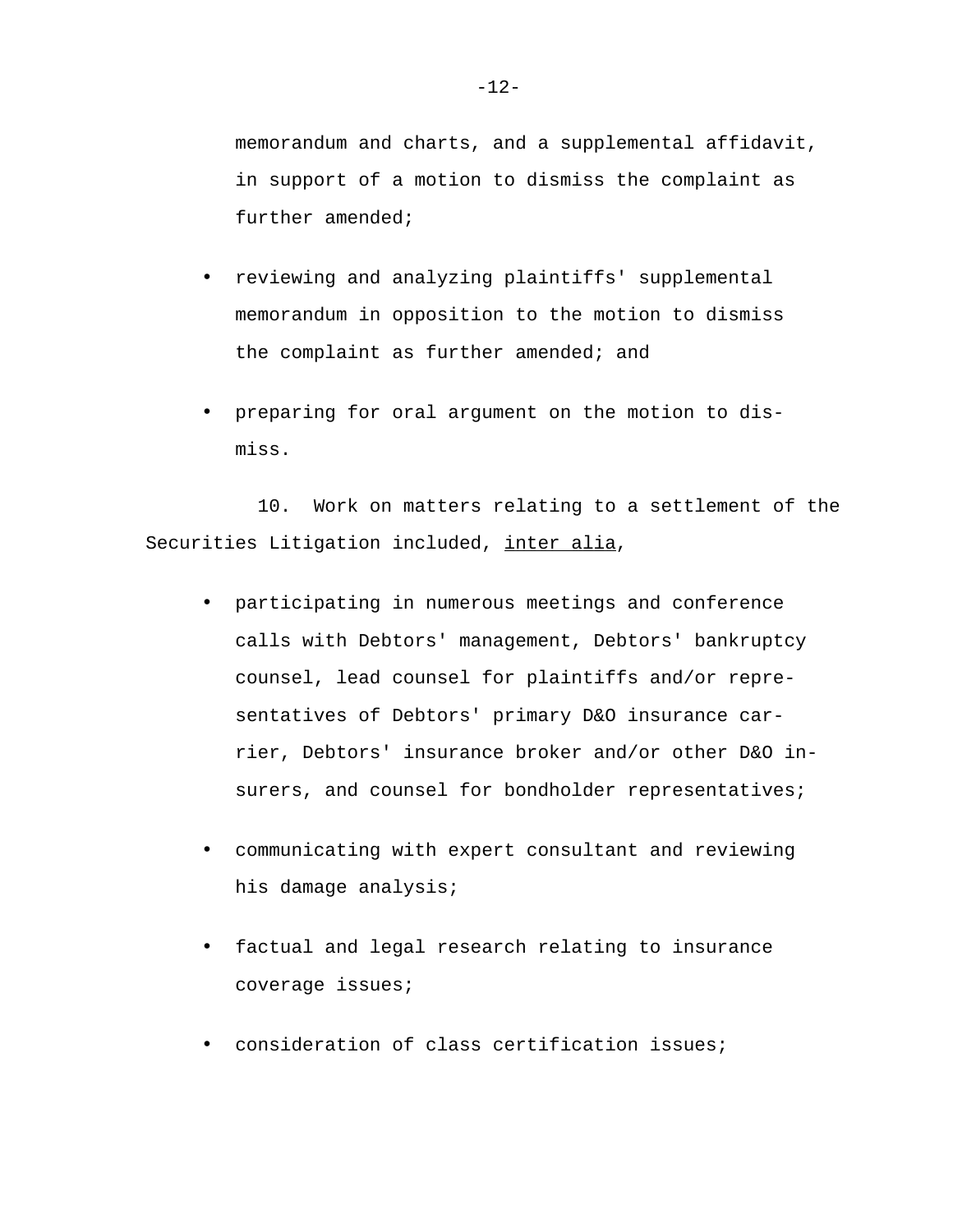- conferring with management of Debtors, preparing checklist for document review and reviewing documents for production to plaintiffs, and correspondence with counsel for plaintiffs re confidentiality of documents and non-waiver of privilege. Counsel for plaintiffs made document production a condition of settlement;
- reviewing and revising memorandum of understanding re settlement;
- preparing Messrs. Snyder and Finkelstein for, and representing them at, depositions conducted by counsel for plaintiffs. Counsel for plaintiffs made these depositions a condition of settlement;
- reviewing and revising drafts of settlement agreement and related documents, reviewing and revising draft release of primary D&O carrier, and reviewing and commenting on papers prepared by Debtors' bankruptcy counsel to obtain approval by this Court of the proposed settlement of the Securities Litigation. The settlement agreement, the release and the motion for Bankruptcy Court approval were mutually interdependent, so that a change in one document frequently required that changes be made in the others, and involved novel drafting issues; and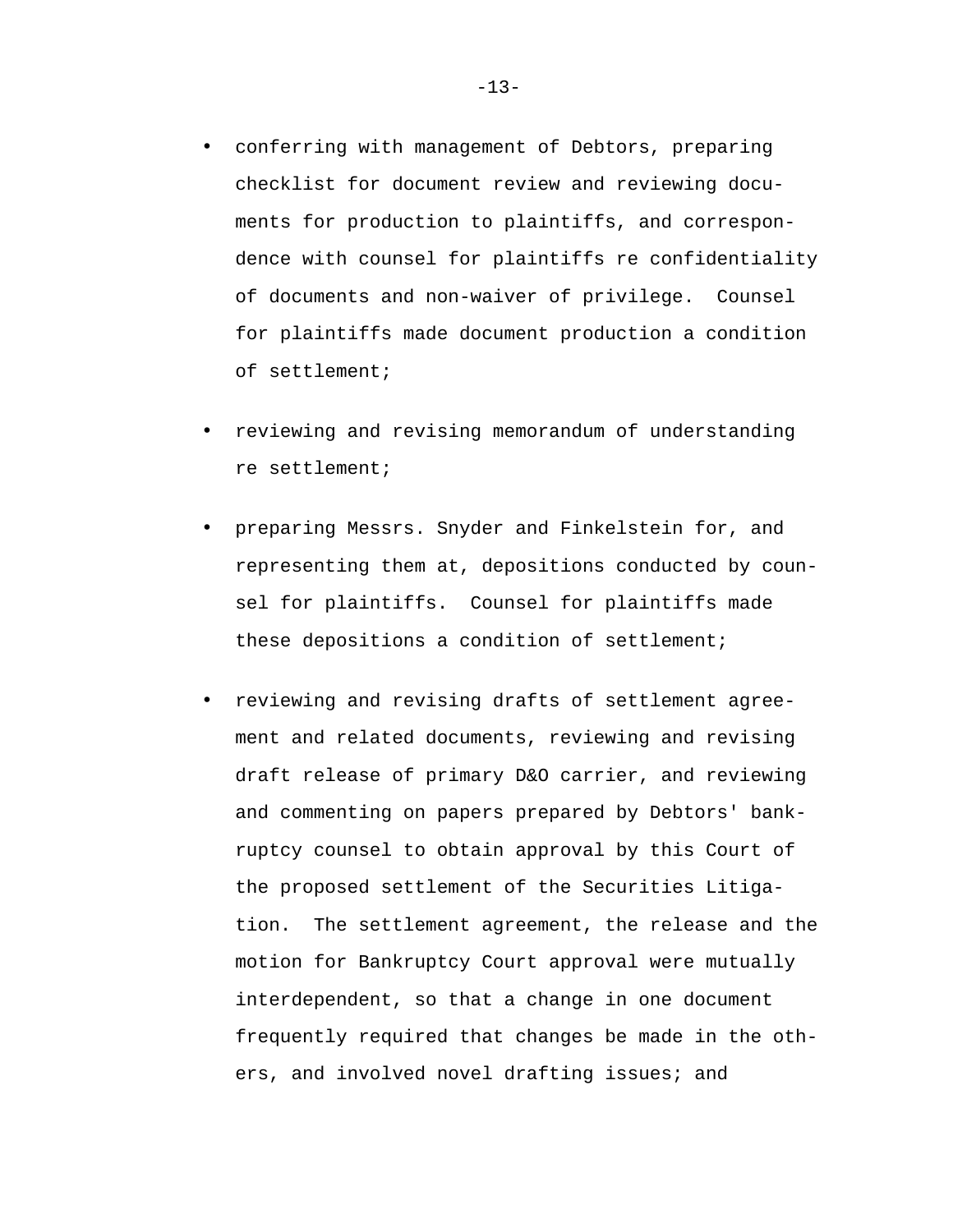• attending hearing in Bankruptcy Court re approval of settlement of Securities Litigation to address any substantive, non-bankruptcy questions relating thereto.

11. Other matters with respect to which Cahill Gordon rendered services included, inter alia, responding to an inquiry by the Debtors' auditor concerning the Securities Litigation; assisting Debtors' bankruptcy counsel with the preparation of the application to retain CG&R as special litigation counsel in these proceedings; preparing letters to Individual Defendants re obligations under Delaware law and the proposed Plan of Reorganization, and settlement issues.

#### DISBURSEMENTS

12. CG&R has incurred actual, reasonable and necessary disbursements during the period covered by this Application in the amount of \$24,840.35. This disbursement amount is broken down into categories of charges, and all expenses are summarized at Tabs 1 through 6 attached hereto.

13. During the period covered by this Application, CG&R's rate for xeroxing was \$.15 per page, its rate for outgoing long distance domestic telecopier transmissions was \$1.25 per page (including related toll charges), its rate for outgoing international telecopier transmissions was \$2.50 per page (including related toll charges), and there was no charge for

-14-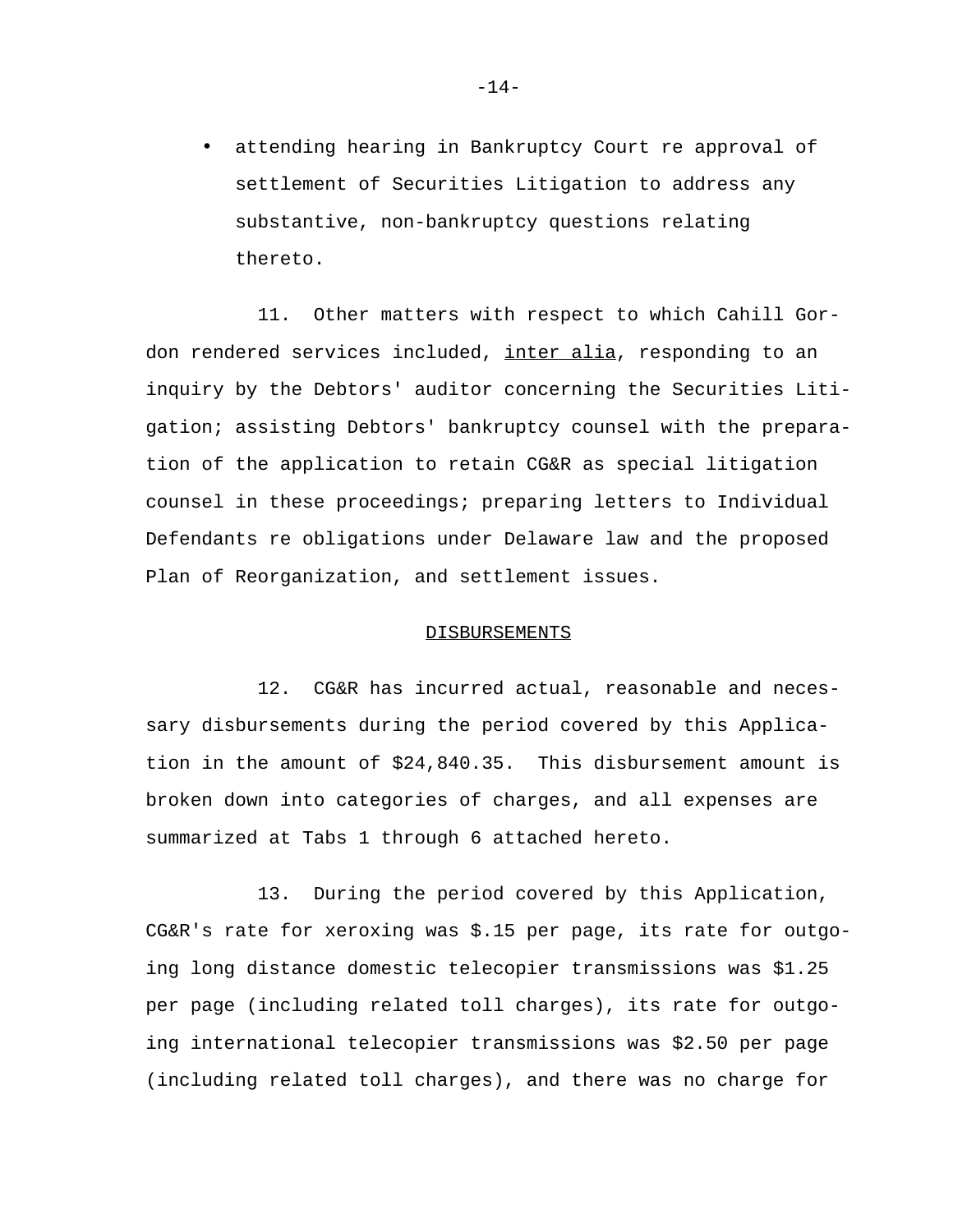incoming or local telecopier transmissions. Computer legal research was billed at CG&R's cost.

14. CG&R's ordinary business practice is to bill clients for proofreaders' time and word processing expenses separately from attorney time. Because CG&R's clients need for word processing and proofreading services varies greatly, depending on whether the legal work being performed for them involves the creation of extensive documentation, CG&R follows a policy of "unbundling" these document production costs and billing for them separately. As a result, these costs are not part of the firm's overhead.

15. Expenses for overtime meals are also included in the disbursement amounts. In each case, with one exception, the amount sought is not in excess of \$20.00 per meal. As indicated above (paragraph 7(d)), a downward adjustment of \$3.00 in the amount of disbursements listed has been made to account for the one overtime meal the cost of which exceeded \$20.00. The expenses are justified as overtime meals for professionals providing services late at night and in transactions important to the cases.

#### **CONCLUSION**

16. During the entirety of the bankruptcy cases, attorneys and paraprofessionals of CG&R have expended a total of 906 hours for fees totaling \$355,311.60. Following the cover

 $-15-$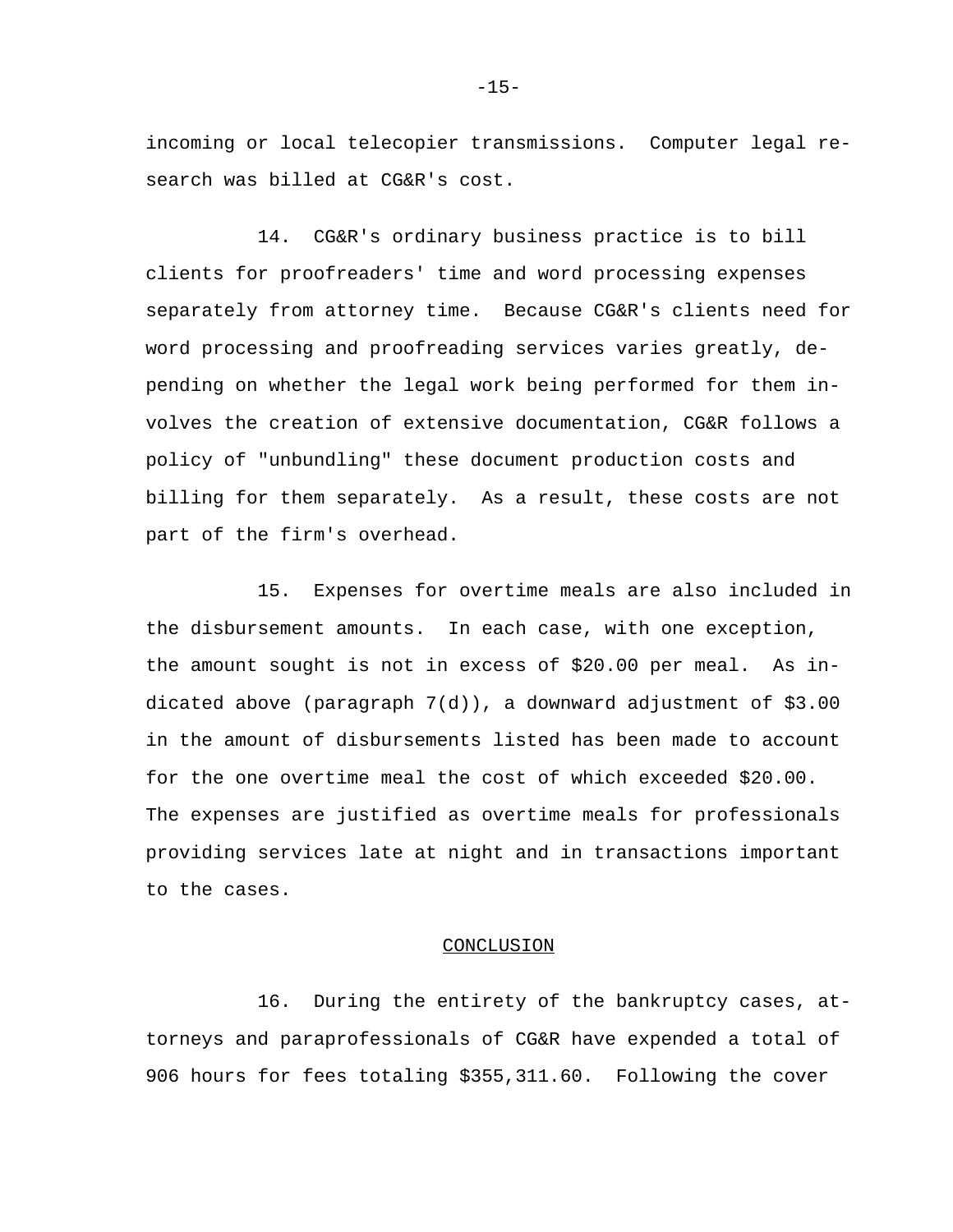page to the Application is a schedule summarizing the time expended by attorneys and paraprofessionals throughout the bankruptcy cases, including the minimum hourly rates of each individual.

17. The nature of the work performed by these individuals is fully set forth in the exhibits hereto. These are CG&R's normal minimum hourly rates for work of this character. The reasonable value of the services rendered by CG&R to the Debtors during the entirety of the bankruptcy cases is \$355,311.60, to which with the approval of the Court the net retainer of \$1,977.47 would be applied, resulting in an amount to be paid of \$353,334.13.

18. In accordance with the factors enumerated in 11 U.S.C. § 330, the amount requested is fair and reasonable given (a) the complexity of the Securities Litigation, (b) the time expended, (c) the nature and extent of the services rendered, (d) the value of such services, and (e) the costs of comparable services other than in a case under this title.

WHEREFORE, CG&R prays that final allowance be made to it in the sum of \$355,311.60 as compensation for necessary professional services rendered to the Debtors during the bankruptcy cases, and in the sum of \$24,840.35 for reimbursement of actual necessary costs and expenses incurred during the cases,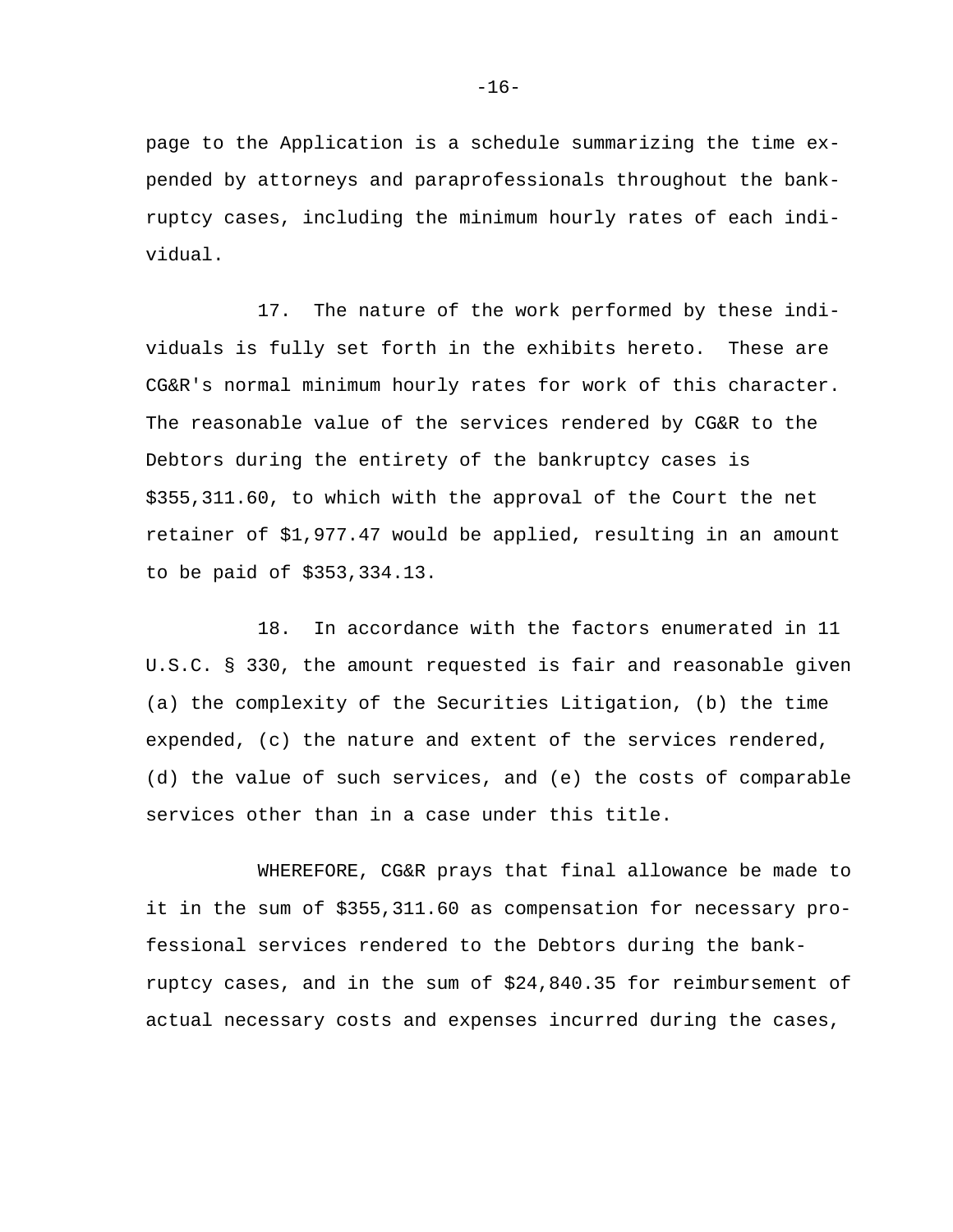and that the Court grant such other and further relief as it may deem just and proper.

Dated: New York, New York September 24, 1999

> CAHILL GORDON & REINDEL (a partnership including a professional corporation)

By:/s/ Howard G. Sloane Howard G. Sloane (HS-0090) 80 Pine Street New York, New York 10005 (212) 701-3000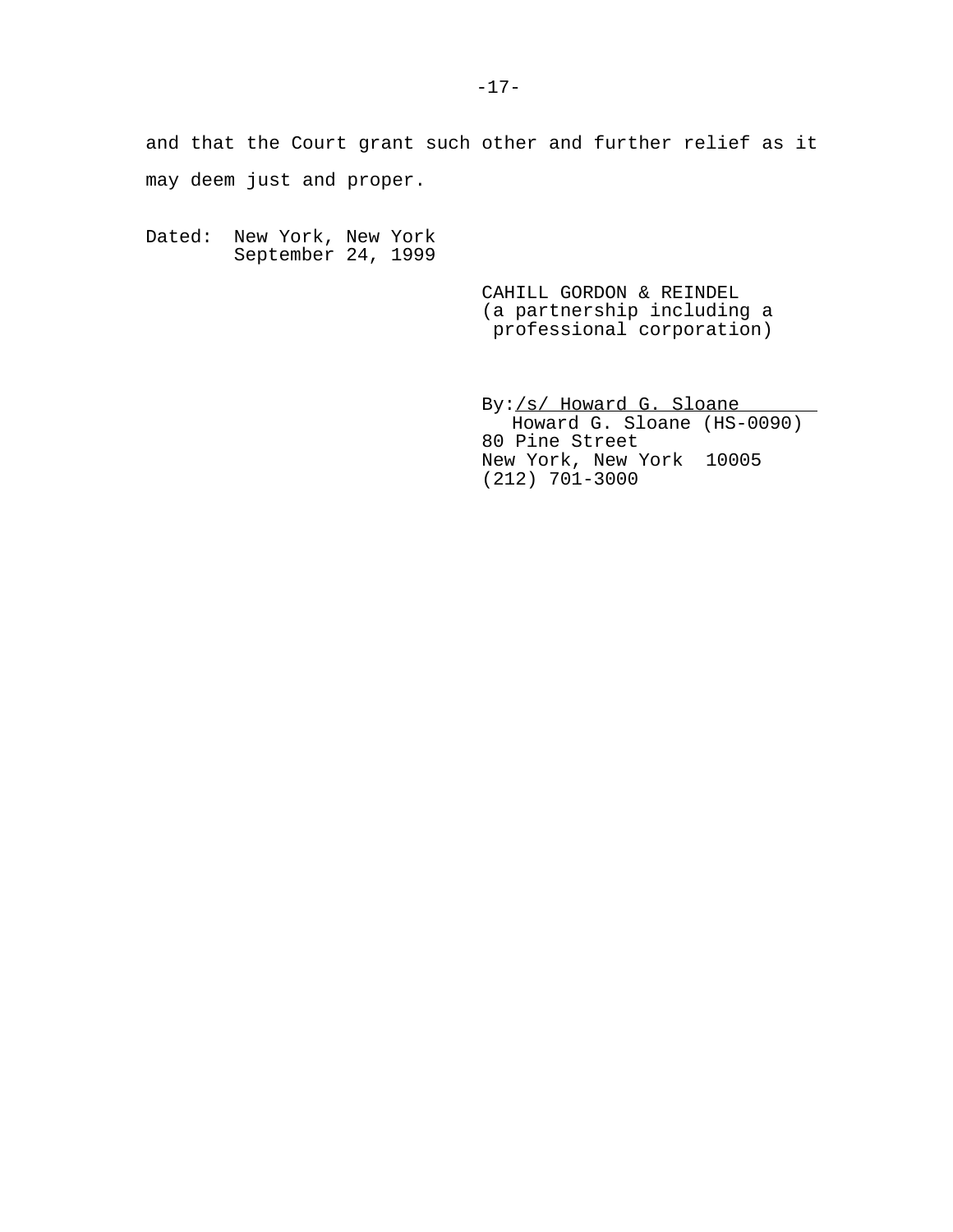| CAHILL GORDON & REINDEL<br>(a partnership including a<br>professional corporation)<br>Special Litigation Counsel<br>for Debtors<br>80 Pine Street<br>New York, New York 10005<br>$(212)$ 701-3000<br>Howard G. Sloane (HS-0090)<br>Leonard A. Spivak (LS-6632)<br>UNITED STATES BANKRUPTCY COURT<br>SOUTHERN DISTRICT OF NEW YORK |                                                                                                                                                                                |
|-----------------------------------------------------------------------------------------------------------------------------------------------------------------------------------------------------------------------------------------------------------------------------------------------------------------------------------|--------------------------------------------------------------------------------------------------------------------------------------------------------------------------------|
| In re:                                                                                                                                                                                                                                                                                                                            |                                                                                                                                                                                |
| <b>GOLDEN BOOKS FAMILY</b><br>ENTERTAINMENT, INC., et al.,<br>Debtors.                                                                                                                                                                                                                                                            | (Chapter 11)<br>Case Nos. 99-10030 (TLB)<br>Through 99-10032 (TLB)<br>(Jointly Administered)                                                                                   |
| WITH LOCAL FEE AND EXPENSE GUIDELINES<br>STATE OF NEW YORK )<br>$ss$ .:                                                                                                                                                                                                                                                           | AFFIDAVIT OF HOWARD G. SLOANE PURSUANT TO<br>SECTION 504 OF THE BANKRUPTCY CODE, RULE<br>2016 OF THE FEDERAL RULES OF BANKRUPTCY<br>PROCEDURE, AND CERTIFICATION OF COMPLIANCE |
| COUNTY OF NEW YORK)                                                                                                                                                                                                                                                                                                               | HOWARD G. SLOANE, being duly sworn, deposes and says:                                                                                                                          |
| partner of the Applicant firm of Cahill Gordon & Reindel                                                                                                                                                                                                                                                                          | I am a member of the Bar of this Court and a                                                                                                                                   |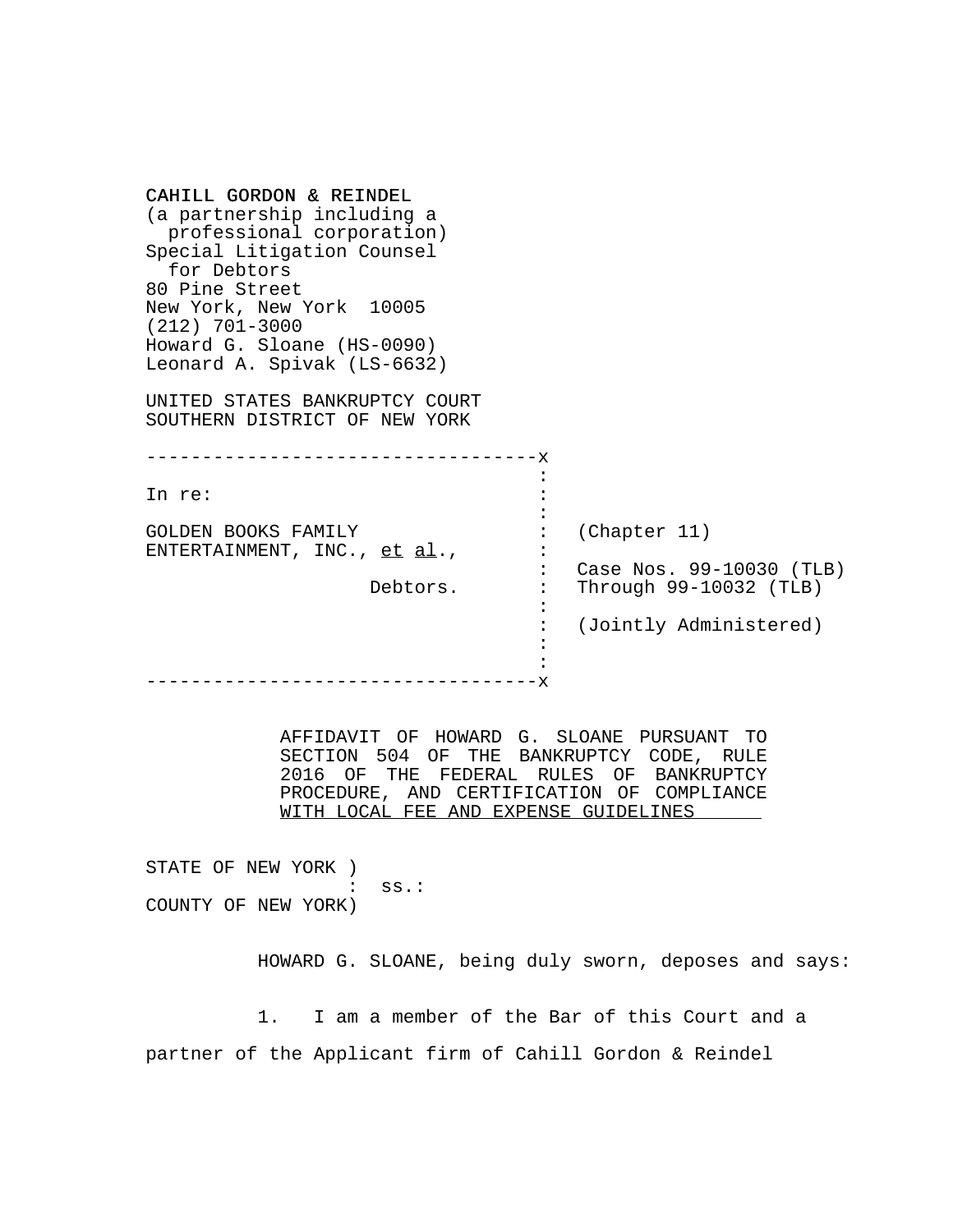("CG&R"). I make this Certification in compliance with the Amended Guidelines for Fees and Disbursements for Professionals in Southern District of New York Bankruptcy Cases, dated April 19, 1995 (the "Amended Local Guidelines") in support of the Final Application of Cahill Gordon & Reindel, Special Litigation Counsel to the Debtors, for Allowance of Compensation and Reimbursement of Expenses, dated September 24, 1999 (the "Final Fee Application").

2. No agreement or understanding exists between Cahill Gordon & Reindel and any person for a division of compensation or reimbursement received or to be received herein or in connection with the Securities Litigation described in the Final Fee Application.

3. Cahill Gordon & Reindel has received no payment or promise of payment for the services rendered in these Chapter 11 cases other than as disclosed in the application for CG&R's retention as special litigation counsel for the Debtors and in the Final Fee Application.

4. (a) I have read the Final Fee Application. (b) To the best of my knowledge, information and belief formed after reasonable inquiry, the fees and disbursements sought fall within the Amended Local Guidelines and the guidelines promulgated by the Executive Office for United States Trustees (the

 $-2-$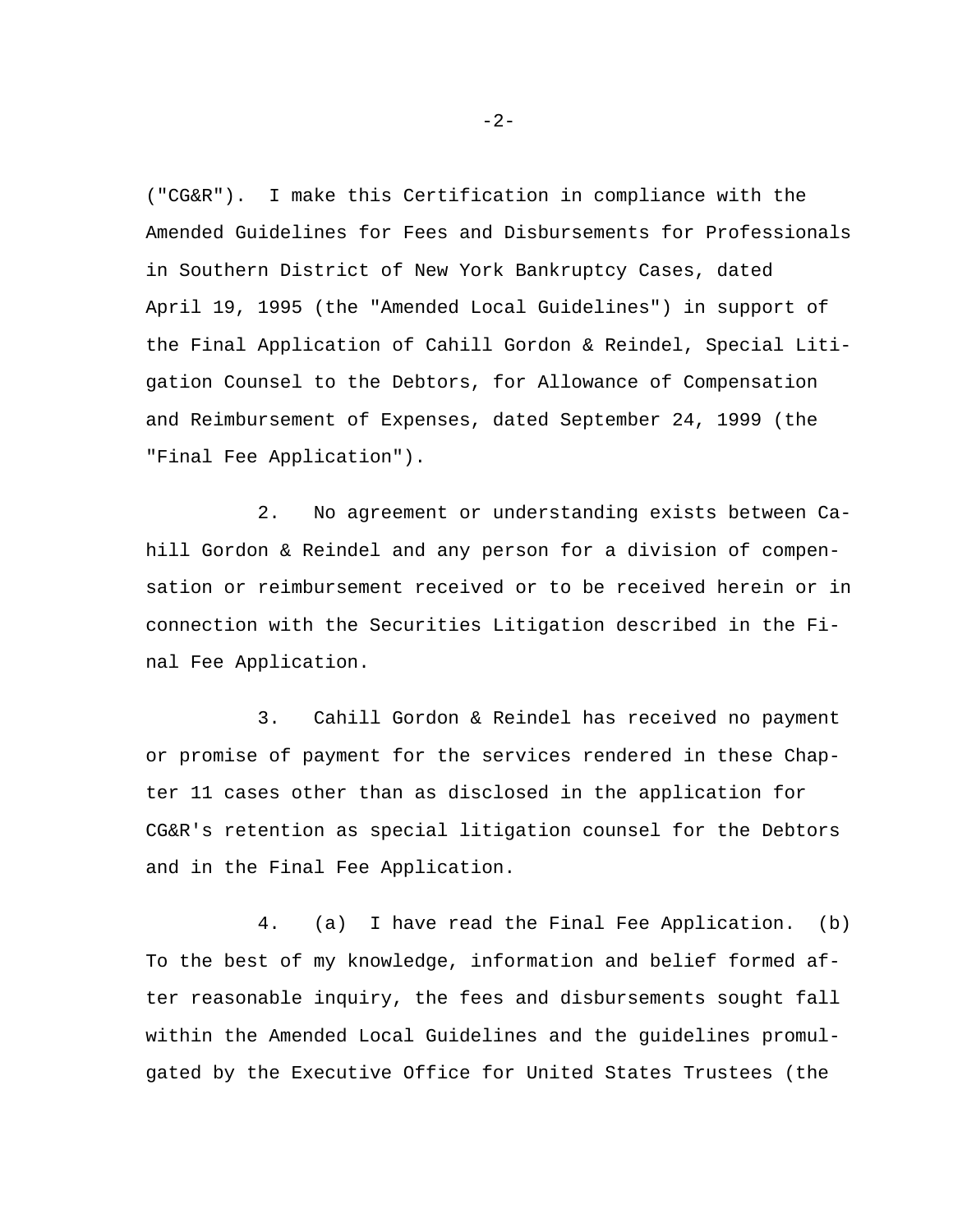"UST Guidelines"). (c) Except to the extent that fees or disbursements have been adjusted to comply with the Amended Local Guidelines or the UST Guidelines, the fees and disbursements sought are billed at rates in accordance with practices customarily employed by the Applicant and generally accepted by the Applicant's clients. (d) In providing a reimbursable service, the Applicant does not make a profit on that service, whether the service is performed by the Applicant in-house or through a third party.

5. The Debtors and the United States Trustee each have been provided not later than 20 days after the end of each calendar month during the period covered by the Final Fee Application (except for the initial period (February 26 - March 31, 1999), for which a statement was distributed on April 22) with a statement of fees and disbursements accrued during such period, in substantial compliance with paragraph (B)(2) of the Amended Local Guidelines. It is my understanding that there are no official committees in these proceedings.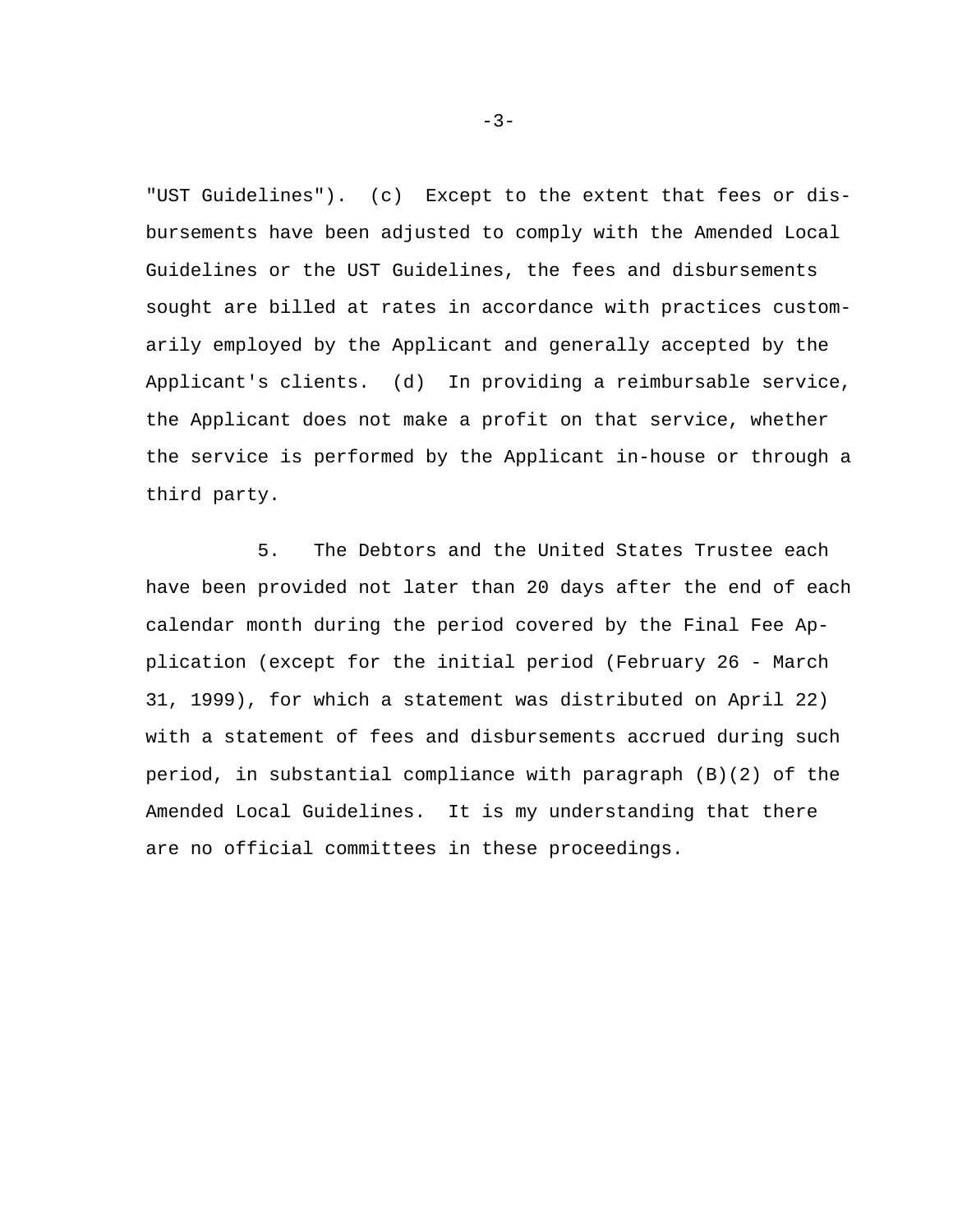6. Due to time constraints, we were unable to provide the Final Fee Application to either the Debtors or the United States Trustee 10 days before the date set by the Court for filing this Application.

> /s/ Howard G. Sloane Howard G. Sloane (HS-0090)

Sworn to before me this 23rd day of September, 1999.

/s/ Deborah Savino Scotto Notary Public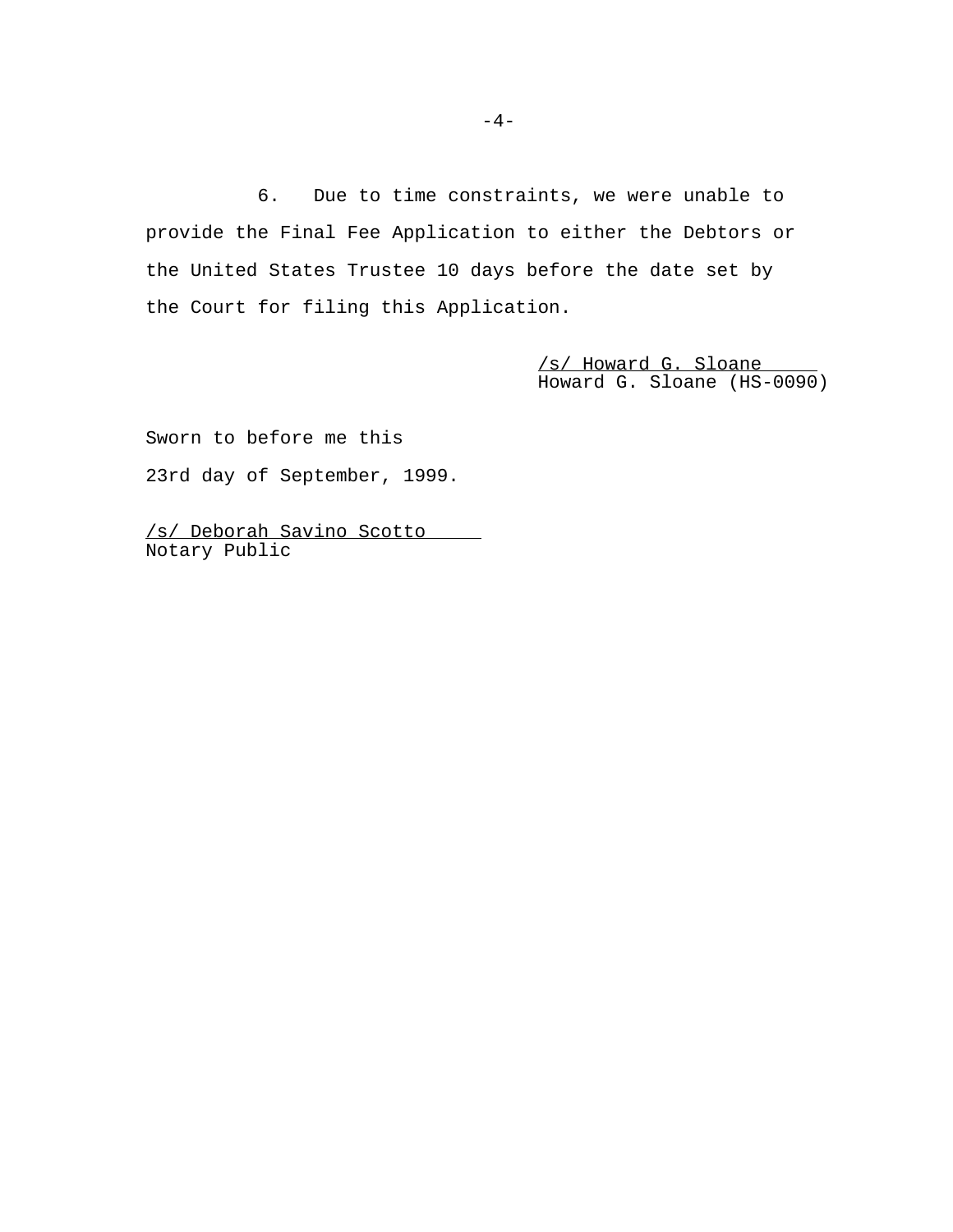April 22, 1999

| TO:   | Golden Books Family Entertainment, Inc.<br>Attn: Philip Galanes, Esq.<br>Colin Finkelstein |
|-------|--------------------------------------------------------------------------------------------|
| FROM: | Cahill Gordon & Reindel                                                                    |
| RF.:  | Statement of Fees and Disbursements for<br>February 26, 1999 to March 31, 1999             |

1. Cahill Gordon & Reindel ("CGR") hereby submits this statement of fees for services and related disbursements on behalf of the Debtors Golden Books Family Entertainment, Inc., for the period from February 26, 1999 to March 31, 1999. During the applicable period, Cahill Gordon & Reindel incurred total fees in the amount of \$43,518.40 at its usual and customary hourly rates and actual and necessary disbursements of  $$1433.49$ .

2. Exhibit "A" is a schedule listing all attorneys and paraprofessionals providing services for the estates, their respective billing rates, and the aggregate hours expended by such persons during the period from February 26, 1999 to March 31, 1999.

J.

a The application to retain CGR as special litigation counsel is pending.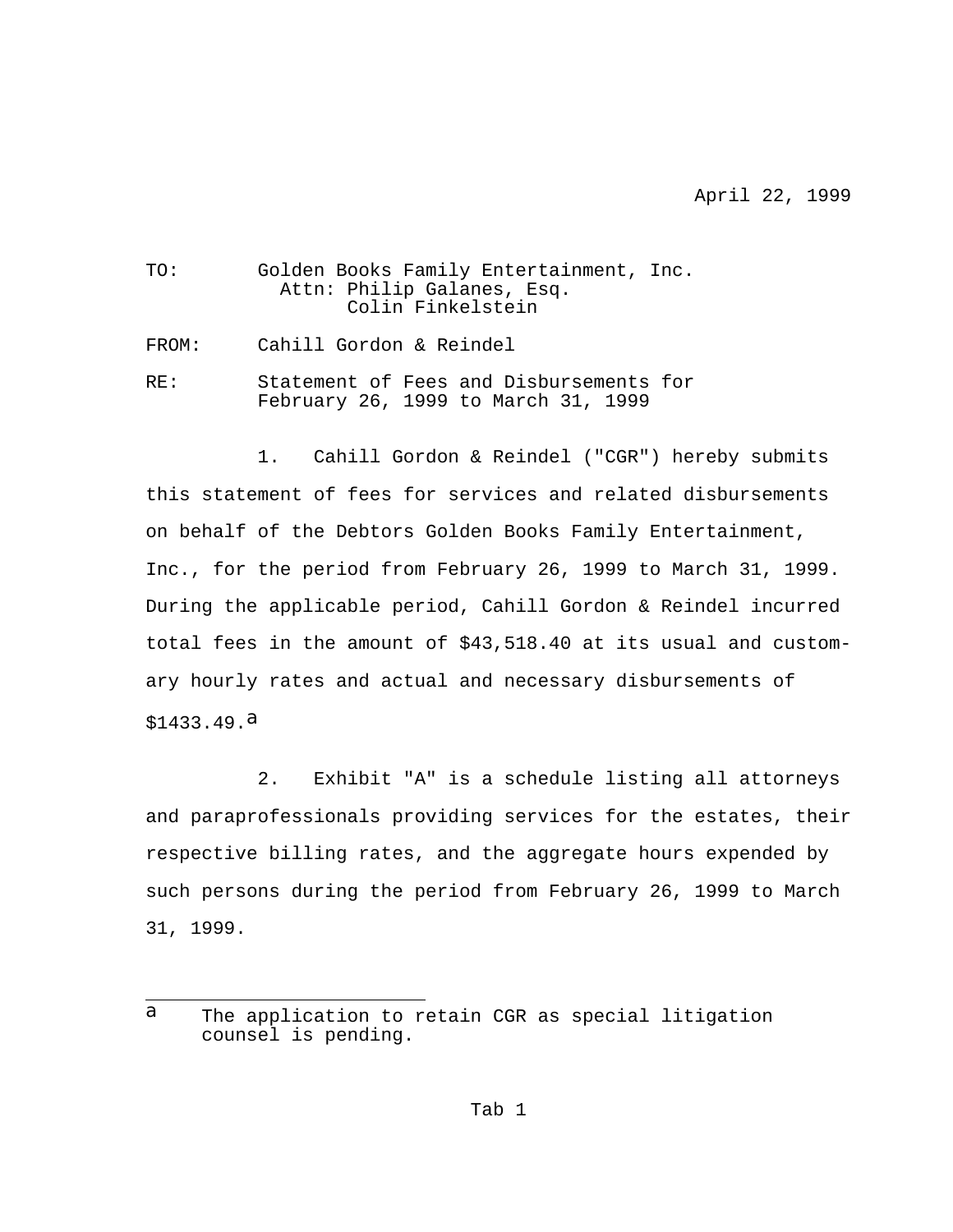3. Exhibit "B" provides a detailed accounting of services rendered, by category of services performed, itemized by the name of the person who rendered the service, the date of service, the amount of time expended and a description of the services rendered.

4. Exhibit "C" is a schedule of disbursements incurred during the period from February 26, 1999 to March 31, 1999 in connection with services performed by Cahill Gordon & Reindel for the estates, in the aggregate and by category of work performed.

5. During the applicable period, Cahill Gordon & Reindel provided legal services in the consolidated Lemmer and Green Fund class actions, and provided advice related to such actions in connection with the Debtors' proposed reorganization plan.

6. Cahill Gordon & Reindel customarily bills clients on a monthly basis for legal services rendered and expenses incurred. Charges for services are calculated based upon standard hourly rates and time devoted to such legal services.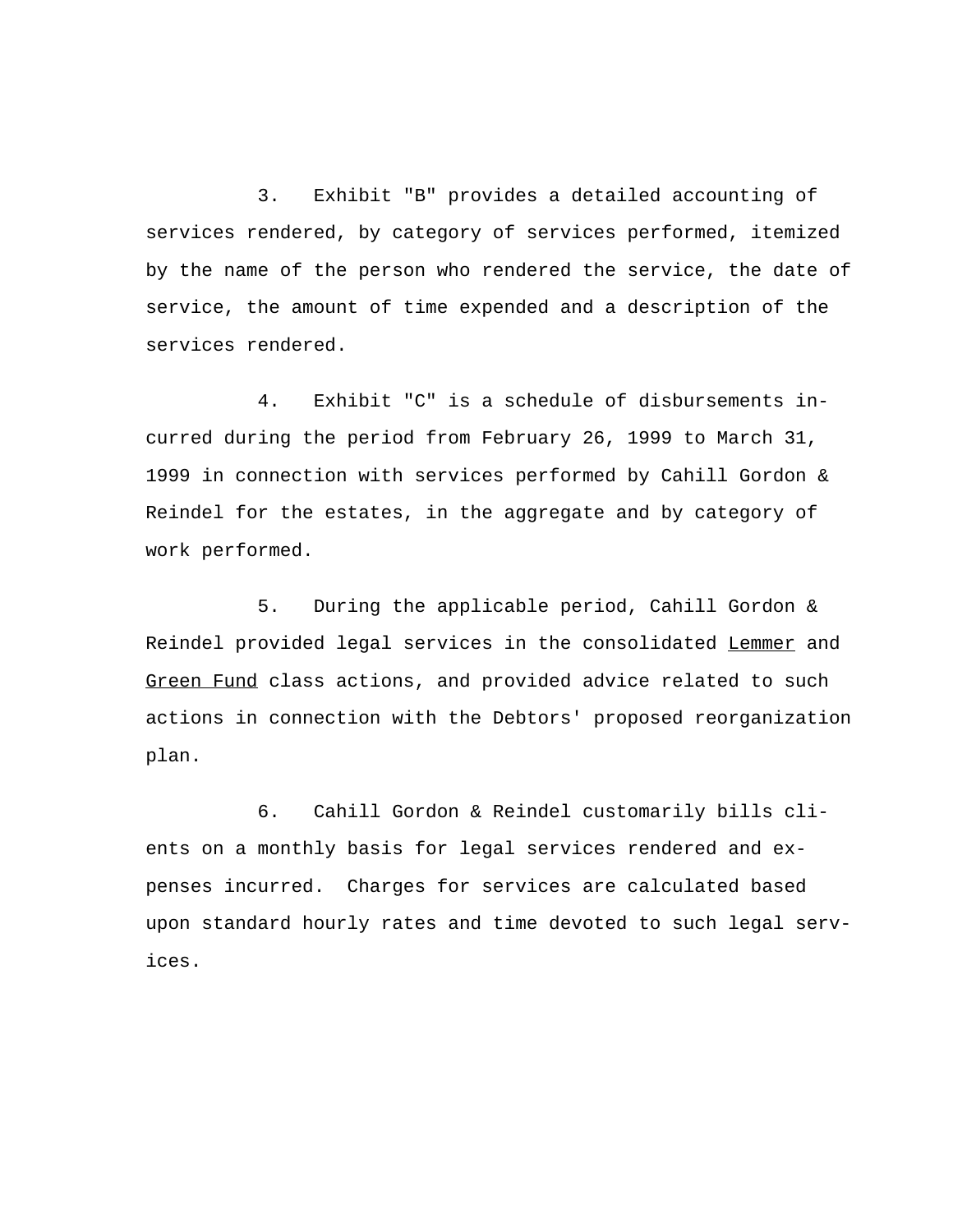| <u>NAME</u>          | POSITION                             | <b>RATE</b> | AGGREGATE<br><b>HOURS</b> | TOTAL<br>FEES |
|----------------------|--------------------------------------|-------------|---------------------------|---------------|
| Michael A. Becker    | Partner                              | 520.00      | 3.50                      | 1,820.00      |
| Howard G. Sloane     | Partner                              | 520.00      | 8.80                      | 4,576.00      |
| Robert Usadi         | Partner                              | 520.00      | .20                       | 104.00        |
| Leonard A. Spivak    | Partner                              | 500.00      | 4.20                      | 2,100.00      |
| Roy L. Regozin       | Partner                              | 488.00      | 56.00                     | 27,328.00     |
| Marc J. Korpus       | Senior Attorney                      | 452.00      | 7.70                      | 3,480.40      |
| Agnelo Azulay        | Director of<br>Corporate<br>Research | 260.00      | .30                       | 78.00         |
| Tammy Harvey         | Associate                            | 228.00      | 14.40                     | 3,283.20      |
| Nicholas Marcantonio | Deputy Managing<br>Attorney          | 184.00      | .30                       | 55.20         |
| Abdul Ahmad          | Paralegal                            | 100.00      | 5.00                      | 500.00        |
| Proofreaders         | Paraprofessionals                    | 88.00       | 2.20                      | 193.60        |
|                      |                                      |             | 102.60                    | \$43,518.40   |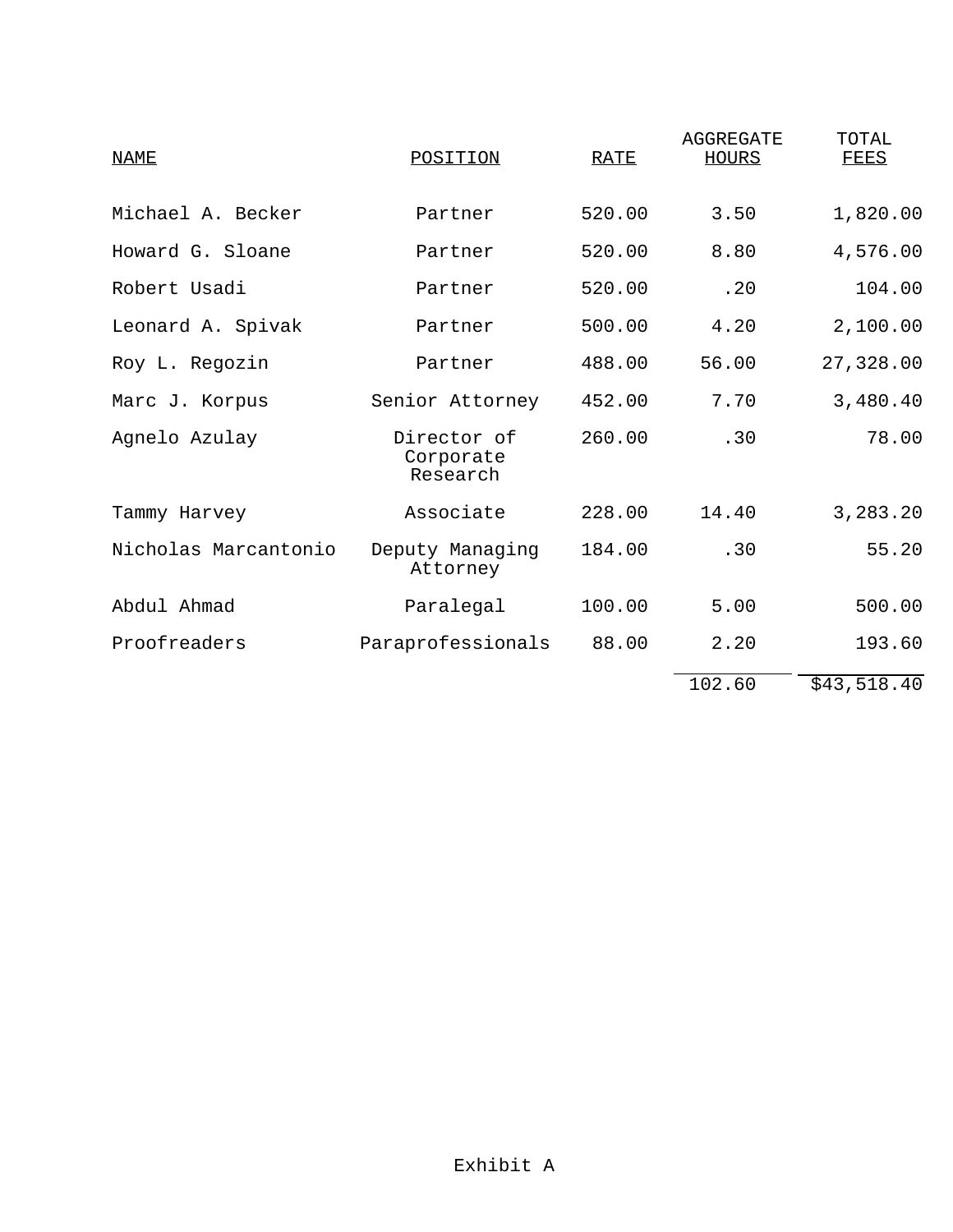### FOR PROFESSIONAL SERVICES RENDERED

| <b>DATE</b> | NAME          | DESCRIPTION                                                                                                                                                                                                                                                                                        | <b>HOURS</b> |
|-------------|---------------|----------------------------------------------------------------------------------------------------------------------------------------------------------------------------------------------------------------------------------------------------------------------------------------------------|--------------|
| 02/26/99    | <b>BECKER</b> | Tel. calls with Galanes re:<br>various issues relating to<br>filing, employment matters,<br>and prior debt deals.                                                                                                                                                                                  | 1.50         |
| 03/01/99    | SPIVAK        | Write-up for response to<br>auditor's inquiry letter.                                                                                                                                                                                                                                              | .50          |
| 03/01/99    | SLOANE        | review of filing (.20); review<br>of bankruptcy issues re<br>automatic stay (.80); confs<br>with pls counsel re discovery,<br>scheduling (.20); review of<br>latest 10-b 5 decisions (.80).                                                                                                        | 2.00         |
| 03/01/99    | KORPUS        | Tel.C. A. Hyman (0.1) re<br>filing CG&R retention;<br>Tel.Confs. Sloane (0.2) re<br>strategy in connection with<br>bankruptcy.                                                                                                                                                                     | .30          |
| 03/02/99    | SPIVAK        | (1) Confs. Becker, Korpus,<br>Hyman, Sloane re possibility<br>of settlement of securities<br>claims $(0.60)$ ; $(2)$ conf. call<br>Snyder, Hyman, et al re<br>possibility of settling<br>insurance claim $(0.30)$ ; $(3)$<br>revisions to response to<br>auditor's letter of inquiry<br>$(0.40)$ . | 1.30         |
| 03/02/99    | USADI         | Conf. Sloane & Meistrell.                                                                                                                                                                                                                                                                          | .20          |
| 03/02/99    | <b>BECKER</b> | Confs. call with Sloane,<br>Hyman, Snyder, et al. re<br>possible settlement.                                                                                                                                                                                                                       | 1.50         |
| 03/02/99    | KORPUS        | Attend (by Tel.) meeting to<br>discuss litigation w/Sloane,                                                                                                                                                                                                                                        | 1.50         |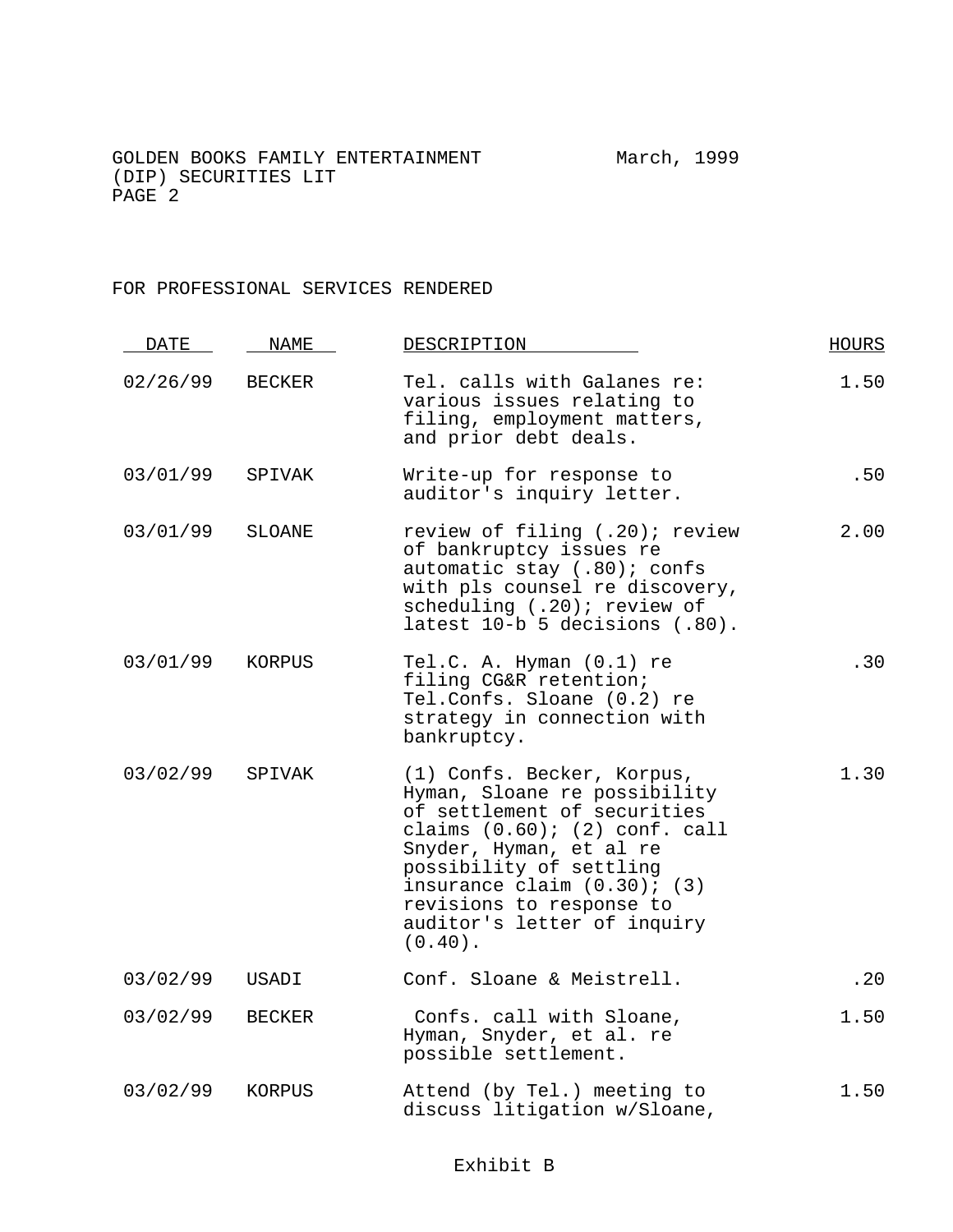| <b>DATE</b>     | NAME   | DESCRIPTION                                                                                                                                                                                                                                                                                                                                      | HOURS |
|-----------------|--------|--------------------------------------------------------------------------------------------------------------------------------------------------------------------------------------------------------------------------------------------------------------------------------------------------------------------------------------------------|-------|
|                 |        | Spivak, Snyder, Hyman (1.0);<br>revisions to affidavit to<br>retain CGR (0.5).                                                                                                                                                                                                                                                                   |       |
| 03/02/99        | AZULAY | For Becker - Ernst & Young<br>Letter                                                                                                                                                                                                                                                                                                             | .30   |
| 03/03/99 KORPUS |        | Review revised papers for<br>retention of CG&R (0.3) &<br>Tel.Cs. Sloane (0.1), Ringel<br>$(0.2)$ , Kavaler $(0.1)$ re<br>disclosure of connections;<br>prep. revisions of papers<br>$(0.5)$ ; Tel.Cs. Hahn $(0.1)$ ,<br>Walter (0.1), re same; prepare<br>letter to District Court re<br>automatic stay (0.8) & Tel.C.<br>Sloane (0.1) re same. | 2.30  |
| 03/03/99        | AHMAD  | Trip to USDC-SDNY to search<br>for any Notice of Bankruptcy<br>filed in Lammer v. Golden<br>Books for Mr. Spivak.                                                                                                                                                                                                                                | 1.00  |
| 03/04/99        | SPIVAK | (1) Conferences at Proskauer<br>with DIP counsel and<br>plaintiffs' counsel re<br>possibility of revolution of<br>litigation and possible<br>strategy for dealing with<br>plaintiffs (1.80); (2) t.<br>calls Snyder, Galanes, Felicia<br>Rosen (Chubb) re report and<br>update $(0.20)$ .                                                        | 2.00  |
| 03/04/99        | SLOANE | prep for and meetings with<br>pls. counsel re scheduling<br>issues and possible settlement<br>scenarios (1.0); confs. with<br>client re status and<br>developments as a result of<br>meeting (.20); considered lift<br>stay motion (.30); conf. with<br>Ms. Rosen of Chubb re meeting<br>$(.50)$ .                                               | 2.00  |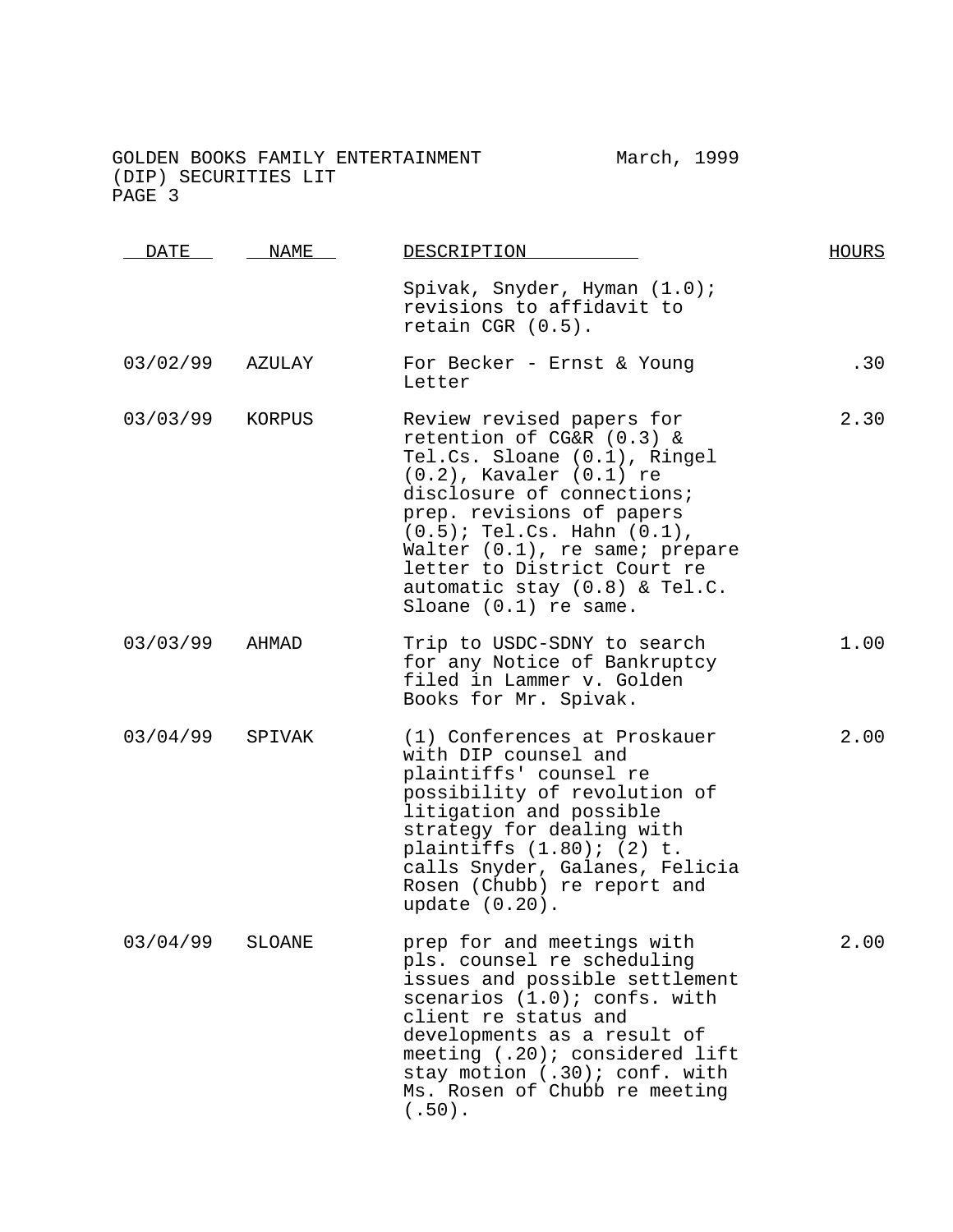| DATE     | <b>NAME</b>   | DESCRIPTION                                                                                                                                                               | <b>HOURS</b> |
|----------|---------------|---------------------------------------------------------------------------------------------------------------------------------------------------------------------------|--------------|
| 03/04/99 | KORPUS        | Tel.C. Spivak re potential<br>disposition of claims in<br>bankruptcy court.                                                                                               | .30          |
| 03/05/99 | BECKER        | Discussion with P. Sloane and<br>M. Korpus relating to<br>affidavit.                                                                                                      | .50          |
| 03/08/99 | SPIVAK        | Revise memo on strategic<br>considerations - whether<br>lifting automatic stay<br>benefits individuals, company.                                                          | .30          |
| 03/08/99 | <b>SLOANE</b> | conf with AIG re D & O<br>insurance (.80); conf with<br>Galanes (.20).                                                                                                    | 1.00         |
| 03/09/99 | REGOZIN       | Tc Korpus (0.10) re what<br>needed for Plan approval;<br>draft comments re strategy for<br>securities litigation (0.50).                                                  | .60          |
| 03/10/99 | REGOZIN       | Message from Spivak, tc's and<br>conf Korpus re impact of<br>bankruptcy proceeding on<br>litigation strategy (0.80).                                                      | .80          |
| 03/11/99 | REGOZIN       | Messages from and to Spivak<br>(0.10); review Executive Risk<br>insurance policy re coverage<br>question (0.90); prep memo to<br>Sloane (0.20); conf Sloane<br>$(0.30)$ . | 1.50         |
| 03/11/99 | AHMAD         | Trip to USDC-SDNY to search<br>for status of case incl. order<br>re: bankruptcy in Lammer v.<br>Golden for Mr. Spivak.                                                    | .50          |
| 03/12/99 | SLOANE        | prep for and meeting with<br>Chubb $(1.5)$ ; conf with client<br>re status $(.30)$ .                                                                                      | 1.80         |
| 03/12/99 | KORPUS        | Attend meeting w/Fed. Ins. Co.                                                                                                                                            | 1.80         |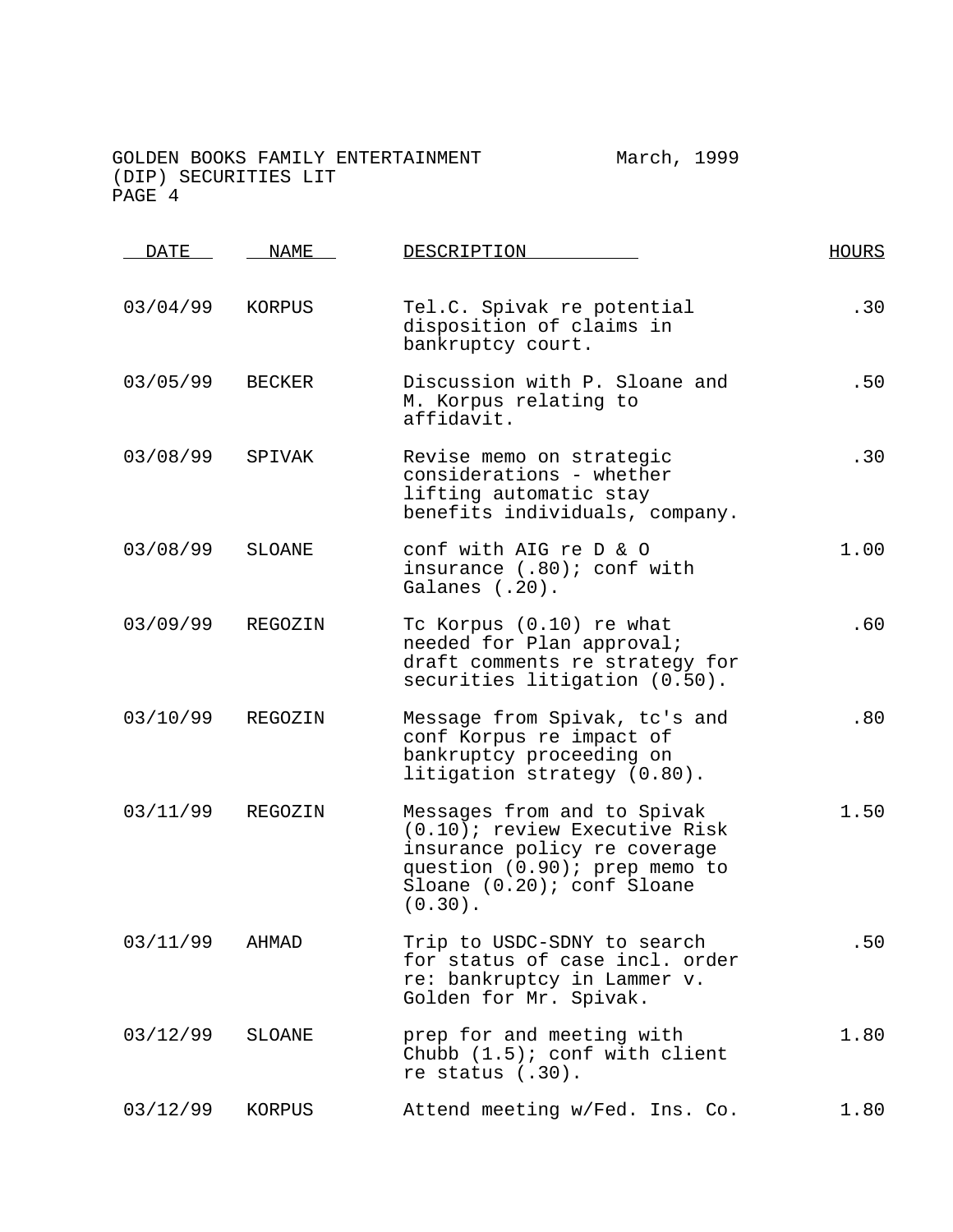DATE NAME DESCRIPTION HOURS rep. Spivak, Sloane re: bkrptcy issues and D&O insurance policy. 03/12/99 AHMAD Trip to USDC-SDNY to search for certain letters filed at USCA in Press v. Chemical Bank. 1.00 03/15/99 REGOZIN Read memo in opposition to motion to dismiss. .70 03/15/99 HARVEY Reviewing response memorandum re: motion to dismiss. .70 03/16/99 REGOZIN Cor Saltman (0.10), cor Baio, Klein, Rutsky, Rosen, Harlfinger (0.30) transmitting copies of plaintiffs' opposition papers; tc's Harvey re research assignments (0.20); work on reply memo (5.90). 6.50 03/16/99 HARVEY Reviewing cases cited in plaintiff's response brief. 2.00 03/16/99 AHMAD Trip to USDC-SDNY to search for all letters filed in Press v. Chem Bank for Ms. Harvey. 1.00 03/17/99 REGOZIN Work on reply memo. 6.80 03/17/99 SPIVAK T. calls Rosen (Insurer) and Rutsky (Proskauer) re meeting re exploring settlement (0.10). .10 03/17/99 MARCANTONIO Diaried last day to serve reply papers in support of motion to dismiss. .30 03/17/99 HARVEY Reading fraud by hindsight cases cited in plaintiff's response brief. 1.00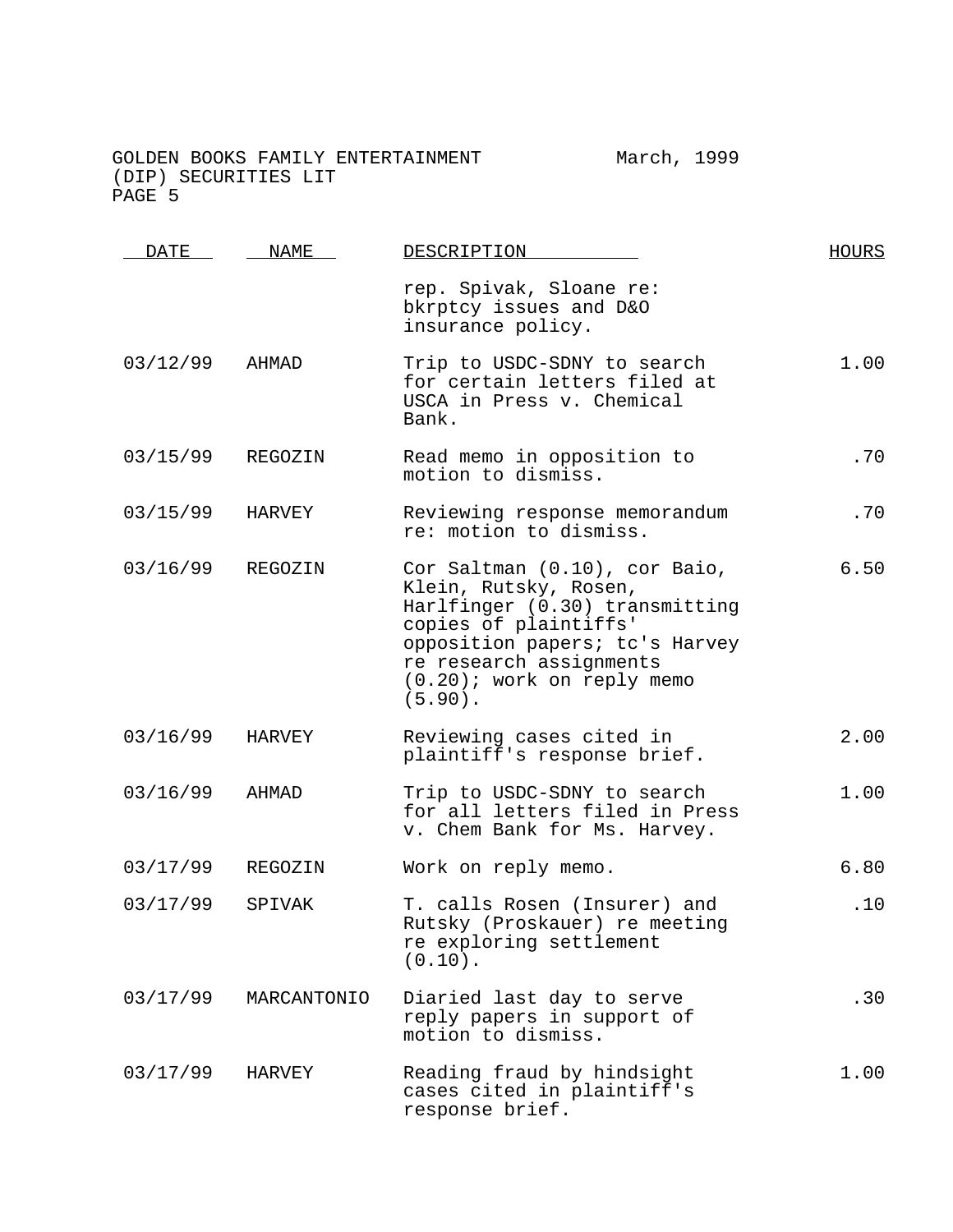| <b>DATE</b> | <b>NAME</b> | DESCRIPTION                                                                                                                                                          | <b>HOURS</b> |
|-------------|-------------|----------------------------------------------------------------------------------------------------------------------------------------------------------------------|--------------|
| 03/18/99    | REGOZIN     | Work on reply $(6.10)$ ; conf<br>Korpus re possible interface<br>for distribution of ballots re<br>plan (0.40); conf Harvey re<br>results of research (0.40).        | 6.90         |
| 03/18/99    | KORPUS      | Tel.Confs. Waters [Proskauer]<br>$(0.5)$ ; Regozin $(0.6)$ ; Regozin,<br>Spivak (0.2) re class<br>certification issues and<br>methods of balloting class<br>members. | 1.30         |
| 03/18/99    | HARVEY      | Fraud hindsight research<br>(reading and analyzing cases).                                                                                                           | 1.00         |
| 03/18/99    | HARVEY      | Writing memorandum to Mr.<br>Regozin re: points to be<br>included in our reply brief.                                                                                | 2.50         |
| 03/19/99    | REGOZIN     | Work on reply.                                                                                                                                                       | 7.00         |
| 03/19/99    | AHMAD       | Trip to USDC-SDNY to send new<br>filings in Lemmer v. Golden.                                                                                                        | .50          |
| 03/22/99    | REGOZIN     | Work on reply.                                                                                                                                                       | 5.20         |
| 03/22/99    | HARVEY      | Research re: allegations based<br>on attorneys' investigation<br>and not information and<br>belief.                                                                  | 1.50         |
| 03/23/99    | REGOZIN     | Message from, conf and tc<br>Harvey re research assignments<br>$(0.20)$ ; work on reply $(5.60)$ .                                                                   | 5.80         |
| 03/23/99    | HARVEY      | Continued research re:<br>information and belief<br>argument.                                                                                                        | .50          |
| 03/23/99    | HARVEY      | Drafting argument re:<br>information and belief.                                                                                                                     | 1.00         |
| 03/23/99    | HARVEY      | Reviewing draft; research re:                                                                                                                                        | .70          |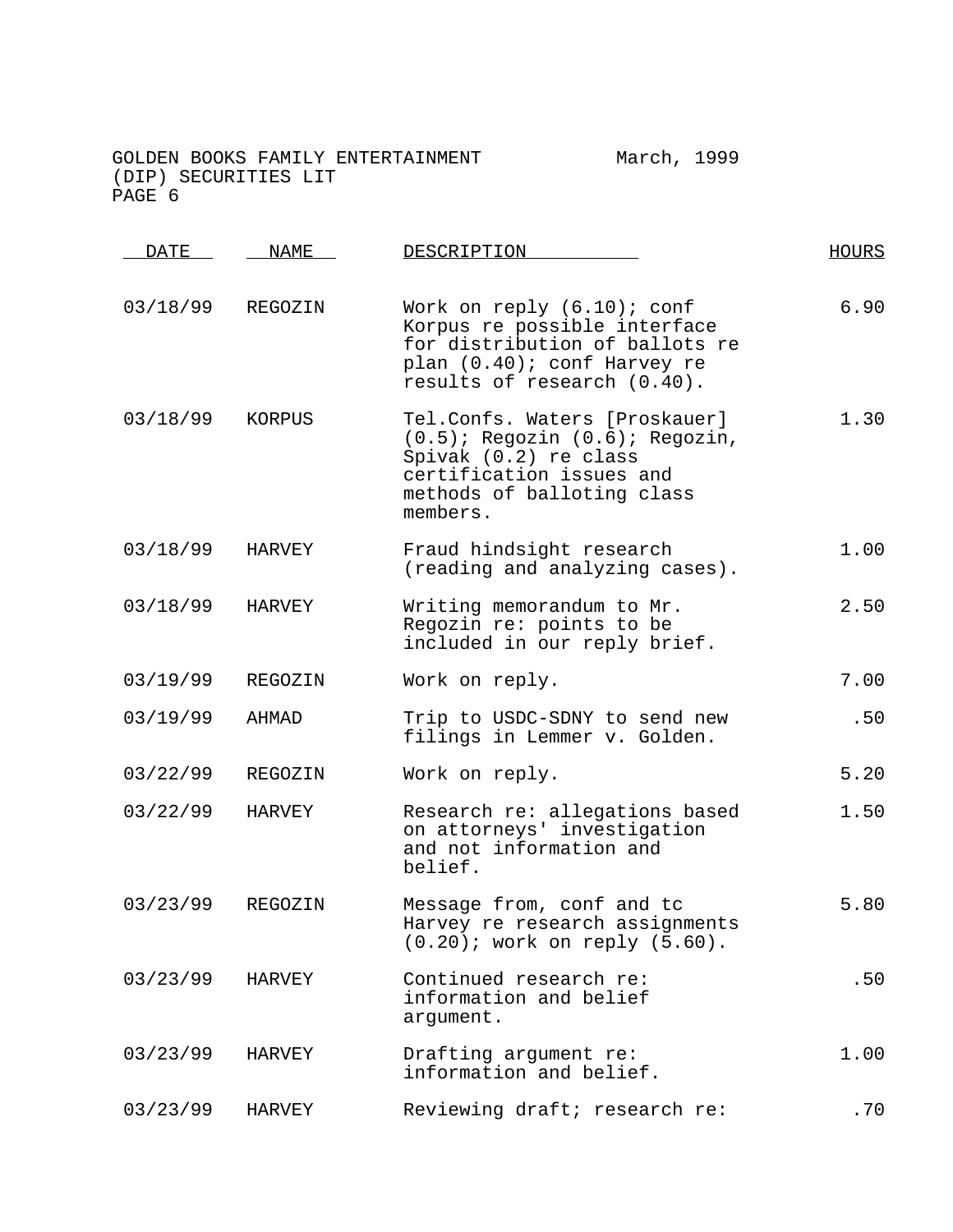DATE NAME DESCRIPTION HOURS difference under Rule 9(6) v. PSLRA. 03/24/99 REGOZIN Tc Harvey re research assignment (0.10); work on reply (7.40). 7.50 03/24/99 HARVEY Additional research re: pleading fraud on an investigation by attorney. 1.00 03/24/99 PRFRDR Generated Table of Contents and Table of Authorities for Roy Regozin. 1.00 03/25/99 REGOZIN Work on reply (4.90); tc's Harvey (several) re changes to draft reply (0.20). 5.10 03/25/99 KORPUS Conf. Regozin re automatic stay language in reply brief on motion to dismiss. .20 03/25/99 HARVEY Proofreading (.50); shepardizing (1.0). 1.50 03/25/99 PRFRDR Checked revisions on Table of Content and Table of Authority for T. Harvey. .20 03/26/99 REGOZIN Revise draft reply (0.60). 60 03/26/99 PRFRDR Revisions on Reply Memo for T. Harvey. 1.00 03/26/99 AHMAD Trip to USDC-SDNY to search for order and copy docket filed in Lemmer v. Golden Books. .50 03/29/99 REGOZIN Draft cor to Judge Schwartz re motion. .60 03/29/99 HARVEY Cite checking reply memo. 50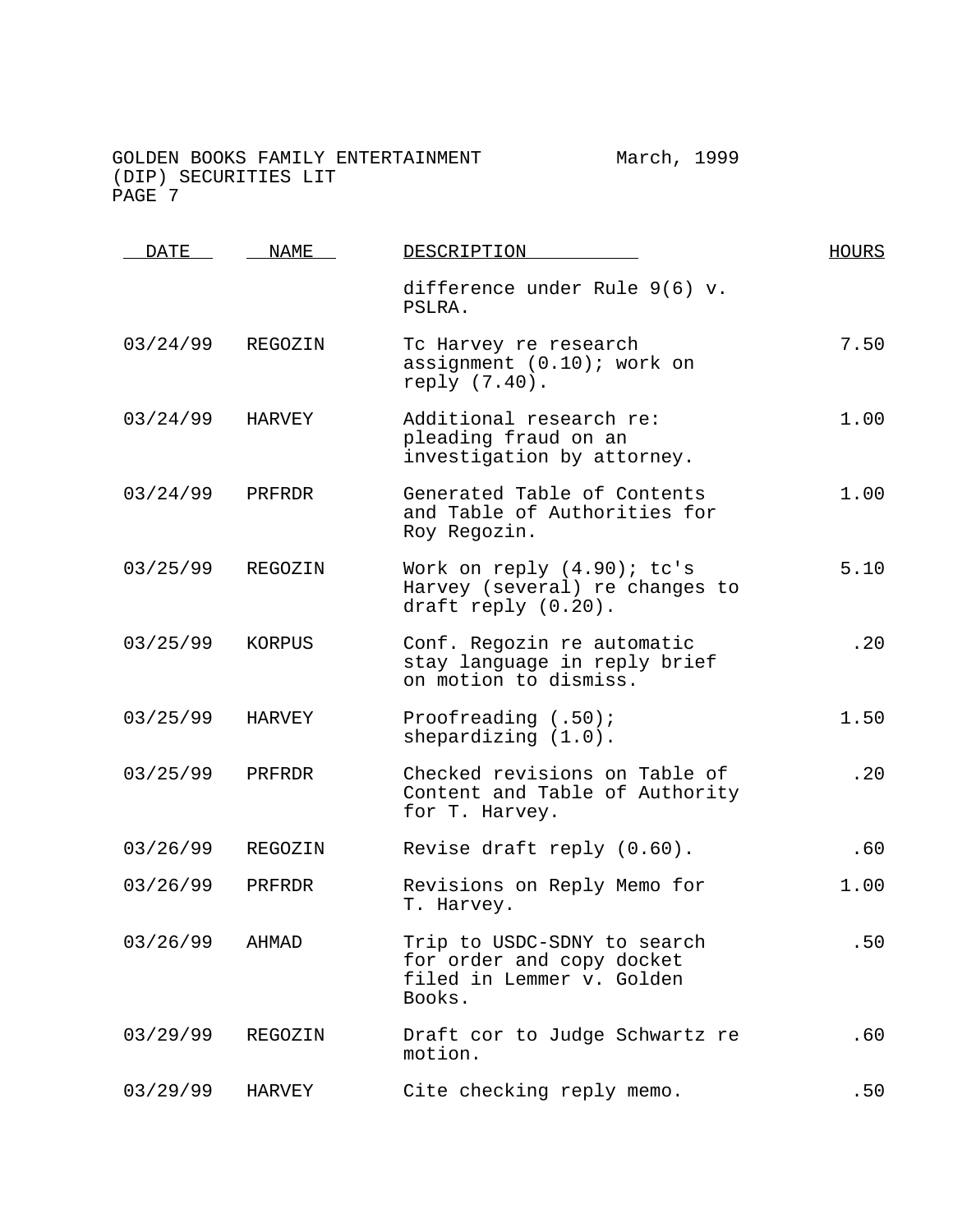DATE NAME DESCRIPTION HOURS 03/29/99 AHMAD Trip to USCA-2d Circuit to send status of disposition in Press v. Chem Bank. .50 03/30/99 REGOZIN Messages from and to Sloane re draft reply (0.20); revise draft cor to Judge Schwartz (0.20). .40 03/30/99 HARVEY Shepardizing reply brief. 50 03/31/99 SLOANE Preparation for and meeting with client (1.8); review of Plan (.2). 2.00  $\overline{\phantom{a}}$  , where  $\overline{\phantom{a}}$ TOTAL FOR SERVICES 102.60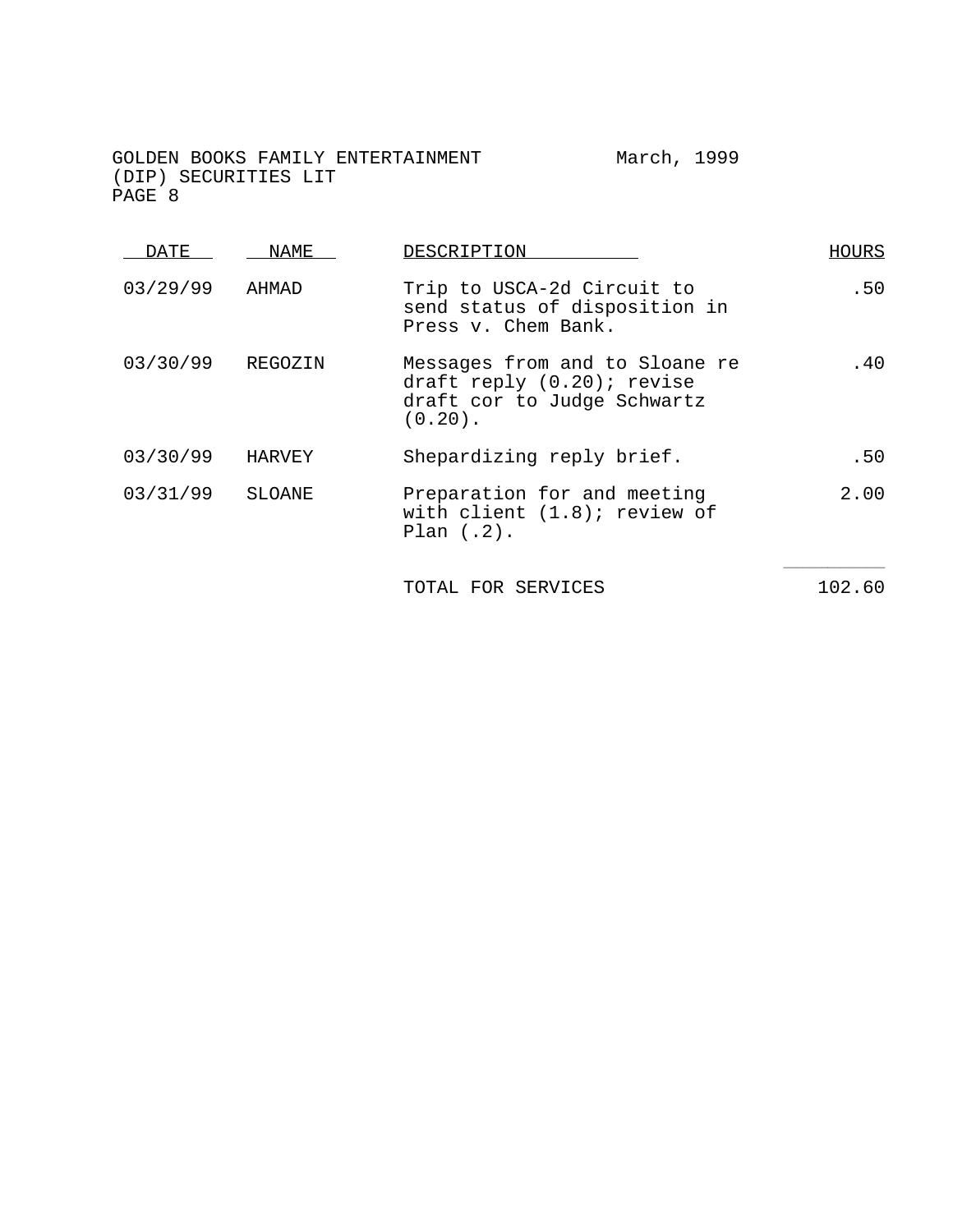|           |                |       | TIME RECAP |              |                 |
|-----------|----------------|-------|------------|--------------|-----------------|
| INIT      | NAME           |       | RATE       | <u>HOURS</u> | AMOUNT          |
| MAB       | BECKER, M      |       | 520.00     | 3.50         | 1,820.00        |
| HGS       | SLOANE, H      |       | 520.00     | 8.80         | 4,576.00        |
| RU        | USADI, R       |       | 520.00     | .20          | 104.00          |
| LAS       | SPIVAK, L      |       | 500.00     | 4.20         | 2,100.00        |
| RLR       | REGOZIN, R     |       | 488.00     | 56.00        | 27,328.00       |
| MJK       | KORPUS, M      |       | 452.00     | 7.70         | 3,480.40        |
| AA        | AZULAY, A      |       | 260.00     | .30          | 78.00           |
| TH        | HARVEY, T      |       | 228.00     | 14.40        | 3,283.20        |
| NJM       | MARCANTONIO, N |       | 184.00     | .30          | 55.20           |
| AA        | AHMAD, A       |       | 100.00     | 5.00         | 500.00          |
| <b>PR</b> | PRFRDR         |       | 88.00      | 2.20         | 193.60          |
|           |                | TOTAL |            | 102.60       | \$<br>43,518.40 |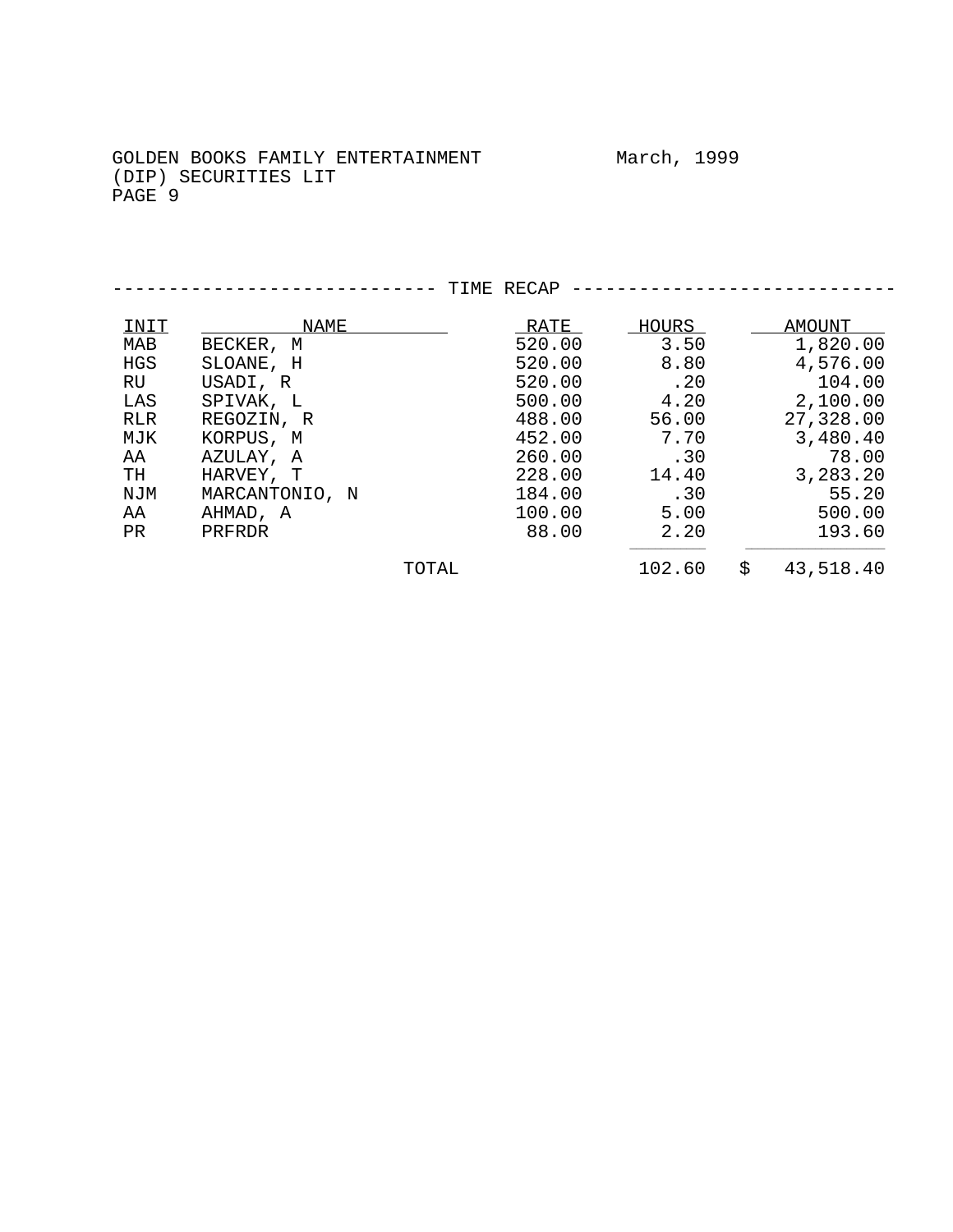## GOLDEN BOOKS FAMILY ENTERTAINMENT (DIP) SECURITIES LIT

# DISBURSEMENT SUMMARY

| DISBURSEMENTS AND CHARGES       | AMOUNT     |  |
|---------------------------------|------------|--|
|                                 | 453.90     |  |
| Xeroxing<br>Postage             | 3.30       |  |
| Telephone Charges               | .43        |  |
| Local Transportation            | 27.36      |  |
| Velo Bind                       | 165.00     |  |
| Rapifax                         | 123.00     |  |
| Westlaw Searches                | 47.50      |  |
| Messenger Services              | 53.00      |  |
| Word Processing                 | 560.00     |  |
| TOTAL DISBURSEMENTS AND CHARGES | \$1,433.49 |  |

Exhibit C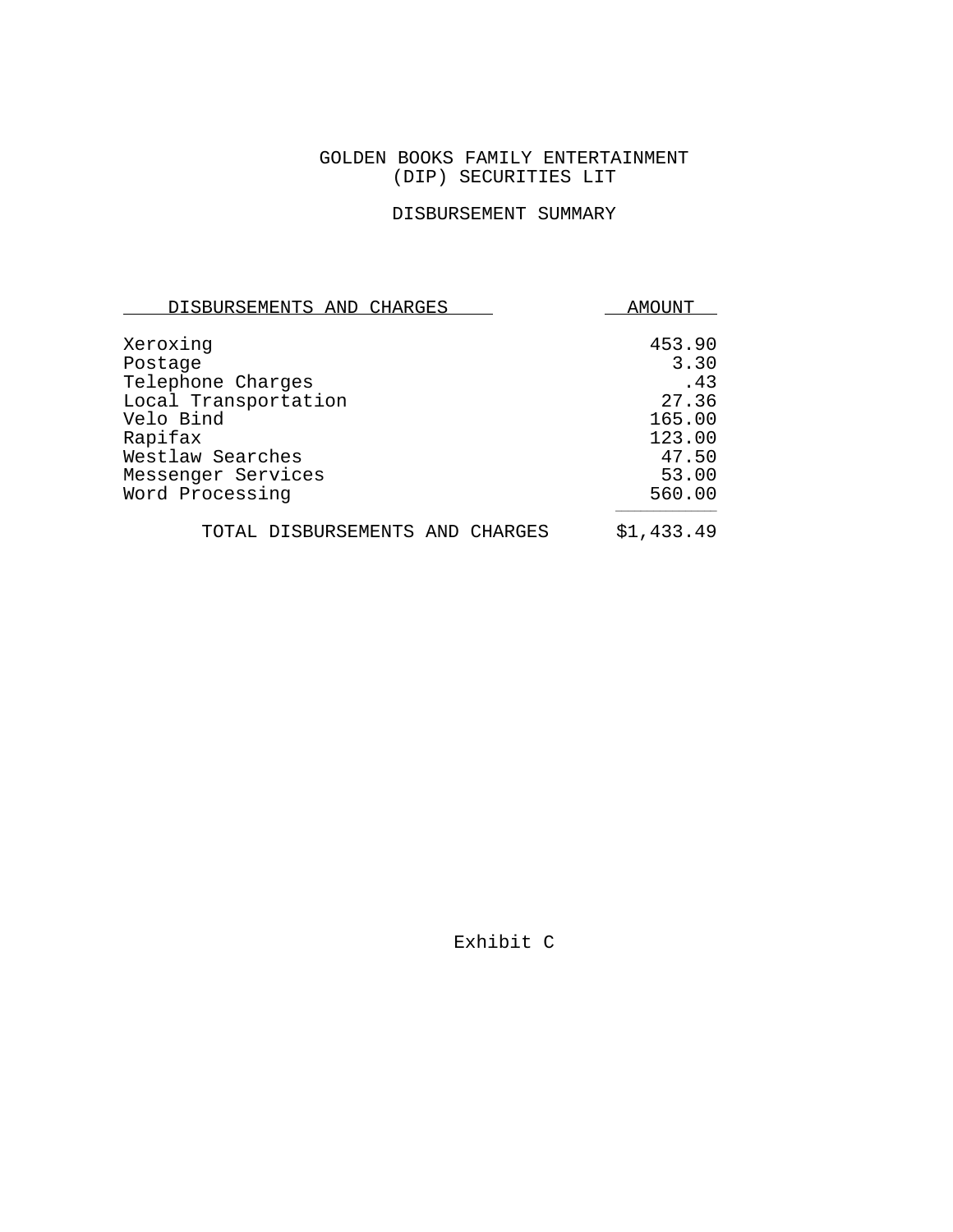May 18, 1999

| TO:   | Golden Books Family Entertainment, Inc.<br>Attn: Philip Galanes, Esq.<br>Colin Finkelstein |
|-------|--------------------------------------------------------------------------------------------|
| FROM: | Cahill Gordon & Reindel                                                                    |
| RF.:  | Statement of Fees and Disbursements for<br>April, 1999                                     |

1. Cahill Gordon & Reindel ("CGR") hereby submits this statement of fees for services and related disbursements as special litigation counsel for the Debtors Golden Books Family Entertainment, Inc., et al. for the month of April, 1999. During the applicable period (including late-recorded time and disbursements from February and March, 1999), Cahill Gordon & Reindel incurred total fees in the amount of \$51,684.40 at its usual and customary hourly rates and actual and necessary disbursements of \$2,995.60.

2. Exhibit "A" is a schedule listing all attorneys and paraprofessionals providing services for the estates, their respective billing rates, and the aggregate hours expended by such persons during the month of April, 1999 (including certain entries of late-recorded time during February and March, 1999.)

3. Exhibit "B" provides a detailed accounting of services rendered, by category of services performed, itemized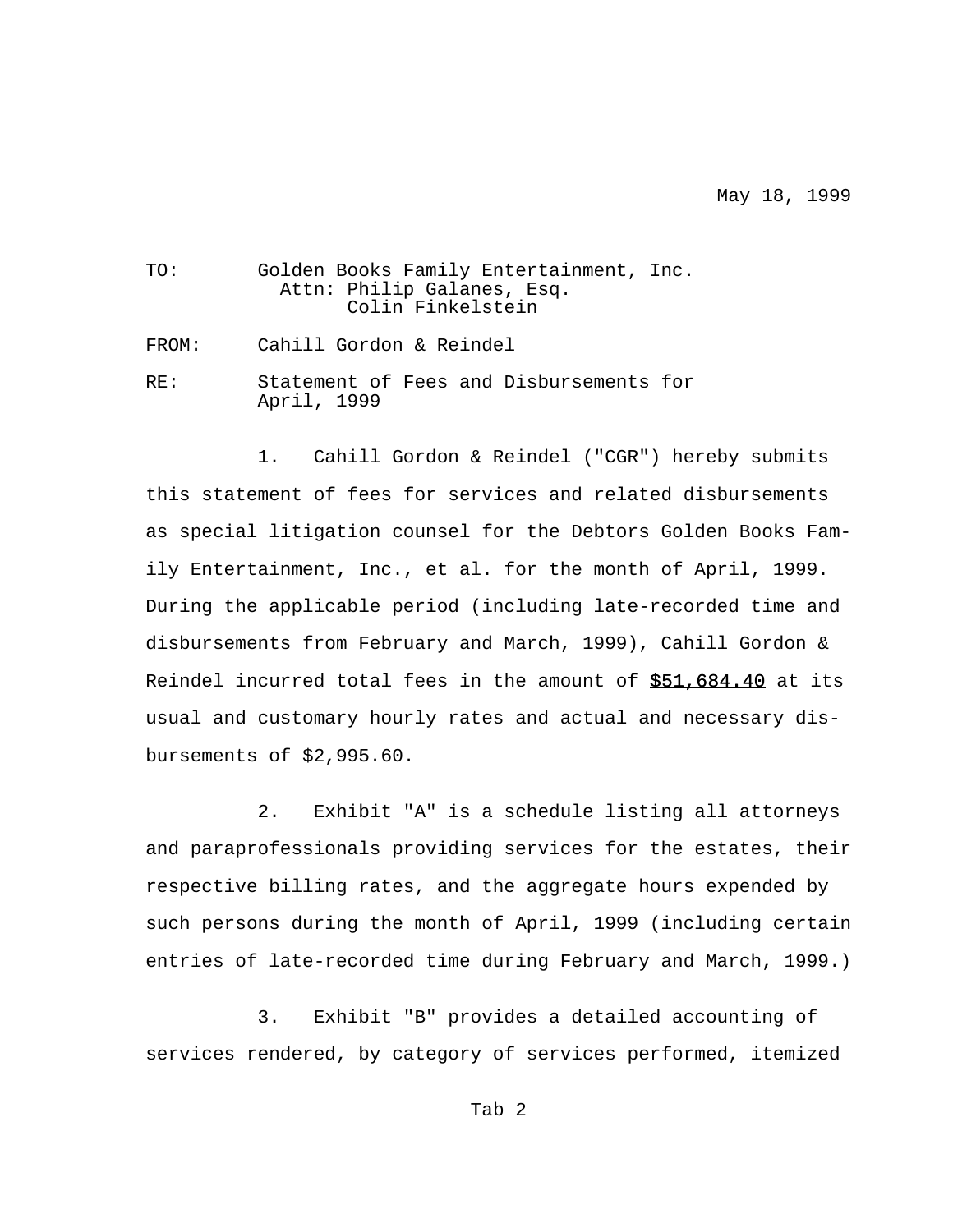by the name of the person who rendered the service, the date of service, the amount of time expended and a description of the services rendered.

4. Exhibit "C" is a schedule of disbursements incurred during the month of April, 1999 (including certain laterecorded disbursements incurred during February and March, 1999) in connection with services performed by Cahill Gordon & Reindel for the estates, in the aggregate and by category of work performed.

5. During the applicable period, Cahill Gordon & Reindel provided legal services in the consolidated Lemmer and Green Fund class actions.

6. Cahill Gordon & Reindel customarily bills clients on a monthly basis for legal services rendered and expenses incurred. Charges for services are calculated based upon standard hourly rates and time devoted to such legal services.

-2-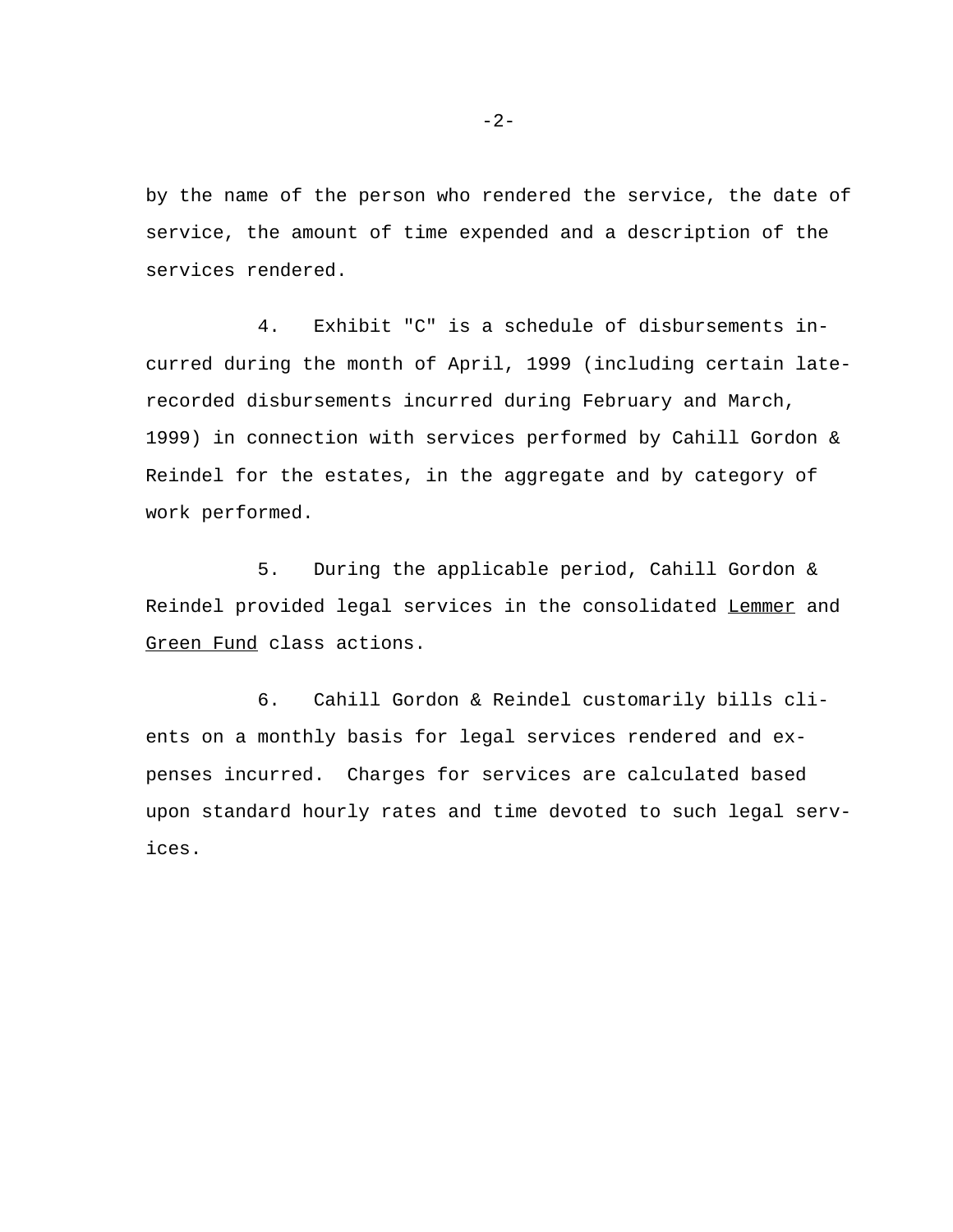# LIST OF PROFESSIONALS, RATES AND AGGREGATE HOURS

## APRIL 1999

|                         |                                   |        | <b>AGGREGATE</b> | TOTAL     |
|-------------------------|-----------------------------------|--------|------------------|-----------|
| <b>NAME</b>             | POSITION                          | RATE   | HOURS            | FEES      |
| Howard G. Sloane        | Partner                           | 520.00 | 31.80            | 16,536.00 |
| Leonard A. Spivak       | Partner                           | 500.00 | 13.80            | 6,900.00  |
| Roy L. Regozin          | Partner                           | 488.00 | 44.80            | 21,862.40 |
| Marc J. Korpus          | Senior Attorney                   | 452.00 | 1.80             | 813.60    |
| Agnelo Azulay           | Director of<br>Corporate Research | 260.00 | .20              | 52.00     |
| Tammy Harvey            | Associate                         | 228.00 | 17.40            | 3,967.20  |
| Nicholas J. Marcantonio | Deputy Managing                   | 184.00 | 1.00             | 184.00    |
|                         | Attorney                          |        |                  |           |
| Michael Holmes          | Paralegal                         | 168.00 | 2.00             | 336.00    |
| Abdul Ahmad             | Paralegal                         | 100.00 | 3.50             | 350.00    |
| Christine Westbrook     | Paralegal                         | 96.00  | 5.10             | 489.60    |
| Proofreaders            | Paraprofessionals                 | 88.00  | 2.20             | 193.60    |
|                         |                                   |        | 123.60           | 51,684.40 |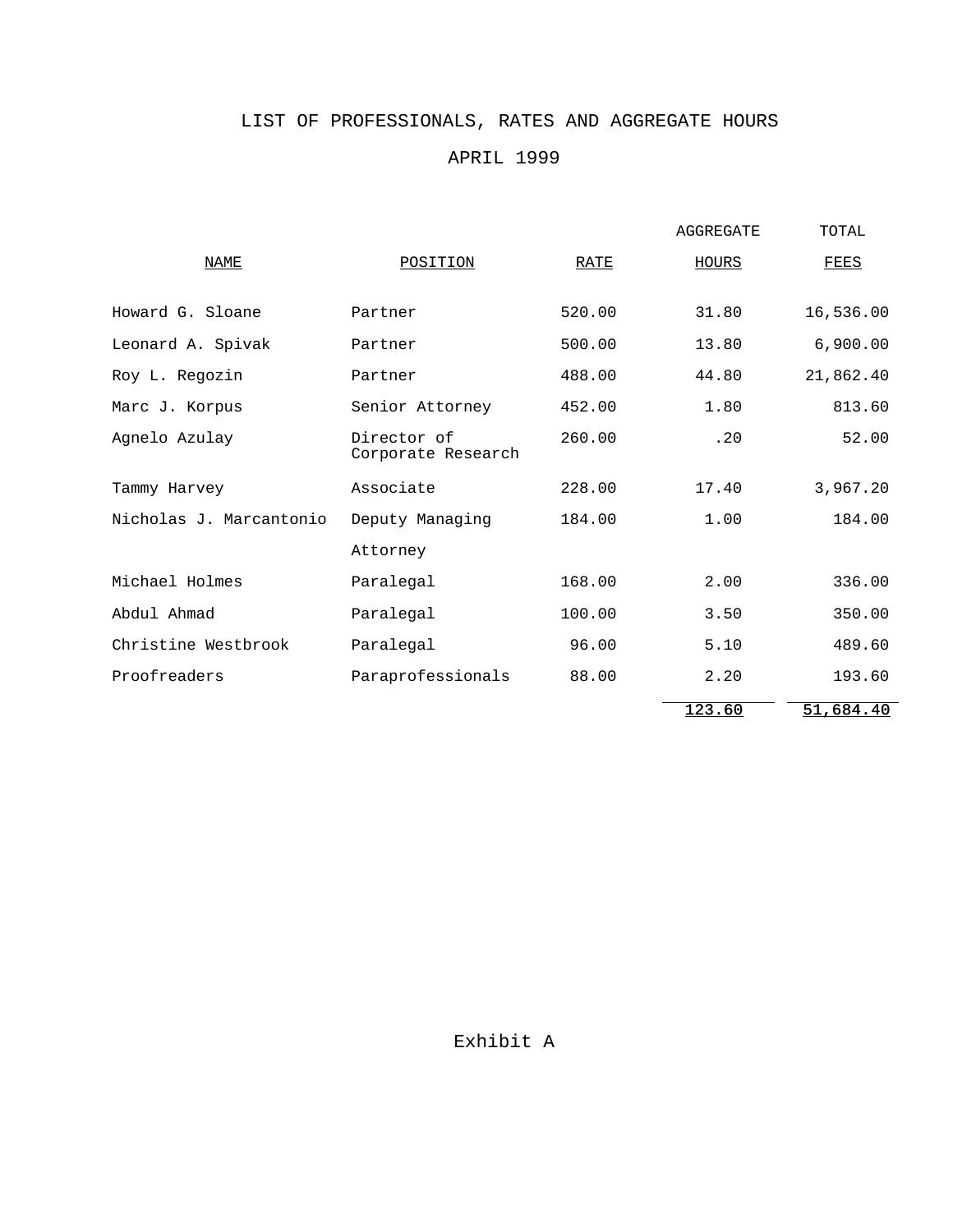## FOR PROFESSIONAL SERVICES RENDERED

| <b>DATE</b> | NAME      | DESCRIPTION                                                                                                                                                                                                                     | <b>HOURS</b> |
|-------------|-----------|---------------------------------------------------------------------------------------------------------------------------------------------------------------------------------------------------------------------------------|--------------|
| 02/26/99    | SLOANE    | Review of documents and<br>consideration of strategy.                                                                                                                                                                           | 2.00         |
| 03/02/99    | HARVEY    | Updating research on PSLRA<br>litigation in all courts and<br>writing memo to Mr. Regozin<br>regarding recent SDNY cases.                                                                                                       | 1.00         |
| 03/10/99    | KORPUS    | T.Conf. w/Regozin re met to<br>lift stay (.30); review case<br>law on jury trial (.30); p.m.<br>re analyzing whether to seek<br>lift of $stay(1.20)$ .                                                                          | 1.80         |
| 03/10/99    | HARVEY    | Updating PSLRA research and<br>writing memorandum to Mr.<br>Regozin.                                                                                                                                                            | .80          |
| 03/31/99    | SPIVAK    | Confs. with Insurer and<br>Company in house counsel and<br>Bankruptcy Counsel for Company<br>re possible settlement<br>strategies (Sloane, Galanes,<br>Rutsky, Rosen)                                                           | 2.00         |
| 04/01/99    | SLOANE    | reviewed cases cited by pls<br>$(2)$ ; reviewed pls brief in opp<br>to our motion to dismiss (1)<br>re-drafted our reply brief and<br>prepared chart for court (4.6)                                                            | 7.60         |
| 04/05/99    | WESTBROOK | Tel cs to attorneys re<br>submitting time $(.20)$ ;<br>prepared summary of<br>professional fees (.70).                                                                                                                          | .90          |
| 04/05/99    | REGOZIN   | Review and revise revised<br>draft reply memo $(6.70)$ ;<br>messages to and from Sloane re<br>comments (0.10)                                                                                                                   | 6.80         |
| 04/05/99    | SPIVAK    | (1) Confs. Regozin re Reply<br>Brief on motion to dismiss<br>$(0.20)$ ; (2) letter to Galanes<br>re supplemental affidavit for<br>retention as special counsel<br>$(0.10)$ ; (3) review/revise<br>supplemental affidavit (0.20) | .50          |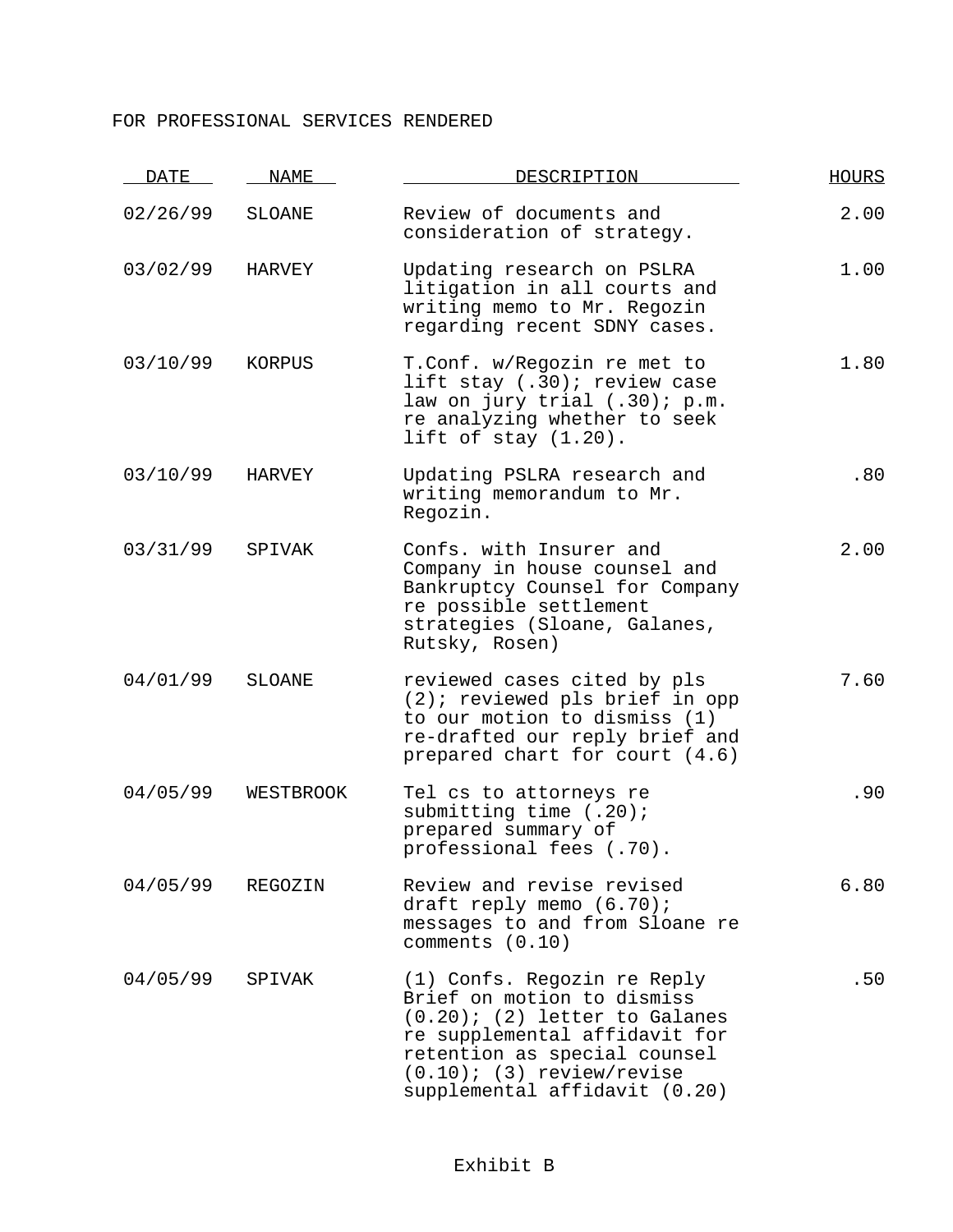| <b>DATE</b> | <b>NAME</b>  | DESCRIPTION                                                                                                                                                                                                                                                                                     | <b>HOURS</b> |
|-------------|--------------|-------------------------------------------------------------------------------------------------------------------------------------------------------------------------------------------------------------------------------------------------------------------------------------------------|--------------|
| 04/05/99    | PROOFREADERS | Checked revs on bill for C.<br>Westbrook                                                                                                                                                                                                                                                        | .20          |
| 04/05/99    | PROOFREADERS | Checked revs on affidavit for<br>L. Spivak                                                                                                                                                                                                                                                      | .50          |
| 04/06/99    | WESTBROOK    | Proofed draft of stmnt of fees<br>and disb (.20); revised same<br>$(.70)$ .                                                                                                                                                                                                                     | .90          |
| 04/06/99    | REGOZIN      | Work on chart $(6.40)$ ; conf<br>Sloane re same $(0.10)$                                                                                                                                                                                                                                        | 6.50         |
| 04/06/99    | SPIVAK       | $(1)$ T. call Rosen re<br>settlement $(0.10)$ ; $(2)$ t. call<br>Rutsky re settlement (0.10);<br>(3) review reply brief on<br>motion to dismiss (0.20)                                                                                                                                          | .40          |
| 04/06/99    | HARVEY       | Editing Table of Authorities<br>$(0.4)$ ; checking citations<br>$(0.6)$ ; proofreading $(0.5)$ .                                                                                                                                                                                                | 1.50         |
| 04/06/99    | PROOFREADER  | Check revs. on list<br>professional for C. Westbrook                                                                                                                                                                                                                                            | 1.50         |
| 04/07/99    | WESTBROOK    | Reviewed and revised stmnt of<br>fees and disb (.60); prepared<br>and sent memos to attnys re<br>time entries (.40).                                                                                                                                                                            | 1.00         |
| 04/07/99    | REGOZIN      | Revise draft reply memo<br>$(3.20)$ , draft chart $(1.70)$ ,<br>draft cor Judge Schwartz<br>(0.20) and draft cor Wallner<br>(0.10)                                                                                                                                                              | 5.20         |
| 04/07/99    | SPIVAK       | (1) Draft letter to individual<br>defendants acknowledging<br>obligations per Delaware law<br>and per Plan of Reorganization<br>$(0.80)$ ; (2) draft litigation<br>budget per request of insurer<br>representative and review<br>complaint and press releases<br>in connection with same (2.00) | 2.80         |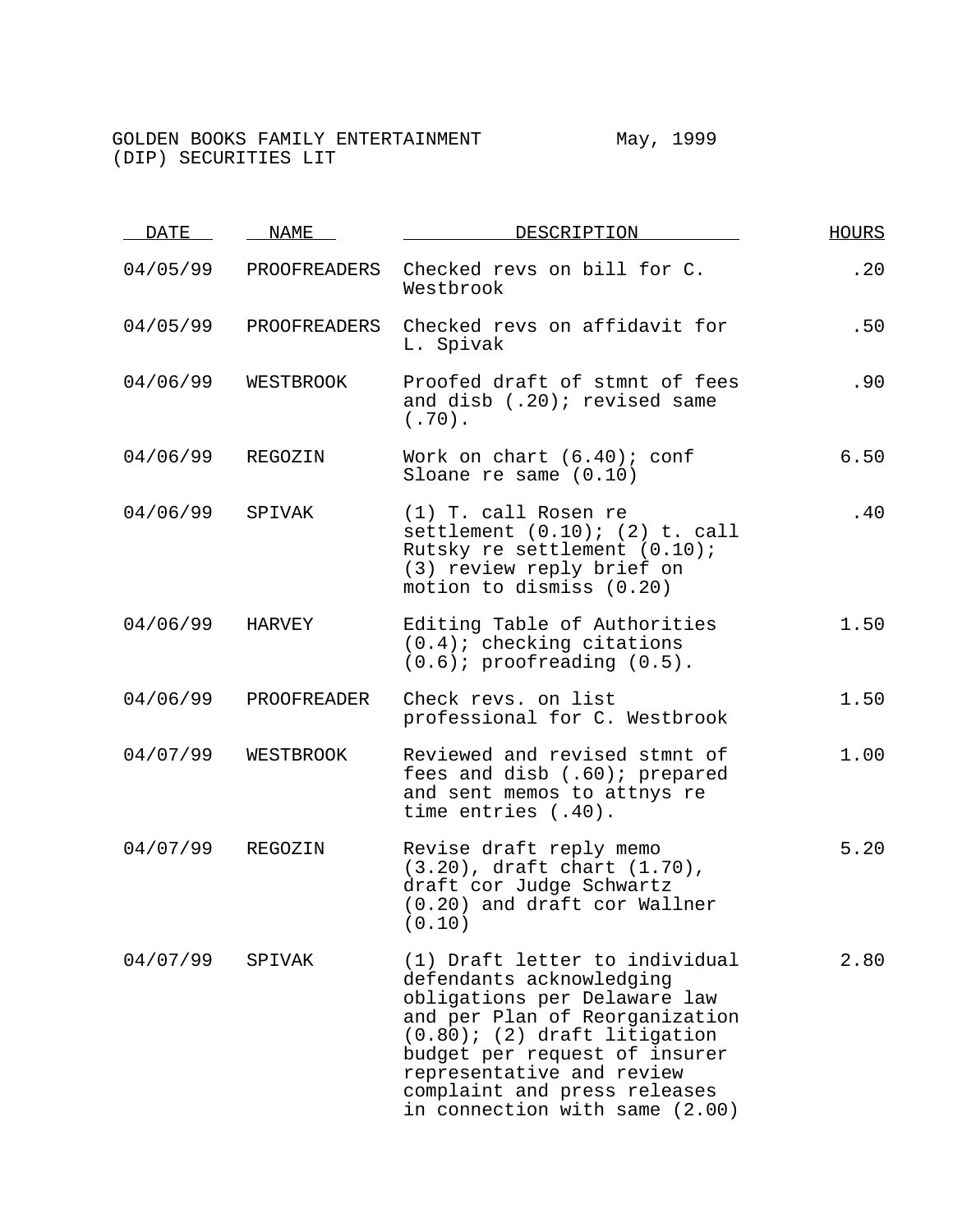| <b>DATE</b> | NAME      | DESCRIPTION                                                                                                                                                                                                                                                                                     | HOURS |  |
|-------------|-----------|-------------------------------------------------------------------------------------------------------------------------------------------------------------------------------------------------------------------------------------------------------------------------------------------------|-------|--|
| 04/07/99    | SLOANE    | review of reply brief and read<br>cases(1.8); consts with client<br>and insures $(.2)$                                                                                                                                                                                                          | 2.00  |  |
| 04/07/99    | HOLMES    | Checked cites in reply brief<br>for R. Regozin.                                                                                                                                                                                                                                                 | 2.00  |  |
| 04/08/99    | SPIVAK    | (1) T. call Rutsky re status<br>of settlement negotiations<br>$(0.10)$ ; $(2)$ continue<br>preparation of litigation<br>budget and revise per request<br>of insurance rep. (1.20)                                                                                                               | 1.30  |  |
| 04/09/99    | REGOZIN   | Further revisions to reply<br>memo $(2.10)$ and chart $(2.30)$ ;<br>conf Sloane re changes (0.10)                                                                                                                                                                                               | 4.50  |  |
| 04/12/99    | REGOZIN   | Final changes to reply memo<br>and chart (1.30); read recent<br>SDNY cases re PSLRA (1.00);<br>conf Sloane and message to<br>Sloane re recent case $(0.20)$ ;<br>cor Saltman, Baio, Klein<br>requesting comments on reply<br>memo and chart $(0.30)$ ; to<br>Saltman re reply memo and<br>chart | 2.80  |  |
| 04/12/99    | SLOANE    | review of case law cited by<br>pls(1)                                                                                                                                                                                                                                                           | 1.00  |  |
| 04/12/99    | HARVEY    | Shepardizing reply brief<br>$(0.6)$ ; editing reply brief<br>$(0.4)$ .                                                                                                                                                                                                                          | 1.00  |  |
| 04/13/99    | WESTBROOK | Reviewed and revised stmnt of<br>fees and disb.                                                                                                                                                                                                                                                 | .20   |  |
| 04/13/99    | REGOZIN   | Tc Sloane re briefing stip and<br>check file re same $(0.10)$ ;<br>tc's Baio secy, Klein, Saltman<br>re draft reply memo $(0.20)$ ;<br>read new Second Circuit<br>decision (Stevelman) (0.40);                                                                                                  | 2.60  |  |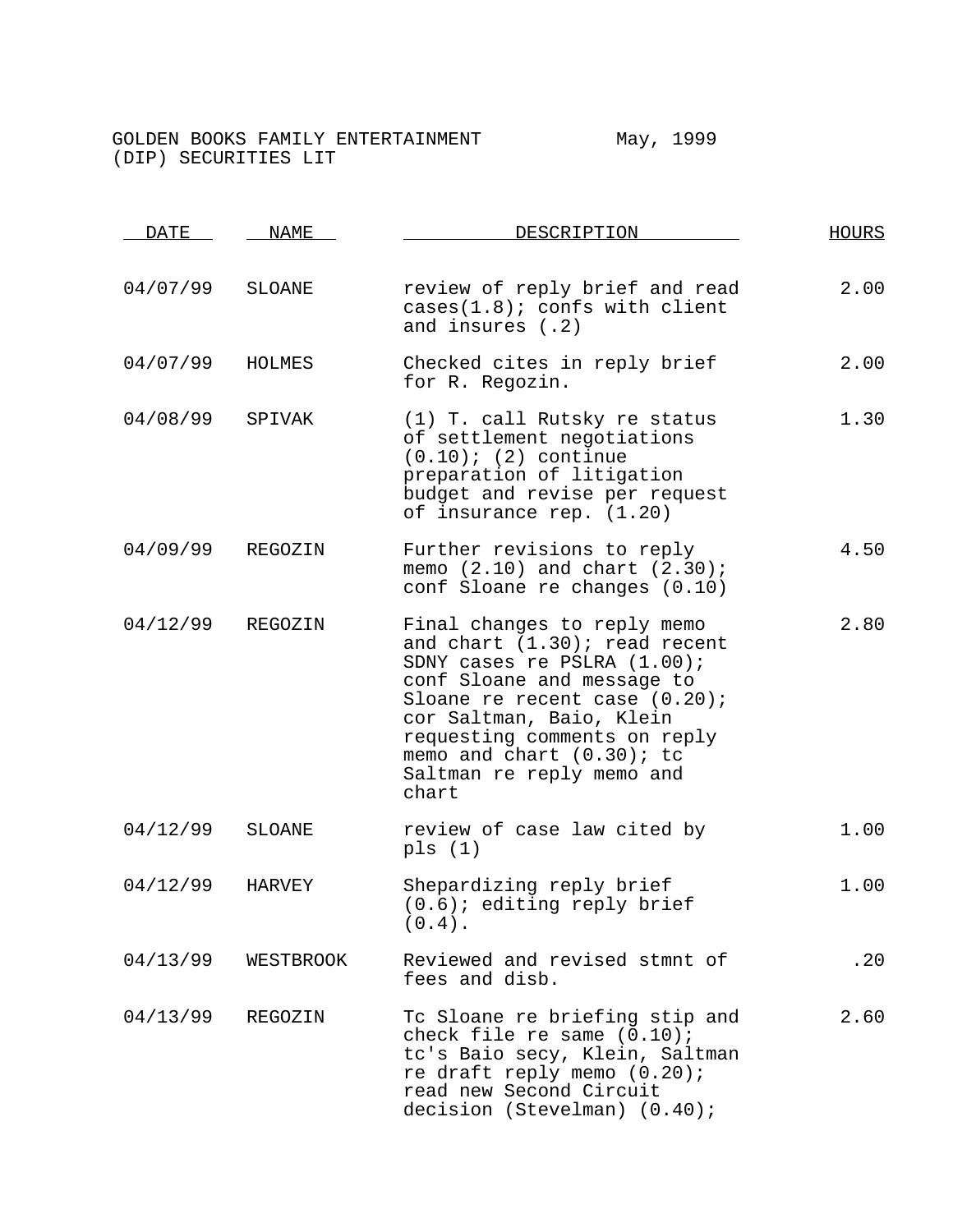| DATE     | NAME          | DESCRIPTION                                                                                                                                                                                                                                                                                                | <b>HOURS</b> |
|----------|---------------|------------------------------------------------------------------------------------------------------------------------------------------------------------------------------------------------------------------------------------------------------------------------------------------------------------|--------------|
|          |               | prepare proposed revisions to<br>reply memo (1.70); message to<br>Sloane (2) re case and<br>revisions (0.10); conf Harvey<br>re research assignment re<br>checking for other new<br>decisions (0.10)                                                                                                       |              |
| 04/13/99 | <b>HARVEY</b> | 2d circuit research re:<br>pleading scienter in<br>securities fraud cases.                                                                                                                                                                                                                                 | .80          |
| 04/13/99 | AHMAD         | Trip to USCA-2d Circuit to<br>search for disposition of<br>rehearing in Press v. Chemical<br>Bank. (AA)                                                                                                                                                                                                    | .50          |
| 04/14/99 | REGOZIN       | Messages from $(3)$ and to $(2)$<br>Sloane re Stevelman case<br>$(0.30)$ ; tc's Baio, Saltman re<br>comments re draft reply<br>$(0.10)$ ; revise reply memo<br>$(1.30)$ ; tc's $(2)$ and conf<br>Harvey re finalizing reply<br>memo $(0.30)$ ; finalize cor<br>Wallner (0.20); draft cor<br>Galanes (0.30) | 2.50         |
| 04/14/99 | <b>SLOANE</b> | read reply brief and redrarted<br>same $(2)$ ; confs with Chubb<br>$(.1)$ and with client $(.1)$ ;<br>review of Second Cir cases<br>cited by other side $(1.8)$                                                                                                                                            | 4.00         |
| 04/14/99 | MARCANTONIO   | Trip to USDC-SDNY to file all<br>original motion papers and<br>delivered courtesy copies.                                                                                                                                                                                                                  | 1.00         |
| 04/14/99 | HARVEY        | Changes to reply brief $(1.0)$ ;<br>supervised getting reply brief<br>put together and out the door<br>$(0.5)$ .                                                                                                                                                                                           | 1.50         |
| 04/14/99 | AHMAD         | Served Reply Memorandum in<br>Support of Motion and Letters<br>on Milberg Weiss for Mr.                                                                                                                                                                                                                    | 1.00         |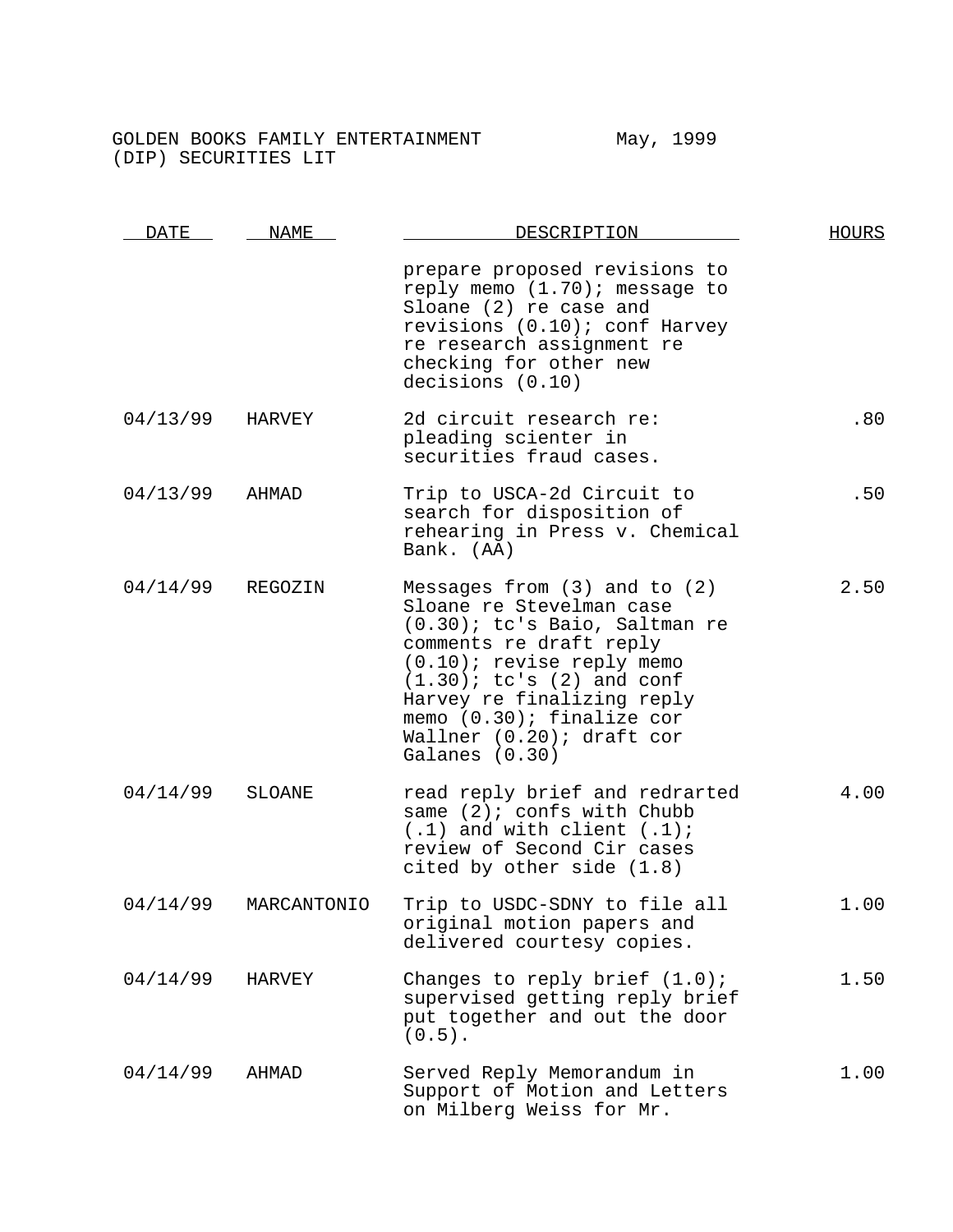| <b>DATE</b> | NAME      | DESCRIPTION                                                                                                                                                                                                                          | <b>HOURS</b> |
|-------------|-----------|--------------------------------------------------------------------------------------------------------------------------------------------------------------------------------------------------------------------------------------|--------------|
|             |           | Regozin. (MH)                                                                                                                                                                                                                        |              |
| 04/15/99    | SLOANE    | confs with Galanes, Chubb,<br>Hyman re settlement issues<br>$(1)$ ; review of and comments on<br>Reply Brief (2.6); review of<br>new Second Cir. decision re<br>scienter and considered<br>implications in light of other<br>law(.4) | 4.00         |
| 04/19/99    | WESTBROOK | Proofed stmnt of fees and<br>disb(.10); prepared cover ltr<br>(.20); prepared memo to Golden<br>Books (.40); distributed<br>drafts $(.10)$ .                                                                                         | .80          |
| 04/20/99    | WESTBROOK | Revised cover ltr(.30);<br>revised cover memo (.20);<br>copied and prepared stmnt of<br>fees and disb for distribution<br>$(.50)$ .                                                                                                  | 1.00         |
| 04/21/99    | SLOANE    | Conf. Chubb re ins. issues.                                                                                                                                                                                                          | .20          |
| 04/21/99    | AHMAD     | Trip to USCA, 2d Circuit to<br>search for status of<br>disposition of case in Press<br>v. Chemical Bank. (AA)                                                                                                                        | .50          |
| 04/22/99    | WESTBROOK | Revised and copied cover<br>letter and memo.                                                                                                                                                                                         | .30          |
| 04/22/99    | REGOZIN   | Read article in Vanity Fair                                                                                                                                                                                                          | .60          |
| 04/22/99    | SPIVAK    | (1) Read letter from<br>plaintiffs' counsel to court<br>attempting to amend complaint<br>and annexed Vanity Fair<br>article (1.50); (2) V.M.'s<br>Sloane re response to court<br>(0.10)                                              | 1.60         |
| 04/23/99    | REGOZIN   | Review docs and prepare time<br>line for use in responding to<br>plaintiffs arguments based                                                                                                                                          | 2.40         |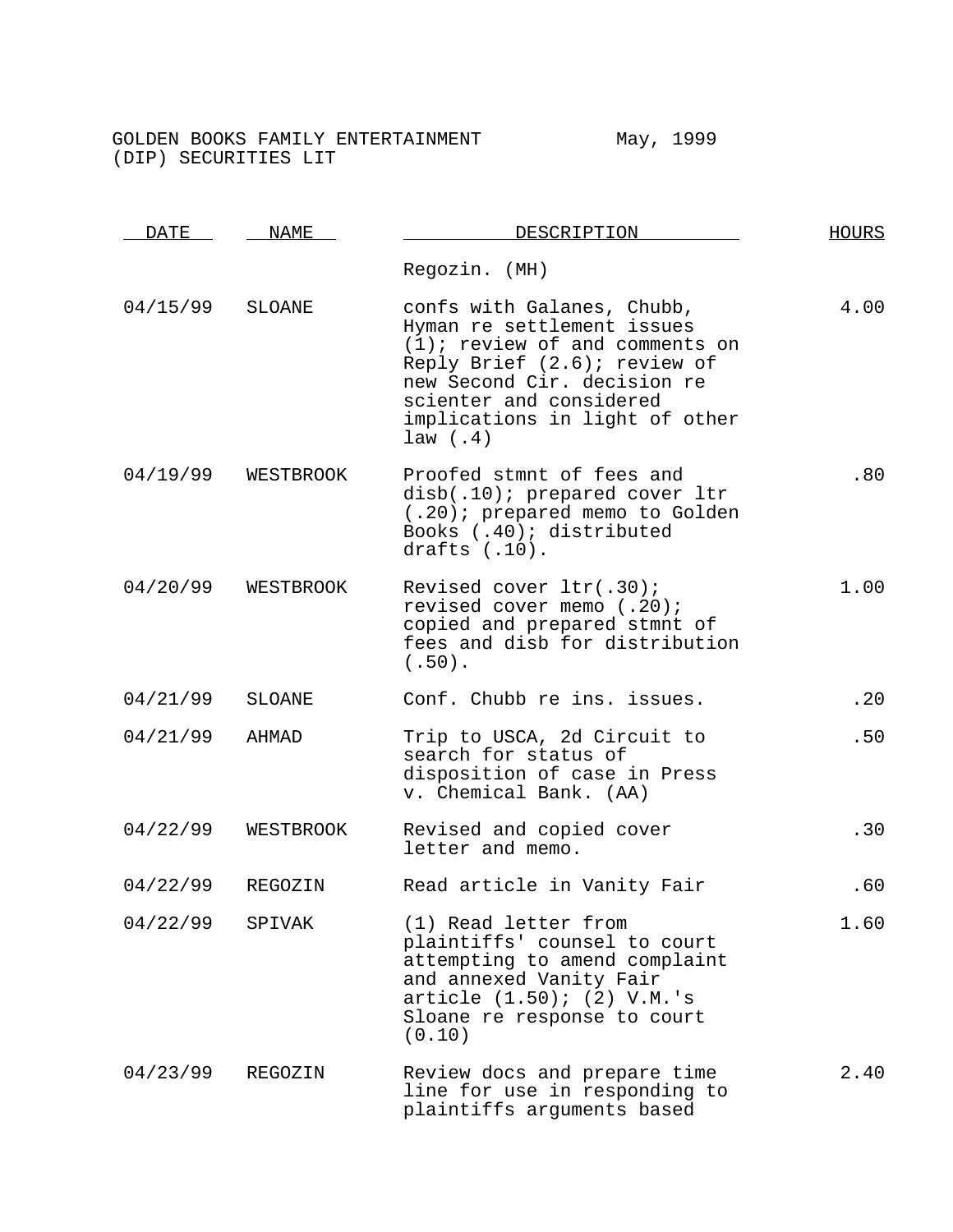| <u>DATE</u> | NAME<br>DESCRIPTION |                                                                                                                                                                                                                                                                                                                                                                                                | <b>HOURS</b> |
|-------------|---------------------|------------------------------------------------------------------------------------------------------------------------------------------------------------------------------------------------------------------------------------------------------------------------------------------------------------------------------------------------------------------------------------------------|--------------|
|             |                     | upon article in Vanity Fair<br>$(1.40)$ ; reviewed draft cor to<br>Court to add factual arguments<br>(1.00)                                                                                                                                                                                                                                                                                    |              |
| 04/23/99    | SPIVAK              | (1) Letters to insurers,<br>clients, others re Vanity Fair<br>article (0.50); (2) t. call<br>Galanes re Vanity Fair article<br>$(0.10)$ ; (3) draft letter to<br>court opposing request for<br>permission to file further<br>amended complaint $(1.30)$ ; $(4)$<br>confs. Regozin re opposition<br>to plaintiffs' request (0.50)                                                               | 2.40         |
| 04/23/99    | SLOANE              | Reviewed letter from<br>plaintiffs' counsel to court<br>and attached documents (.50);<br>prepared for meeting with<br>Chubb $(.50)$ ; attended meeting<br>with Chubb $(1.50)$ ; reviewed<br>legal issues re pls right to<br>amend complaint while motion<br>pending $(1. )$ ; reviewed<br>arguments we may make in<br>opposition to plaintiffs<br>letter to court and reviewed<br>letter( .50) | 4.00         |
| 04/26/99    | REGOZIN             | Final comments on letter to<br>Judge Schwartz (0.40); tc's<br>Saltman office (2), Saltman re<br>Nations Credit loan commitment<br>$(0.20)$ ; read Nations Credit<br>documents (0.40); consider<br>issues to be raised at<br>conference with the Court<br>$(0.60)$ ; conf Spivak re same<br>(0.20); highlight Vanity Fair<br>article for use in prep for<br>and at conference (0.50)            | 2.30         |
| 04/26/99    | SPIVAK              | (1) Revise letter to Court in<br>opposition to request to file<br>amended complaint $(0.30)$ ; $(2)$                                                                                                                                                                                                                                                                                           | 1.10         |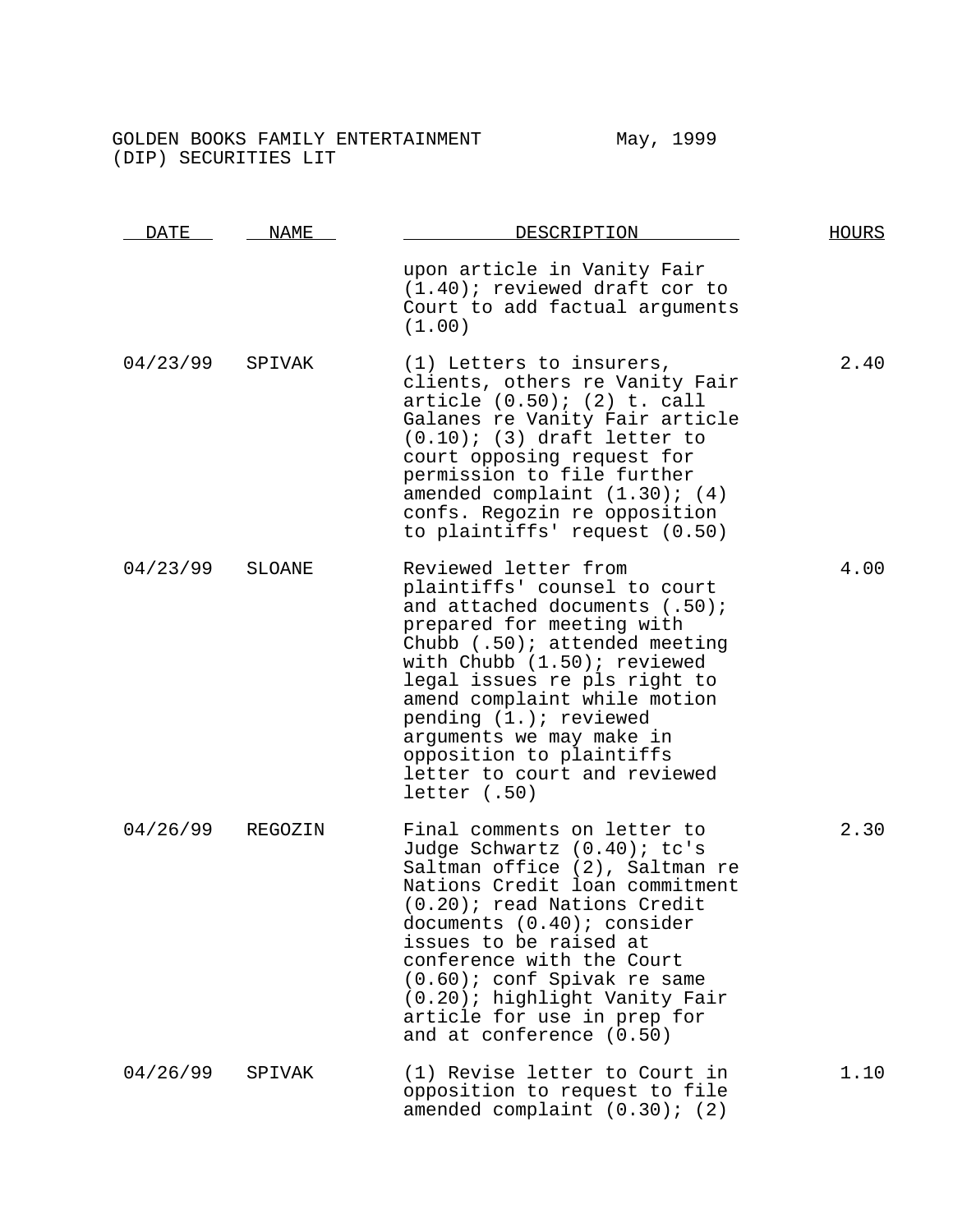| <b>DATE</b>      | NAME   | DESCRIPTION                                                                                                                                                                                                                                                    | <b>HOURS</b> |  |
|------------------|--------|----------------------------------------------------------------------------------------------------------------------------------------------------------------------------------------------------------------------------------------------------------------|--------------|--|
|                  |        | confs. Sloane re potential<br>arguments/scenarios for Court<br>argument $(0.20)$ ; $(3)$<br>conference Regozin re<br>materials for Court argument,<br>chronological analysis of<br>statements $(0.30)$ ; $(4)$ review<br>Brief Motion To Dismiss<br>$(0.30)$ . |              |  |
| 04/26/99         | SLOANE | prep for (.50) and meeting<br>with pls counsel at Proskauer<br>re possible resolution of case<br>(1.50)                                                                                                                                                        | 2.00         |  |
| 04/27/99 REGOZIN |        | Message from Sloane, message<br>from Spivak, message to<br>Sloane, Spivak & Korpus, tc<br>Korpus re automatic stay issue<br>for conf with Court (0.20);<br>conf Spivak re conf with Court<br>(0.20); tc's Saltman, Sloane<br>re info re Ellenbogen (0.10)      | .50          |  |
| 04/27/99         | SPIVAK | (1) Court hearing on request<br>to file amended complaint<br>$(1.00)$ ; $(2)$ memo re court<br>results $(0.10)$ ; $(3)$ confs<br>Regozin/Korpus re research<br>issues raised by Court (0.10).                                                                  | 1.20         |  |
| 04/27/99         | SLOANE | prep for (1) and attendance at<br>court conf before Judge<br>Schwartz re pls application to<br>amend complaint in light of<br>Vanity Fair interview of<br>Snyder (1)                                                                                           | 2.00         |  |
| 04/27/99         | AZULAY | For Regozin: Golden Book Form<br>3 info re: Elenborg.                                                                                                                                                                                                          | .20          |  |
| 04/27/99         | HARVEY | Research re: materiality<br>standard in securities fraud<br>cases.                                                                                                                                                                                             | 2.00         |  |
| 04/27/99         | AHMAD  | Trip to USCA-2d Circuit to                                                                                                                                                                                                                                     | .50          |  |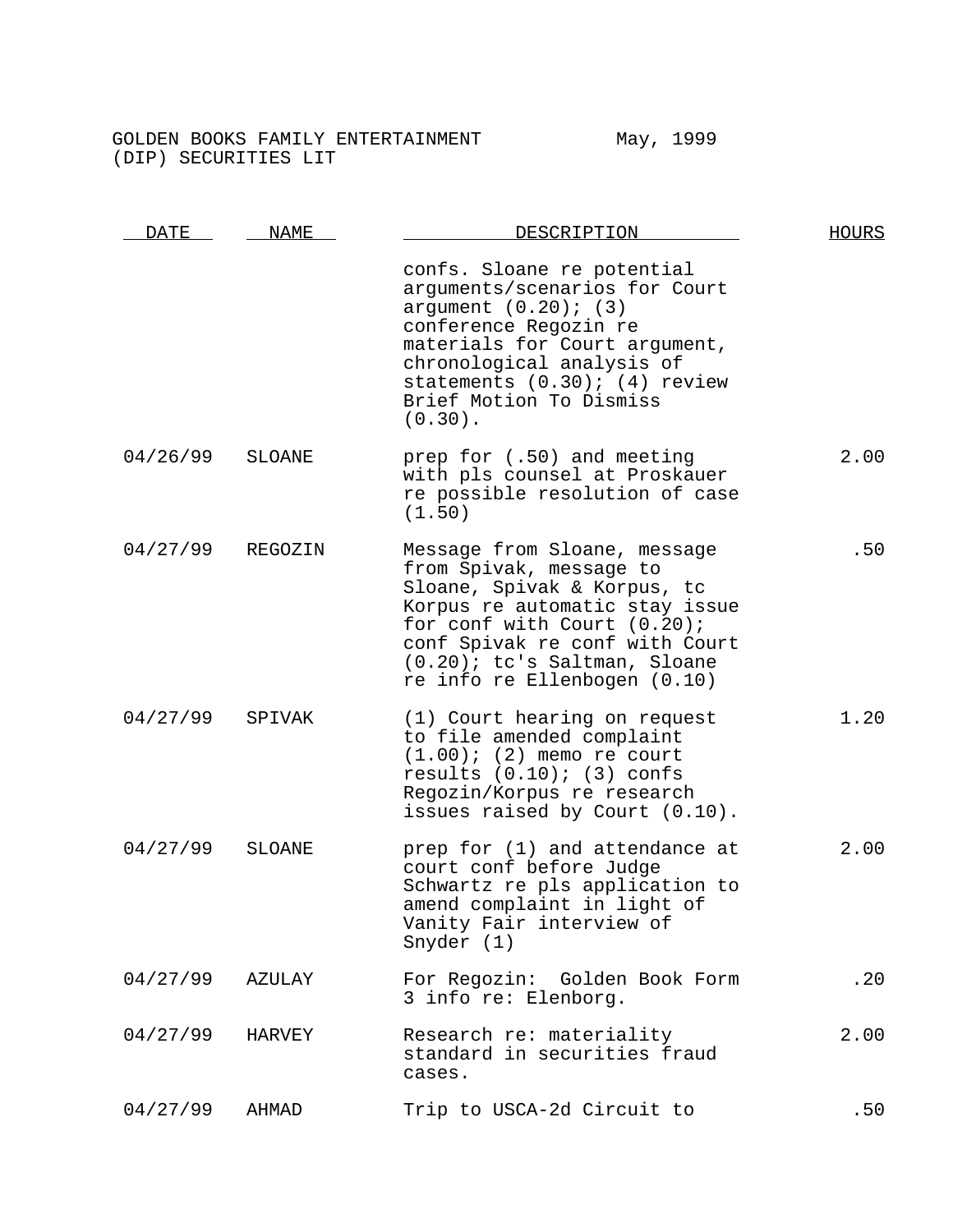| DATE     | NAME<br>DESCRIPTION |                                                                                                                                                                                                                                                           | <b>HOURS</b> |
|----------|---------------------|-----------------------------------------------------------------------------------------------------------------------------------------------------------------------------------------------------------------------------------------------------------|--------------|
|          |                     | search for disposition in<br>Press v. Chemical Bank. (AA)                                                                                                                                                                                                 |              |
| 04/27/99 | AHMAD               | Delivery of letter of CG&R to<br>Judge Schwartz at USDC-SDNY.<br>(MH)                                                                                                                                                                                     | .50          |
| 04/28/99 | REGOZIN             | Read transcript of conf with<br>Court $(0.20)$ ; consider how to<br>respond to expected additions<br>to complaint (0.60); read<br>Forms 3 and 4 filed by<br>Ellenbogen (0.20)                                                                             | 1.00         |
| 04/28/99 | SPIVAK              | (1) Read conference transcript<br>and distribute to client,<br>Insurer $(0.20)$ ; $(2)$ conference<br>Regozin re possible arguments<br>concerning statements in<br>Vanity Fair article (0.20);<br>(3) read cases on materiality<br>issue $(0.10)$ .       | .50          |
| 04/28/99 | HARVEY              | Continued research re:<br>materiality standard in<br>securities fraud cases $(2.5)$ ;<br>drafting memo to R. Regozin<br>$(1.5)$ .                                                                                                                         | 4.00         |
| 04/28/99 | AHMAD               | Obtained transcript from SDNY<br>for Mr. Spivak. (MH)                                                                                                                                                                                                     | .50          |
| 04/29/99 | REGOZIN             | Conf Spivak re arguments for<br>supplemental memorandum<br>$(0.30)$ ; work on outline for<br>supplemental memorandum (0.80)                                                                                                                               | 1.10         |
| 04/29/99 | SLOANE              | review of issues re amended<br>complt proposed by pls $(1)$ ;<br>review of stds in Second Cir.<br>re amending complt $(1)$ ; review<br>of transcript and actions of<br>the Court $(.2)$ ; confs with<br>Wallner and client re status<br>and strategy (.8) | 3.00         |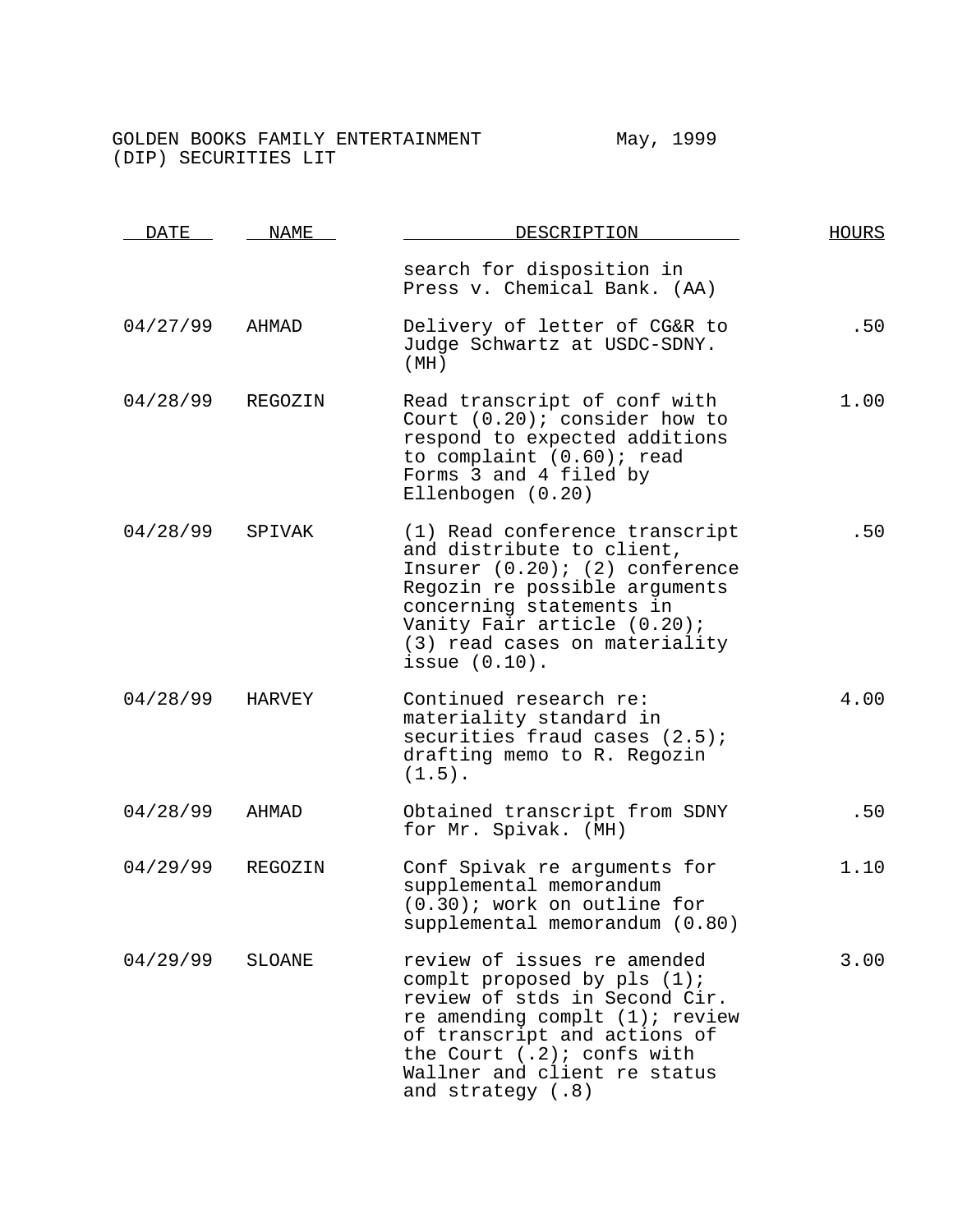| DATE     | NAME    | DESCRIPTION                                                                                                                  | HOURS |
|----------|---------|------------------------------------------------------------------------------------------------------------------------------|-------|
| 04/29/99 | HARVEY  | Research re: duty to disclose<br>$(2.0)$ ; made additions to<br>research memo $(0.8)$ .                                      | 2.80  |
| 04/30/99 | REGOZIN | IF re statements re customer<br>relations, information systems<br>$(3.60)$ ; work on outline for<br>supplemental memo (2.40) | 6.00  |
| 04/30/99 | HARVEY  | Research re: nexus between<br>market price of stock and<br>materiality.                                                      | 2.00  |
|          |         | TOTAL FOR SERVICES                                                                                                           |       |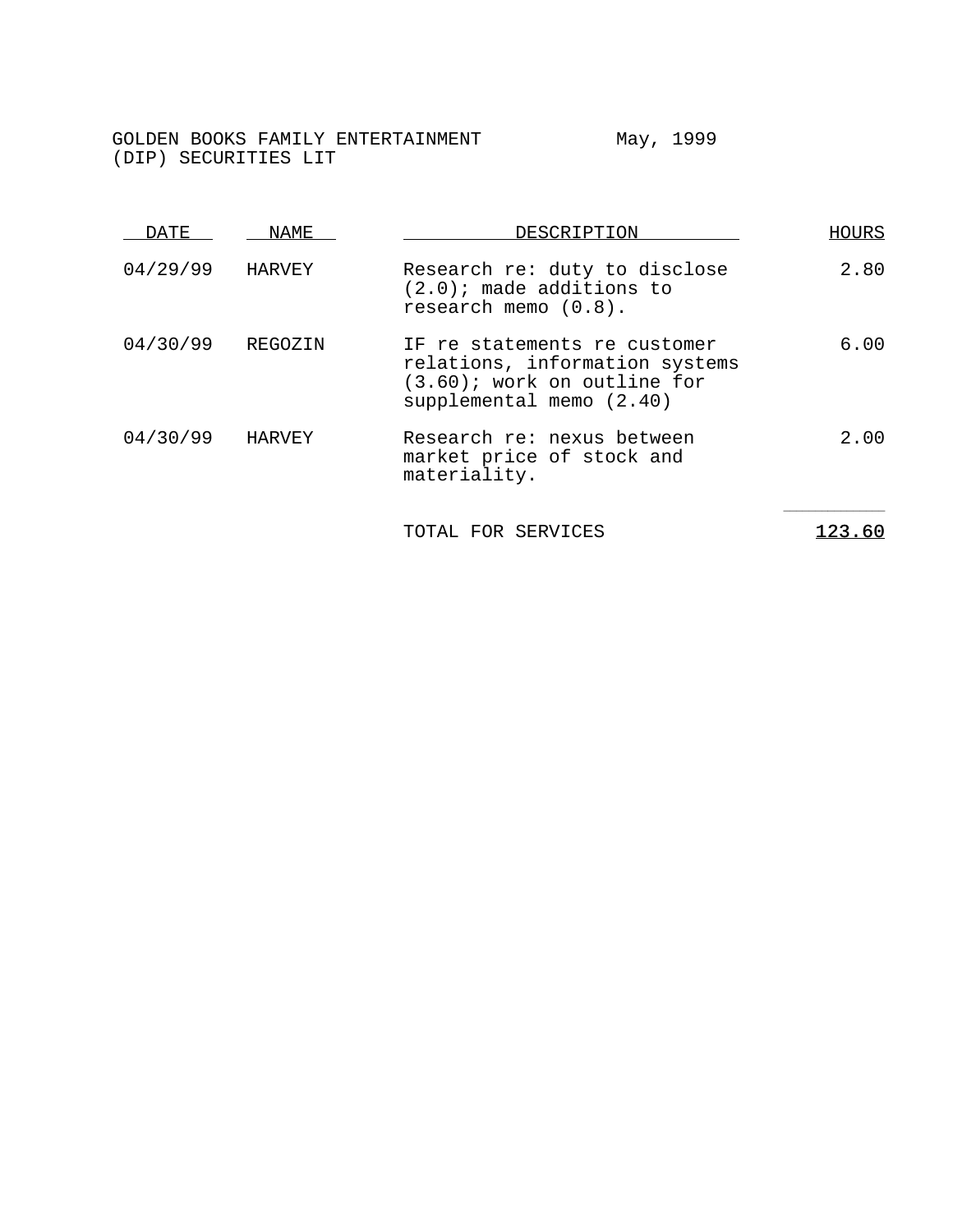$\begin{tabular}{lllllllllll} \multicolumn{2}{l}{} & \multicolumn{2}{l}{} & \multicolumn{2}{l}{} & \multicolumn{2}{l}{} & \multicolumn{2}{l}{} & \multicolumn{2}{l}{} & \multicolumn{2}{l}{} & \multicolumn{2}{l}{} & \multicolumn{2}{l}{} & \multicolumn{2}{l}{} & \multicolumn{2}{l}{} & \multicolumn{2}{l}{} & \multicolumn{2}{l}{} & \multicolumn{2}{l}{} & \multicolumn{2}{l}{} & \multicolumn{2}{l}{} & \multicolumn{2}{l}{} & \multicolumn{2}{l}{} & \multicolumn{2}{l}{}$ HGS SLOANE, H 520.00 31.80 16,536.00 LAS SPIVAK, L 500.00 13.80 6,900.00 RLR REGOZIN, R 488.00 44.80 21,862.40 MJK KORPUS, M 452.00 1.80 813.60 AA AZULAY, A 260.00 .20 52.00 TH HARVEY, T 228.00 17.40 3,967.20 NJM MARCANTONIO, N 184.00 1.00 184.00 MH
MH
HOLMES, M
H
HOLMES, M
168.00
2.00
336.00
350.00
AA
NH
MH
AHMAD, A
100.00
3.50
350.00
<br>
CW
WESTBROOK, C
96.00
5.10
489.60 AA AHMAD, A 100.00 3.50 350.00<br>
CW WESTBROOK, C 96.00 5.10 489.60 CW WESTBROOK, C 96.00 5.10 489.60 PRFRDRS PROOFREADERS  $90.00$   $2.20$ TOTAL 123.60 \$51,684.40

----------------------------- TIME RECAP -----------------------------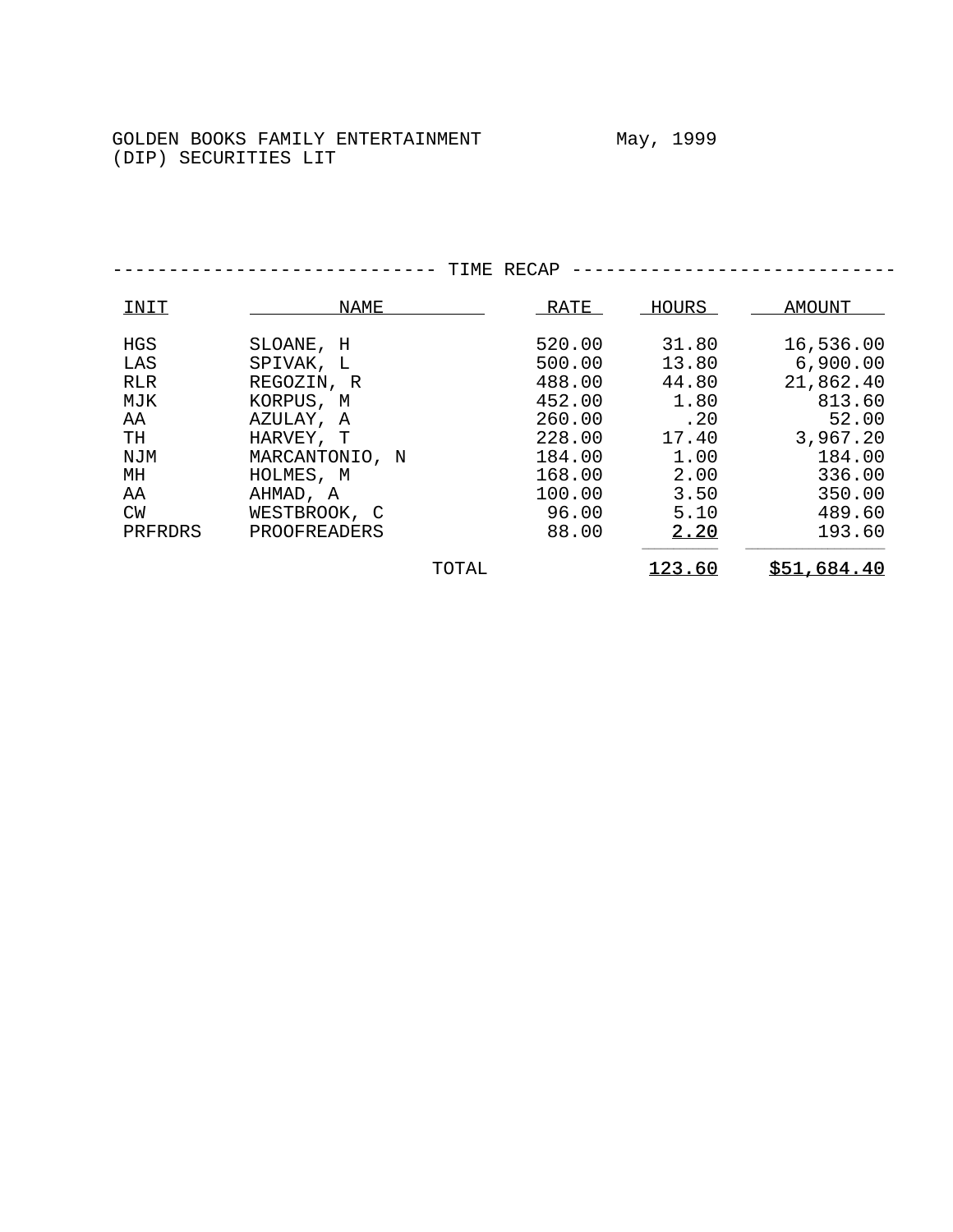#### DISBURSEMENT SUMMARY

| DISBURSEMENTS AND CHARGES                                                                                                                     |    | AMOUNT                                                                     |
|-----------------------------------------------------------------------------------------------------------------------------------------------|----|----------------------------------------------------------------------------|
| Xeroxinq<br>Velo Bind<br>Postage<br>Luncheon Conferences<br>Local Transportation<br>Westlaw Searches<br>Messenger Services<br>Word Processing | Ŝ. | 310.40<br>50.00<br>6.60<br>197.25<br>80.22<br>398.88<br>135.50<br>1,816.75 |
| TOTAL DISBURSEMENTS AND CHARGES                                                                                                               |    | \$2,995.60                                                                 |

Exhibit C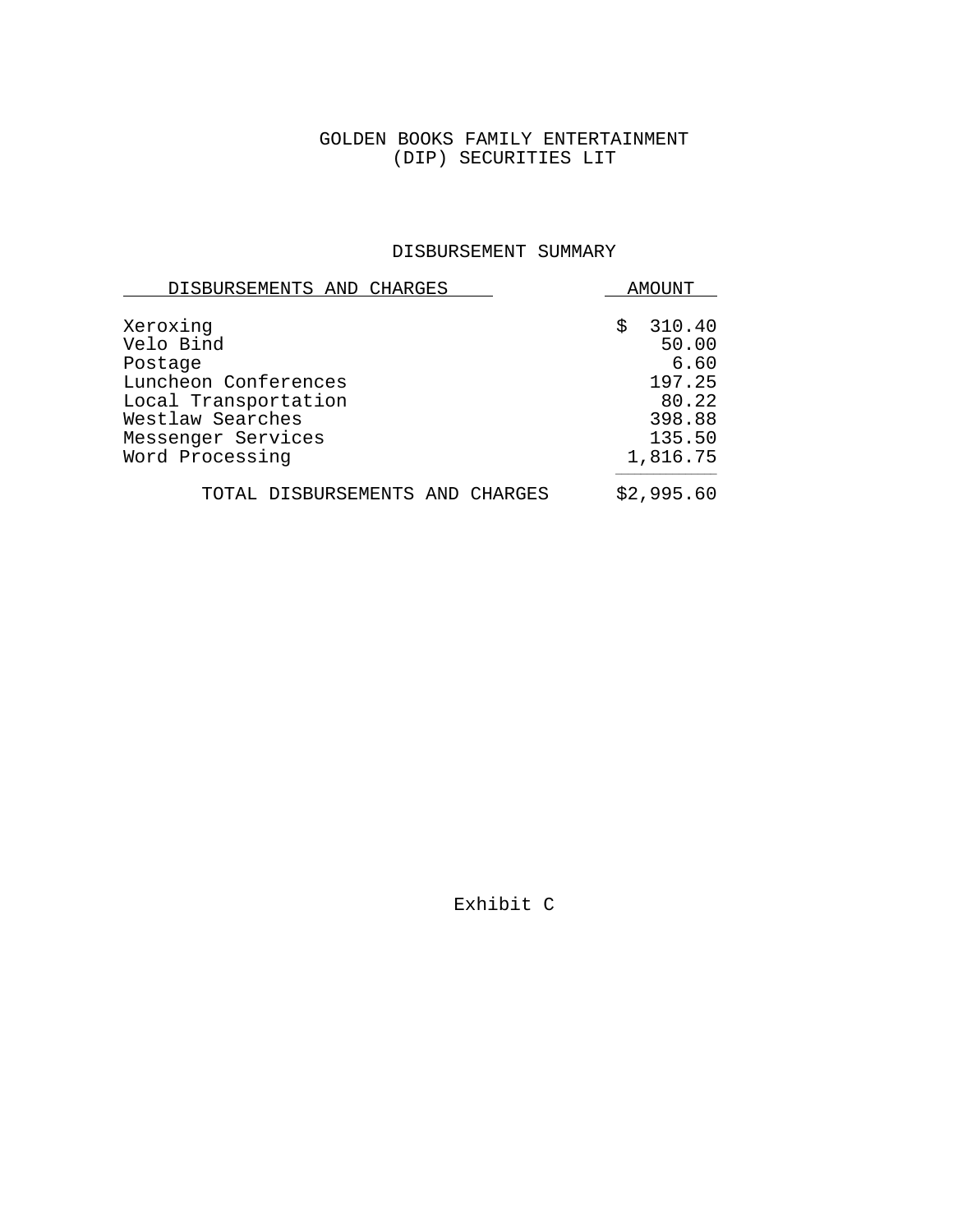June 18, 1999

| TO:   | Golden Books Family Entertainment, Inc.<br>Attn: Philip Galanes, Esq.<br>Mr. Colin Finkelstein |
|-------|------------------------------------------------------------------------------------------------|
| FROM: | Cahill Gordon & Reindel                                                                        |
| RF.:  | Statement of Fees and Disbursements for<br>May, 1999                                           |

1. Cahill Gordon & Reindel ("CGR") hereby submits this statement of fees for services and related disbursements as special litigation counsel for the Debtors Golden Books Family Entertainment, Inc., et al., for the month of May, 1999. During the applicable period, Cahill Gordon & Reindel incurred total fees in the amount of \$86,076.00 at its usual and customary hourly rates and actual and necessary disbursements of \$7,062.55.

2. Exhibit "A" is a schedule listing all attorneys and paraprofessionals providing services for the estates, their respective billing rates, and the aggregate hours expended by such persons during the month of May, 1999.

3. Exhibit "B" provides a detailed accounting of services rendered, by category of services performed, itemized by the name of the person who rendered the service, the date of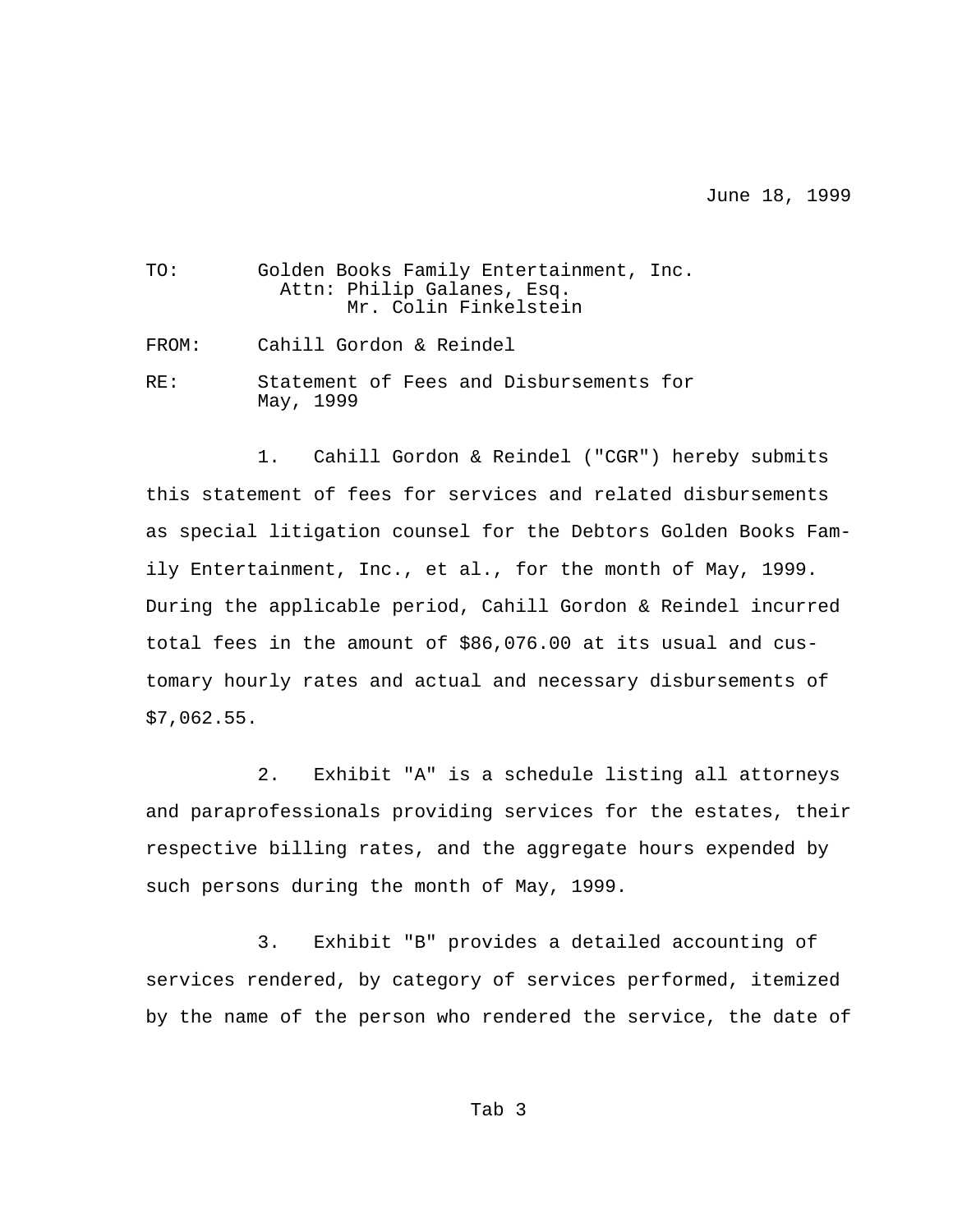service, the amount of time expended and a description of the services rendered.

4. Exhibit "C" is a schedule of disbursements incurred during the month of May, 1999 (including certain laterecorded disbursements incurred during April, 1999) in connection with services performed by Cahill Gordon & Reindel for the estates, in the aggregate and by category of work performed.

5. During the applicable period, Cahill Gordon & Reindel provided legal services as special litigation counsel in the consolidated Lemmer and Green Fund class actions in the United States District Court for the Southern District of New York.

6. Cahill Gordon & Reindel customarily bills clients on a monthly basis for legal services rendered and expenses incurred. Charges for services are calculated based upon standard hourly rates and time devoted to such legal services.

 $-2-$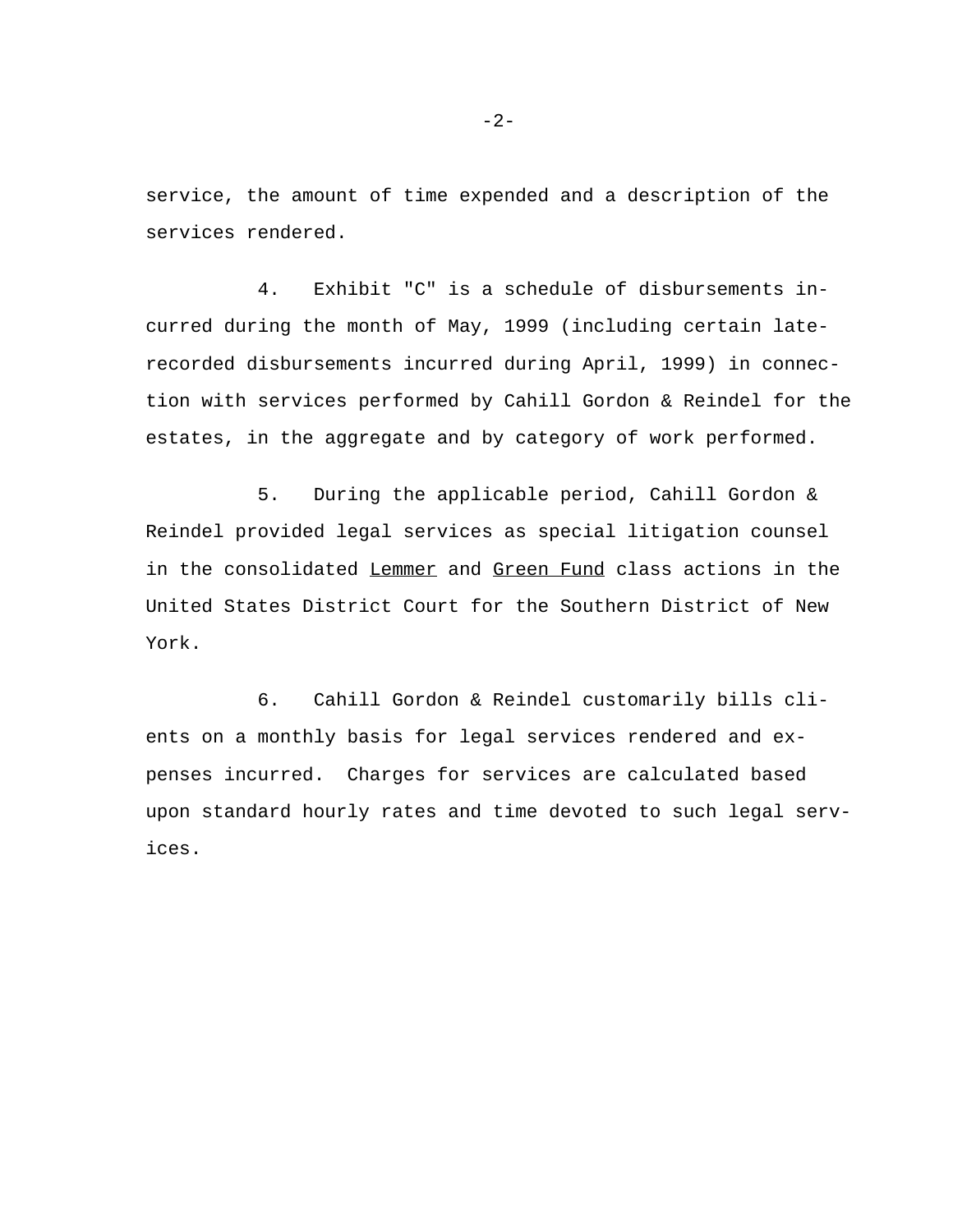#### LIST OF PROFESSIONALS, RATES AND AGGREGATE HOURS

| NAME                    | POSITION                          | <b>RATE</b> | AGGREGATE<br>HOURS   | TOTAL<br>$\_FEES$ |
|-------------------------|-----------------------------------|-------------|----------------------|-------------------|
| Howard G. Sloane        | Partner                           | 520.00      | 34.80                | 18,096.00         |
| Leonard A. Spivak       | Partner                           | 500.00      | 28.30                | 14,150.00         |
| Roy L. Regozin          | Partner                           | 488.00      | 72.30                | 35,282.40         |
| Marc J. Korpus          | Senior<br>Attorney                | 452.00      | 2.60                 | 1,175.20          |
| Tammy Harvey            | Associate                         | 228.00      | 37.30                | 8,504.40          |
| Howard H. Rice III      | Associate                         | 228.00      | 7.10                 | 1,618.80          |
| Mary Cahn               | Reference<br>Librarian            | 184.00      | 1.50                 | 276.00            |
| Nicholas J. Marcantonio | Deputy<br>Managing<br>Attorney    | 184.00      | .50                  | 92.00             |
| Michael Holmes          | Paralegal                         | 168.00      | 22.70                | 3,813.60          |
| Que-Phuong Nguyen       | Computer<br>Services<br>Librarian | 168.00      | .20                  | 33.60             |
| Margaret J. Davenport   | Head<br>Librarian                 | 108.00      | .50                  | 54.00             |
| Abdul Ahmad             | Paralegal                         | 100.00      | 3.00                 | 300.00            |
| Christine Westbrook     | Paralegal                         | 96.00       | 3.90                 | 374.40            |
| Proofreaders            | Para-<br>professionals            | 88.00       | 26.20                | 2,305.60          |
|                         |                                   |             | $\sim$ $\sim$ $\sim$ | $\frac{1}{2}$     |

240.90 \$86,076.00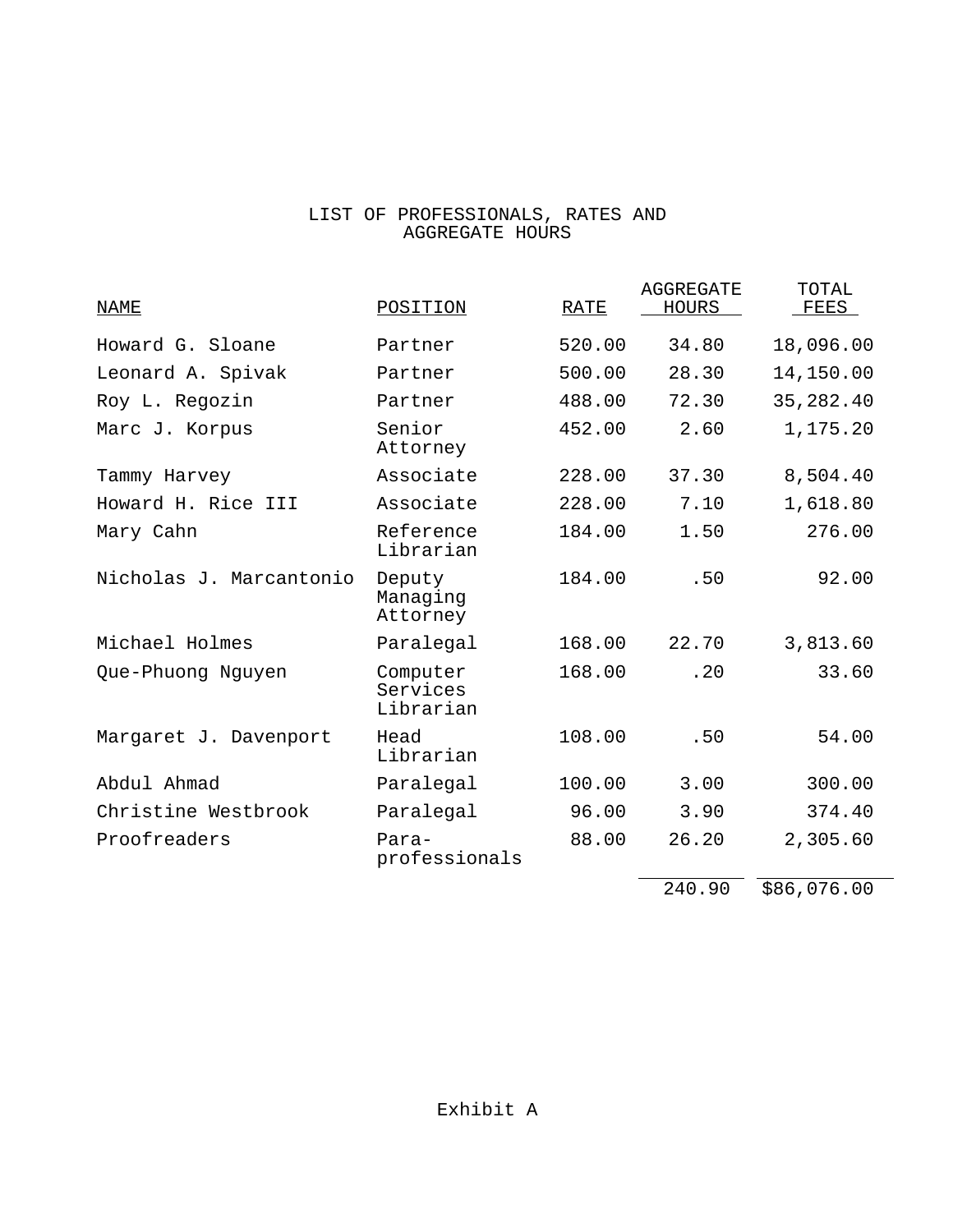#### FOR PROFESSIONAL SERVICES RENDERED

| <b>DATE</b> | NAME        | DESCRIPTION                                                                                                                                                                                                                                                                     | <b>HOURS</b> |
|-------------|-------------|---------------------------------------------------------------------------------------------------------------------------------------------------------------------------------------------------------------------------------------------------------------------------------|--------------|
| 05/03/99    | REGOZIN     | Work on outline for supple-<br>mental memorandum                                                                                                                                                                                                                                | 1.00         |
| 05/04/99    | REGOZIN     | Work on arguments $(0.90)$ ;<br>tc's Harvey (2) re issues to<br>research (0.40); read<br>amended complaint (1.00); tc<br>and conf. Korpus re whether<br>amended complaint violates<br>automatic stay (0.40); IL re<br>collateral estoppel (0.40)                                | 3.10         |
| 05/04/99    | SPIVAK      | (1) Confs. Regozin regarding<br>motion to dismiss Second<br>Amended Complaint (0.50);<br>(2) begin draft of memoran-<br>dum to dismiss Second<br>Amended Complaint (in an-<br>ticipation of receipt of<br>document) $(1.00)$ ; $(3)$ read<br>Second Amended Complaint<br>(1.00) | 3.50         |
| 05/04/99    | HARVEY      | Research re: ignorance and<br>recklessness (1.3); research<br>re: automatic stay and con-<br>trol person liability under<br>$20(a)$ $(1.5)$ .                                                                                                                                   | 2.80         |
| 05/04/99    | PROOFREADER | Full read of Brief for R.<br>Regozin                                                                                                                                                                                                                                            | 1.00         |
| 05/04/99    | PROOFREADER | Full read complaint for L.<br>Spivak                                                                                                                                                                                                                                            | 1.00         |
| 05/04/99    | PROOFREADER | Full Read Redlined Complaint<br>for R. Regozin                                                                                                                                                                                                                                  | 3.00         |
| 05/04/99    | PROOFREADER | Full read Redline Complaint<br>for R. Regozin                                                                                                                                                                                                                                   | 3.00         |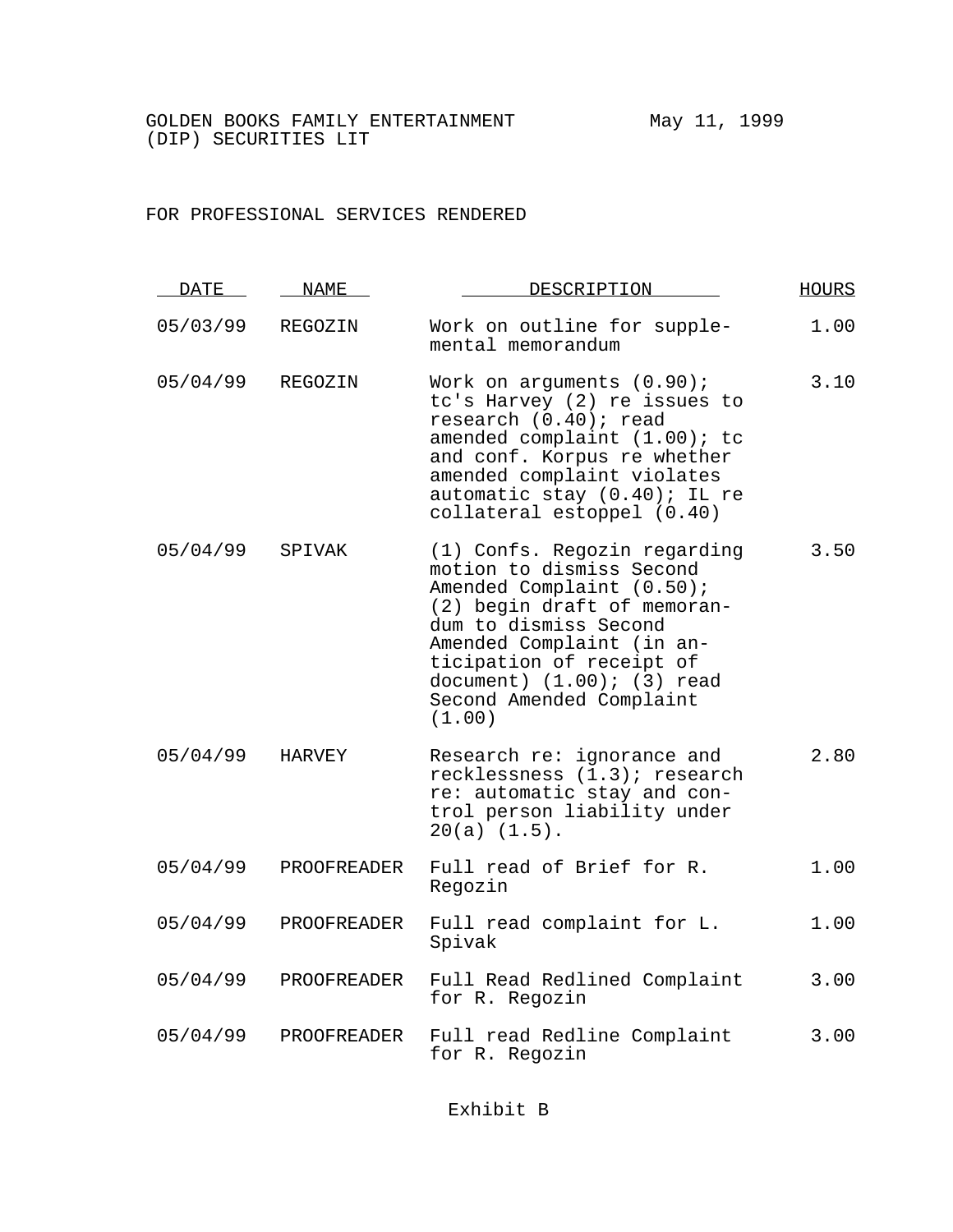| <b>DATE</b> | NAME               | DESCRIPTION                                                                                                                                                                           | HOURS |
|-------------|--------------------|---------------------------------------------------------------------------------------------------------------------------------------------------------------------------------------|-------|
| 05/04/99    | PROOFREADER        | Checked revs for Complaint<br>for L. Spivak                                                                                                                                           | .70   |
| 05/04/99    | PROOFREADER        | Checked revisions on Com-<br>plaint for L. Spivak                                                                                                                                     | 1.00  |
| 05/04/99    | PROOFREADER        | Full read Memorandum for L.<br>Spivak                                                                                                                                                 | 1.50  |
| 05/05/99    | REGOZIN            | Work on financial charts and<br>footnote for supplemental<br>memo (4.30); tc Sloane re<br>affidavit (0.10)                                                                            | 4.40  |
| 05/05/99    | SPIVAK             | Work on Supplemental Memo in<br>Support of Motion to Dismiss                                                                                                                          | 4.50  |
| 05/04/99    | KORPUS             | Review amended complaint<br>$(0.3)$ & Conf. Regozin $(0.5)$<br>re auto. stay issues.                                                                                                  | .80   |
| 05/05/99    | HARVEY             | Research re: cases which say<br>that analysts rely on fact<br>and not on what corporate<br>officials say.                                                                             | 2.00  |
| 05/05/99    | PROOFREADER        | Input chart re financial<br>condition for R. Regozin                                                                                                                                  | .50   |
| 05/05/99    | <b>PROOFREADER</b> | Checked revisions on Memo-<br>randum of Law for L. Spivak                                                                                                                             | 1.00  |
| 05/05/99    | PROOFREADER        | Checked revisions on Memo of<br>Law for L. Spivak                                                                                                                                     | 2.50  |
| 05/06/99    | REGOZIN            | Work on supplemental memo<br>$(9.80)$ ; tc's and confs Har-<br>vey re research (0.50); conf<br>Holmes re affidavit and ex-<br>hibits (0.30); draft supple-<br>mental affidavit (0.30) | 10.90 |
| 05/06/99    | SPIVAK             | (1) Work on Supplemental<br>Memorandum in support of mo-<br>tion to dismiss $(7.00)$ ; $(2)$                                                                                          | 8.00  |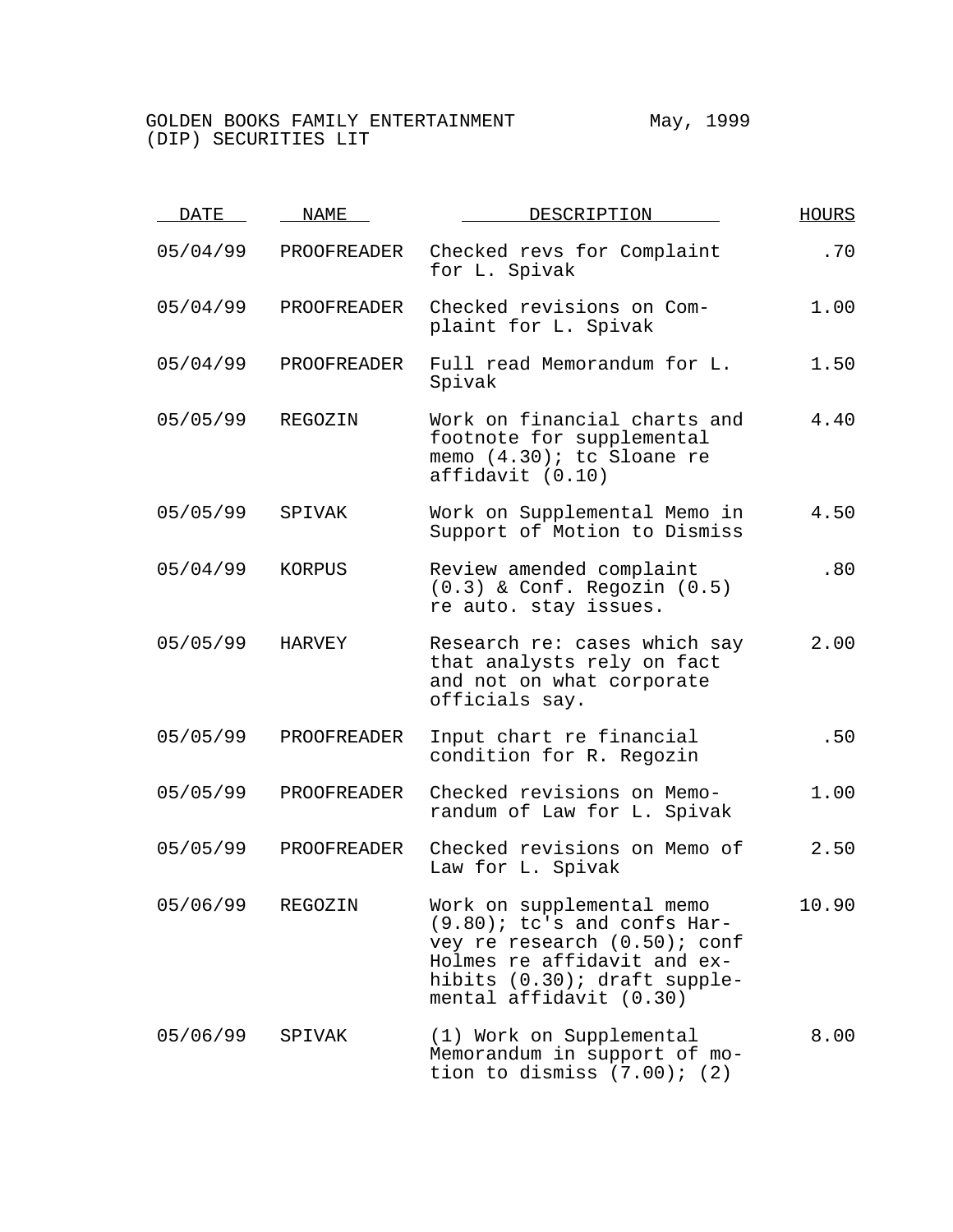| <u>DATE</u> | NAME           | DESCRIPTION                                                                                                                                                                                                      | <b>HOURS</b> |
|-------------|----------------|------------------------------------------------------------------------------------------------------------------------------------------------------------------------------------------------------------------|--------------|
|             |                | confs. Regozin and Harvey re<br>Supplemental Memorandum, re-<br>search issues for memo and<br>argument analysis (1.00)                                                                                           |              |
| 05/06/99    | <b>SLOANE</b>  | Revisions to and review of<br>letter to court $(.25)$ ; Con-<br>ferences with plaintiffs<br>counsel (.25); review of<br>proposed amended complaint<br>and considered possible de-<br>fenses thereto (1.50)       | 2.00         |
| 05/06/99    | HOLMES         | Prepared exhibits for affi-<br>davit $(3.7)$ ; confs w/ R. Re-<br>gozin re: same(.30).                                                                                                                           | 4.00         |
| 05/06/99    | MARCANTONIO    | Delivered Mr. Sloane's let-<br>ter to Judge Schwartz.                                                                                                                                                            | .50          |
| 05/06/99    | HARVEY         | Updated research re: group<br>pleading and PSLRA (3.5);<br>research re: judicial notice<br>of stock prices (1.5); re-<br>search re: materiality of<br>statements which have no ef-<br>fect on stock price (1.5). | 6.50         |
| 05/06/99    | PROOFREADER    | Checked revisions on Memo-<br>randum for L. Spivak                                                                                                                                                               | 4.00         |
| 05/07/99    | WESTBROOK      | Tel cs. to attorneys re time<br>records.                                                                                                                                                                         | .10          |
| 05/07/99    | <b>REGOZIN</b> | Finalize draft of supplemen-<br>tal memo $(1.00)$ ; work on<br>charts (7.30); conf Sloane<br>re comments $(0.20)$ ; tc's and<br>conf Harvey re research<br>(0.40)                                                | 8.90         |
| 05/07/99    | KORPUS         | T.Conf. Regozin re auto.<br>stay issues.                                                                                                                                                                         | .40          |
| 05/07/99    | HOLMES         | Cite checked $brief(3.2)$ ;                                                                                                                                                                                      | 6.50         |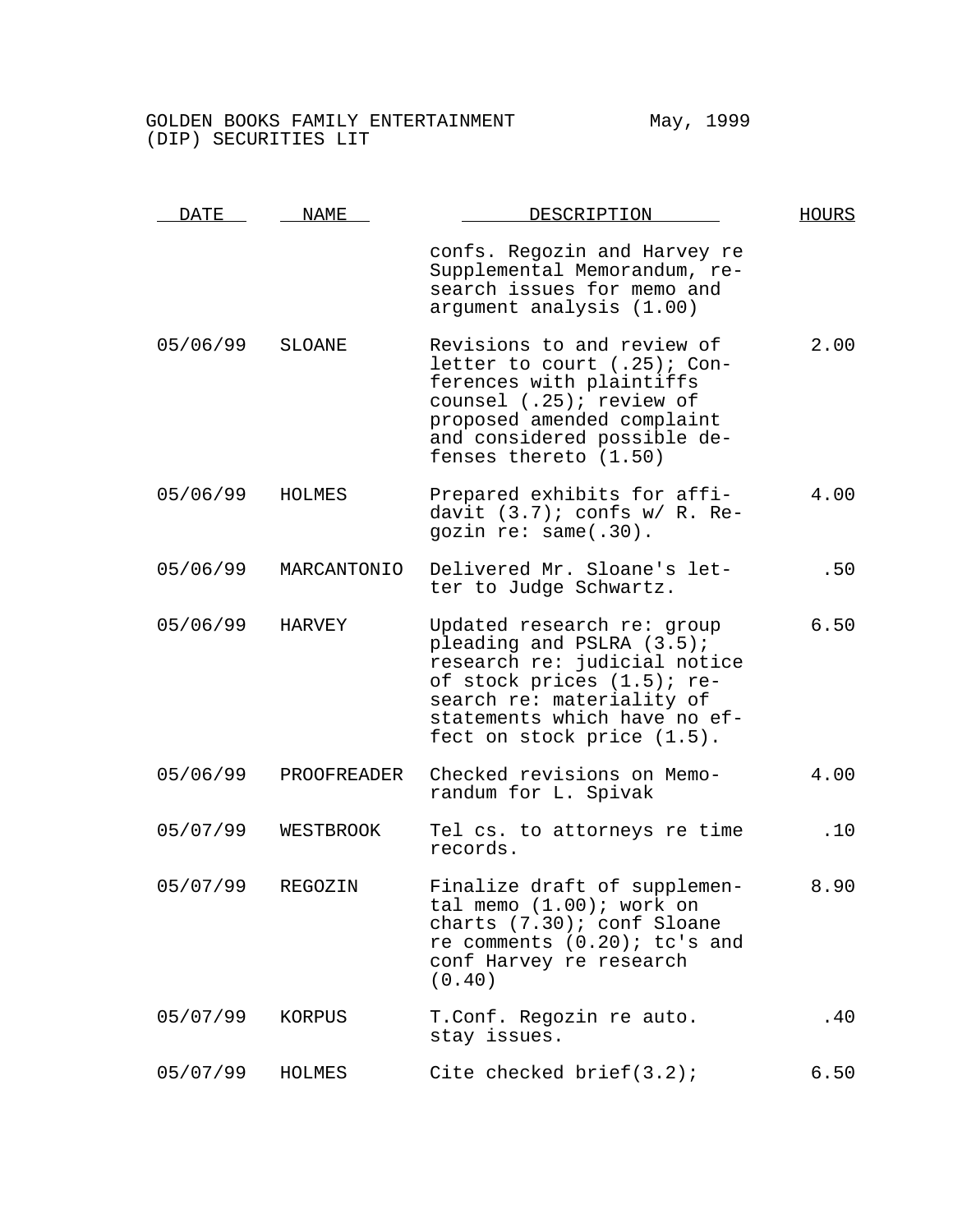| DATE     | NAME             | DESCRIPTION                                                                                                                                                                                                                                                      | <b>HOURS</b> |
|----------|------------------|------------------------------------------------------------------------------------------------------------------------------------------------------------------------------------------------------------------------------------------------------------------|--------------|
|          |                  | prepared affidavit exhib-<br>its $(2.6)$ ; confs w/ R. Re-<br>gozin re: above(.70).                                                                                                                                                                              |              |
| 05/07/99 | HARVEY           | Shepardizing supplemental<br>brief $(0.8)$ ; cite checking<br>supplemental brief (2.0).                                                                                                                                                                          | 2.80         |
| 05/07/99 | <b>DAVENPORT</b> | Assisting Mr. Regozin in le-<br>gal research regarding re-<br>trieval of historical stock<br>prices.                                                                                                                                                             | .50          |
| 05/08/99 | REGOZIN          | Revise supplemental<br>memo(2.20); revise charts<br>(1.70); revise supplemental<br>affidavit and assemble ex-<br>hibits (1.30); draft cor<br>Saltman (0.20); draft cor<br>Baio (0.20); draft cor Klein<br>$(0.20)$ ; draft cor Rutsky<br>(0.20)                  | 6.00         |
| 05/08/99 | PROOFREADER      | Checked revisions on Memo-<br>randumof Law for R. Regozin                                                                                                                                                                                                        | .50          |
| 05/10/99 | REGOZIN          | Revise supplemental memo<br>$(2.10)$ ; revise charts<br>(2.90); draft cor Wallner<br>$(0.40)$ ; conf Holmes re cite<br>checking re exhibits to af-<br>fidavit and table of<br>authorities (0.30); tc and<br>conf Rice re checking for<br>recent decisions (0.30) | 6.00         |
| 05/10/99 | SPIVAK           | (1) Confs. Regozin and<br>Sloane re Supplemental Dis-<br>missal Brief $(0.50)$ ; (2) re-<br>vise Supplemental Brief<br>(0.50)                                                                                                                                    | 1.00         |
| 05/10/99 | SLOANE           | revised supplemental brief<br>in support of motion to dis-<br>miss (2); review of case law                                                                                                                                                                       | 5.00         |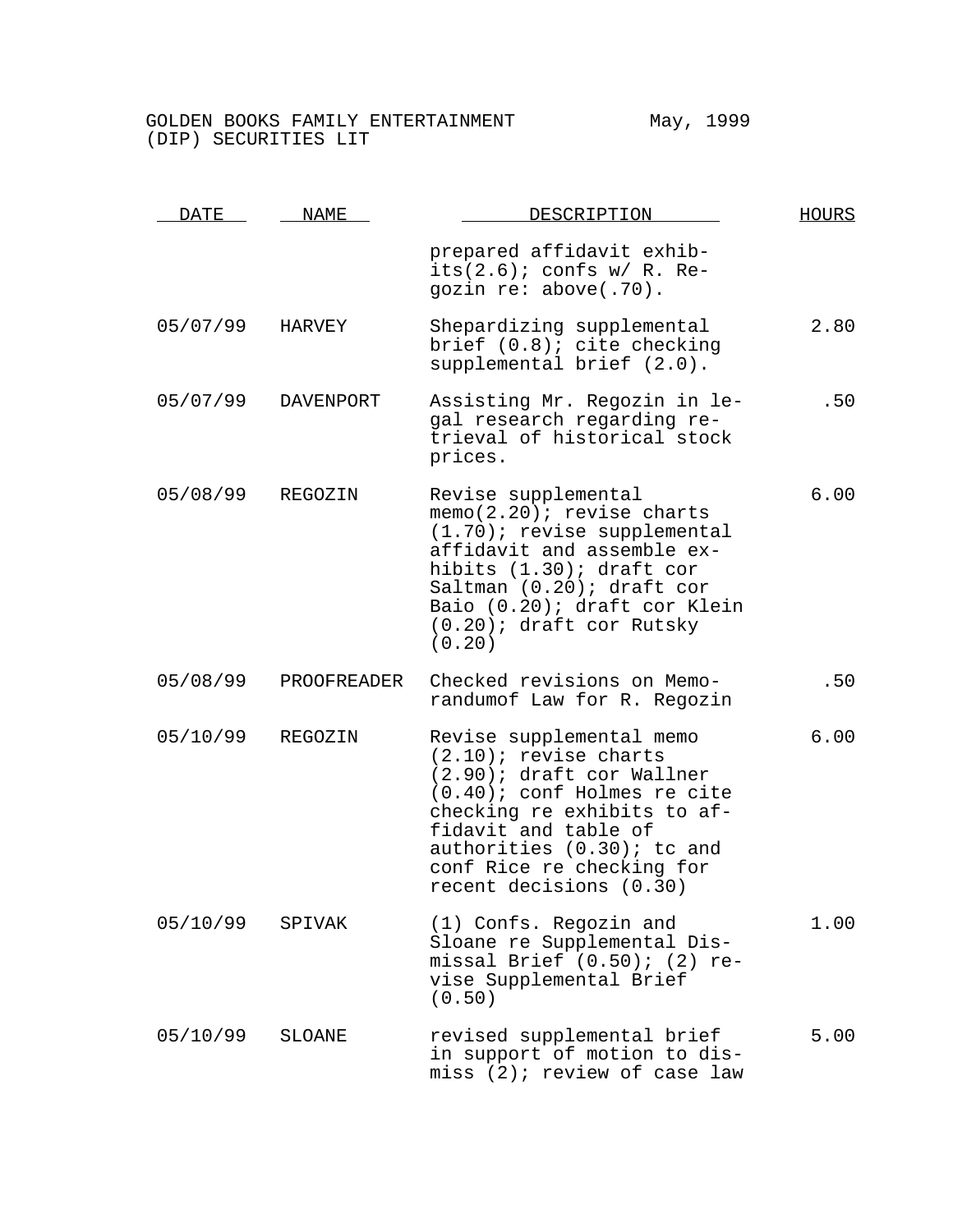| DATE     | <b>NAME</b> | DESCRIPTION                                                                                                                                                                                                                                                                                                                                                            | <b>HOURS</b> |
|----------|-------------|------------------------------------------------------------------------------------------------------------------------------------------------------------------------------------------------------------------------------------------------------------------------------------------------------------------------------------------------------------------------|--------------|
|          |             | on scienter (.30); review of<br>and changes to charts to ac-<br>company brief (2.70)                                                                                                                                                                                                                                                                                   |              |
| 05/10/99 | RICE        | Tel. C. with R. Regozin re<br>outstanding issues in final-<br>izing individual defendants'<br>supplemental memo. of law in<br>support of their motion to<br>dismiss (.30); cite-checking<br>$(1.00)$ .                                                                                                                                                                 | 1.30         |
| 05/10/99 | HOLMES      | Prepared exhibits for affi-<br>$davit(2.5)$ ; cite checked<br>chronologies and appendices<br>(5.2)                                                                                                                                                                                                                                                                     | 7.70         |
| 05/11/99 | WESTBROOK   | Reviewed time records (.40);<br>prepared summary of profes-<br>sional fees (.40).                                                                                                                                                                                                                                                                                      | .80          |
| 05/11/99 | REGOZIN     | Finalize papers (5.20); mes-<br>sages from and to Sloane re<br>changes (0.30); tc's Baio,<br>Saltman, Rutsky, Klein secy<br>re comments re draft papers<br>$(0.20)$ ; confs Holmes re af-<br>fidavit exhibits and table<br>of authorities (0.20); tc's<br>and confs Rice re research<br>and re changes in citations<br>$(0.30)$ ; finalize time line<br>chart $(0.60)$ | 6.80         |
| 05/11/99 | CAHN        | Cite-checking individual de-<br>fendants' supplemental memo<br>in support [S.D.N.Y.]<br>for<br>Roy Regozin.                                                                                                                                                                                                                                                            | 1.50         |
| 05/11/99 | <b>RICE</b> | Finalizing supplemental B.<br>in support of individual de-<br>fendants' motion to dismiss:<br>legal research (1.7); cite-<br>checking $(2.6)$ ; shepardizing<br>$(.50)$ ; confs. with R. Re-                                                                                                                                                                           | 5.80         |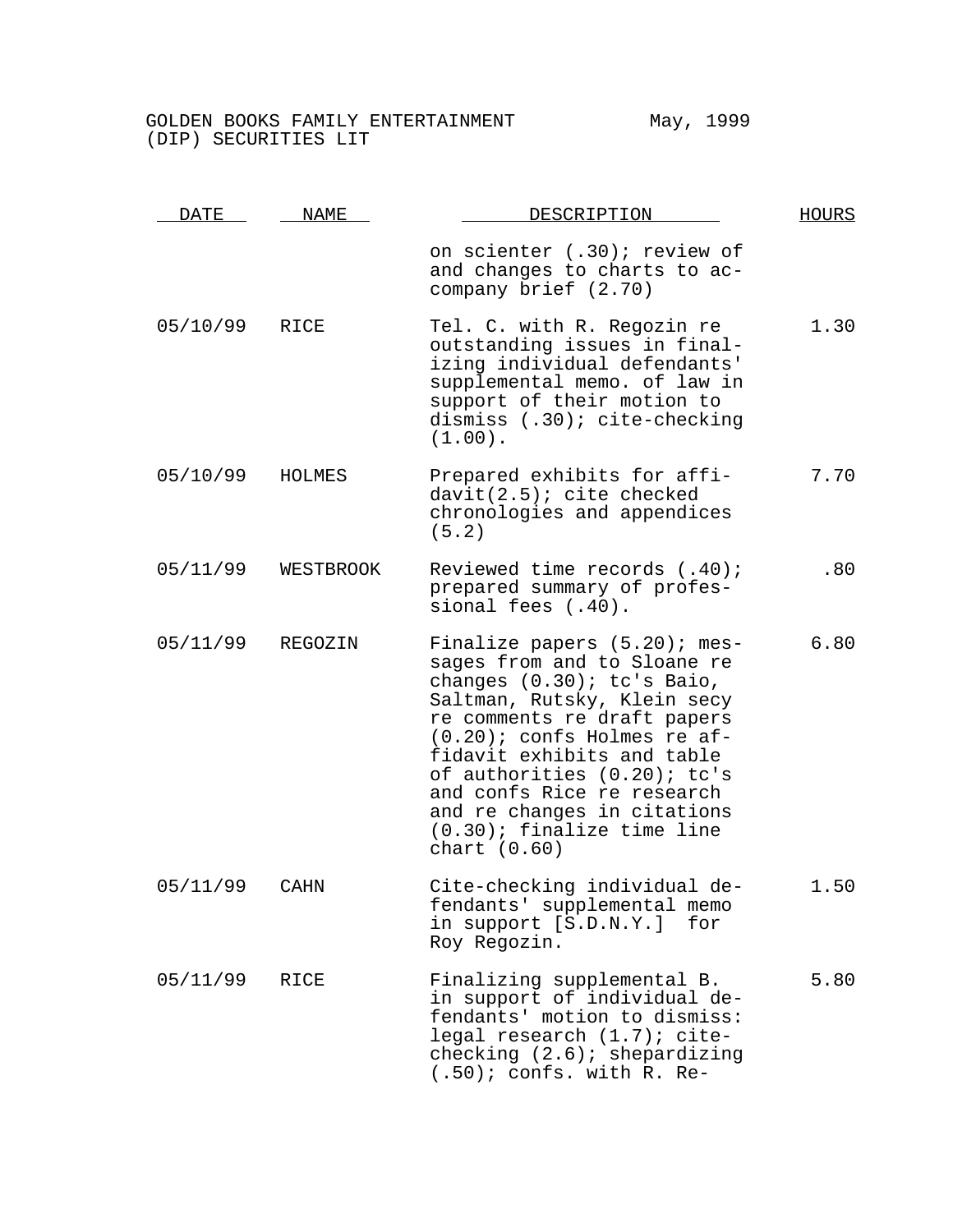| DATE     | NAME        | DESCRIPTION                                                                                                                                                                                                                                                                                          | <b>HOURS</b> |
|----------|-------------|------------------------------------------------------------------------------------------------------------------------------------------------------------------------------------------------------------------------------------------------------------------------------------------------------|--------------|
|          |             | gozin (.30); final editing<br>$(.70)$ .                                                                                                                                                                                                                                                              |              |
| 05/11/99 | AHMAD       | Served Individual Defendants<br>Supplemental Memorandum of<br>Law of Howard G. Sloane on<br>Milberg Weiss for Mr.<br>Spivak.                                                                                                                                                                         | 1.50         |
| 05/11/99 | AHMAD       | Trip to USCA-2d Circuit to<br>check for disposition in<br>Press v. Chemical for Mr.<br>Regozin.                                                                                                                                                                                                      | .50          |
| 05/11/99 | HOLMES      | Checked quotations in brief<br>$(2.1)$ ; prepared affidavit<br>exhibits (.80); copied docu-<br>ments $(1.0)$ ; confs w/ R. Re-<br>gozin re: finalizing papers<br>for service $(.10)$ .                                                                                                               | 4.00         |
| 05/12/99 | WESTBROOK   | Reviewed and revised stmnt<br>of fees and disb (.80);<br>conf. w/M.Korpus re stmnt<br>$(.20)$ .                                                                                                                                                                                                      | 1.00         |
| 05/12/99 | REGOZIN     | Draft cor Baio, Klein, Ro-<br>sen, Harlfinger, Saltman,<br>Rutsky (0.40); messages to<br>and from Sloane re cor<br>$(0.10)$ ; draft cor to Court<br>re courtesy copies of sup-<br>plemental papers (2 ver-<br>sions) $(0.50)$ ; messages from<br>and to Spivak re conversaton<br>with Wallner (0.10) | 1.10         |
| 05/12/99 | HOLMES      | Pulled filings for P. Sloane<br>and R. Regozin.                                                                                                                                                                                                                                                      | .50          |
| 05/12/99 | PROOFREADER | Full read redlined complaint<br>for R. Regozin                                                                                                                                                                                                                                                       | 1.50         |
| 05/12/99 | PROOFREADER | Checked revisions on billing<br>statements for C. Westbrook                                                                                                                                                                                                                                          | .50          |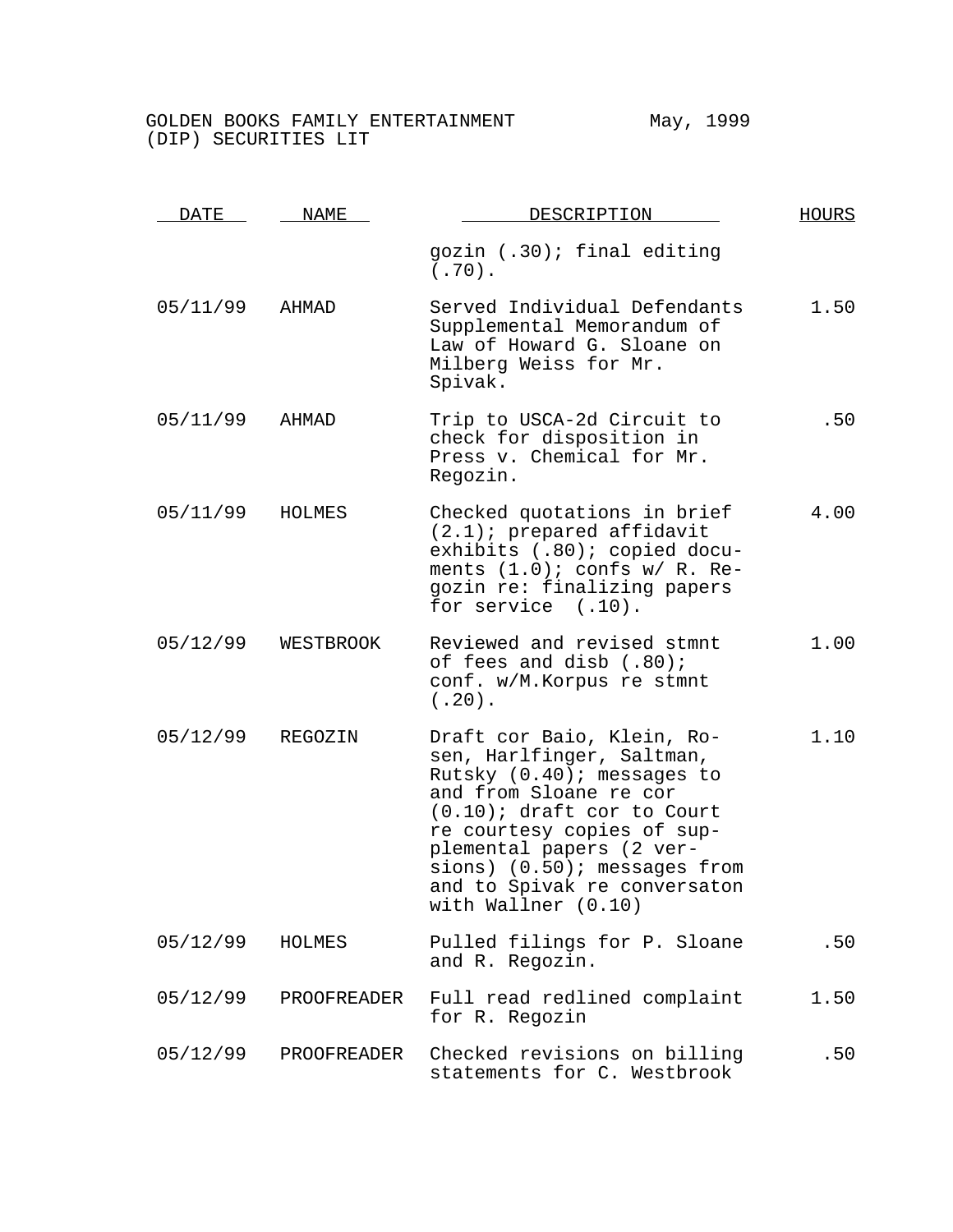| <u>DATE</u> | NAME        | DESCRIPTION                                                                                                                                                                                                                                      | <b>HOURS</b> |
|-------------|-------------|--------------------------------------------------------------------------------------------------------------------------------------------------------------------------------------------------------------------------------------------------|--------------|
| 05/12/99    | PROOFREADER | Full read of Complaint for<br>R. Regozin                                                                                                                                                                                                         | 2.00         |
| 05/13/99    | WESTBROOK   | Proofed stmnt, memo and<br>cover ltr.                                                                                                                                                                                                            | .20          |
| 05/13/99    | KORPUS      | T.Conf. & Conf. Regozin re<br>auto. stay argument.                                                                                                                                                                                               | .60          |
| 05/14/99    | REGOZIN     | Read plaintiffs' Response to<br>Supplemental Memo (0.30);<br>finalize cor Saltman, Rut-<br>sky, Baio, Klein, Rosen,<br>Harlfinger (0.30)                                                                                                         | .60          |
| 05/14/99    | KORPUS      | T.Conf. T. Harvey re auto.<br>stay research.                                                                                                                                                                                                     | .30          |
| 05/14/99    | AHMAD       | Trip to USDC-SDNY to search<br>for order filed in Lemmer v.<br>Golden Books.                                                                                                                                                                     | .50          |
| 05/16/99    | SPIVAK      | (1) Review and analyze<br>plaintiffs' supplemental<br>memo $(0.80)$ ; $(2)$ prepare<br>memo re plaintiffs' supple-<br>mental memo and points for<br>oral argument $(1.00)$ ; $(3)$<br>V.M. messages to and from<br>Regozin and to Sloane (0.10)  | 1.90         |
| 05/17/99    | WESTBROOK   | Reviewed and revised stmnt<br>of fees and disb (.80);<br>proofed changes to same<br>$(.20)$ .                                                                                                                                                    | 1.00         |
| 05/17/99    | REGOZIN     | Messages from Spivak re is-<br>sues for oral argument and<br>research (0.20); message to<br>and tc's Korpus (2) re in-<br>solvency/bankruptcy issue<br>$(0.30)$ ; tc Harvey re re-<br>search (0.10); work on memo<br>re issues for oral argument | 1.00         |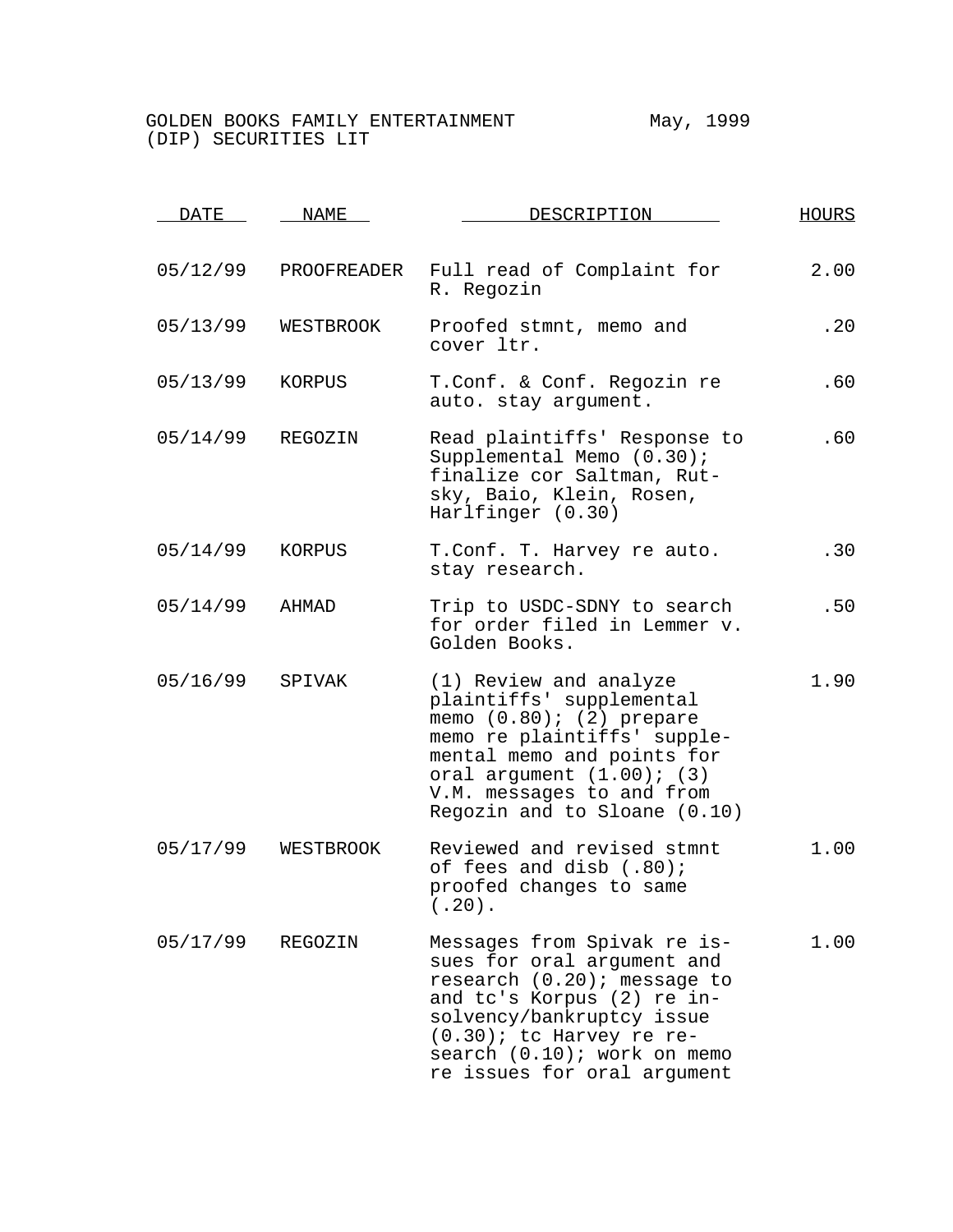| <u>DATE</u> | NAME          | DESCRIPTION                                                                                                                                                                                                | <b>HOURS</b> |
|-------------|---------------|------------------------------------------------------------------------------------------------------------------------------------------------------------------------------------------------------------|--------------|
|             |               | (0.40)                                                                                                                                                                                                     |              |
| 05/17/99    | SPIVAK        | Conf. Regozin re plaintiffs'<br>Supplemental Brief and<br>points to raise in argument<br>(0.50)                                                                                                            | .50          |
| 05/17/99    | SLOANE        | prep $for(1)$ and confs with<br>client re strategy and op-<br>tions $(2)$                                                                                                                                  | 3.00         |
| 05/17/99    | KORPUS        | Review memo re auto. stay<br>argument.                                                                                                                                                                     | .50          |
| 05/17/99    | HARVEY        | Reading Plaintiffs' supple-<br>mental memo $(0.5)$ ; reviewing<br>cases cited by Plaintiffs in<br>supplemental memo (1.5); re-<br>search re: meaning of insol-<br>vency in bankruptcy context<br>$(2.5)$ . | 4.50         |
| 05/18/99    | WESTBROOK     | Revised memo (.20); prepared<br>stmnt of fees and disb for<br>distribution.                                                                                                                                | .80          |
| 05/18/99    | REGOZIN       | Work on issues for oral ar-<br>gument (0.90); tc Harvey re<br>research (0.20); conf Spivak<br>re issues $(0.30)$                                                                                           | 1.40         |
| 05/18/99    | <b>HARVEY</b> | Continued research re: in-<br>solvency $(1.5)$ ; drafted<br>memorandum to M. Korpus re:<br>insolvency research (1.5);<br>research re: group pleading<br>doctrine $(2.0)$ .                                 | 5.00         |
| 05/19/99    | REGOZIN       | Tc's (2) and message from<br>Harvey re research re points<br>for oral argument (0.30)                                                                                                                      | .30          |
| 05/19/99    | SPIVAK        | Work on oral arqument out-<br>line and analysis of plain-<br>tiffs' cases (0.50)                                                                                                                           | .50          |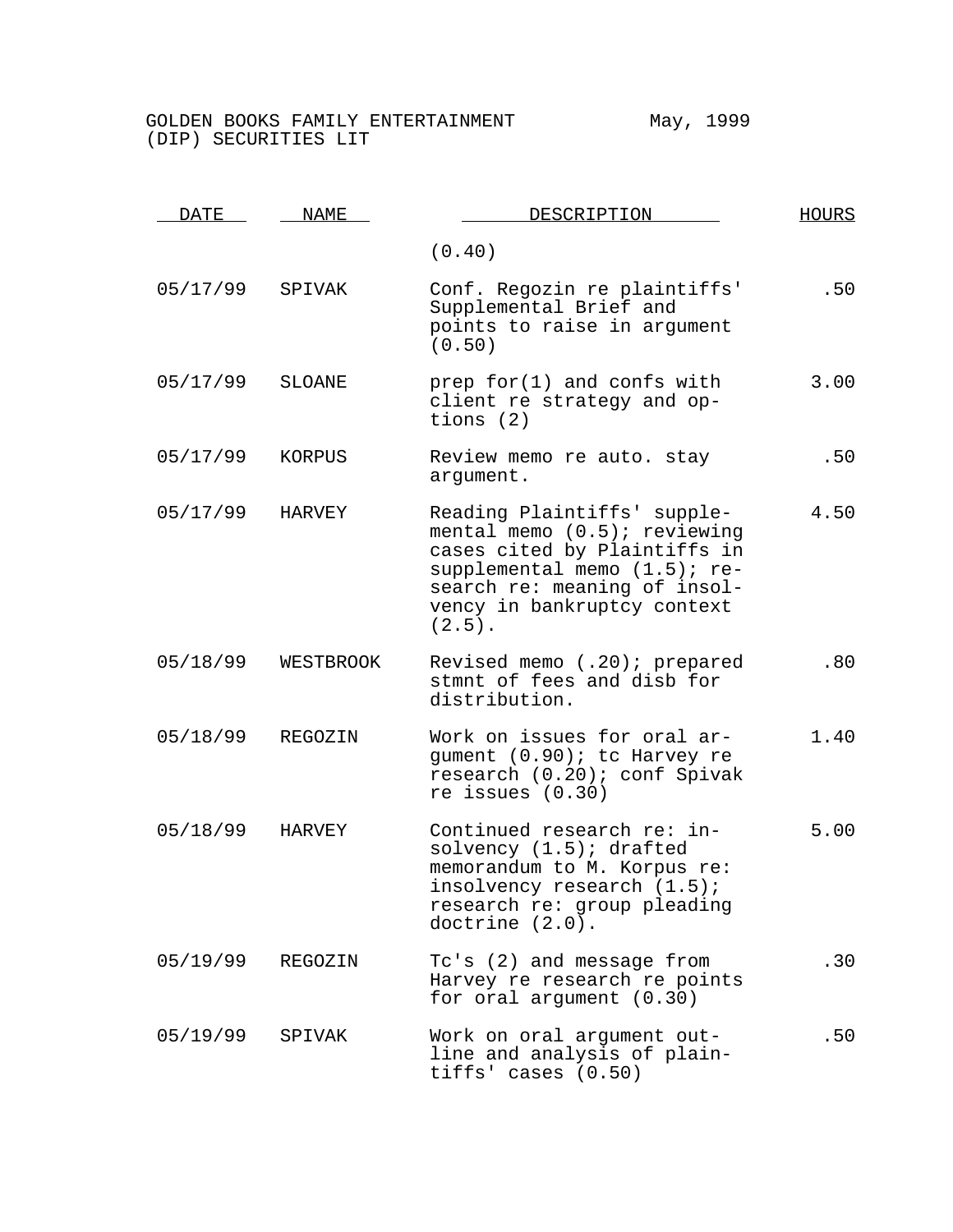| <u>DATE</u> | NAME    | DESCRIPTION                                                                                                                                                                                                                                                   | <b>HOURS</b> |
|-------------|---------|---------------------------------------------------------------------------------------------------------------------------------------------------------------------------------------------------------------------------------------------------------------|--------------|
| 05/19/99    | HARVEY  | Drafted memorandum to R. Re-<br>gozin re: group pleading re-<br>search.                                                                                                                                                                                       | 1.00         |
| 05/20/99    | SPIVAK  | (1) Revise oral argument<br>outline $(2.00)$ ; $(2)$ read ad-<br>ditional cases cited by<br>plaintiffs and Harvey memo<br>(1.00)                                                                                                                              | 3.00         |
| 05/20/99    | SLOANE  | preparation for meeting with<br>insurers by reviewing docu-<br>ments and claims and prior<br>correspondance with insurers<br>$(1.5)$ and meeting with in-<br>surers (2); review of issues<br>raised by pls counsel                                            | 4.00         |
| 05/20/99    | SLOANE  | prep for oral arg by reading<br>all Second Cir. cases cited<br>in brief (3); review of<br>charts to be used at arg.<br>$(.5)$ ; review of latest<br>Schwartz decisions (.5);<br>conf with client re settle-<br>ment issues and options we<br>might pursue (1) | 5.00         |
| 05/20/99    | HARVEY  | Additional research re: in-<br>solvency and fraudulent<br>transfers.                                                                                                                                                                                          | 2.50         |
| 05/21/99    | REGOZIN | Draft order for memo re oral<br>argument (2.40); tc Harvey<br>re research (0.10); messages<br>from and to Spivak re rider<br>(0.20)                                                                                                                           | 2.70         |
| 05/21/99    | SPIVAK  | (1) T. call Ronen/Sloane re<br>damage issues $(0.10)$ ; $(2)$<br>letter to Ronen re materials<br>to facilitate analysis<br>$(0.30)$ ; (3) revise outline<br>of oral argument and analy-                                                                       | 2.90         |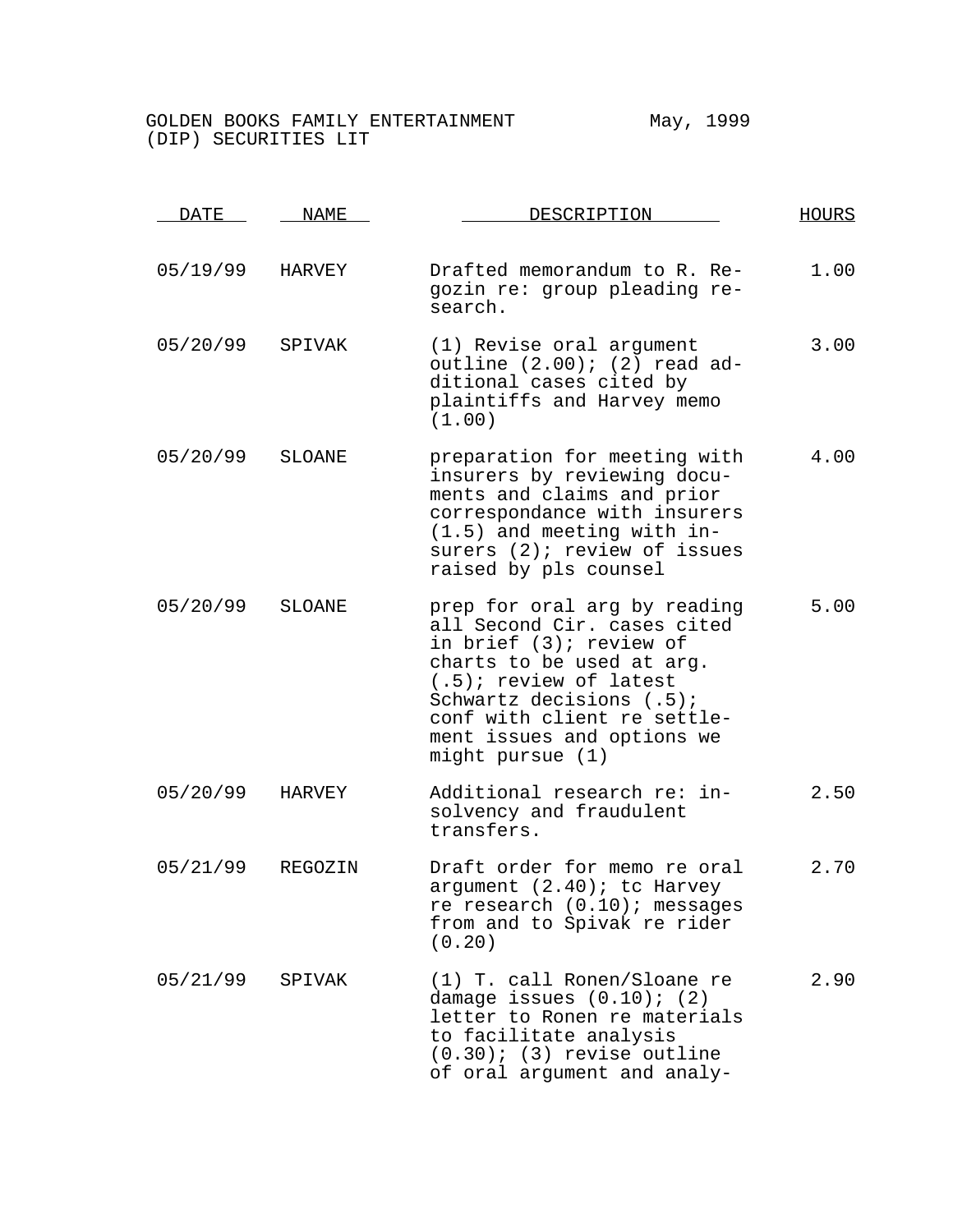| DATE     | NAME        | DESCRIPTION                                                                                                                                                                                                             | <b>HOURS</b> |
|----------|-------------|-------------------------------------------------------------------------------------------------------------------------------------------------------------------------------------------------------------------------|--------------|
|          |             | sis of plaintiffs' cases<br>(2.50)                                                                                                                                                                                      |              |
| 05/21/99 | SLOANE      | conferences with Mr. Snyder<br>re insurance aspects of<br>litigation                                                                                                                                                    | 1.00         |
| 05/21/99 | HARVEY      | Reviewed "Health Management"<br>case and "Stratosphere" case<br>re: group pleading.                                                                                                                                     | .70          |
| 05/21/99 | AHMAD       | Trip to USDC-SDNY to search<br>for order filed in Lemmer v.<br>Golden Books.                                                                                                                                            | .50          |
| 05/24/99 | SPIVAK      | Work on oral argument and<br>use analysis.                                                                                                                                                                              | 1.50         |
| 05/24/99 | SLOANE      | prep for (.2) meeting with<br>counsel for sr. noteholders<br>re litigation status and de-<br>velopments; attended meeting<br>and briefed counsel for sr.<br>noteholders on issues relat-<br>ing to the litigation (2.3) | 2.50         |
| 05/24/99 | HARVEY      | Updating research re: PSLRA<br>cases in 2d cir. and<br>S.D.N.Y.                                                                                                                                                         | .50          |
| 05/24/99 | PROOFREADER | Checked revisions on Oral<br>Argument Outline for L.<br>Spivak                                                                                                                                                          | 2.50         |
| 05/25/99 | REGOZIN     | Work on memo re oral argu-<br>ment $(5.30)$ ; tc and conf<br>Harvey re research (0.20)                                                                                                                                  | 5.50         |
| 05/25/99 | SPIVAK      | Conference with Regozin re-<br>garding Oral Argument, re-<br>search issues (.50). Re-<br>view/revise outline of Oral<br>Argument (.50).                                                                                 | 1.00         |
| 05/25/99 | SLOANE      | reviewed Schwartz opinions                                                                                                                                                                                              | 7.30         |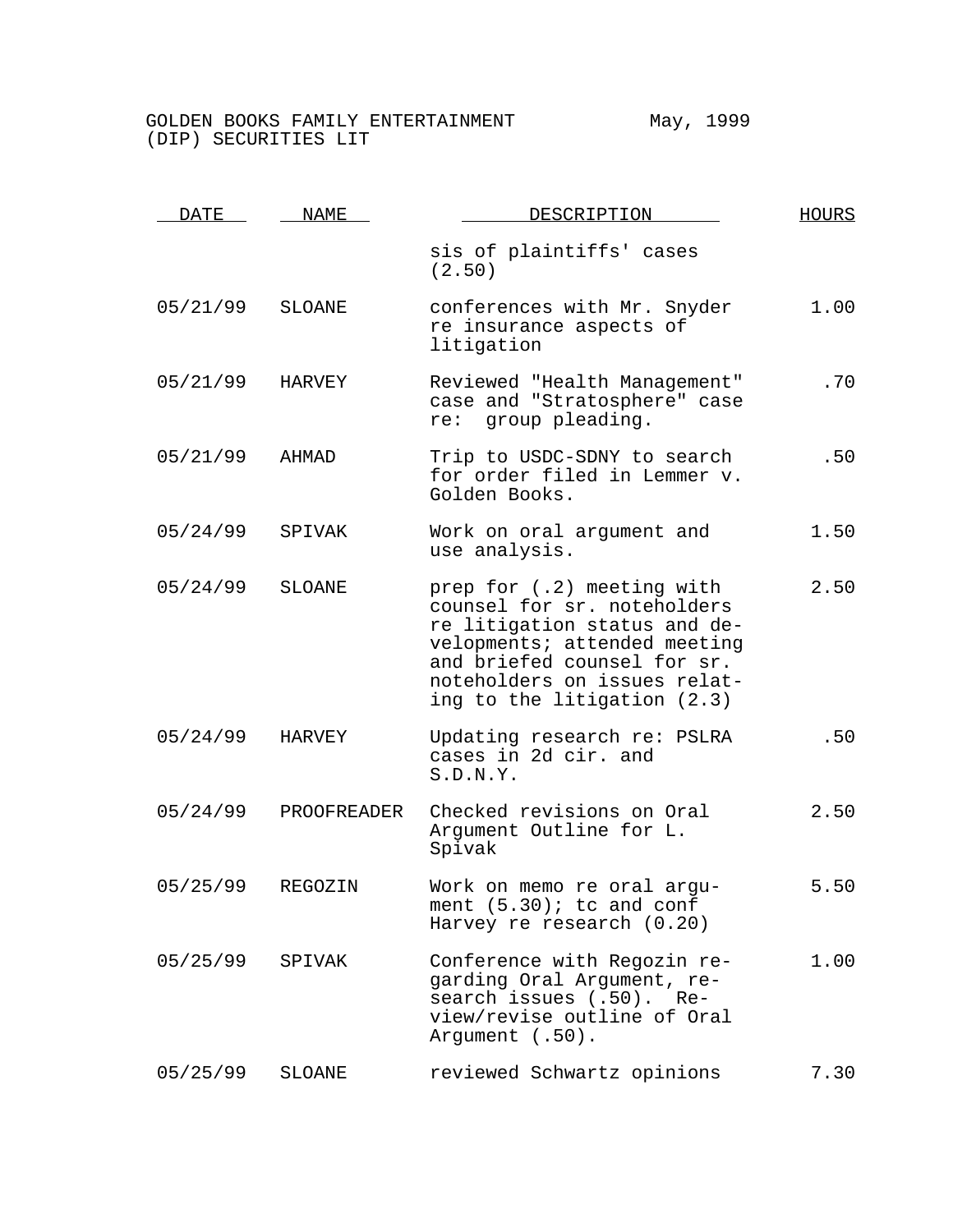| <b>DATE</b> | NAME          | DESCRIPTION                                                                                                                                                                                                                                                                                                                                                                                                                           | <b>HOURS</b> |
|-------------|---------------|---------------------------------------------------------------------------------------------------------------------------------------------------------------------------------------------------------------------------------------------------------------------------------------------------------------------------------------------------------------------------------------------------------------------------------------|--------------|
|             |               | $(1)$ ; work on settlement sce-<br>narios and considered ways<br>to obtain consent of all<br>parties to settlement (2);<br>reviewed insurer obligations<br>under D&O policy and related<br>issues re duty to settle<br>$(1)$ ; reviewed work of a po-<br>tential expert (NAR and<br>Ronin) and confs re same<br>with client $(1.5)$ ; review of<br>issues re settling case in<br>bankruptcy court and estima-<br>tion options $(1.8)$ |              |
| 05/25/99    | HARVEY        | Research re: materiality of<br>omissions.                                                                                                                                                                                                                                                                                                                                                                                             | 2.00         |
| 05/26/99    | REGOZIN       | Work on memo re oral argu-<br>ment including reading cases<br>$(8.50)$ ; tc and conf Harvey<br>re research $(0.20)$                                                                                                                                                                                                                                                                                                                   | 8.70         |
| 05/26/99    | <b>SLOANE</b> | prep for (1) and meeting<br>with pls counsel re issues,<br>facts and law (2)                                                                                                                                                                                                                                                                                                                                                          | 3.00         |
| 05/26/99    | HARVEY        | Research re: materiality of<br>omissions (2.0); research<br>re: materiality and effect<br>on market price of stock<br>$(2.0)$ .                                                                                                                                                                                                                                                                                                       | 4.00         |
| 05/27/99    | REGOZIN       | Revise memo re oral argument<br>(3.70); conf Harvey re re-<br>search(0.20)                                                                                                                                                                                                                                                                                                                                                            | 3.90         |
| 05/27/99    | HARVEY        | Research re: shortening<br>class period.                                                                                                                                                                                                                                                                                                                                                                                              | 3.00         |
| 05/28/99    | NGUYEN        | Assisting Peter Sloane in<br>legal research including the<br>Internet re: Ansonia Asso-<br>ciated Ltd and Public Serv-<br>ice Mutual Insurance (N.Y.                                                                                                                                                                                                                                                                                  | .20          |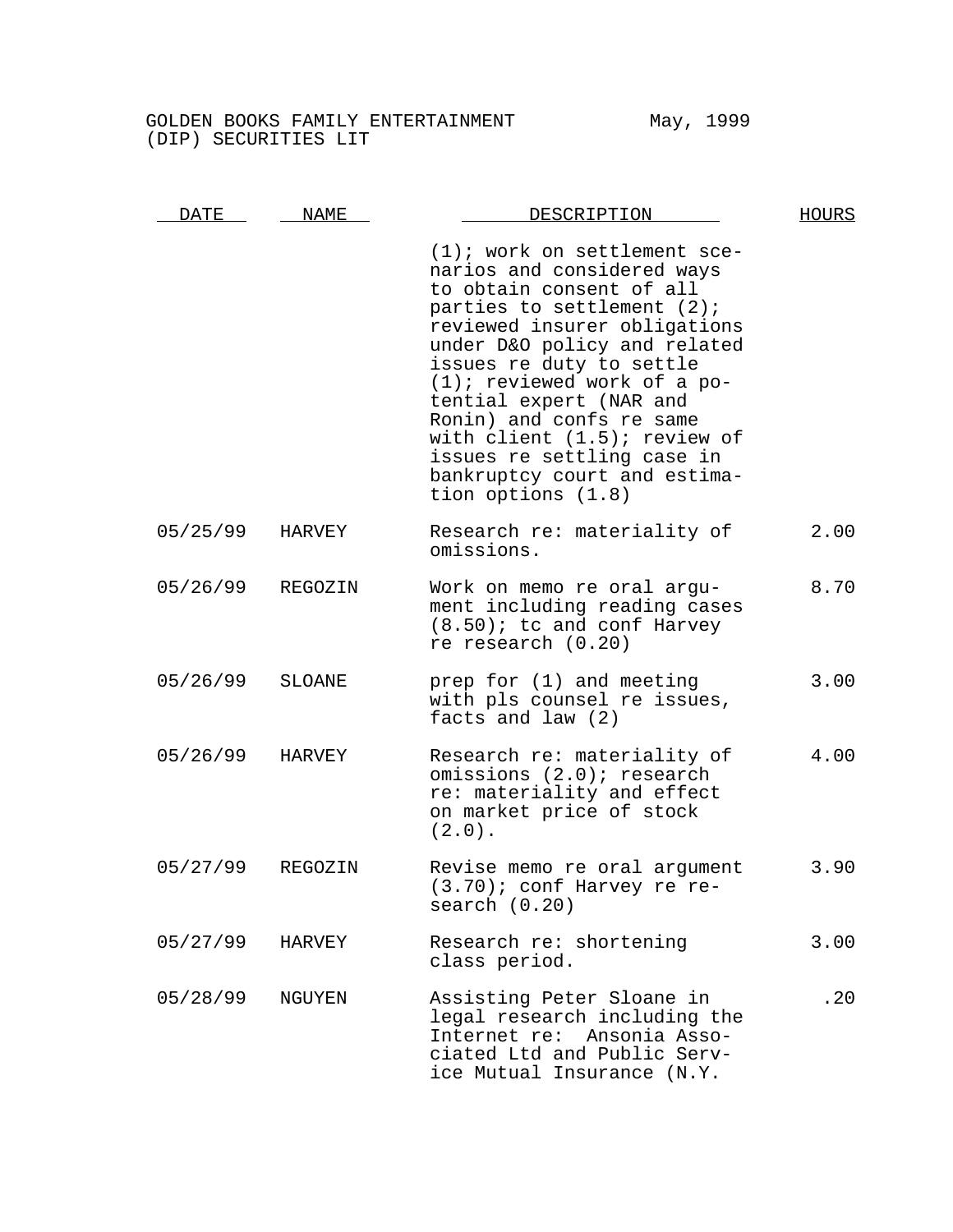| DATE.    | NAME.  | DESCRIPTION                                                                                                                                   | HOURS  |
|----------|--------|-----------------------------------------------------------------------------------------------------------------------------------------------|--------|
|          |        | Appellate Division, First<br>Dept., 5/28/1999)                                                                                                |        |
| 05/28/99 | SLOANE | confs with Rosen $(.1)$ re ex-<br>perts; review of insurance<br>issues (.9); confs with pls<br>counsel and calls to client<br>and Hyman $(1)$ | 2.00   |
|          |        | TOTAL FOR SERVICES                                                                                                                            | 240.90 |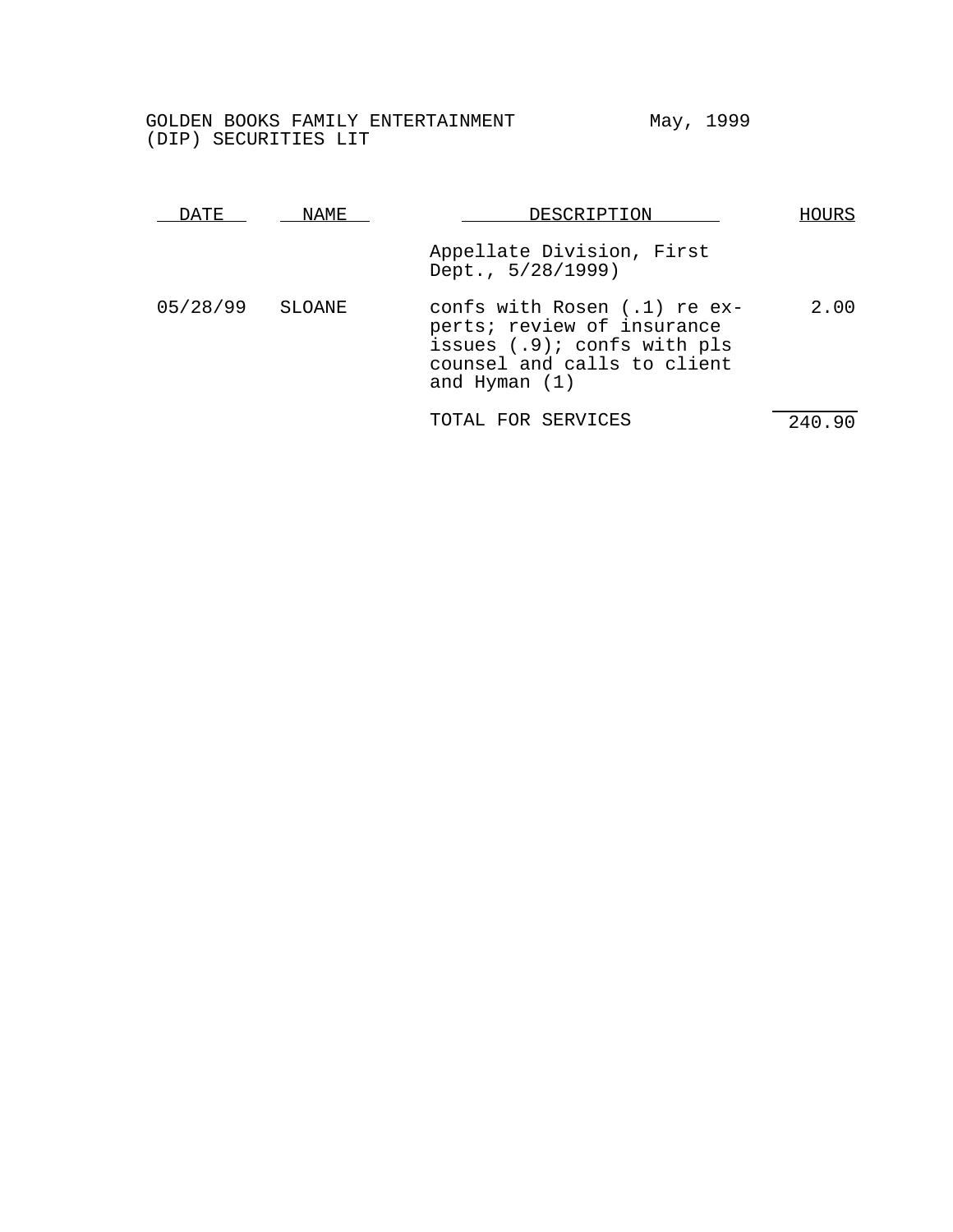--------------------------- TIME RECAP ----------------------------

| INIT      |                | RATE   | <b>HOURS</b> | AMOUNT      |
|-----------|----------------|--------|--------------|-------------|
|           | <u>NAME</u>    |        |              |             |
| HGS       | SLOANE, H      | 520.00 | 34.80        | 18,096.00   |
| LAS       | SPIVAK, L      | 500.00 | 28.30        | 14,150.00   |
| RLR       | REGOZIN, R     | 488.00 | 72.30        | 35,282.40   |
| MJK       | KORPUS, M      | 452.00 | 2.60         | 1,175.20    |
| TH        | HARVEY, T      | 228.00 | 37.30        | 8,504.40    |
| HHR       | RICE, H        | 228.00 | 7.10         | 1,618.80    |
| МC        | CAHN, M        | 184.00 | 1.50         | 276.00      |
| NJM       | MARCANTONIO, N | 184.00 | .50          | 92.00       |
| MH        | HOLMES, M      | 168.00 | 22.70        | 3,813.60    |
| QPN       | NGUYEN, Q      | 168.00 | .20          | 33.60       |
| MD        | DAVENPORT, M   | 108.00 | .50          | 54.00       |
| AA        | AHMAD, A       | 100.00 | 3.00         | 300.00      |
| <b>CW</b> | WESTBROOK, C   | 96.00  | 3.90         | 374.40      |
| PRFRDRS   | PROOFREADERS   | 88.00  | 26.20        | 2,305.60    |
|           |                | TOTAL  | 240.90       | \$86,076.00 |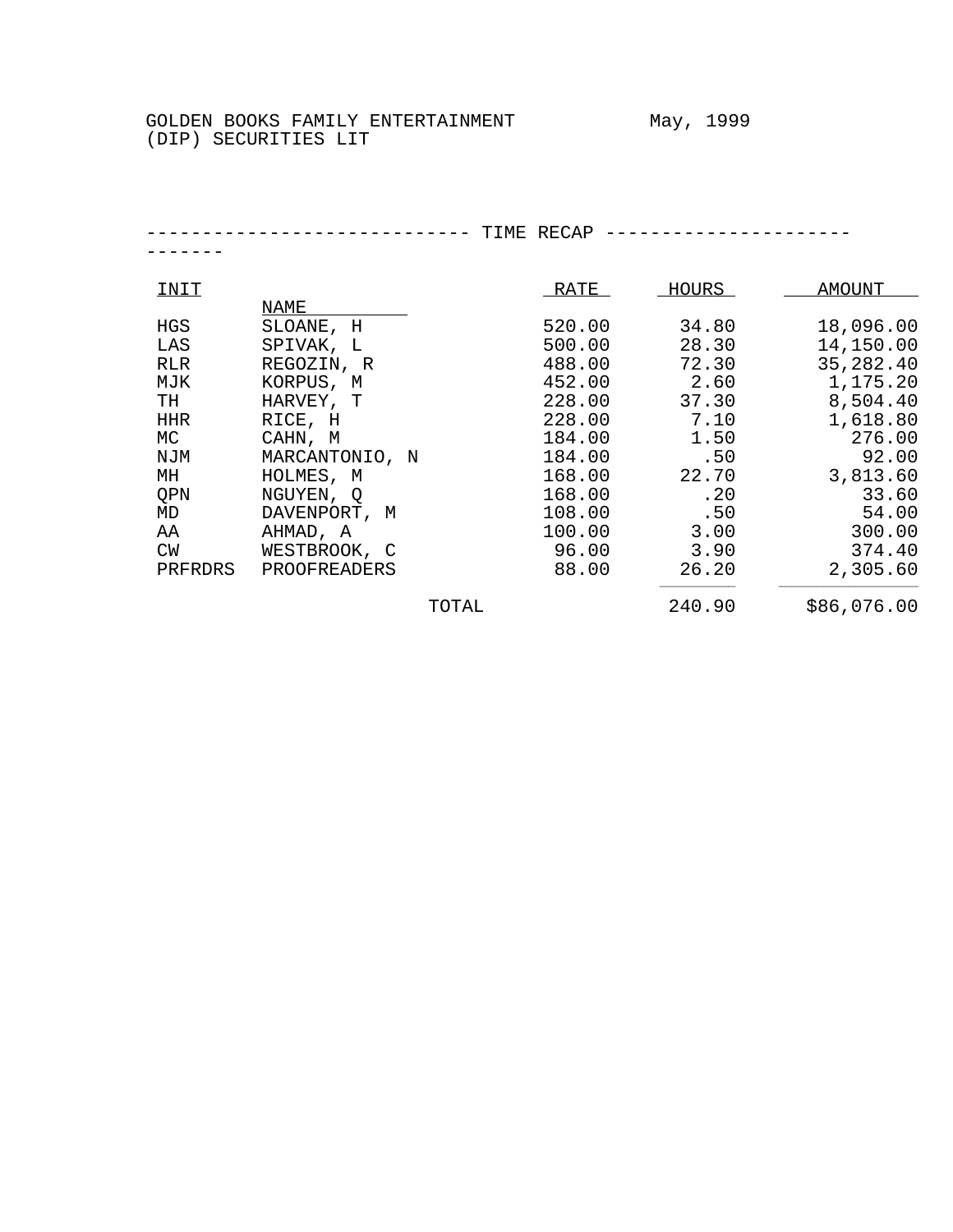# DISBURSEMENT SUMMARY

| DISBURSEMENTS AND CHARGES                         | AMOUNT                     |
|---------------------------------------------------|----------------------------|
| Xeroxinq<br>Lexis and Database Charges<br>Postage | 1,033.50<br>72.16<br>10.89 |
| Telephone Charges                                 | .17                        |
| Court Reporters                                   | 298.12                     |
| Local Transportation                              | 283.90                     |
| Velo Bind                                         | 22.50                      |
| Westlaw Searches                                  | 1602.75                    |
| Messenger Services                                | 187.50                     |
| Word Processing                                   | 3,212.10                   |
| Overtime Meals                                    | 24.66                      |
| Color Printing                                    | 115.00                     |
| Data Bank Research                                | 199.30                     |
| TOTAL DISBURSEMENTS AND CHARGES                   | \$7,062.55                 |

Exhibit C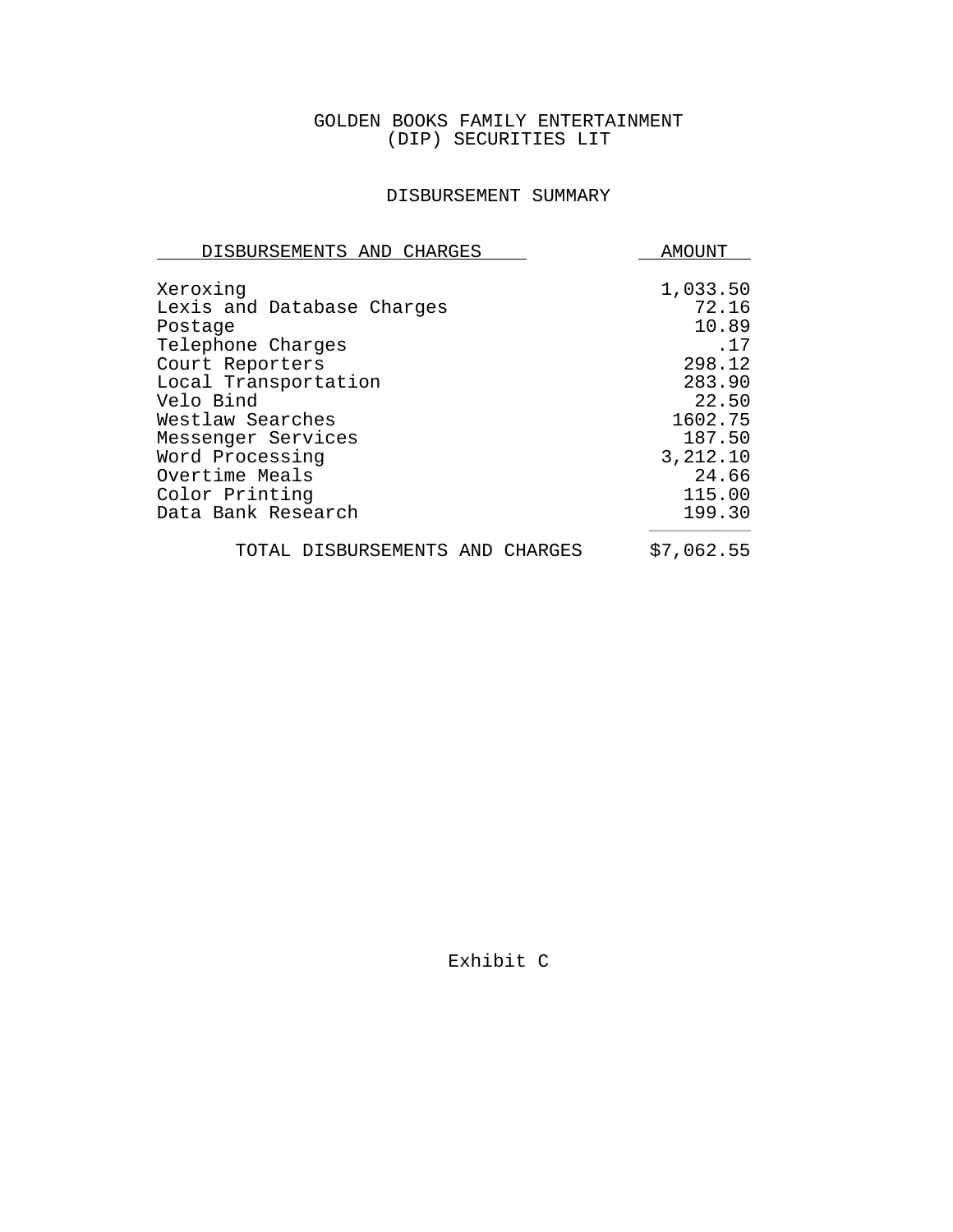July 19, 1999

| TO:   | Golden Books Family Entertainment, Inc.<br>Attn: Philip Galanes, Esq.<br>Mr. Colin Finkelstein |
|-------|------------------------------------------------------------------------------------------------|
| FROM: | Cahill Gordon & Reindel                                                                        |
| RF.:  | Statement of Fees and Disbursements for<br>June, 1999                                          |

1. Cahill Gordon & Reindel ("CGR") hereby submits this statement of fees for services and related disbursements as special litigation counsel for the Debtors Golden Books Family Entertainment, Inc., et al., for the month of June, 1999. During the applicable period, Cahill Gordon & Reindel incurred total fees in the amount of \$80,565.60 at its usual and customary hourly rates and actual and necessary disbursements of \$3,387.03.

2. Exhibit "A" is a schedule listing all attorneys and paraprofessionals providing services for the estates, their respective billing rates, and the aggregate hours expended by such persons during the month of June, 1999.

3. Exhibit "B" provides a detailed accounting of services rendered, by category of services performed, itemized by the name of the person who rendered the service, the date of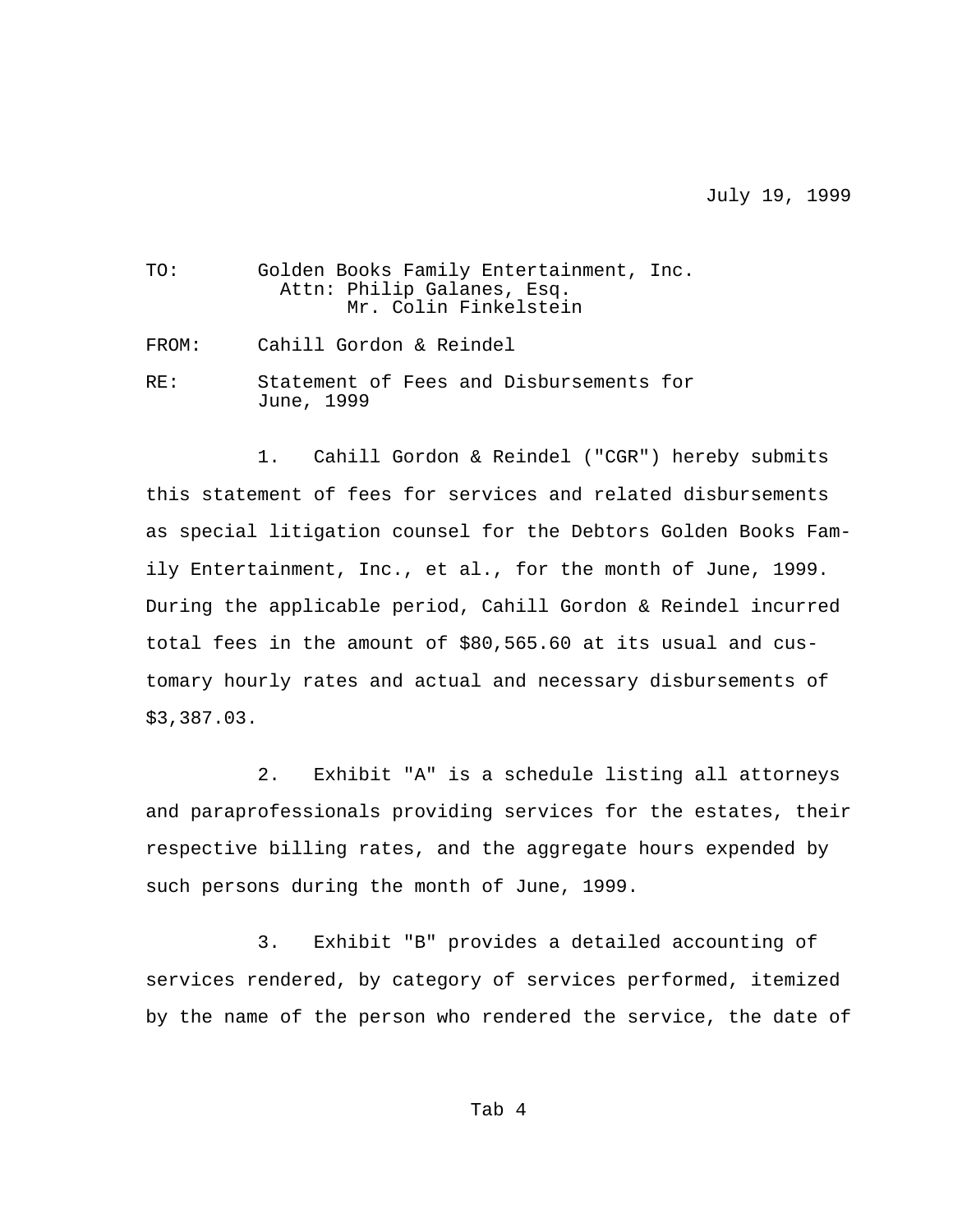service, the amount of time expended and a description of the services rendered.

4. Exhibit "C" is a schedule of disbursements incurred during the month of June, 1999 in connection with services performed by Cahill Gordon & Reindel for the estates, in the aggregate and by category of work performed.

5. During the applicable period, Cahill Gordon & Reindel provided legal services as special litigation counsel in the consolidated Lemmer and Green Fund class actions in the United States District Court for the Southern District of New York.

6. Cahill Gordon & Reindel customarily bills clients on a monthly basis for legal services rendered and expenses incurred. Charges for services are calculated based upon standard hourly rates and time devoted to such legal services.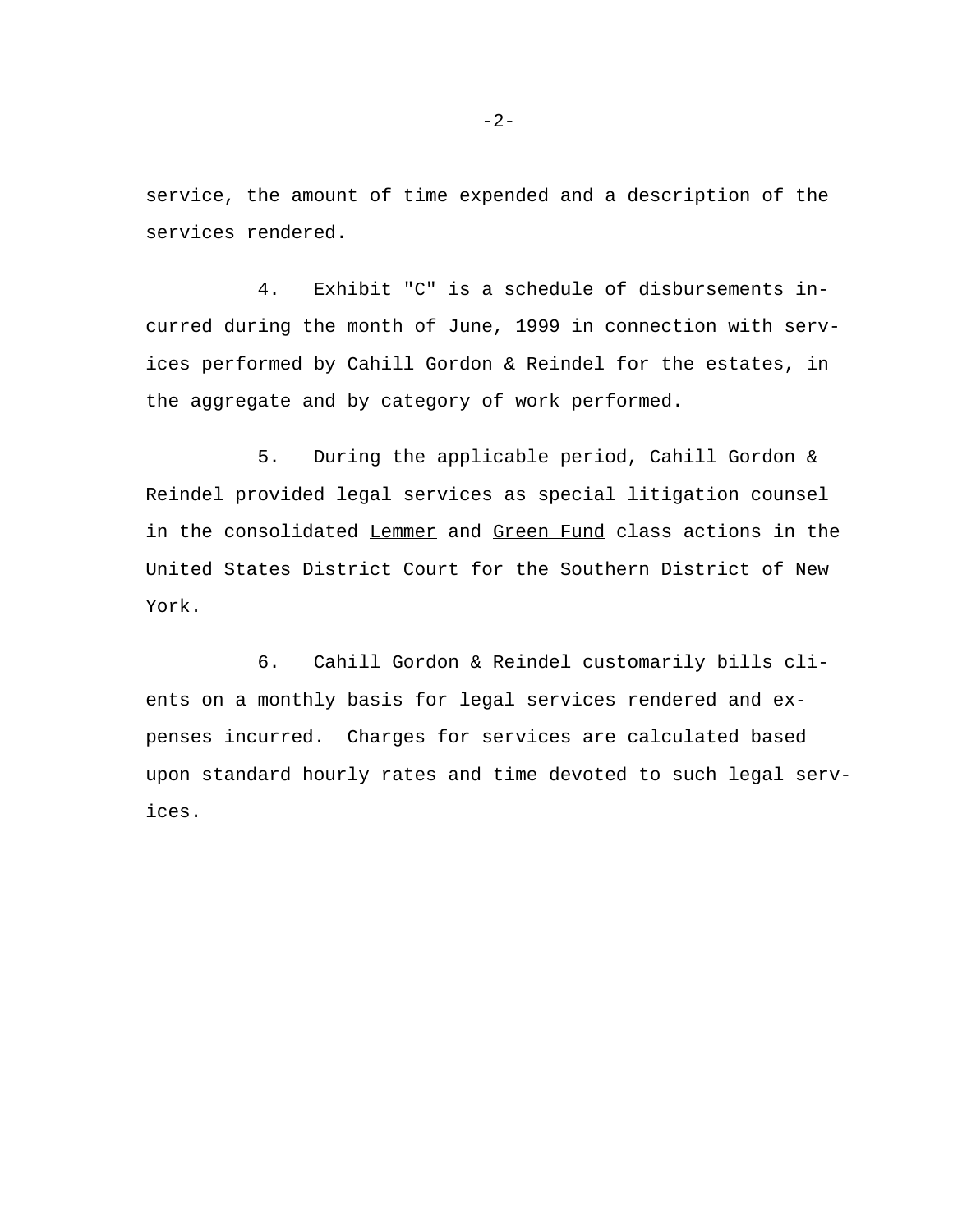# LIST OF PROFESSIONALS, RATES AND AGGREGATE HOURS

| NAME                    | POSITION                       | RATE   | AGGREGATE<br><b>HOURS</b> | TOTAL FEES  |
|-------------------------|--------------------------------|--------|---------------------------|-------------|
| Howard G. Sloane        | Partner                        | 520.00 | 58.70                     | 30,524.00   |
| Leonard A. Spivak       | Partner                        | 500.00 | 18.60                     | 9,300.00    |
| Roy L. Regozin          | Partner                        | 488.00 | 42.80                     | 20,886.40   |
| Marc J. Korpus          | Senior<br>Attorney             | 452.00 | .10                       | 45.20       |
| Tammy Harvey            | Associate                      | 228.00 | 42.00                     | 9,576.00    |
| Eric Lipman             | Summer<br>Associate            | 204.00 | 6.00                      | 1,224.00    |
| Viktor V. Pregel        | Summer<br>Associate            | 204.00 | 40.90                     | 8,343.60    |
| Nicholas J. Marcantonio | Deputy<br>Managing<br>Attorney | 184.00 | .20                       | 36.80       |
| Michael Holmes          | Paralegal                      | 168.00 | .50                       | 84.00       |
| Margaret J. Davenport   | Head<br>Librarian              | 108.00 | .50                       | 54.00       |
| Abdul Ahmad             | Paralegal                      | 100.00 | .50                       | 50.00       |
| Christine Westbrook     | Paralegal                      | 96.00  | 4.60                      | 441.00      |
| TOTAL                   |                                |        | 215.40                    | \$80,565.60 |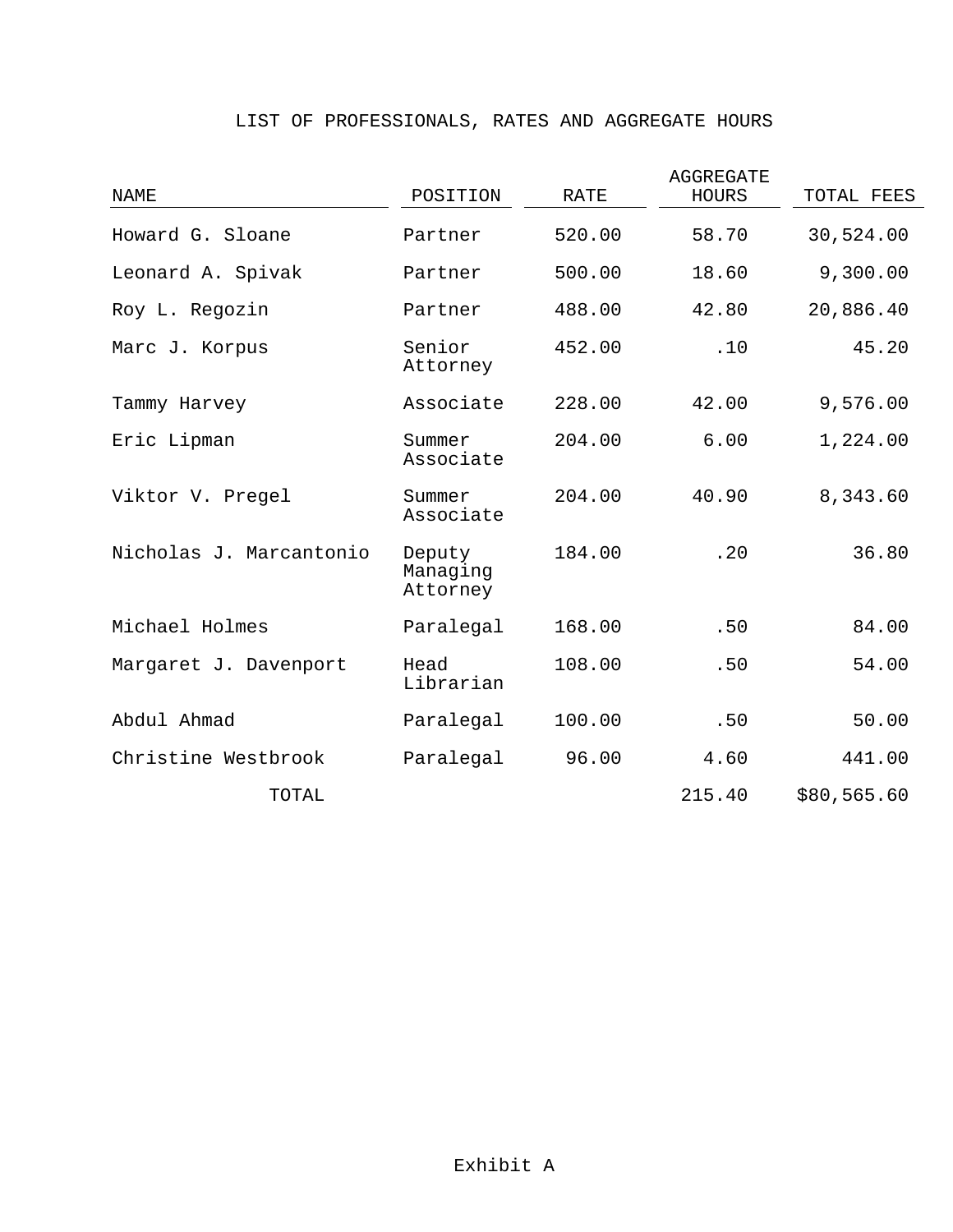#### FOR PROFESSIONAL SERVICES RENDERED

| <u>DATE</u> | NAME             | DESCRIPTION                                                                                                                                                                                                                                                                                                          | <b>HOURS</b> |
|-------------|------------------|----------------------------------------------------------------------------------------------------------------------------------------------------------------------------------------------------------------------------------------------------------------------------------------------------------------------|--------------|
| 06/01/99    | REGOZIN          | Review expert damage analysis<br>$(0.20)$ ; conf Spivak $(0.10)$ and<br>tc Spivak and Ronan (0.20) re<br>same                                                                                                                                                                                                        | .50          |
| 06/01/99    | <b>SLOANE</b>    | prep for meeting with client re<br>settlement issues $(1)$ ; meeting<br>with Snyder and Galanes re<br>developments and strategy (1)                                                                                                                                                                                  | 2.00         |
| 06/02/99    | <b>SLOANE</b>    | numerous confs with client re<br>insurance (.90); review of<br>recent decision and call from<br>court re scheduling of oral<br>arg. $(1.10)$ ; conf with Chubb<br>and client re status and<br>meetings $(.4)$ ; review of<br>Judge's rules re argument and<br>case citation $(.6)$                                   | 3.00         |
| 06/07/99    | REGOZIN          | Tc's Sloane (2) and messages to<br>(2) and from Sloane re contract<br>issues (0.30); conf Spivak re<br>facts (0.10); review documents<br>$(1.00)$ ; IF re business $(0.30)$ ;<br>IL re breach of contract<br>$(0.50)$ ; tc's Harvey $(2)$ re<br>research re breach of contract<br>$(0.20)$ ; draft document $(2.10)$ | 4.50         |
| 06/07/99    | SLOANE           | prep for (.50) and meetings at<br>Golden Books with Mr. Snyder<br>and Mr. Galanes to review facts<br>and background re comments in<br>Vanity Fair article about<br>internal controls(4.50)                                                                                                                           | 5.00         |
| 06/07/99    | HARVEY           | Research re: breach of<br>contract.                                                                                                                                                                                                                                                                                  | 4.50         |
| 06/07/99    | <b>DAVENPORT</b> | Assisting R. Regozin in<br>database research<br>(Westlaw/Lexis) regarding New<br>York case law.                                                                                                                                                                                                                      | .50          |
| 06/08/99    | REGOZIN          | Message from Sloane re status,<br>tel. c Sloane re open questions<br>$(0.10)$ ; tel. c Harvey re                                                                                                                                                                                                                     | 4.20         |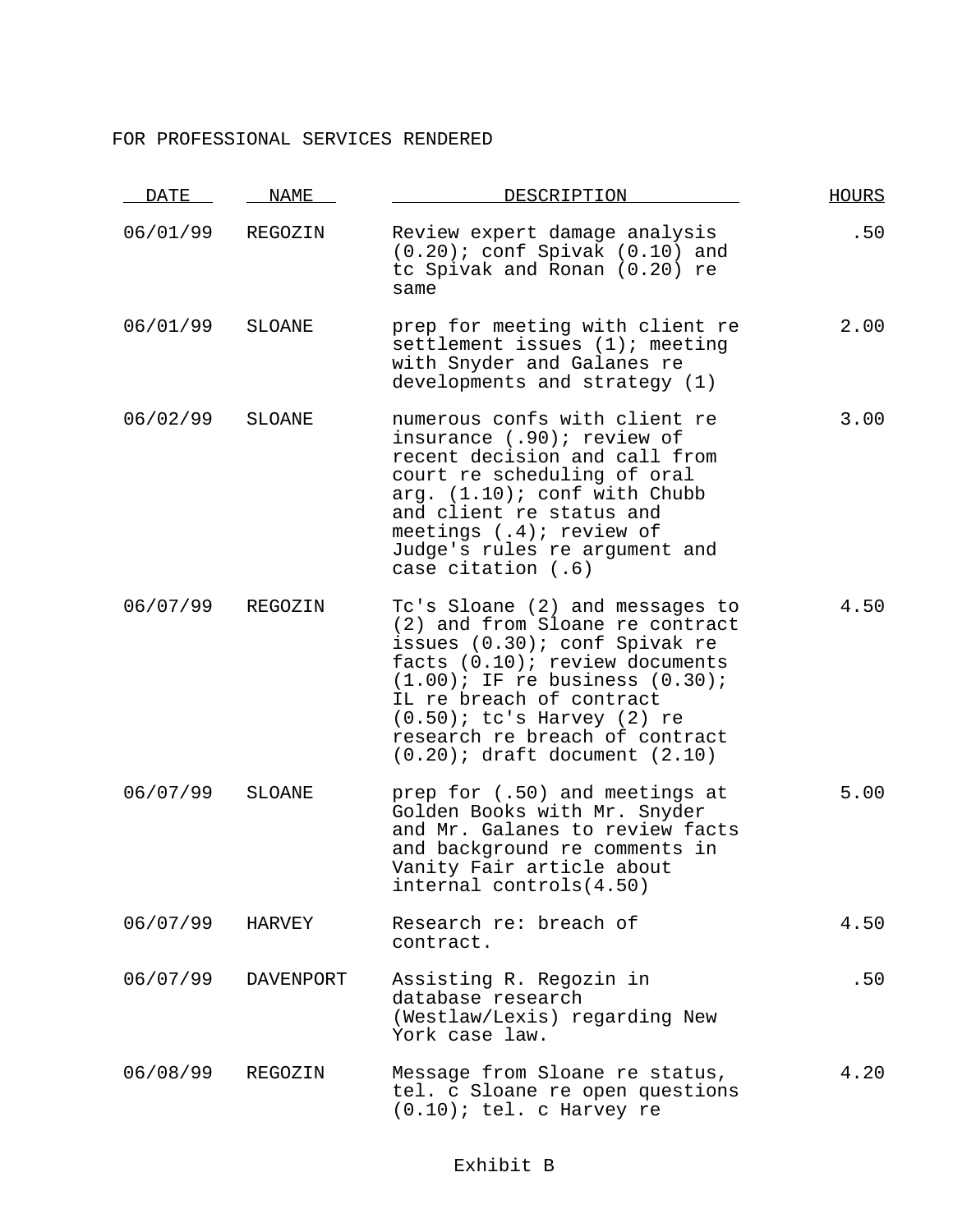# GOLDEN BOOKS FAMILY ENTERTAINMENT **FAMILY SETTER SETTER SETTER** THE STATE STATE STATE STATE STATE STATE STATE STATE STATE STATE STATE STATE STATE STATE STATE STATE STATE STATE STATE STATE STATE STATE STATE STATE STATE ST (DIP) SECURITIES LIT

| <b>DATE</b> | NAME      | DESCRIPTION                                                                                                                                         | <b>HOURS</b> |
|-------------|-----------|-----------------------------------------------------------------------------------------------------------------------------------------------------|--------------|
|             |           | research (0.10); tel. c and<br>message to Korpus re bankruptcy<br>issues (0.10); reviewed<br>documents (2.70); revised draft<br>(1.20)              |              |
| 06/08/99    | SLOANE    | confs with Wallner and with<br>client re argument date (.50);<br>review of arg outline and case<br>law(1)                                           | 1.50         |
| 06/08/99    | KORPUS    | T.Confs (2x) Regozin re<br>bankruptcy issues re insurance.                                                                                          | .10          |
| 06/08/99    | HARVEY    | Continued research re: breach<br>of contract.                                                                                                       | 5.00         |
| 06/09/99    | WESTBROOK | Tel cs. to Attorneys re: time<br>records.                                                                                                           | .10          |
| 06/09/99    | REGOZIN   | Message from Korpus, conf<br>Korpus re bankruptcy issue<br>(0.20)                                                                                   | .20          |
| 06/09/99    | SLOANE    | numerous confs with client and<br>insurers re ins aspects of<br>claim $(1)$                                                                         | 1.00         |
| 06/09/99    | HARVEY    | Continued research re: breach<br>of contract $(1.0)$ ; drafting<br>memo of law to R. Regozin<br>$(1.0)$ .                                           | 2.00         |
| 06/10/99    | SLOANE    | confs with Hyman and Gallanes<br>re strategy issues (1); review<br>of settlement strategy and<br>avenues in light of estimation<br>procedures (.70) | 1.70         |
| 06/10/99    | HARVEY    | Continued research re:<br>breach<br>of contract.                                                                                                    | 3.00         |
| 06/11/99    | WESTBROOK | Reviewed and revised stmnt of<br>fees and disb $(1.4)$ ; sent memo<br>to attnys re time records and<br>quidelines (.30); prepared memo              | 2.00         |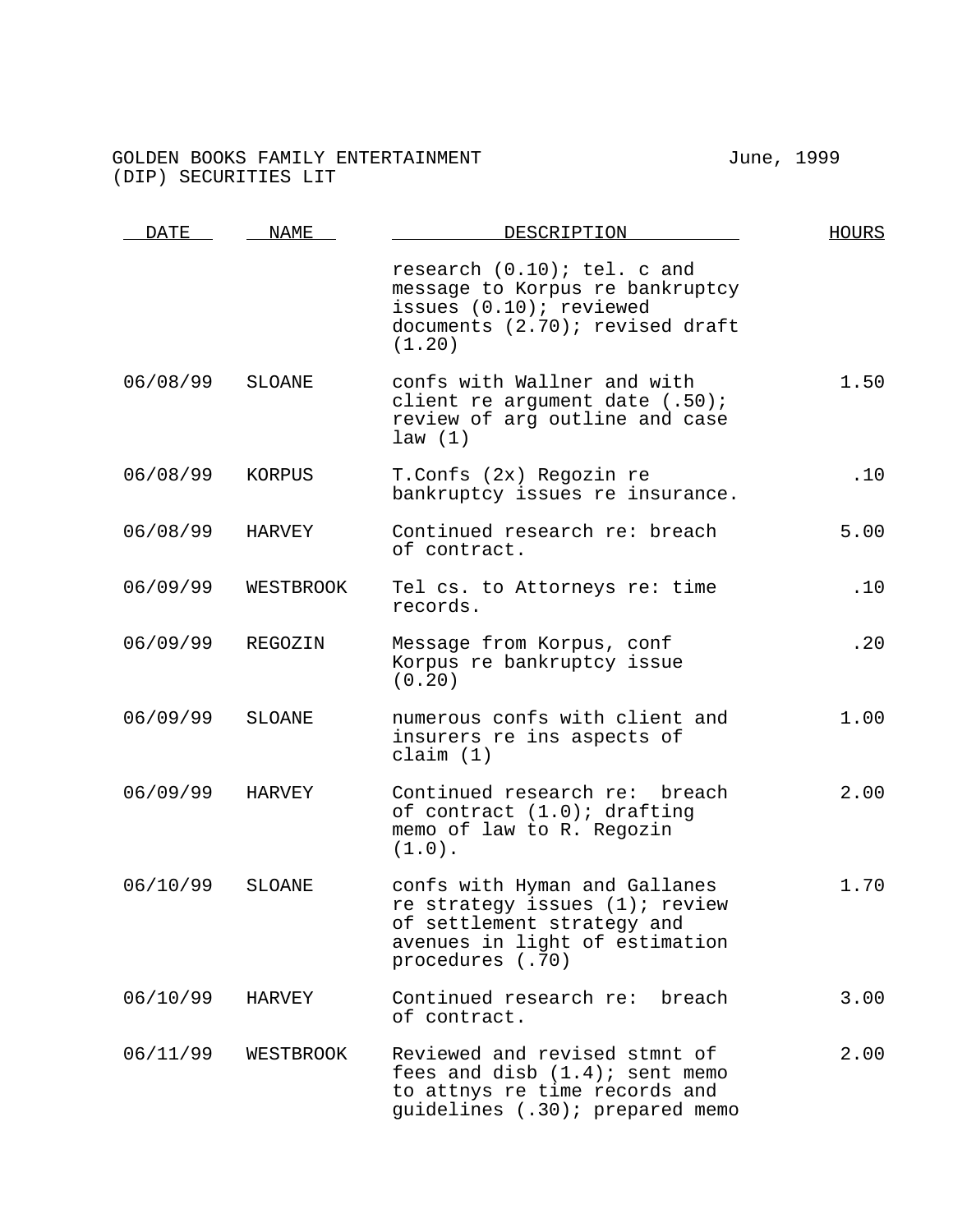#### GOLDEN BOOKS FAMILY ENTERTAINMENT **FACIL ENGLANDING** Tune, 1999 (DIP) SECURITIES LIT

DATE NAME NESCRIPTION DESCRIPTION and cover ltr (.30). 06/13/99 HARVEY Continued research re: breach of contract. 1.50 06/14/99 WESTBROOK Reviewed and revised stmnt of fees and disb. 1.00 06/14/99 REGOZIN Read faxes (0.30); messages from and to (2) Harvey re research (0.20); messages from and to Sloane (several) re potential claim (0.30); read case re issue (0.60) 1.40 06/14/99 SLOANE prep for and meetings with counsel for the pls at their offices re possible settlement (2); review of settlement procedures and rules re class issues (1); review of notice and information needed re TOPrs claims (1); meeting at Golden Books with clients re timing, insurance aspects of case and related questions of timing and strategy<sup>(2);</sup> review of class notice rules and discovery issues (1.2); review of Golden Books records for possible production to pls. (1.8) 8.00 06/14/99 SLOANE meeting at Golden Books with Finkelstein re documents to produce(1) and review of selected documents (1) 2.00 06/14/99 HARVEY Continued research re: breach of contract. 4.00 06/15/99 REGOZIN Read cases re potential claim (4.80); read memo re liability (0.40); tc Harvey re research (0.20); messages from and to Sloane re document review (0.20); tc Saltman re same and 5.80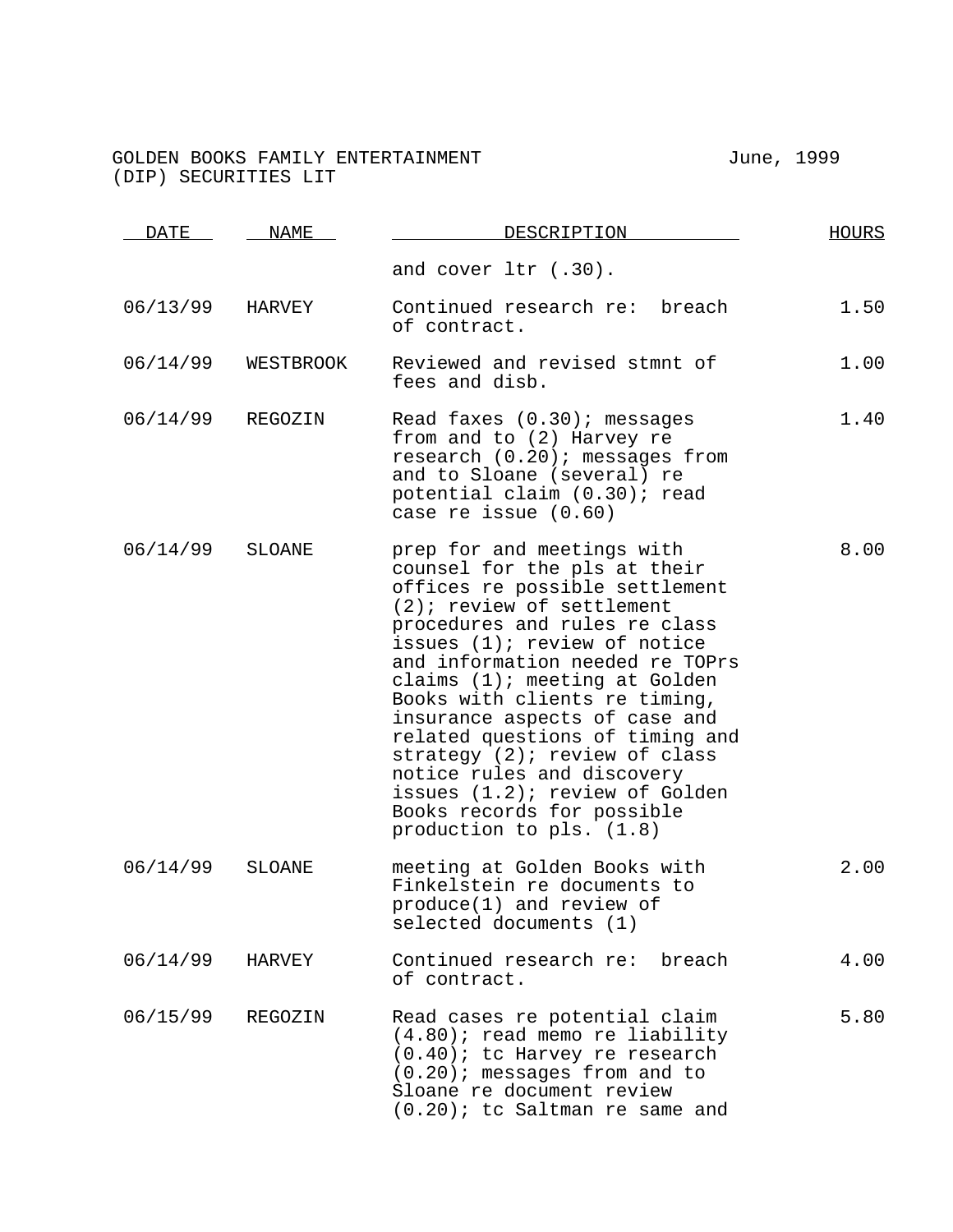# GOLDEN BOOKS FAMILY ENTERTAINMENT **FAMILY SETTER SETTER SETTER** THE STATE STATE STATE STATE STATE STATE STATE STATE STATE STATE STATE STATE STATE STATE STATE STATE STATE STATE STATE STATE STATE STATE STATE STATE STATE ST (DIP) SECURITIES LIT

| DATE     | NAME.     | DESCRIPTION                                                                                                                                                                                                                                                                  | <b>HOURS</b> |
|----------|-----------|------------------------------------------------------------------------------------------------------------------------------------------------------------------------------------------------------------------------------------------------------------------------------|--------------|
|          |           | impact package of documents<br>(0.20)                                                                                                                                                                                                                                        |              |
| 06/15/99 | HARVEY    | Continued research re: breach<br>of fiduciary duty (2.0) and<br>breach of contract $(3.0)$ .                                                                                                                                                                                 | 5.00         |
| 06/16/99 | PREGEL    | Review of complaint $(1.7)$ ;<br>review of case background<br>$(0.8)$ ; review of motion to<br>dismiss $(0.5)$ ; review of<br>response to motion to dismiss<br>$(0.2)$ .                                                                                                     | 3.20         |
| 06/16/99 | REGOZIN   | Prep and revise memo re<br>potential claims (4.80); conf<br>Harvey re case law re same<br>$(0.30)$ ; prep checklist for<br>document review (0.40); conf<br>Harvey re same $(0.10)$ ; read<br>excess policy (0.90)                                                            | 6.50         |
| 06/16/99 | SLOANE    | conferences with client re<br>settlement strategies (.30);<br>preparation for oral argument<br>on our motion to dismiss (1.7)                                                                                                                                                | 2.00         |
| 06/16/99 | HARVEY    | Reviewing documents - Board of<br>Directors' meeting books.                                                                                                                                                                                                                  | 2.00         |
| 06/17/99 | WESTBROOK | Conf. w/M. Korpus re stmnt of<br>fees and disb.                                                                                                                                                                                                                              | .20          |
| 06/17/99 | REGOZIN   | Finalize memo re potential<br>claim (0.90); revise draft<br>complaint (0.80)                                                                                                                                                                                                 | 1.70         |
| 06/17/99 | SLOANE    | negotiations re settlement of<br>case (1); review of documents<br>to be produced in discovery<br>$(3)$ ; preparation for oral<br>argument to be held on 6/24 re<br>motion to dismiss, including<br>review of cases and Second<br>Circuit law as well as pls.<br>briefs $(3)$ | 7.00         |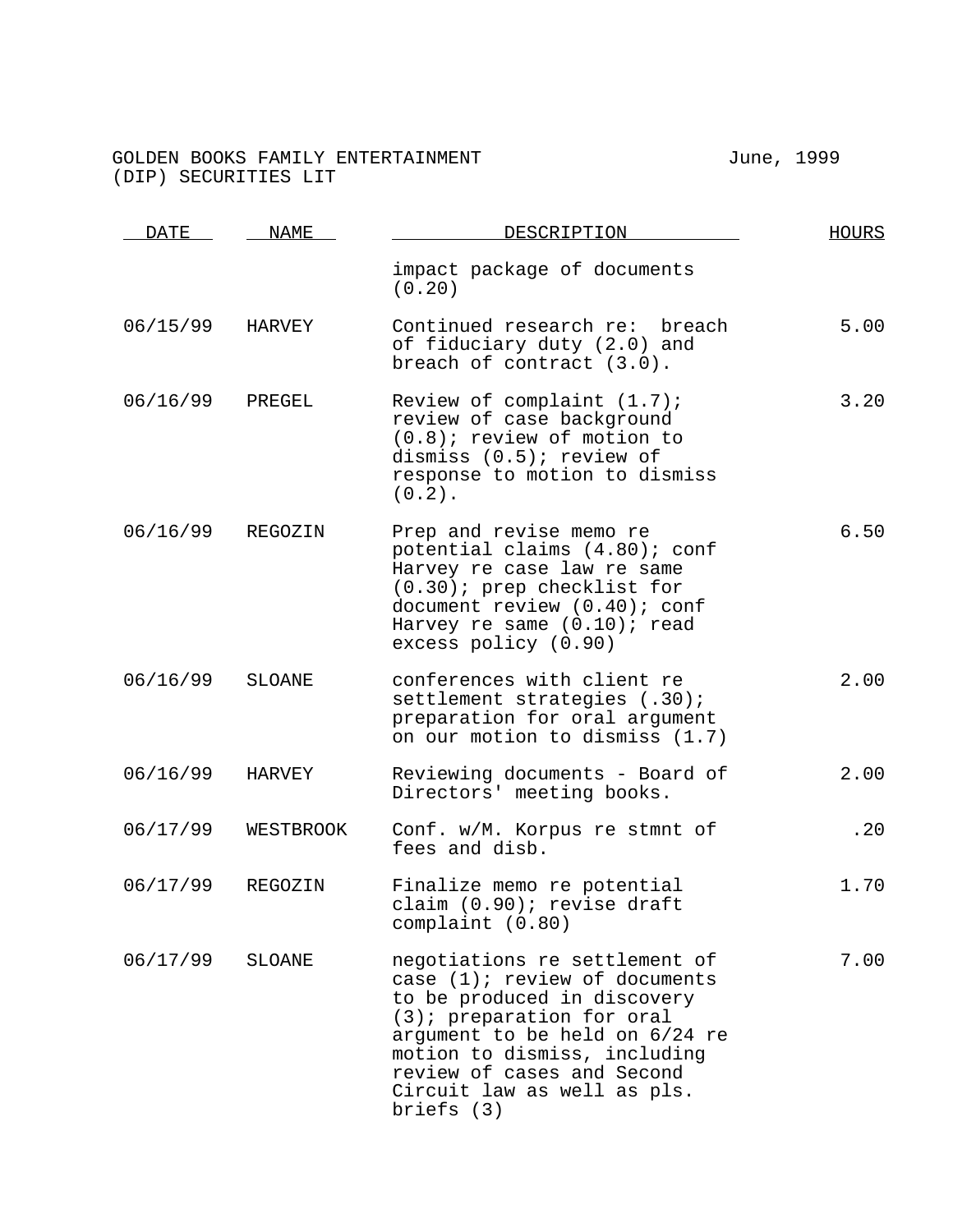#### GOLDEN BOOKS FAMILY ENTERTAINMENT **FACIL ENGLANDING** Tune, 1999 (DIP) SECURITIES LIT

DATE NAME NESCRIPTION DESCRIPTION 06/18/99 WESTBROOK Reviewed and revised stmnt of fees and disb(.60); prepared stmnt of fees and disb for distribution (.70). 1.30 06/18/99 REGOZIN Messages from (2) and to Sloane re document production (0.20); draft cor to Wallner re same (0.20) .40 06/18/99 SPIVAK (1) V.M's Sloane re settlement (0.10); (2) dictate letter re document confidentiality (0.10); (3) conference Regozin re document discovery (0.10). .30 06/18/99 SLOANE conferences with client re settlement issues and progress (1); conferences with counsel for plaintiffs re settlement issues, schedules and terms (1); review of class settlement procedures and rules (2); calls to Court and follow-up letter to Court and confirming same with Mr. Wallner (1) 5.00 06/21/99 PREGEL Review of complaint (0.6); Review of document production (0.1); Document production at client offices (7) 7.70 06/21/99 REGOZIN Review revised draft cor from Wallner re confidentiality and prep comments (0.30); message from Rutsky re insurance policies; cor Hodara re same (0.30); messages to and from Sloane re insurance policies and doc review (0.10); reviewed docs at Golden Books with Pregel and conferred with Finkelstein re same (7.00) 7.70 06/21/99 SPIVAK (1) Review/revise M.O.U. re .50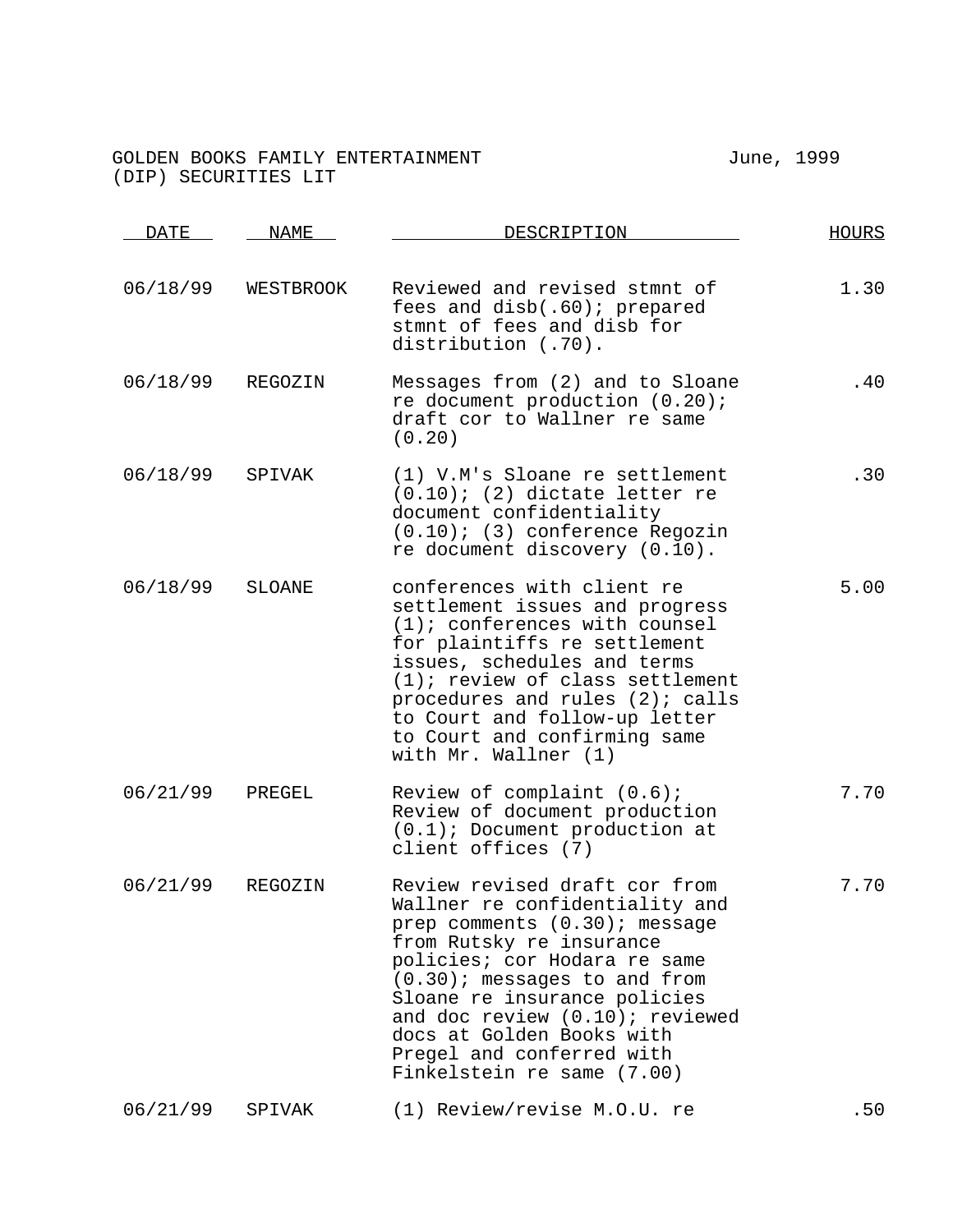# GOLDEN BOOKS FAMILY ENTERTAINMENT **FAMILY SETTER SETTER SETTER** THE STATE STATE STATE STATE STATE STATE STATE STATE STATE STATE STATE STATE STATE STATE STATE STATE STATE STATE STATE STATE STATE STATE STATE STATE STATE ST (DIP) SECURITIES LIT

| DATE     | NAME          | DESCRIPTION                                                                                                                                                                                                                                                                                                                                                                                                                                                                                                                                                      | <b>HOURS</b> |
|----------|---------------|------------------------------------------------------------------------------------------------------------------------------------------------------------------------------------------------------------------------------------------------------------------------------------------------------------------------------------------------------------------------------------------------------------------------------------------------------------------------------------------------------------------------------------------------------------------|--------------|
|          |               | settlement $(0.30)$ ; $(2)$ letter<br>Galanes & Heyman $(0.10)$ ; $(3)$<br>review confidentiality letter<br>$(0.10)$ .                                                                                                                                                                                                                                                                                                                                                                                                                                           |              |
| 06/21/99 | <b>SLOANE</b> | attended meetings at client<br>$(1)$ ; review of client files for<br>docs. to produce to other side<br>(1)                                                                                                                                                                                                                                                                                                                                                                                                                                                       | 2.00         |
| 06/22/99 | PREGEL        | Document production at client<br>offices.                                                                                                                                                                                                                                                                                                                                                                                                                                                                                                                        | 3.00         |
| 06/22/99 | REGOZIN       | Reviewed docs at Golden Books<br>with Pregel and Harvey and<br>conferred with Saltman re same<br>$(4.80)$ ; tc Harvey re what docs<br>already received (0.10);<br>messages to and from Sloane and<br>tc Finkelstein re production of<br>docs to Wallner (0.20); prep<br>instructions for copying<br>services (0.40); check boxes of<br>docs before sending to copying<br>service including making<br>redactions for privilege and<br>eliminating duplicates and docs<br>outside the time period (1.30);<br>dict cor Wallner re non-waiver<br>of privilege (0.20) | 7.00         |
| 06/22/99 | SPIVAK        | T. confs. Wallner and Hyman re<br>settlement M.O.U. (0.40)                                                                                                                                                                                                                                                                                                                                                                                                                                                                                                       | .40          |
| 06/22/99 | <b>HARVEY</b> | Reviewed documents to be<br>produced to plaintiffs.                                                                                                                                                                                                                                                                                                                                                                                                                                                                                                              | 2.50         |
| 06/22/99 | HARVEY        | Took inventory of documents<br>here at Cahill.                                                                                                                                                                                                                                                                                                                                                                                                                                                                                                                   | .50          |
| 06/23/99 | PREGEL        | Meeting w/ Peter Sloane and Roy<br>Regozin re document production.                                                                                                                                                                                                                                                                                                                                                                                                                                                                                               | .50          |
| 06/23/99 | REGOZIN       | Finalize non-waiver letter<br>$(0.20)$ ; tc's Wallner (several)<br>(0.10); draft cor Wallner re                                                                                                                                                                                                                                                                                                                                                                                                                                                                  | 2.90         |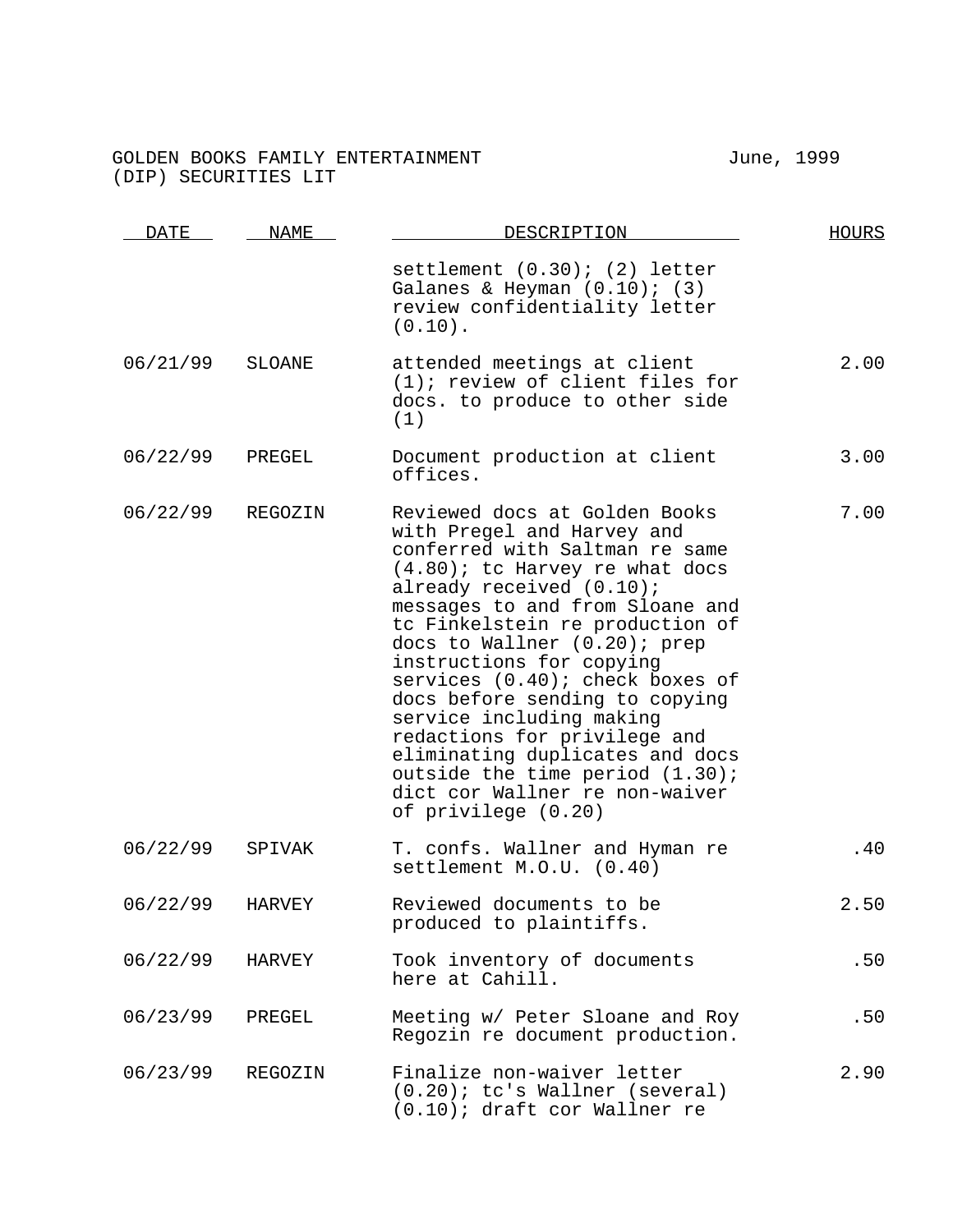# GOLDEN BOOKS FAMILY ENTERTAINMENT **FAMILY SETTER SETTER SETTER** THE STATE STATE STATE STATE STATE STATE STATE STATE STATE STATE STATE STATE STATE STATE STATE STATE STATE STATE STATE STATE STATE STATE STATE STATE STATE ST (DIP) SECURITIES LIT

| <u>DATE</u> | <b>NAME</b>   | DESCRIPTION                                                                                                                                                                                                                                                            | <b>HOURS</b> |
|-------------|---------------|------------------------------------------------------------------------------------------------------------------------------------------------------------------------------------------------------------------------------------------------------------------------|--------------|
|             |               | documents (0.80); conf Sloane<br>and Pregel re documents (0.30);<br>check copies and reassemble<br>docs (non-responsive,<br>duplicative, redacted) for<br>return to Saltman (1.30); tc's<br>Janelle (2), Vincent, Saltman<br>re return of original documents<br>(0.20) |              |
| 06/23/99    | SPIVAK        | (1) T. calls Wallner and Hyman<br>re terms of MOU $(0.50)$ ; $(2)$<br>confs. Sloane re settlement<br>schedule $(0.20)$ ; $(3)$ letter<br>Wallner re revisions to MOU<br>$(0.10)$ ; (4) confs. Regozin re<br>discovery status (0.10)                                    | .90          |
| 06/23/99    | SLOANE        | review of MOU (.50); confs with<br>Galanes (.10); review of files<br>of Mr. Snyder (1.4)                                                                                                                                                                               | 2.00         |
| 06/24/99    | SPIVAK        | (1) T. calls Saltman re<br>discovery issues $(0.10)$ ;<br>$(2)$ t.<br>calls Hyman, Wallner re<br>settlement terms $(0.20)$ ; $(3)$<br>read new Supreme Court case; t.<br>calls Sloane and Wallner re<br>case $(0.40)$                                                  | .70          |
| 06/24/99    | <b>SLOANE</b> | review of issues re settlement<br>in anticipation of conf call<br>with client (.50); conf call<br>with client re settlement<br>issues (1); review of rules re<br>settlement $(.4)$ ; conf with<br>client re deps of Snyder and<br>Ferguson $(.6)$                      | 2.50         |
| 06/24/99    | MARCANTONIO   | Diaried deposition dates<br>received from Mr. Spivak.                                                                                                                                                                                                                  | .20          |
| 06/24/99    | AHMAD         | Trip to USDC-SDNY to search for<br>order filed in Lemmer v. Golden<br>Books.                                                                                                                                                                                           | .50          |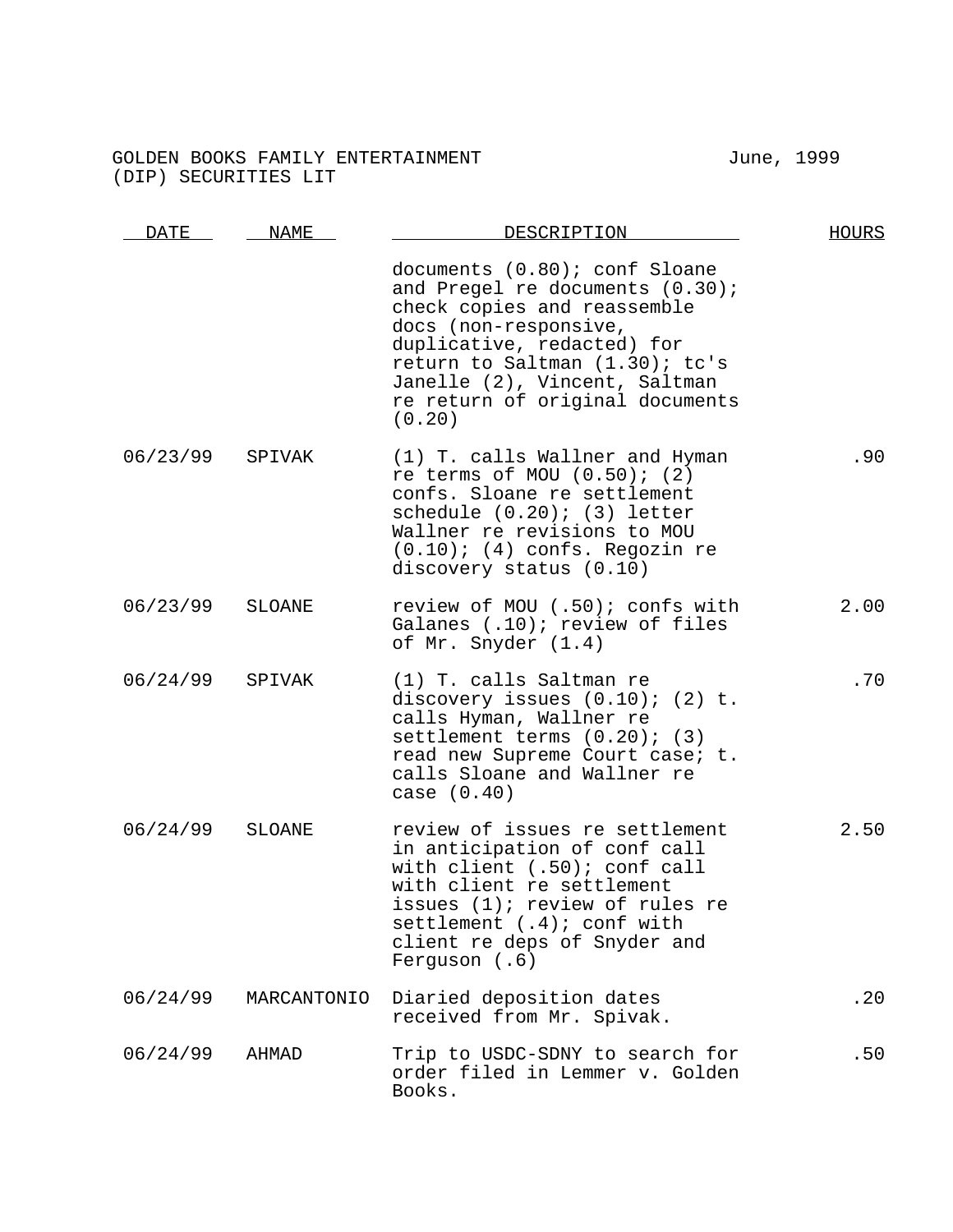## GOLDEN BOOKS FAMILY ENTERTAINMENT **FAMILY**  $\overline{J}$  June, 1999 (DIP) SECURITIES LIT

| DATE     | NAME   | DESCRIPTION                                                                                                                                                                                             | <b>HOURS</b> |
|----------|--------|---------------------------------------------------------------------------------------------------------------------------------------------------------------------------------------------------------|--------------|
| 06/25/99 | PREGEL | Preparation for deposition of<br>Golden Books officers Snyder<br>and Finkelstein.                                                                                                                       | 6.10         |
| 06/25/99 | SPIVAK | (1) T. call Saltman re toppers<br>trading information $(0.10)$ ; $(2)$<br>conf. Becker and Azulay re<br>trading info on toppers $(0.10)$                                                                | .20          |
| 06/25/99 | SLOANE | review of documents in order to<br>prepare for deps of Finkelstein<br>and Snyder $(1.8)$ ; calls to<br>Galanes re arrangements for<br>deps                                                              | 2.00         |
| 06/25/99 | HARVEY | Preparing witness files for<br>Finkelstein and Snyder (7.0);<br>preparing memorandum re:<br>possible issues to arise in<br>deposition of Snyder (1.5).                                                  | 8.50         |
| 06/28/99 | PREGEL | Reseach for memo on notice of<br>settlement in class actions<br>(5.6); meeting w/ Len spivak re<br>Snyder/Finkelstein depositions<br>$(1.0)$ ; review of documents for<br>Finkelstein deposition (0.8). | 7.40         |
| 06/28/99 | SPIVAK | (1) Confs. Harvey and Pregel re<br>documents $(0.50)$ ; $(2)$ review<br>Snyder documents and arrange<br>notes for deposition<br>preparation (7.00)                                                      | 7.50         |
| 06/28/99 | HARVEY | Reviewing Snyder witness file<br>$(2.0)$ ; conference with L.<br>Spivak and V. Pregal re:<br>witness files (1.0).                                                                                       | 3.00         |
| 06/29/99 | LIPMAN | Finkelstein deposition<br>preparation                                                                                                                                                                   | 6.00         |
| 06/29/99 | PREGEL | Preparation of Colin<br>Finkelstein for desposition.                                                                                                                                                    | 6.20         |
| 06/29/99 | SPIVAK | (1) Prepare and revise outline                                                                                                                                                                          | 4.90         |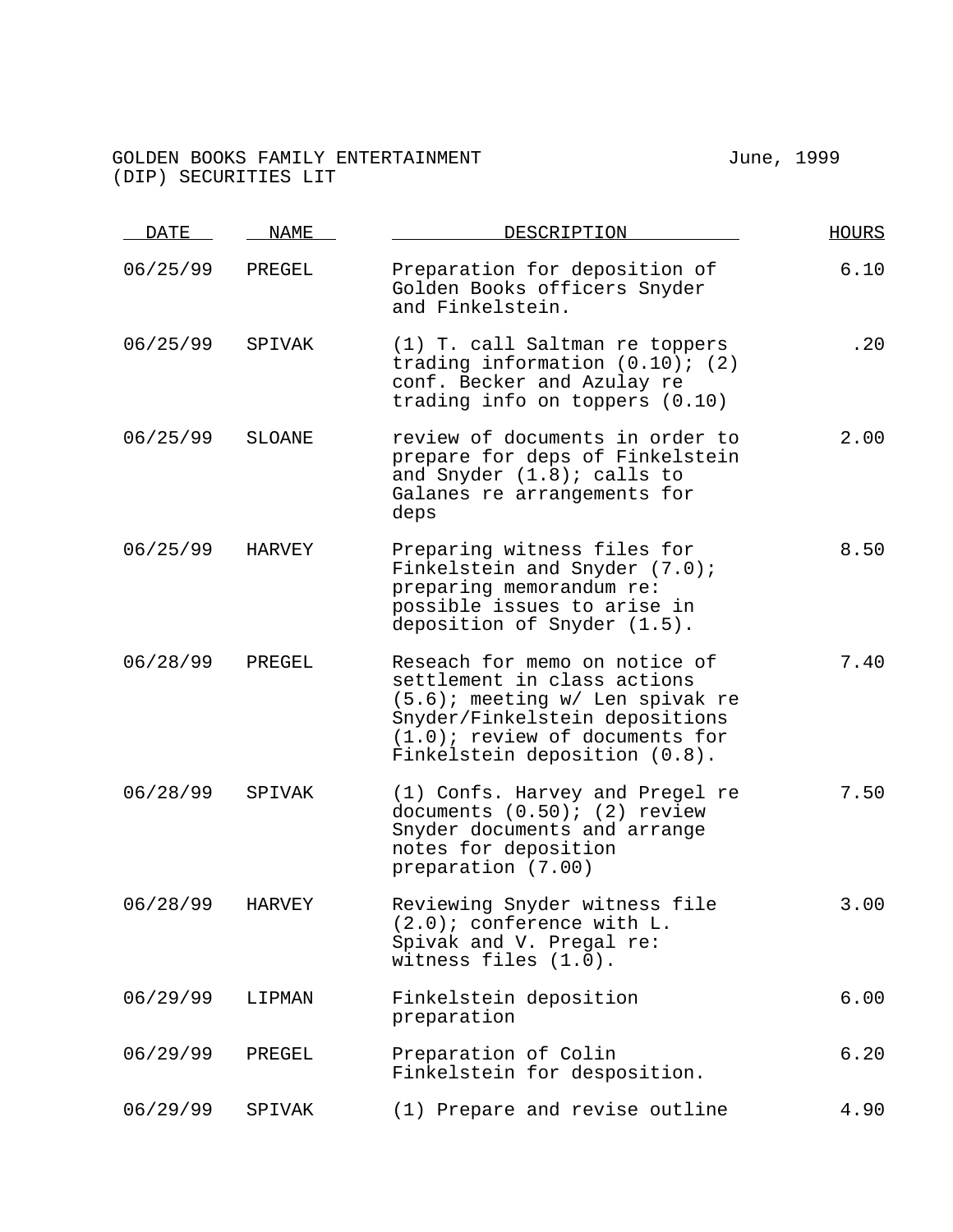## GOLDEN BOOKS FAMILY ENTERTAINMENT **FACIL ENGLAND SETTER** TURNEY June, 1999 (DIP) SECURITIES LIT

DATE NAME NESCRIPTION DESCRIPTION for use in preparing R. Snyder for deposition  $(4.50)$ ;  $(2)$  t. calls Bank of N.Y. re toppers holders and letter requesting information (0.20); (3) t. calls Wallner re materials needed for deposition and re toppers (0.20) 06/29/99 SLOANE at Golden Books to prepare Mr. Finkelstein and to go over his documents to produce to pls counsel (3); review of financial data and facts (2) 5.00 06/29/99 HOLMES Pulled file for L. Spivak. .50 06/29/99 HARVEY Research re: prospectus and market makers. .50 06/30/99 PREGEL Drafting of notice of settlement memo (4.0); research for notice of settlement memo. (2.8) 6.80 06/30/99 SPIVAK (1) At client - conference re deposition preparation with Sloane, Snyder, Galanes, Finkelstein. (3.00); (2) VM's Wallner re deposition issues and scheduling. (0.20). 3.20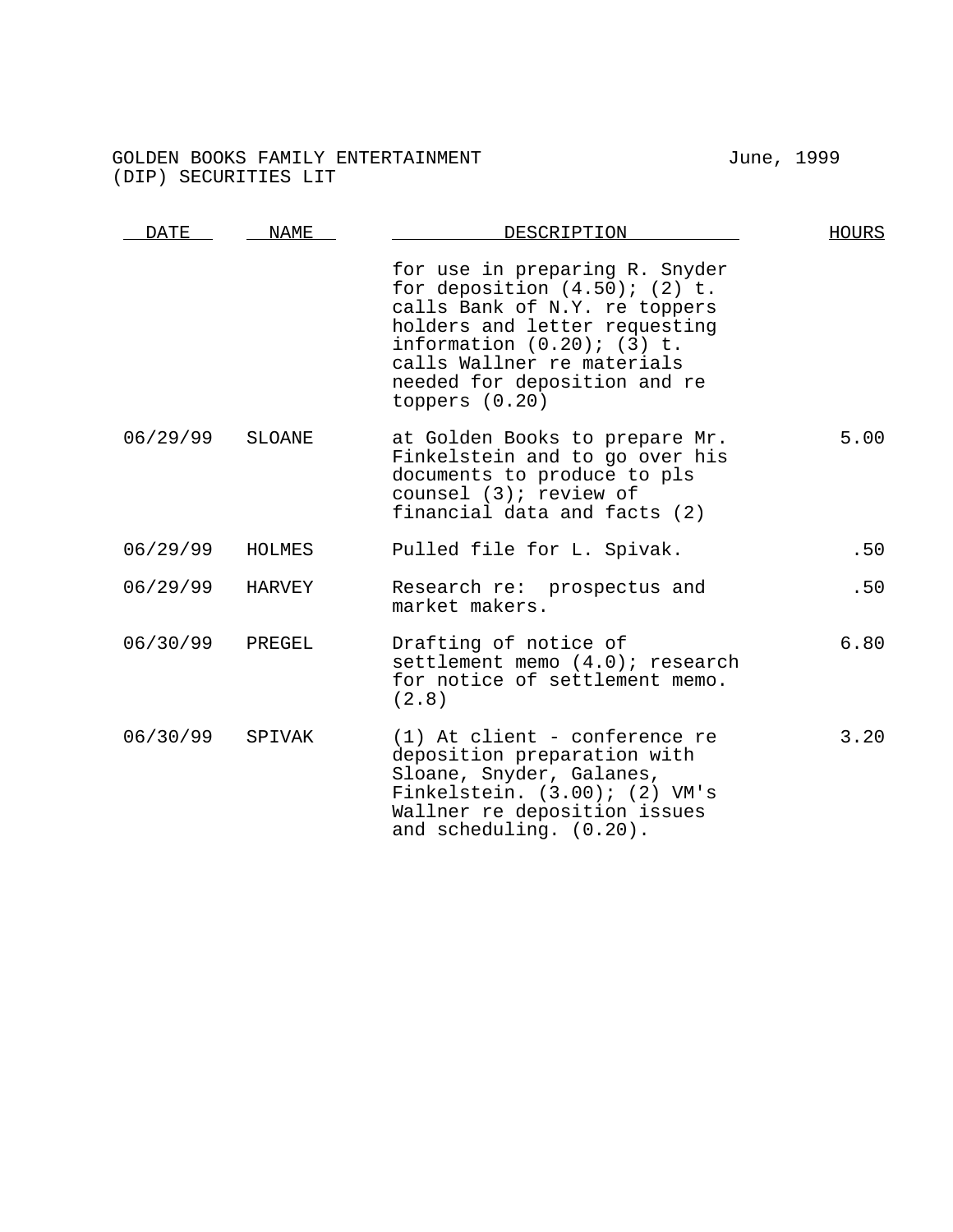| GOLDEN BOOKS FAMILY ENTERTAINMENT | June, 1999 |  |
|-----------------------------------|------------|--|
| (DIP) SECURITIES LIT              |            |  |

| 06/30/99 SLOANE | Meetings at client to prepare | 7.00 |
|-----------------|-------------------------------|------|
|                 | witnesses (Finkelstein and    |      |
|                 | Snyder) for their depositions |      |
|                 | $(6)$ ; review of possible    |      |
|                 | settlement scenarios and MOU  |      |

TOTAL FOR SERVICES 215.40

 $\overline{\phantom{a}}$  , where  $\overline{\phantom{a}}$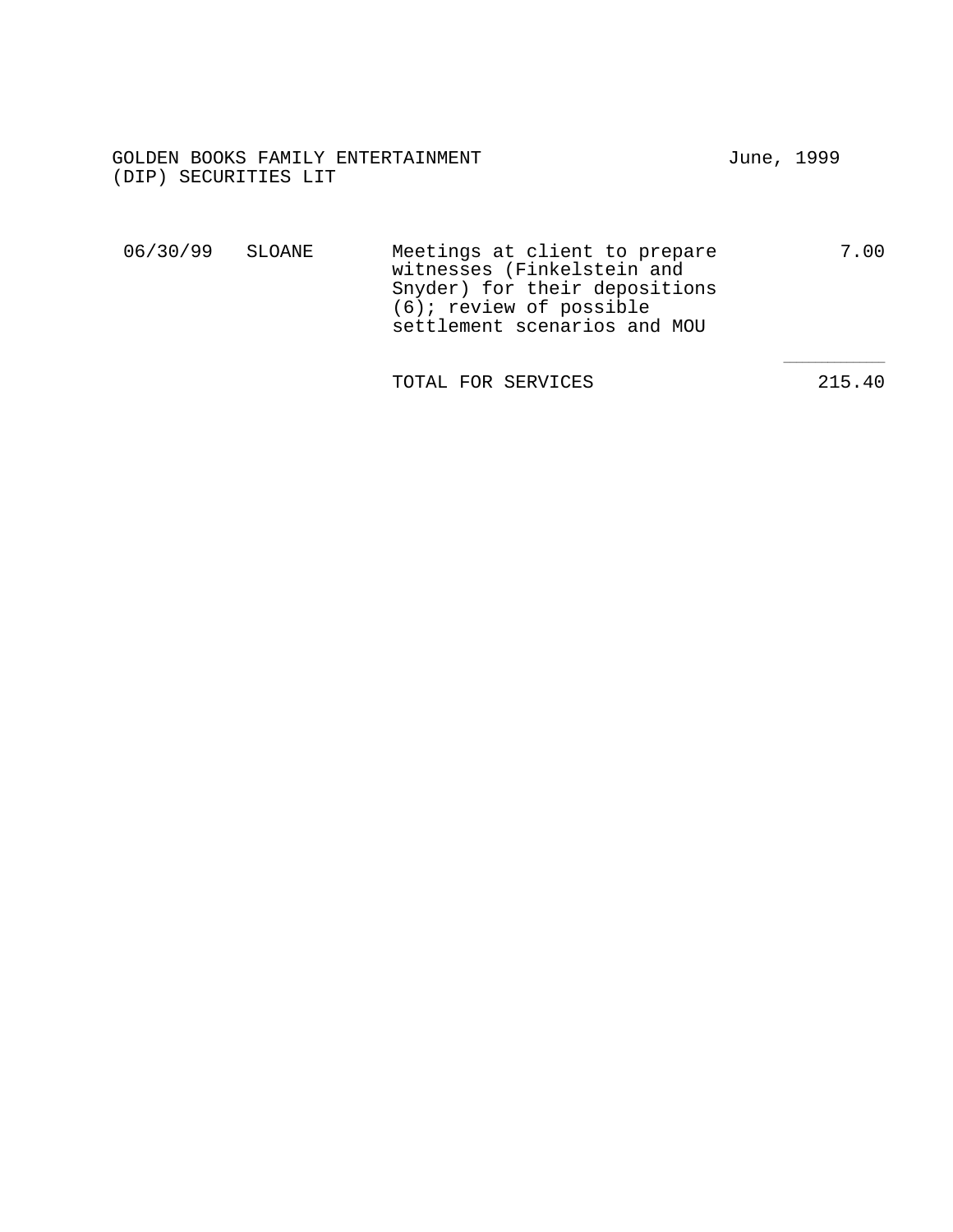----------------------------- TIME RECAP -----------------------------  $\begin{array}{cccc}\n\text{INIT} & \text{NAME} & \text{RATE} & \text{HOURS} & \text{AMOUT} \\
\text{HGS} & \text{SLOANE} & \text{H} & \text{S20.00} & \text{S30.70} & \text{S0,524.00} \\
\end{array}$ SLOANE, H
520.00 58.70 30,524.00<br>
SPIVAK, L
500.00 18.60 9,300.00 LAS SPIVAK, L<br>RLR REGOZIN, R<br>488.00 42.80 20,886.40 RLR REGOZIN, R 488.00 42.80 20,886.40<br>MJK KORPUS, M 452.00 .10 45.20 MJK KORPUS, M<br>TH HARVEY, T 228.00 42.00 9,576.00 TH HARVEY, T<br>
EL LIPMAN, E 204.00 6.00 1,224.00 EL LIPMAN, E 204.00 6.00 1,224.00 VP PREGEL, V 204.00 40.90 8,343.60<br>NJM MARCANTONIO, N 184.00 .20 36.80 NJM MARCANTONIO, N 184.00 .20 36.80 MH HOLMES, M 168.00 .50 84.00 MD DAVENPORT, M 108.00 .50 54.00<br>AA AHMAD, A 100.00 .50 50.00 AA AHMAD, A 100.00 .50 50.00 CW WESTBROOK, C  $\frac{1}{2}$  ,  $\frac{1}{2}$  ,  $\frac{1}{2}$  ,  $\frac{1}{2}$  ,  $\frac{1}{2}$  ,  $\frac{1}{2}$  ,  $\frac{1}{2}$  ,  $\frac{1}{2}$  ,  $\frac{1}{2}$  ,  $\frac{1}{2}$  ,  $\frac{1}{2}$  ,  $\frac{1}{2}$  ,  $\frac{1}{2}$  ,  $\frac{1}{2}$  ,  $\frac{1}{2}$  ,  $\frac{1}{2}$  ,  $\frac{1}{2}$  ,  $\frac{1}{2}$  ,  $\frac{1$ TOTAL 215.40 \$ 80,565.60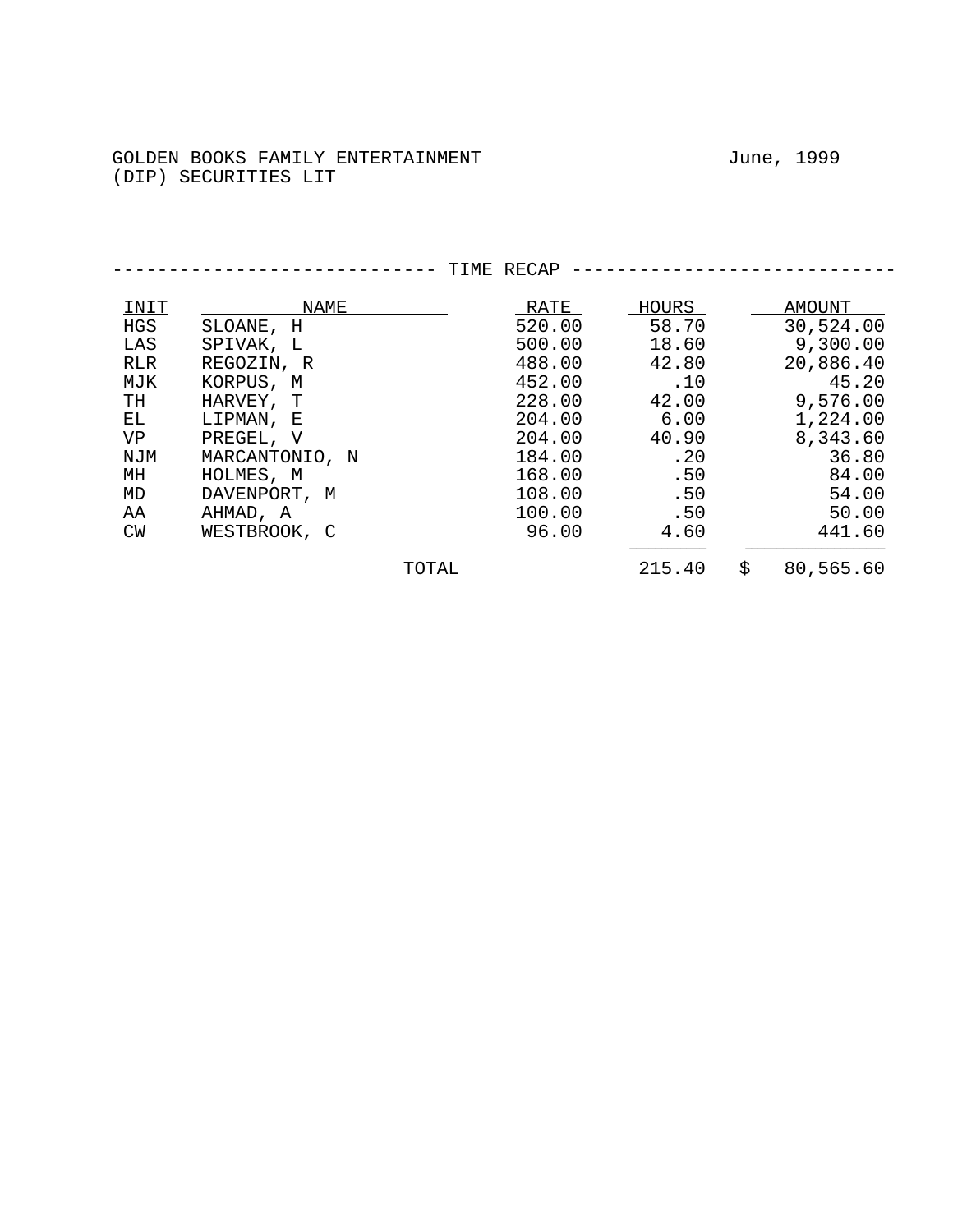## DISBURSEMENT SUMMARY

| DISBURSEMENTS AND CHARGES       | AMOUNT     |
|---------------------------------|------------|
| Xeroxinq                        | 403.55     |
| Lexis and Database Charges      | 191.88     |
| Postage                         | 12.12      |
| Telephone Charges               | 26.70      |
| Local Transportation            | 241.10     |
| Westlaw Searches                | 1,057.50   |
| Messenger Services              | 117.00     |
| Word Processing                 | 1,286.25   |
| Overtime Meals                  | 50.93      |
| TOTAL DISBURSEMENTS AND CHARGES | \$3,387.03 |

Exhibit C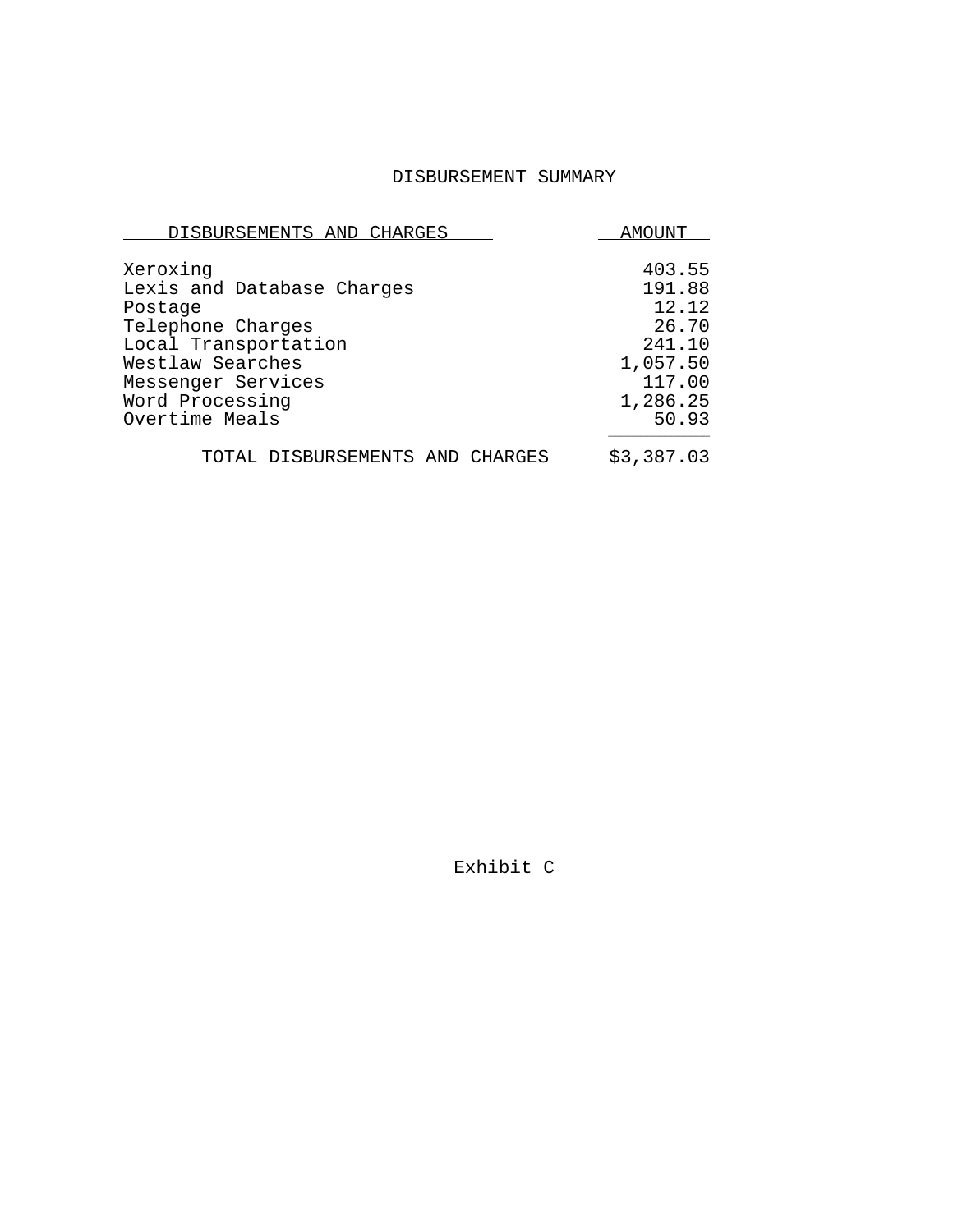August 17, 1999

| TO:   | Golden Books Family Entertainment, Inc.<br>Attn: Philip Galanes, Esq.<br>Colin Finkelstein |
|-------|--------------------------------------------------------------------------------------------|
| FROM: | Cahill Gordon & Reindel                                                                    |
| RF.:  | Statement of Fees and Disbursements for<br>July, 1999                                      |

1. Cahill Gordon & Reindel ("CGR") hereby submits this statement of fees for services and related disbursements as special litigation counsel for the Debtors Golden Books Family Entertainment, Inc., et al. for the month of July, 1999. During the applicable period, Cahill Gordon & Reindel incurred total fees in the amount of  $$61,979.20$  at its usual and customary hourly rates and actual and necessary disbursements of \$7,580.59.

2. Exhibit "A" is a schedule listing all attorneys and paraprofessionals providing services for the estates, their respective billing rates, and the aggregate hours expended by such persons during the month of July, 1999

3. Exhibit "B" provides a detailed accounting of services rendered, by category of services performed, itemized by the name of the person who rendered the service, the date of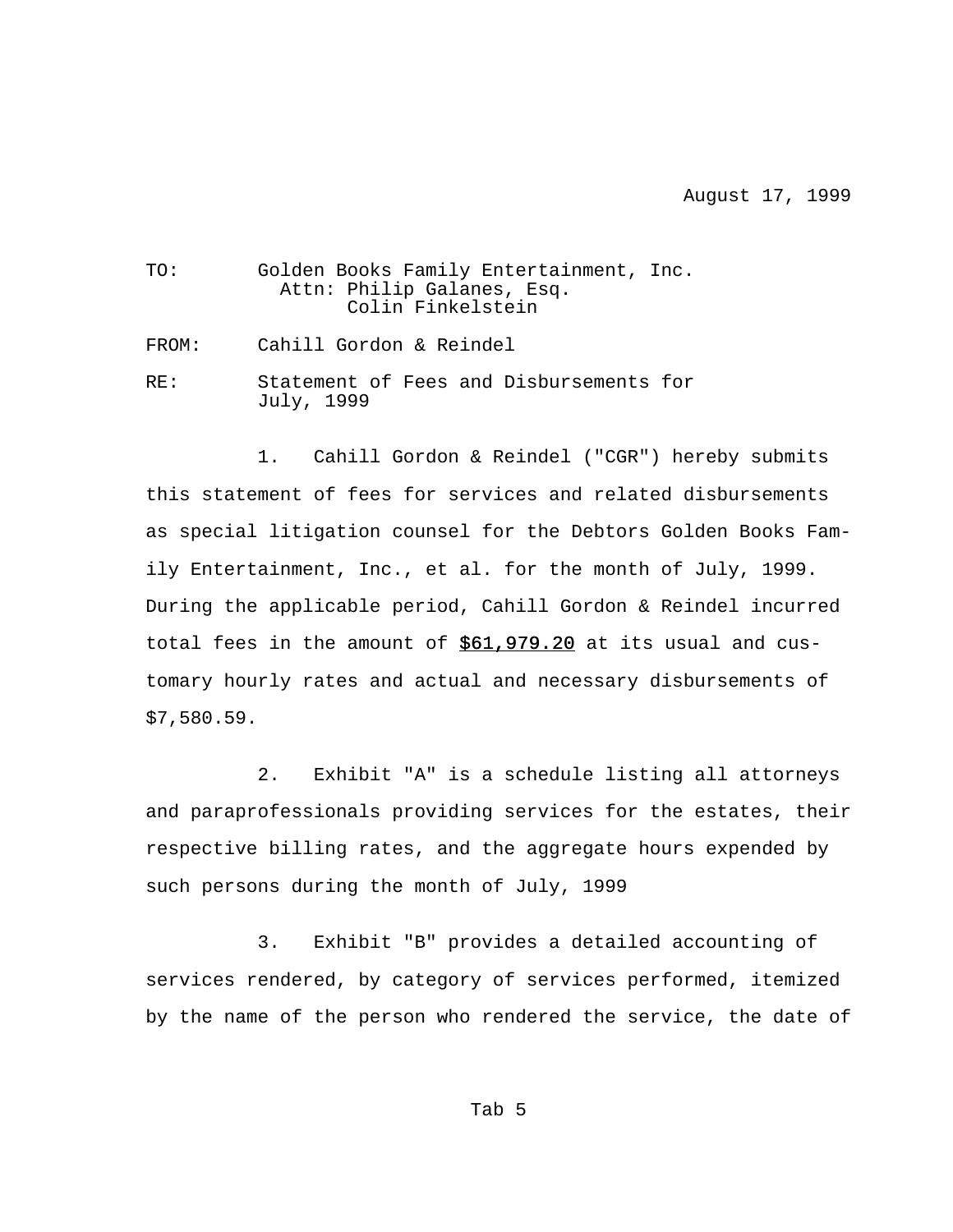service, the amount of time expended and a description of the services rendered.

4. Exhibit "C" is a schedule of disbursements incurred during the month of July, 1999 in connection with services performed by Cahill Gordon & Reindel for the estates, in the aggregate and by category of work performed.

5. During the applicable period, Cahill Gordon & Reindel provided legal services in the consolidated Lemmer and Green Fund class actions.

6. Cahill Gordon & Reindel customarily bills clients on a monthly basis for legal services rendered and expenses incurred. Charges for services are calculated based upon standard hourly rates and time devoted to such legal services.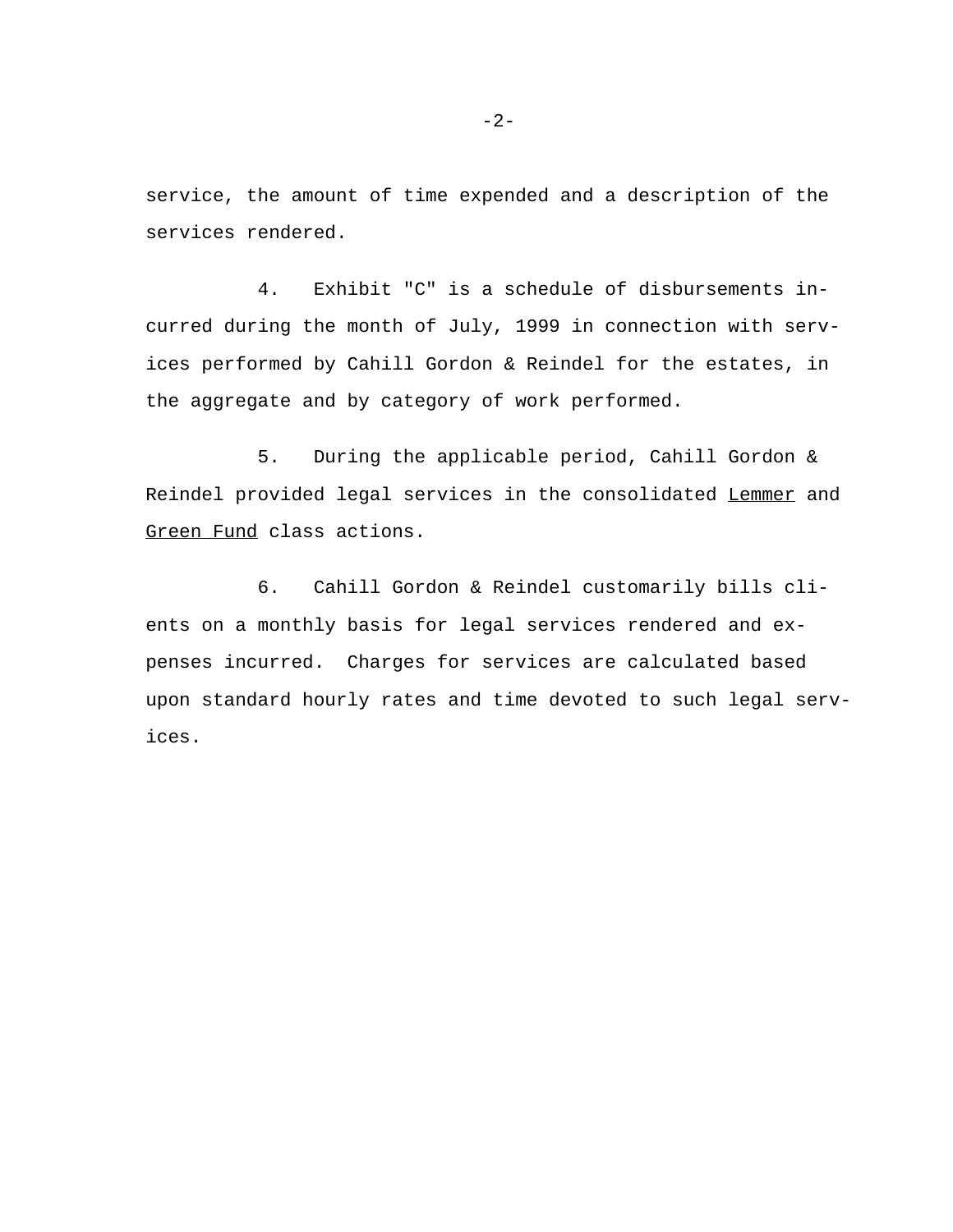# LIST OF PROFESSIONALS, RATES AND AGGREGATE HOURS

| NAME                  | POSITION                                | RATE   | AGGREGATE<br>HOURS | TOTAL FEES  |
|-----------------------|-----------------------------------------|--------|--------------------|-------------|
| Howard G. Sloane      | Partner                                 | 520.00 | 43.00              | 22,360.00   |
| Leonard A. Spivak     | Partner                                 | 500.00 | 32.20              | 16,100.00   |
| Roy L. Regozin        | Partner                                 | 488.00 | 34.70              | 16,933.60   |
| Agnelo Azulay         | Director<br>of<br>Corporate<br>Research | 260.00 | 0.20               | 52.00       |
| Eric Lipman           | Summer<br>Associate                     | 204.00 | 2.20               | 448.80      |
| Viktor V. Pregel      | Summer<br>Associate                     | 204.00 | 25.00              | 5,100.00    |
| Margaret J. Davenport | Head<br>Librarian                       | 108.00 | .20                | 21.60       |
| Abdul Ahmad           | Paralegal                               | 100.00 | 1.00               | 100.00      |
| Christine Westbrook   | Paralegal                               | 96.00  | 4.50               | 432.00      |
| Proofreaders          | Parapro-<br>fessionals                  | 88.00  | 4.90               | 431.20      |
|                       |                                         |        | 147.90             | \$61,979.20 |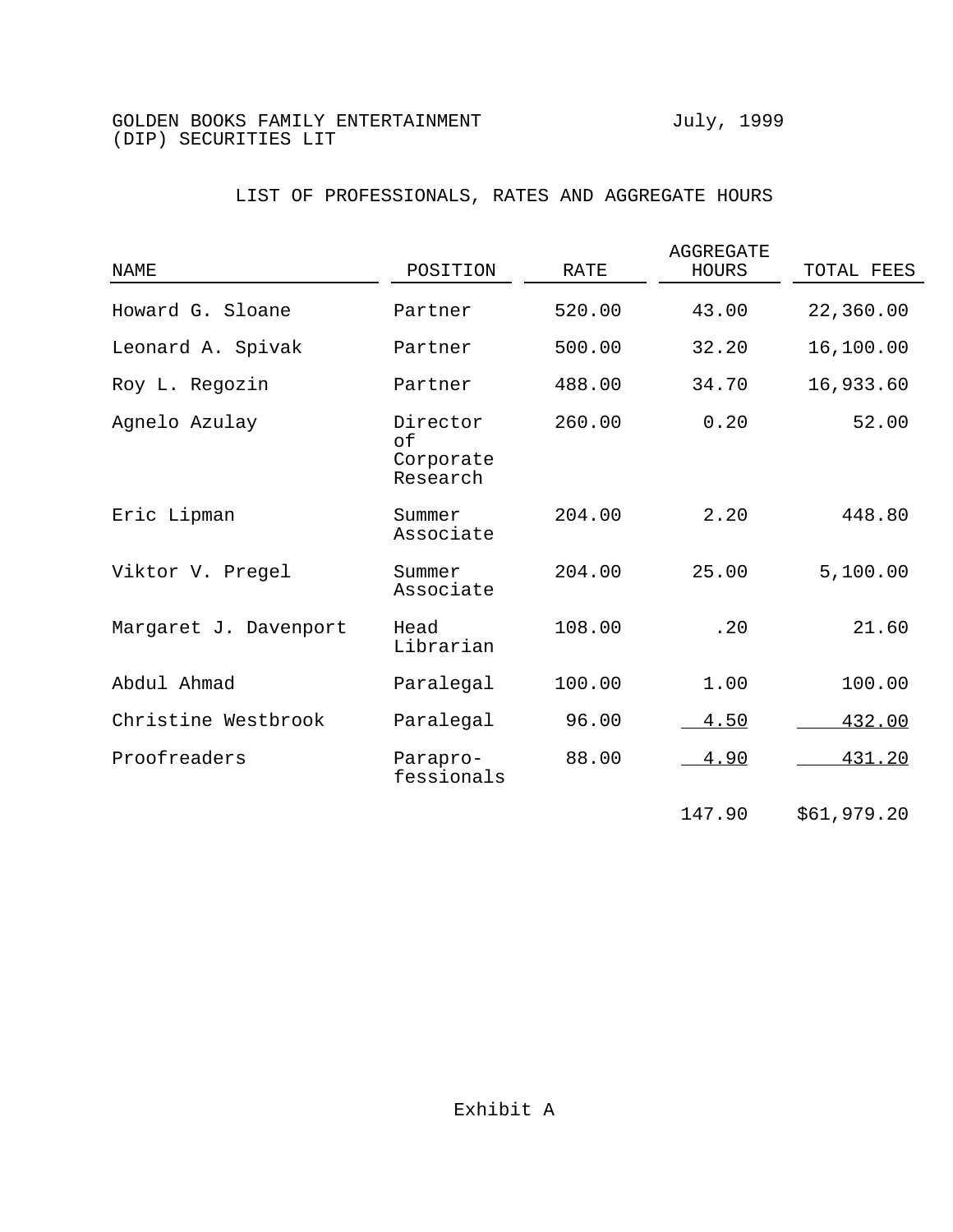## FOR PROFESSIONAL SERVICES RENDERED

| DATE            | NAME   | DESCRIPTION                                                                                                                                                                                                                                  | <u>HOURS</u> |
|-----------------|--------|----------------------------------------------------------------------------------------------------------------------------------------------------------------------------------------------------------------------------------------------|--------------|
|                 |        |                                                                                                                                                                                                                                              |              |
| 07/01/99 PREGEL |        | Drafting of memo on notice<br>to class members                                                                                                                                                                                               | 2.00         |
| 07/01/99        | SPIVAK | $(1)$ V.M.'s Sloane, t.<br>calls Saltman and t. call<br>Jeffries re toppers<br>trading data $(0.20)$ ; $(2)$<br>t. calls and letter Rosen<br>re settlement status<br>(0.10)                                                                  | .30          |
| 07/01/99        | AHMAD  | Trip to USDC-SDNY to<br>search for order filed in<br>Lemmer v. Golden Books.<br>(AA)                                                                                                                                                         | .50          |
| 07/02/99        | LIPMAN | Finkelstein Deposition<br>Preparation.                                                                                                                                                                                                       | 2.20         |
| 07/02/99        | PREGEL | Preparation for deposition<br>of Colin Finkelstein                                                                                                                                                                                           | 2.50         |
| 07/02/99        | SLOANE | prep for meeting with<br>Finkelstein by reading<br>docs and witness files<br>which contain documents he<br>saw or was copied on $(2)$ ;<br>review of Wallner<br>correspondance (.20); prep<br>of Mr. Finkelstein for his<br>deposition (5.8) | 8.00         |
| 07/06/99        | PREGEL | Attendance at Finkelstein<br>deposition                                                                                                                                                                                                      | 8.00         |
| 07/06/99        | SPIVAK | (1) Deposition of Colin<br>Finkelstein $(6.00)$ ; $(2)$<br>prep. of R. Snyder for<br>deposition (1.50)                                                                                                                                       | 7.50         |
| 07/06/99        | SLOANE | prep for (1) and dep of<br>Finkelstein (7)                                                                                                                                                                                                   | 8.00         |

Exhibit B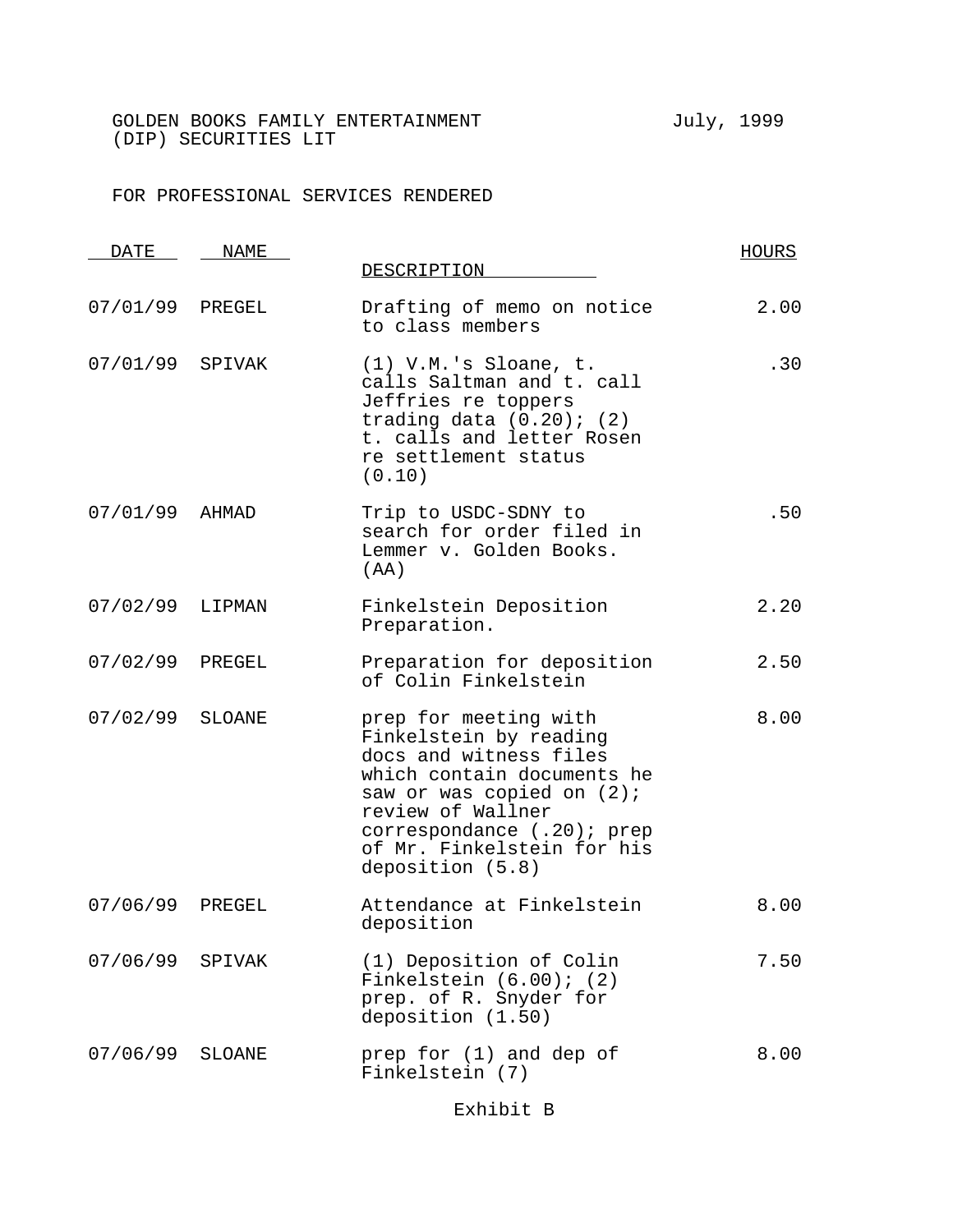| DATE            | NAME               | DESCRIPTION                                                                                                                                                                                                                                                                                      | <b>HOURS</b> |
|-----------------|--------------------|--------------------------------------------------------------------------------------------------------------------------------------------------------------------------------------------------------------------------------------------------------------------------------------------------|--------------|
|                 | 07/07/99 WESTBROOK | Tel cs. to Attorneys re<br>time records                                                                                                                                                                                                                                                          | .10          |
| 07/07/99 SPIVAK |                    | Deposition of Richard<br>Snyder $(6.00)$                                                                                                                                                                                                                                                         | 6.00         |
| 07/07/99 SLOANE |                    | defense of Snyder at his<br>deposition                                                                                                                                                                                                                                                           | 6.00         |
| 07/08/99 SPIVAK |                    | (1) T. calls Wallner and<br>Kauffman re Toprs info<br>$(0.10)$ ; (2) t. call M.<br>Lynch re Toprs $(0.10)$ ; $(3)$<br>read/review/revise draft<br>of Settlement Agreement<br>(2.80)                                                                                                              | 3.00         |
| 07/09/99 PREGEL |                    | $(1.6)$ Review of<br>settlement; (0.5) re-write<br>of memo on notice to class                                                                                                                                                                                                                    | 2.10         |
| 07/09/99 SPIVAK |                    | (1) T. call Bauer re<br>Settlement Agreement<br>$(0.10)$ ; (2) letter Bauer<br>re Agreement $(0.40)$ ; $(3)$<br>mark-up of Agreement and<br>draft of inserts (3.00);<br>(4) letter Chubb re<br>funding cost of notice<br>$(0.10)$ ; $(5)$ t. calls<br>Kauffman and M. Lynch re<br>Toprs $(0.10)$ | 3.70         |
|                 | 07/12/99 WESTBROOK | Reviewed and revised stmnt<br>of fees and disb.                                                                                                                                                                                                                                                  | 1.50         |
| 07/12/99 PREGEL |                    | (2.2) Review of settle-<br>ment; $(0.5)$ revise memo on<br>notice to class                                                                                                                                                                                                                       | 2.70         |
| 07/12/99 SPIVAK |                    | (1) Conf. call M/L and<br>Milberg re Toprs $(0.20)$ ;<br>$(2)$ t. call B.O.N.Y. re                                                                                                                                                                                                               | .60          |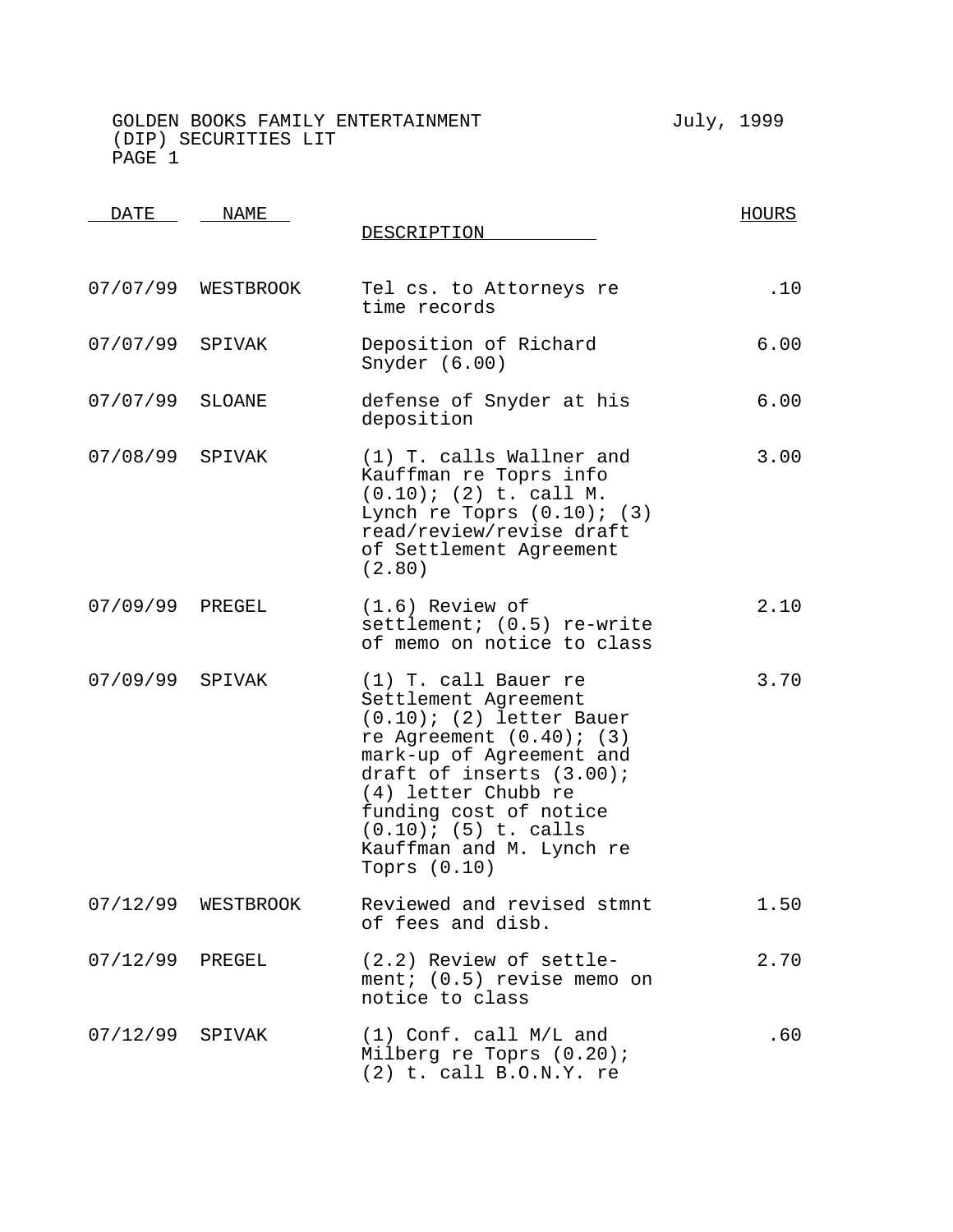| DATE     | <b>NAME</b> | DESCRIPTION                                                                                                                                                                                                                                                                                                                                                                                                                                | HOURS |
|----------|-------------|--------------------------------------------------------------------------------------------------------------------------------------------------------------------------------------------------------------------------------------------------------------------------------------------------------------------------------------------------------------------------------------------------------------------------------------------|-------|
|          |             | Toprs $(0.10)$ ; $(3)$ confs.<br>Regozin and Sloane re<br>status, to-do settlement<br>items and release issue<br>$(0.10)$ ; $(4)$ t. call Hyman<br>re release/indemnification<br>issue $(0.10)$ ; $(5)$ conf. V.<br>Pregel re notice issues<br>(0.10)                                                                                                                                                                                      |       |
| 07/12/99 | SLOANE      | review of settlement<br>agreements                                                                                                                                                                                                                                                                                                                                                                                                         | 1.00  |
| 07/13/99 | REGOZIN     | Tc's Gilardi (2), Gilardi<br>& Spivak re identification<br>of class members (0.30)                                                                                                                                                                                                                                                                                                                                                         | .30   |
| 07/13/99 | SPIVAK      | (1) Letter Bauer re<br>expediting settlement<br>document preparation<br>$(0.10)$ ; $(2)$ t. call<br>Wallner re settlement<br>document issues and<br>expedition $(0.10)$ ; $(3)$ t.<br>conf. Regozin and claims<br>administrator $(0.10)$ ; $(4)$<br>t. call B.O.N.Y. re Toprs<br>$(0.10)$ ; (5) V.M.'s Sloane<br>re status $(0.10)$ ; $(6)$<br>letter to Hyman and<br>Galanes re status and<br>coordination with<br>Bankruptcy Plan (0.30) | .80   |
| 07/14/99 | WESTBROOK   | Conf w/M. Korpus re stmnt<br>of fees and disb.                                                                                                                                                                                                                                                                                                                                                                                             | .10   |
| 07/14/99 | SPIVAK      | (1) Conf. call Sloane,<br>Hyman, Galanes re<br>settlement terms (0.20);<br>(2) review revised<br>settlement stip (1.00);<br>(3) conf. Regozin re<br>status and to do items on                                                                                                                                                                                                                                                              | 1.40  |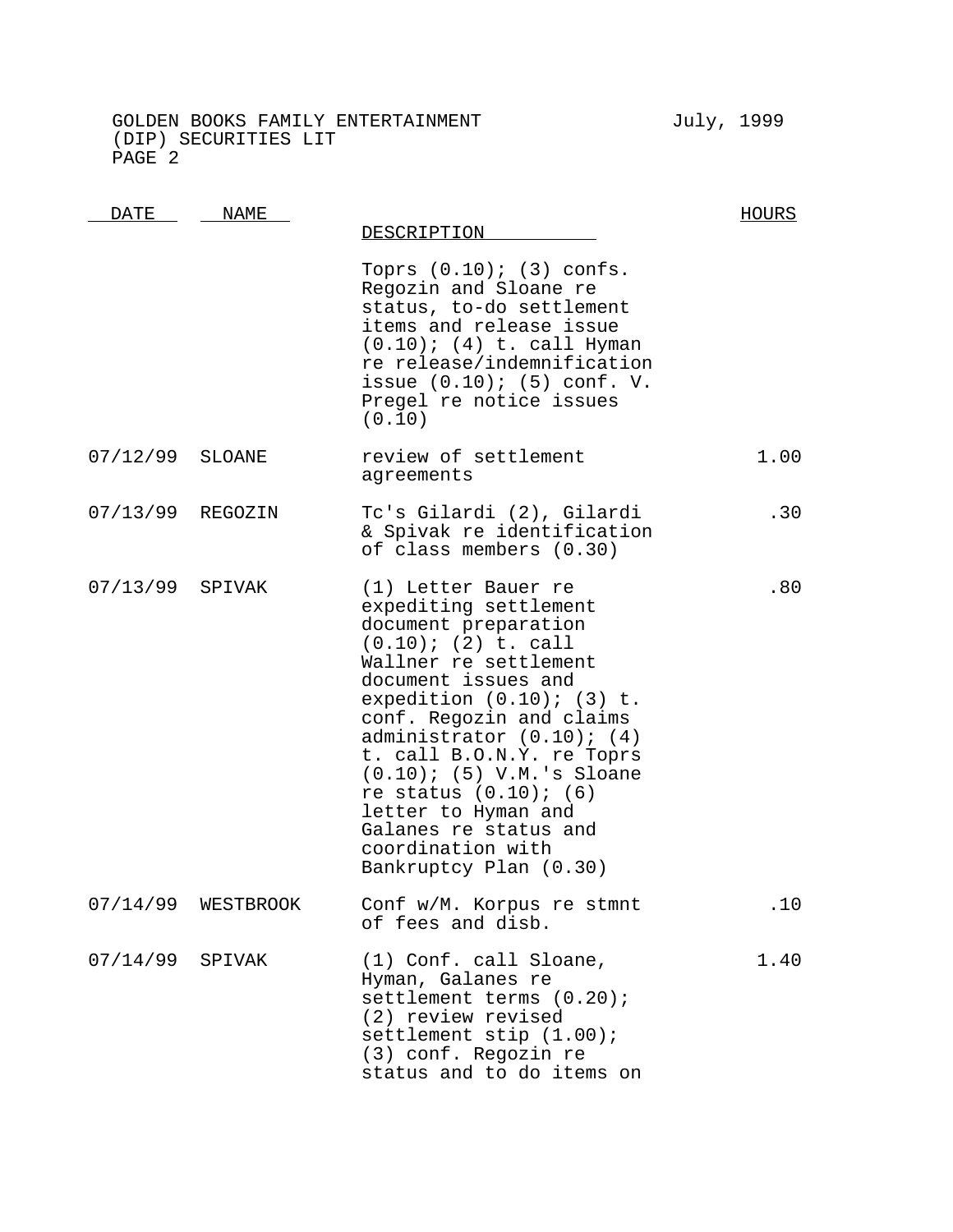| DATE             | <b>NAME</b>           | DESCRIPTION                                                                                                                                                                                                                                                            | <b>HOURS</b> |
|------------------|-----------------------|------------------------------------------------------------------------------------------------------------------------------------------------------------------------------------------------------------------------------------------------------------------------|--------------|
|                  |                       | settlement $(0.10)$ ; $(4)$<br>V.M. Sloane re settlement<br>terms $(0.10)$                                                                                                                                                                                             |              |
|                  | 07/14/99 PROOFREADERS | Checked revisions on Bills<br>for C. Westbrook                                                                                                                                                                                                                         | .70          |
| 07/15/99 REGOZIN |                       | Tc's Sloane (2), mesages<br>to and from Sloane, Bauer<br>(2), message to Spivak,<br>Wallner (2), Saltman<br>(several), Rutsky all re<br>settlement papers (0.60);<br>fax to Rutsky re same<br>$(0.10)$ ; cor Galanes re<br>same $(0.20)$                               | .90          |
|                  | 07/15/99 DAVENPORT    | Ownership/Sales/Purchases<br>re: Golden<br>Books/Bernstein for Sloane                                                                                                                                                                                                  | .20          |
|                  | 07/16/99 WESTBROOK    | Reviewed and revised stmnt<br>of fees and disb (.50);<br>proofread changes to same<br>(.30)                                                                                                                                                                            | .80          |
| 07/16/99 REGOZIN |                       | Tc's Sloane & Wallner,<br>Spivak & Wallner re<br>trigger provision (0.20);<br>conf Spivak, review<br>documents re securities<br>and draft language re<br>trigger $(0.80)$ ; to Bauer,<br>conf Spivak, revise<br>language (0.30); draft cor<br>Galanes re same $(0.20)$ | 1.50         |
| 07/16/99         | SPIVAK                | (1) Confs. Sloane re<br>procedure in approaching<br>Court $(0.10)$ ; $(2)$ T.<br>calls, Wallner, Bauer re<br>revisions to settlement<br>documents $(0.20)$ ; $(3)$<br>Conf. Regozin re Trigger                                                                         | .50          |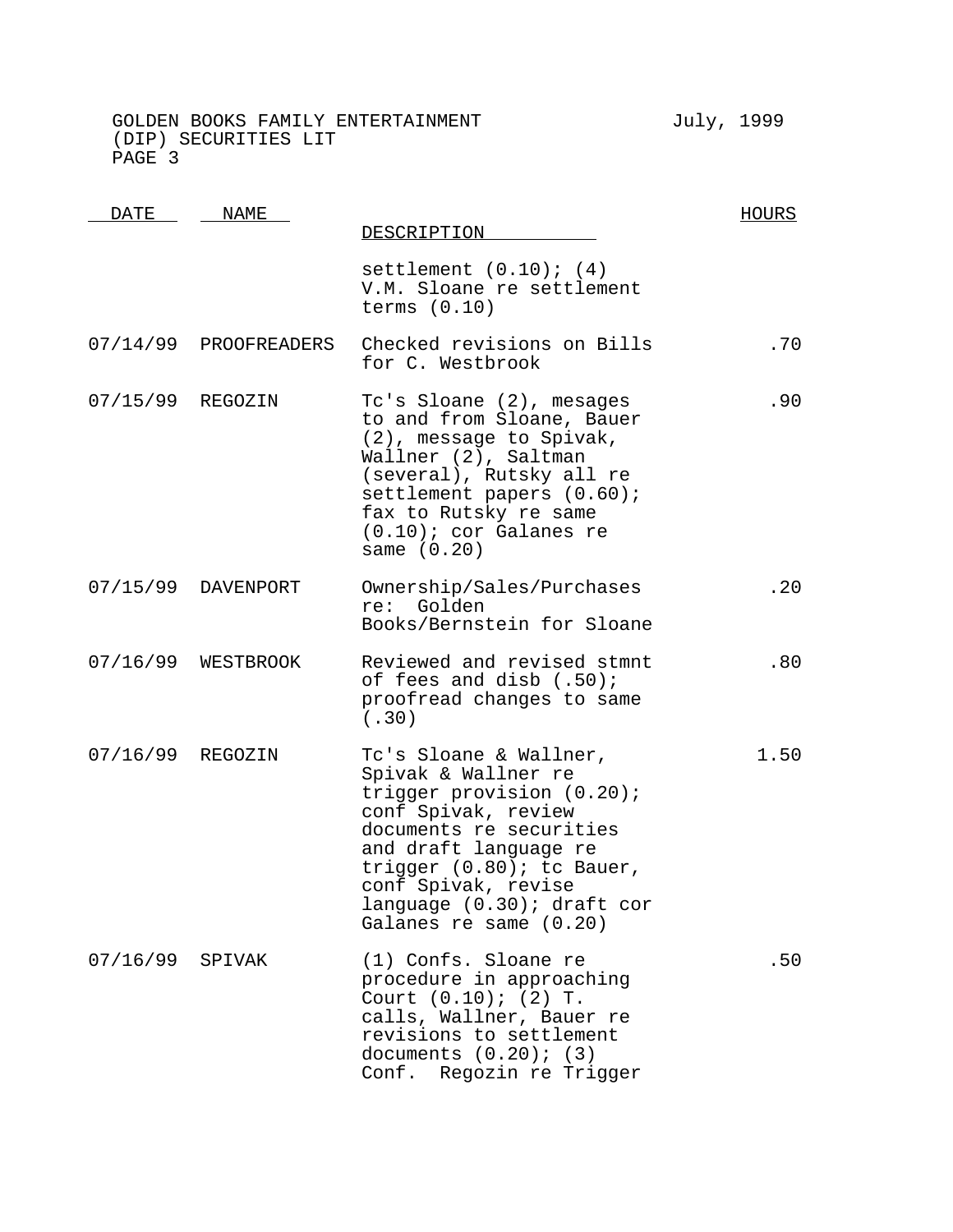| <u>DATE</u>     | NAME               | DESCRIPTION                                                                                                                                                                                                                                                                                                        | <b>HOURS</b> |
|-----------------|--------------------|--------------------------------------------------------------------------------------------------------------------------------------------------------------------------------------------------------------------------------------------------------------------------------------------------------------------|--------------|
|                 |                    | provision $(0.10)$ ; $(4)$<br>Letter Galanes re Trigger<br>provision (0.10)                                                                                                                                                                                                                                        |              |
| 07/16/99 SLOANE |                    | confs with Wallner re<br>settlement issues (.20);<br>review of settlement<br>agreements $(1.8)$ ; conf<br>with Snyder (1)                                                                                                                                                                                          | 3.00         |
| 07/16/99 SLOANE |                    | review of issues re<br>insurance coverage (2),<br>including review of policy<br>and claims issues; review<br>of litigation posture and<br>options in light of<br>possible resumption of<br>litigation (4)                                                                                                          | 6.00         |
| 07/17/99 SPIVAK |                    | Word for word review of<br>revised settlement<br>documents and notice for<br>Monday; t. calls with<br>plaintiffs' counsel and<br>client                                                                                                                                                                            | 2.00         |
|                 | 07/19/99 WESTBROOK | Reviewed and revised stmnt<br>of fees and disb $(1.0)$ ;<br>prepared cover letter,<br>memo and stmnt of fees and<br>disb for distribution<br>(1.0)                                                                                                                                                                 | 2.00         |
| 07/19/99 SPIVAK |                    | (1) T. calls Bauer re<br>revisions to settlement<br>docs. $(0.50)$ ; $(2)$ t. call<br>Hyman re acceptable<br>language describing<br>conditional nature of<br>settlement $(0.10)$ ; $(3)$ t.<br>call Galanes and Snyder re<br>opt-out and insurance<br>issues $(0.10)$ ; $(4)$ confs.<br>Sloane re status and to do | 1.20         |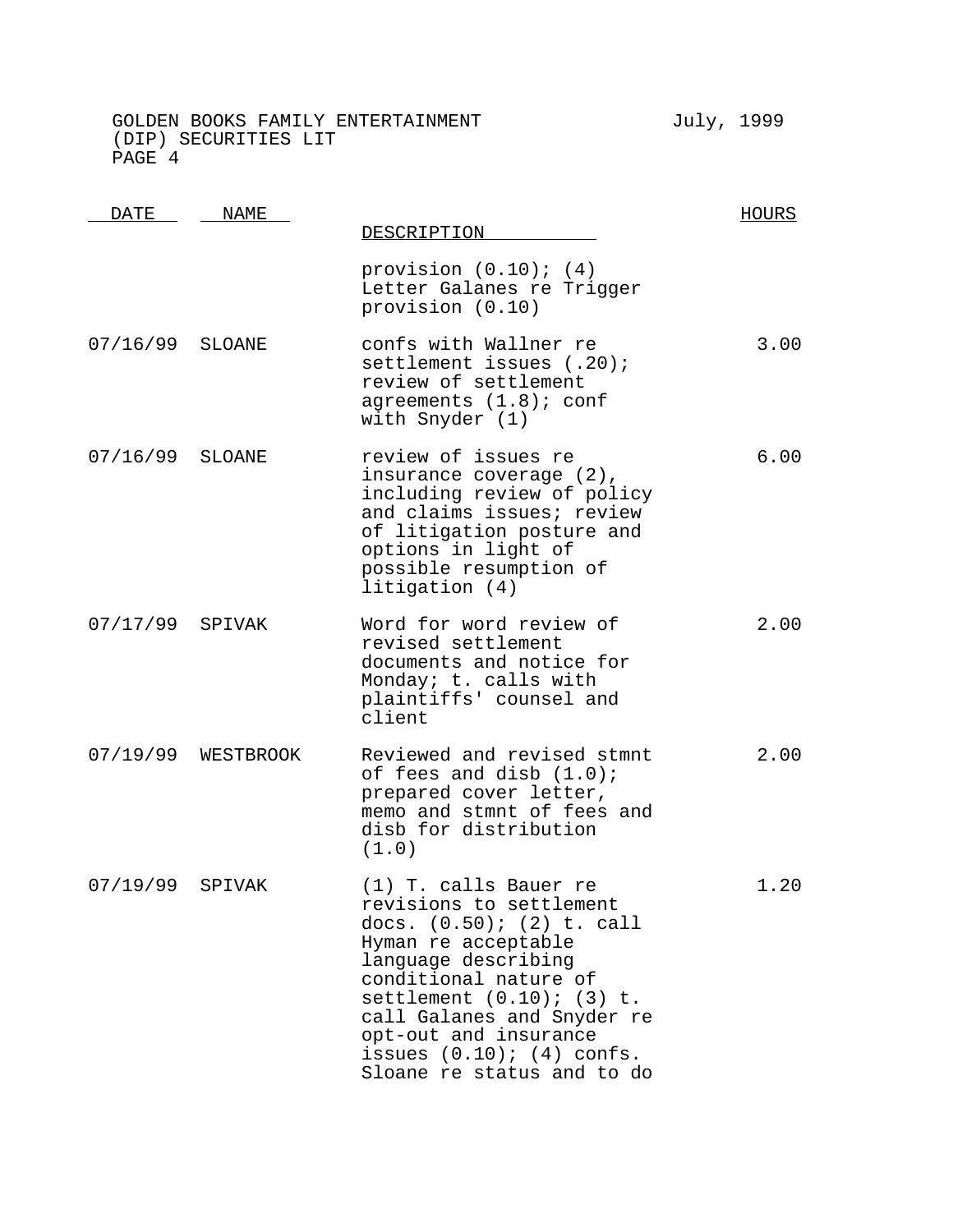DATE NAME

DESCRIPTION HOURS (0.20); (5) t. call Court chambers re procedure  $(0.10)$ ;  $(6)$  confs. Regozin re status and to do in my absence (0.20) 07/20/99 REGOZIN Tc's Bauer (2) (0.10), .90

- messages to and from Sloane (0.10), tc's Spivak (2) (0.10), Sloane (2) (0.10)-all re settlement; review draft cor to Judge Schwartz (2) re same (0.30); review changes to settlement docs (2) (0.20)
- 07/20/99 SLOANE consideration of opt out issue (1); confs with client re options to pursue in light of insurer position on releases (.50); review of bankruptcy issues re litigation options (1.50) 3.00
- 07/21/99 REGOZIN Work on changes to draft letter to Judge Schwartz (0.60); tc's Bauer (several) (0.40), Sloane (several), conf Sloane (0.20) re same; cor Hyman re proposed schedule (0.30); cor Galanes et al. re revised settlement papers (0.20); review changes to settlement docs (0.30); tc Rutsky re comments re settlement docs  $(0.20)$ ; check coverage issue (0.40) 2.60 07/22/99 REGOZIN Work on coverage issues (0.50); conf Sloane re same (0.10); work on 4.40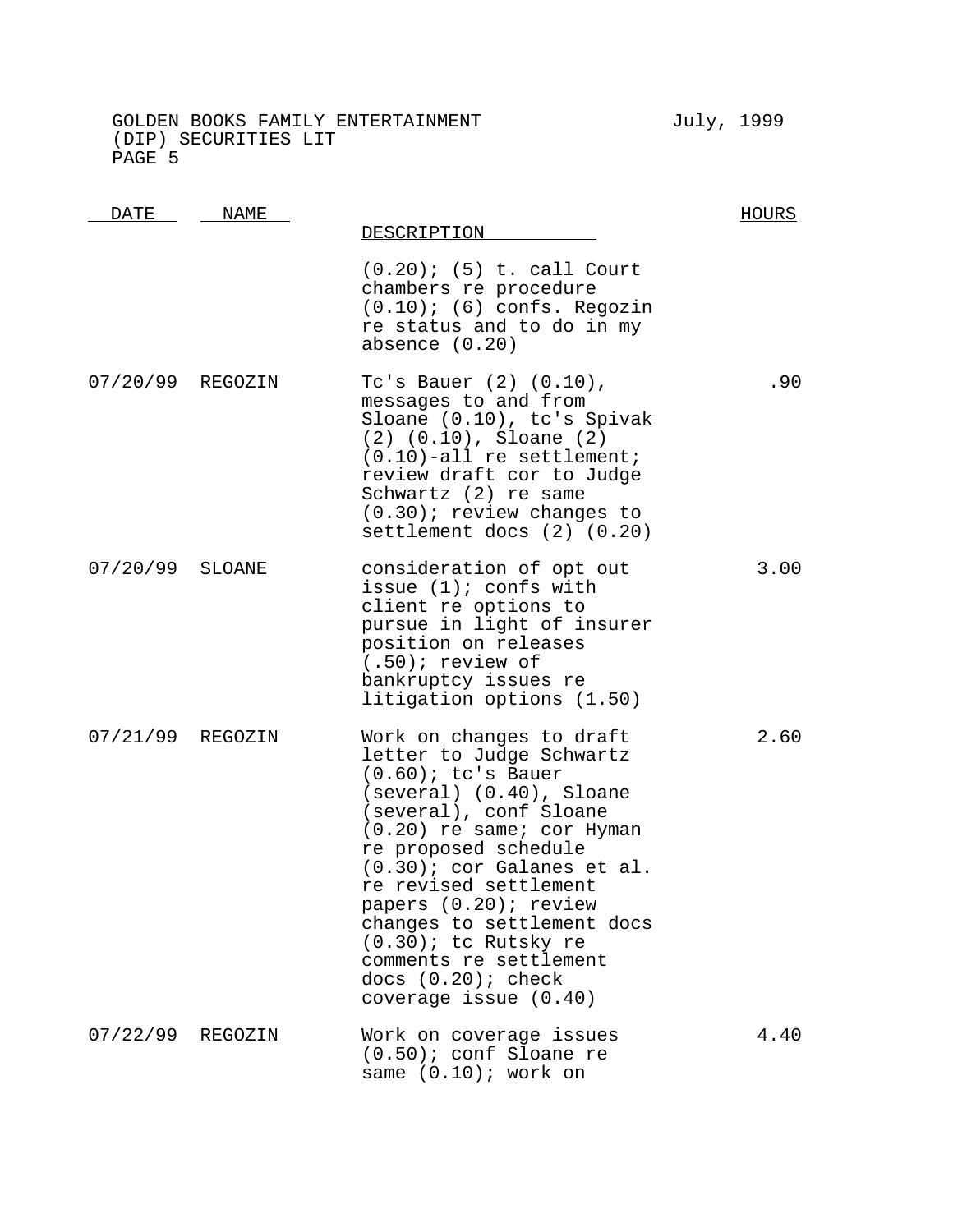GOLDEN BOOKS FAMILY ENTERTAINMENT FOR THE July, 1999 (DIP) SECURITIES LIT PAGE 6

DATE NAME DESCRIPTION HOURS indemnification issue (2.80); tc's Sloane, Bauer re Rutsky comments on settlement papers (0.20); review cor from Bank of New York re TOPRs (0.10); tc Bauer and fax Bauer and Gilardi re same (0.20); review cor from Chubb re release (0.20); conf Sloane re same (0.10); tc's Rutsky (2) re additional comments re settlement papers (0.20) 07/22/99 AZULAY For Regozin Indemnity Resol .20 07/23/99 REGOZIN Work on revisions to proposed Chubb release (4.40); messages to and from Sloane re same (0.20); tc Vincent and review coverage material (0.20) 4.80 07/23/99 PROOFREADERS Input Agreement for R. Regozin 2.00 07/23/99 PROOFREADERS Full read Settlement Agreement for R. Regozin 1.00 07/26/99 PREGEL Read of Snyder deposition transcript for inconsistencies 5.50 07/26/99 REGOZIN Work on Chubb release (3.80); confs Spivak re same (0.20); work on indemnification issue (0.30); conf Spivak re same (0.10) 4.40 07/26/99 SPIVAK (1) Confs. Regozin re 1.10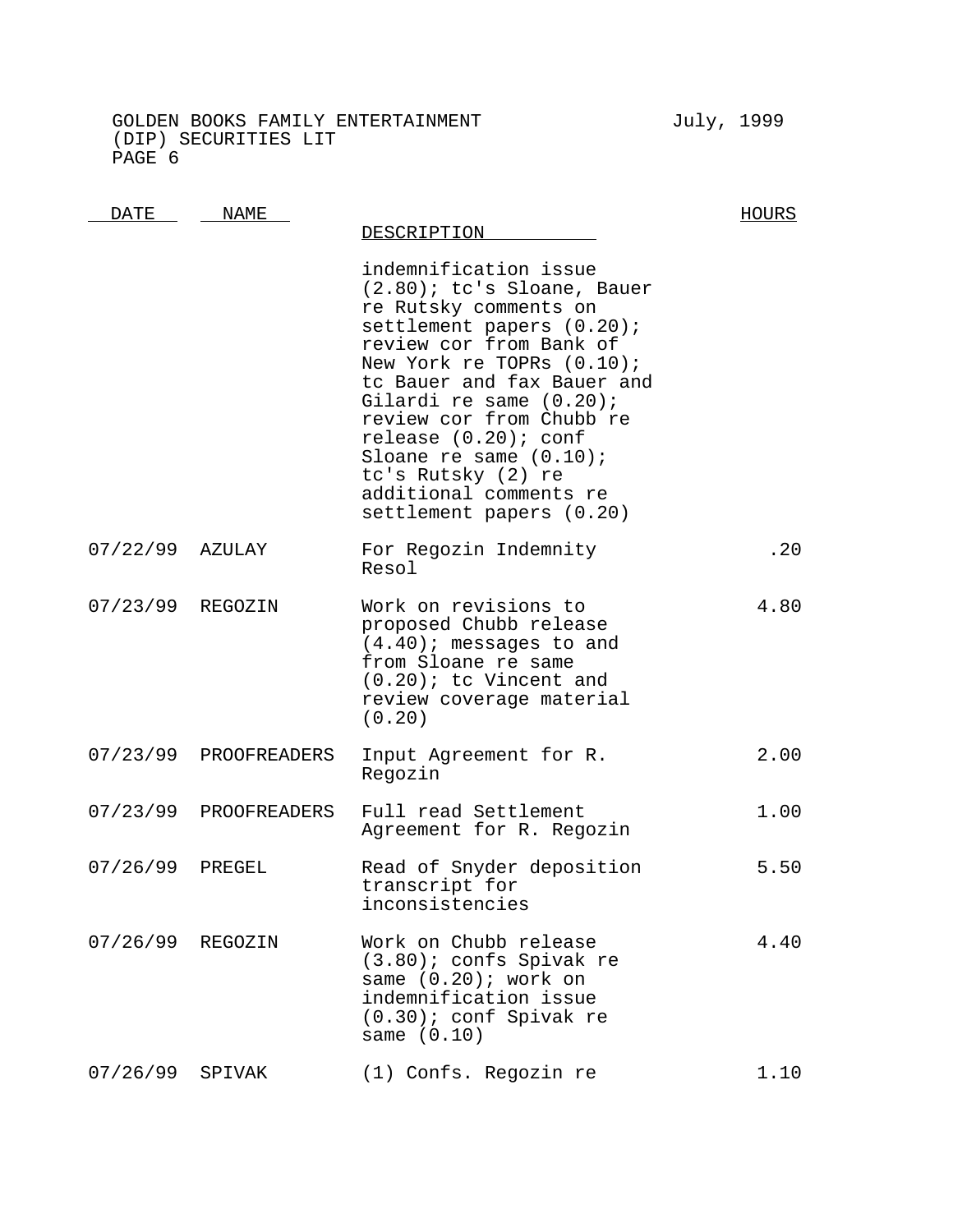DATE NAME DESCRIPTION HOURS indemnification, insurance and settlement issues (0.50); (2) t. call Rosen re settlement funding issues  $(0.10)$ ;  $(3)$  draft amendments to settlement documents  $(0.30)$ ;  $(4)$ confs. Sloane re release and indemnification issues (0.20) 07/26/99 SLOANE meetings at Golden Books to review issues raised by Chubb position (2) 2.00 07/27/99 PREGEL Read of Finkelstein deposition transcript for inconsistencies 2.20 07/27/99 REGOZIN Work on changes to draft Chubb release (3.90); draft and revise resolutions re settlement and indemnification (2.80); confs Spivak re provisions in settlement stipulation (0.10); tc Rutsky and Hahn & Spivak re indemnification under the plan of reorganization for claims by persons who opt out of the class action (0.20) 7.00 07/27/99 SPIVAK (1) Draft letter for Galanes to individual defendants re status and requirements for settlement (1.00); (2) t. calls plaintiffs' counsel and Proskauer re changes 1.50

to settlement docs. and

status (0.30); (3) review/revise draft of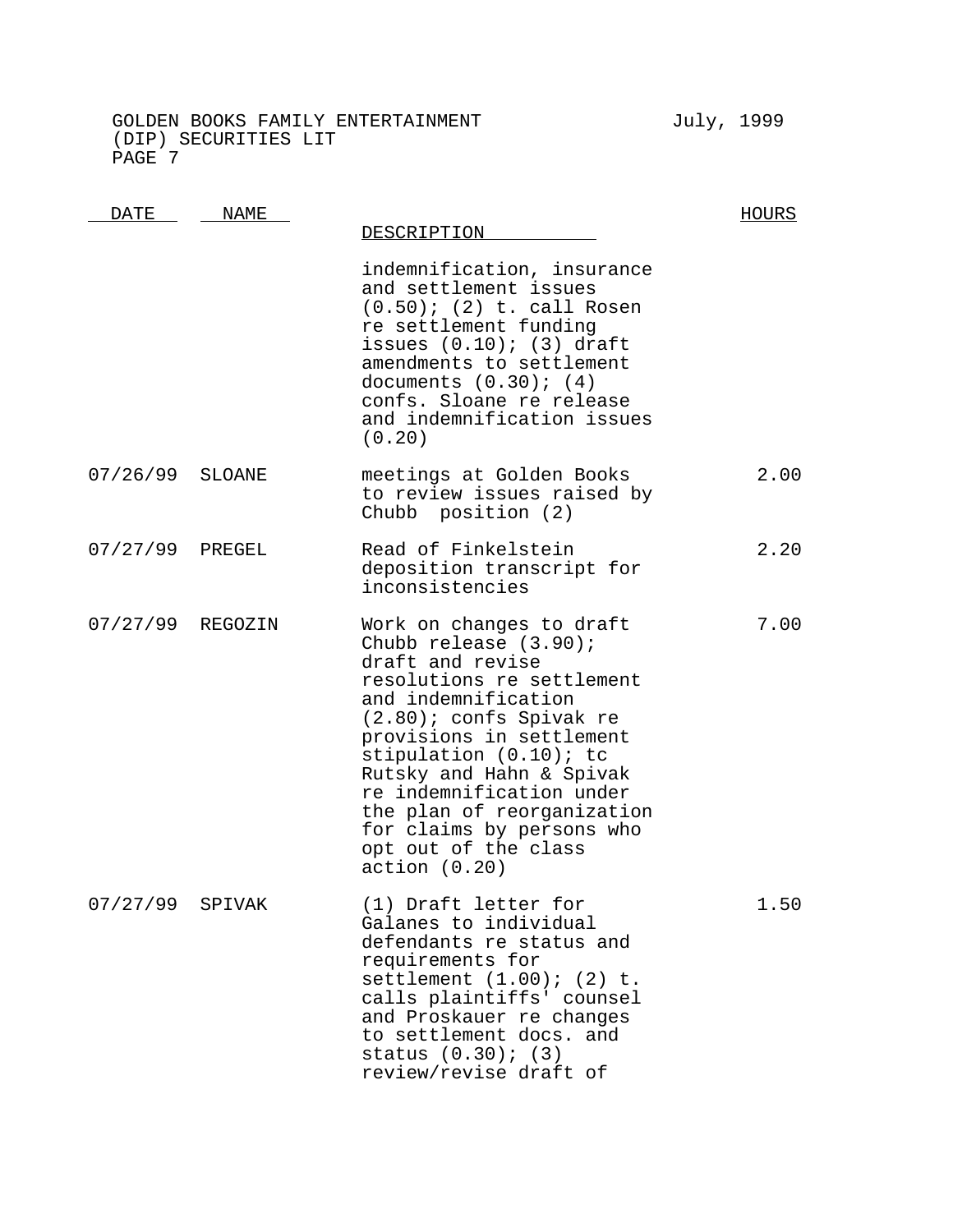| DATE             | <b>NAME</b>           | DESCRIPTION                                                                                                                                                                                                                                                                                                                                                                                                                                                                                                                    | <b>HOURS</b> |
|------------------|-----------------------|--------------------------------------------------------------------------------------------------------------------------------------------------------------------------------------------------------------------------------------------------------------------------------------------------------------------------------------------------------------------------------------------------------------------------------------------------------------------------------------------------------------------------------|--------------|
|                  |                       | corporate resolutions<br>(0.20)                                                                                                                                                                                                                                                                                                                                                                                                                                                                                                |              |
|                  | 07/27/99 PROOFREADERS | Full read Agreement and<br>Release for R. Regozin                                                                                                                                                                                                                                                                                                                                                                                                                                                                              | .70          |
|                  | 07/27/99 PROOFREADERS | Checked revisions on<br>Letter for L. Spivak                                                                                                                                                                                                                                                                                                                                                                                                                                                                                   | .50          |
| 07/28/99 REGOZIN |                       | Tc's Hahn(2), Marcantonio<br>(2) re class action<br>securities litigation<br>filings (0.20); revise<br>draft cor to individual<br>defendant re settlement<br>$(0.50)$ ; draft cor to Court<br>re status of settlement<br>(0.40)                                                                                                                                                                                                                                                                                                | 1.10         |
| 07/28/99 SPIVAK  |                       | (1) T. calls Sloane re<br>insurance, indemnification<br>and settlement issues<br>$(0.30)$ ; $(2)$ t. call<br>Saltman and letter<br>insurance company re opt-<br>out coverage $(0.20)$ ; $(3)$<br>confs. Regozin re<br>indemnification issues<br>$(0.20)$ ; $(4)$ t. conf. Kamin<br>re release/indemnification<br>issues $(0.10)$ ; $(5)$<br>revisions to Galanes<br>letter to defendants re<br>status, settlement issues<br>$(0.30)$ ; $(6)$ t. calls<br>Wallner re communication<br>with Judge Schwartz re<br>status $(0.10)$ | 1.20         |
| 07/28/99         | SLOANE                | prep for (.20) and confs<br>with client at Golden<br>Books re developments,<br>releases and options (3.8)                                                                                                                                                                                                                                                                                                                                                                                                                      | 4.00         |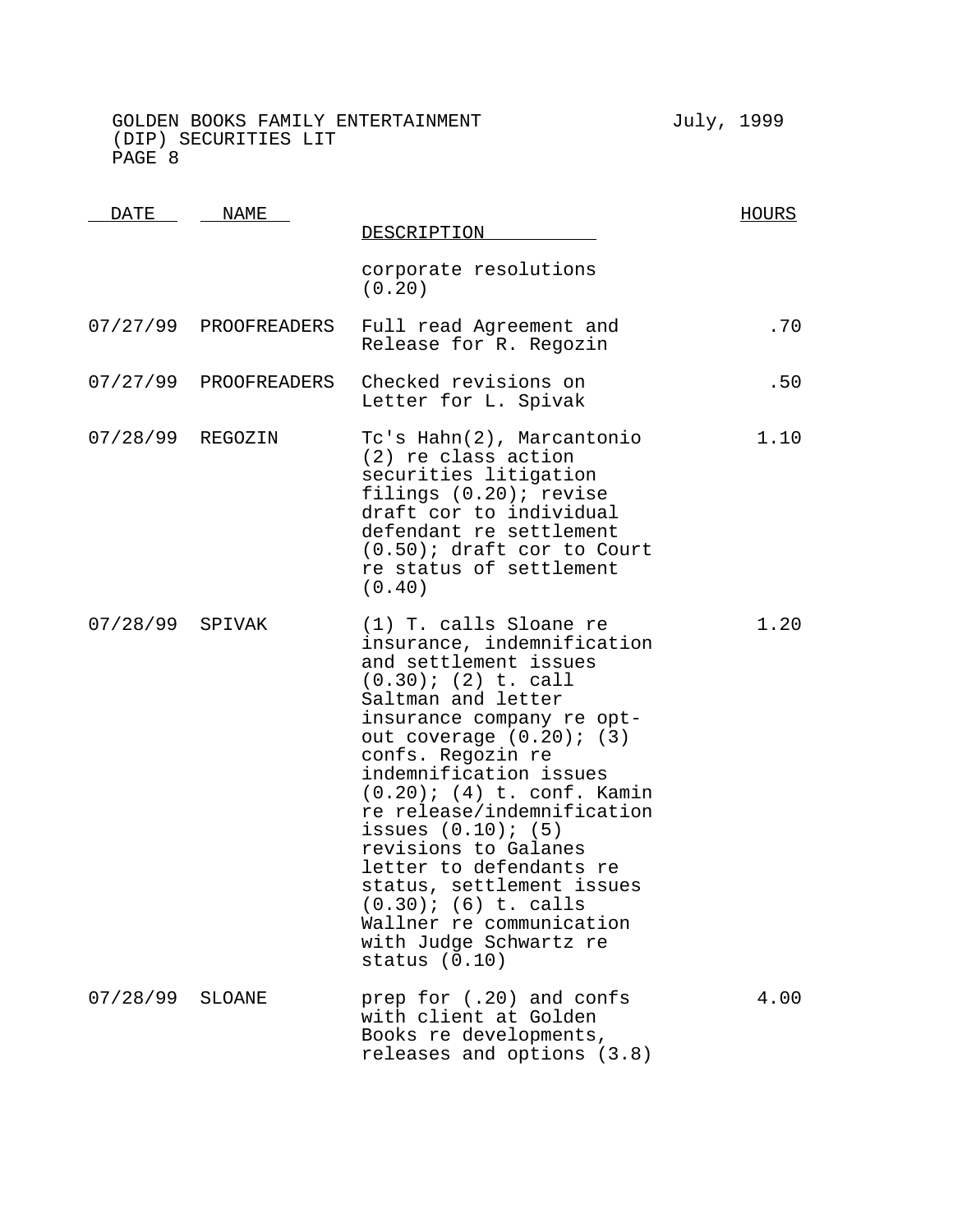| DATE             | NAME    | DESCRIPTION                                                                                                                                                                                                                                                                                                  | HOURS |
|------------------|---------|--------------------------------------------------------------------------------------------------------------------------------------------------------------------------------------------------------------------------------------------------------------------------------------------------------------|-------|
| 07/29/99         | REGOZIN | Work on coverage issue<br>$(3.70)$ ; draft cor to<br>Reliance (0.90); conf<br>Spivak, tc Sloane re same<br>(0.30)                                                                                                                                                                                            | 4.90  |
| 07/29/99         | SPIVAK  | (1) Draft letter to Judge<br>Schwartz re status (0.20);<br>(2) confs. Sloane and<br>Regozin re settlement/<br>insurance issues (0.20)                                                                                                                                                                        | .40   |
| 07/29/99         | SLOANE  | review of settlement<br>agreement(.80); confs with<br>insurers (.20); confs with<br>Snyder and Gallanes re<br>strategy and developments<br>(1)                                                                                                                                                               | 2.00  |
| 07/30/99 REGOZIN |         | Finalize cor Monteleone<br>$(0.20)$ ; review draft<br>papers from Proskauer to<br>obtain approval of<br>settlement by Bankruptcy<br>Court (1.00); tc Rutsky<br>and Spivak re same (0.20);<br>work on coverage issue<br>(0.50)                                                                                | 1.90  |
| 07/30/99         | SPIVAK  | (1) Read/review Proskauer<br>draft of motion for<br>Bankruptcy Court approval<br>of settlement $(0.50)$ ; $(2)$<br>confs. Regozin re<br>Bankruptcy motion (0.20);<br>(3) t. call Regozin and<br>Rutsky re Bankruptcy Court<br>motion $(0.20)$ ; $(4)$ confs.<br>Regozin/Sloane re<br>insurance issues (0.10) | 1.00  |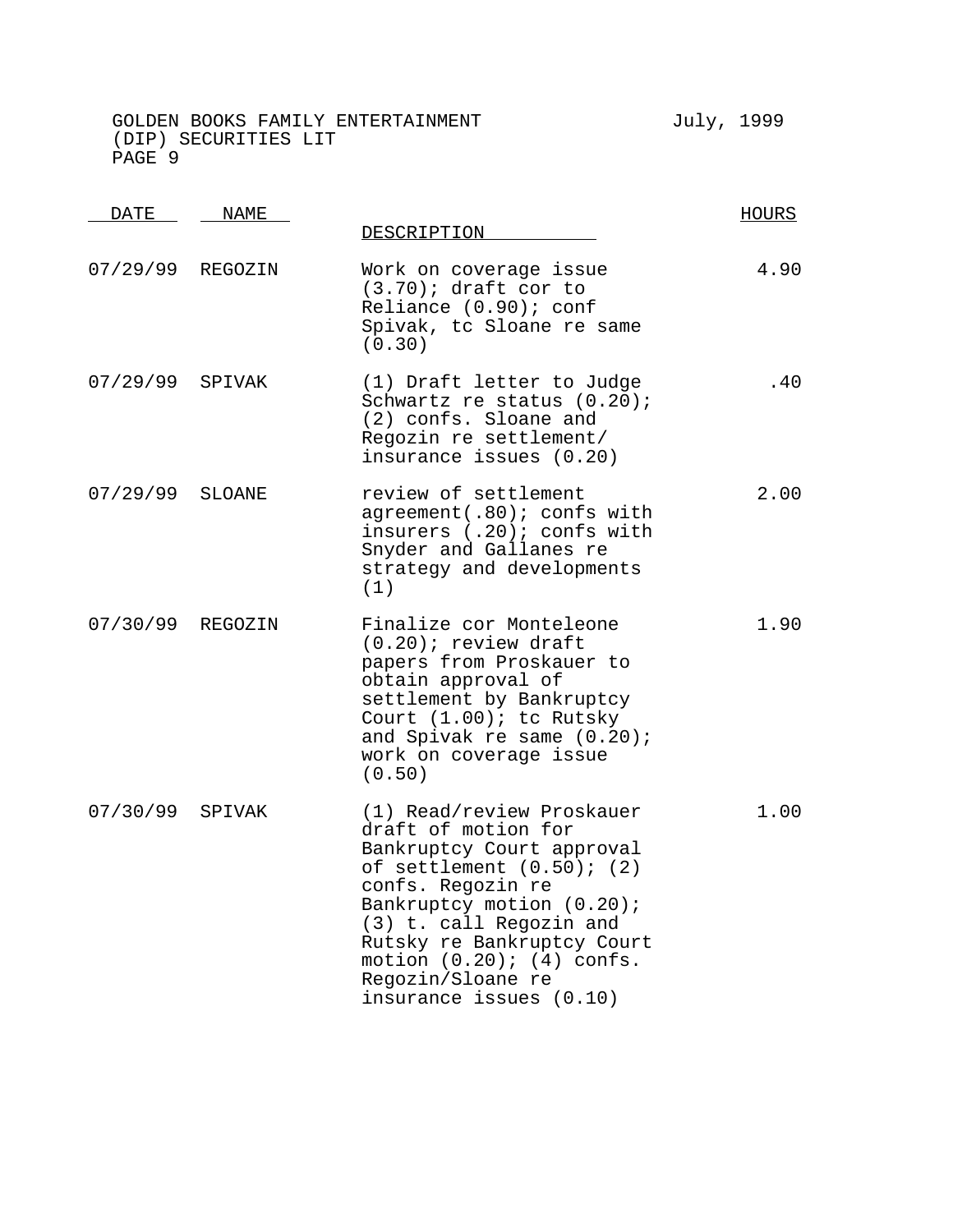| DATE           | NAME | DESCRIPTION                                                                                                    | HOURS |
|----------------|------|----------------------------------------------------------------------------------------------------------------|-------|
| 07/30/99 AHMAD |      | Trip to USDC-SDNY to<br>deliver Mr. Sloan's letter<br>to Judge Schwartz in<br>Lemmer v. Golden Books<br>( AA ) | . 50  |
|                |      |                                                                                                                |       |

TOTAL FOR SERVICES  $$61,979.20$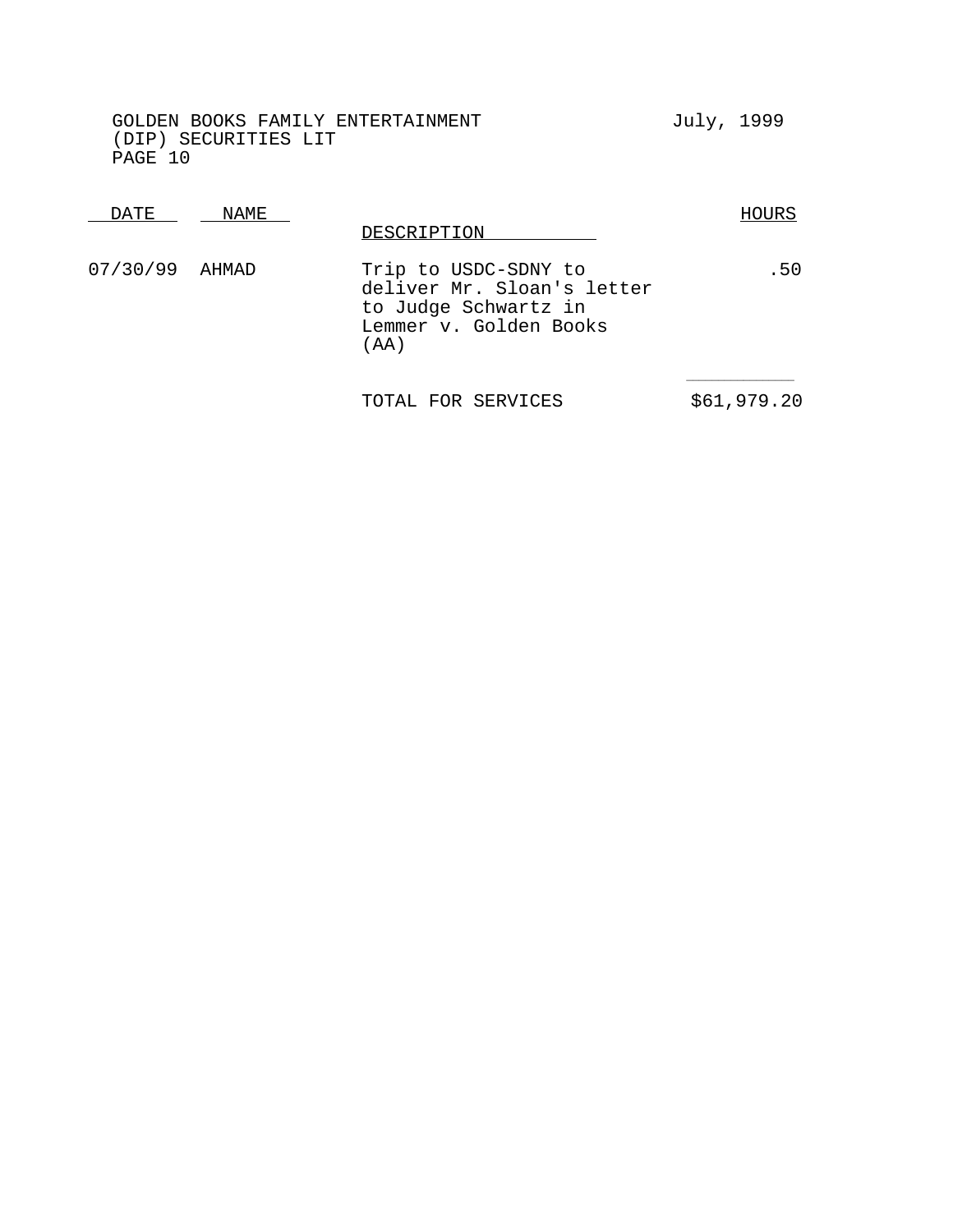PAGE 11

| <b>INIT</b> | <b>NAME</b>  |       | RATE   | <u>HOURS</u> | AMOUNT      |
|-------------|--------------|-------|--------|--------------|-------------|
| HGS         | SLOANE, H    |       | 520.00 | 43.00        | 22,360.00   |
| LAS         | SPIVAK, L    |       | 500.00 | 32.20        | 16,100.00   |
| RLR         | REGOZIN, R   |       | 488.00 | 34.70        | 16,933.60   |
| AA          | AZULAY, A    |       | 260.00 | .20          | 52.00       |
| EL.         | LIPMAN, E    |       | 204.00 | 2.20         | 448.80      |
| VP          | PREGEL, V    |       | 204.00 | 25.00        | 5,100.00    |
| MD          | DAVENPORT, M |       | 108.00 | .20          | 21.60       |
| AA          | AHMAD, A     |       | 100.00 | 1.00         | 100.00      |
| CW          | WESTBROOK, C |       | 96.00  | 4.50         | 432.00      |
| SH          | HALPERN, S   |       | 88.00  | 4.90         | 431.20      |
|             |              | TOTAL |        | 147.90       | \$61,979.20 |

------------------------ TIME RECAP -------------------------------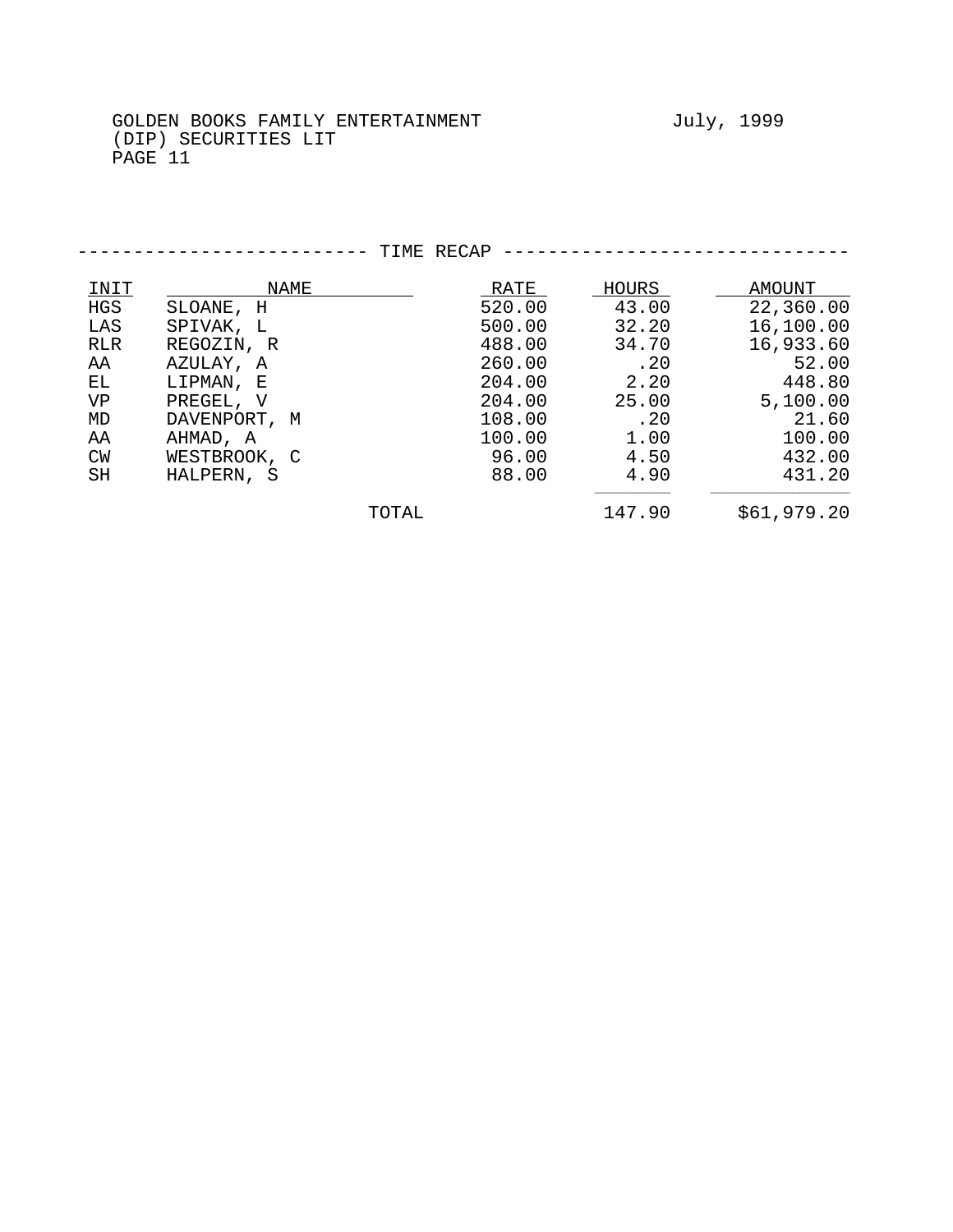| DISBURSEMENTS AND CHARGES       | <b>AMOTINT</b> |
|---------------------------------|----------------|
| Xeroxing                        | 2,201.56       |
| Courier Service                 | 77.00          |
| Lexis and Database Charges      | 365.50         |
| Postage                         | 6.28           |
| Telephone Charges               | .85            |
| Court Reporters                 | 1,472.90       |
| Local Transportation            | 745.88         |
| Exhibit Tabs                    | 1.50           |
| Rapifax                         | 6.25           |
| Westlaw Searches                | 24.14          |
| Messenger Services              | 175.50         |
| Word Processing                 | 1,902.75       |
| Overtime Meals                  | 9.28           |
| Color Printing                  | 590.00         |
| Data Bank Research              | 1.20           |
| TOTAL DISBURSEMENTS AND CHARGES | \$7,580.59     |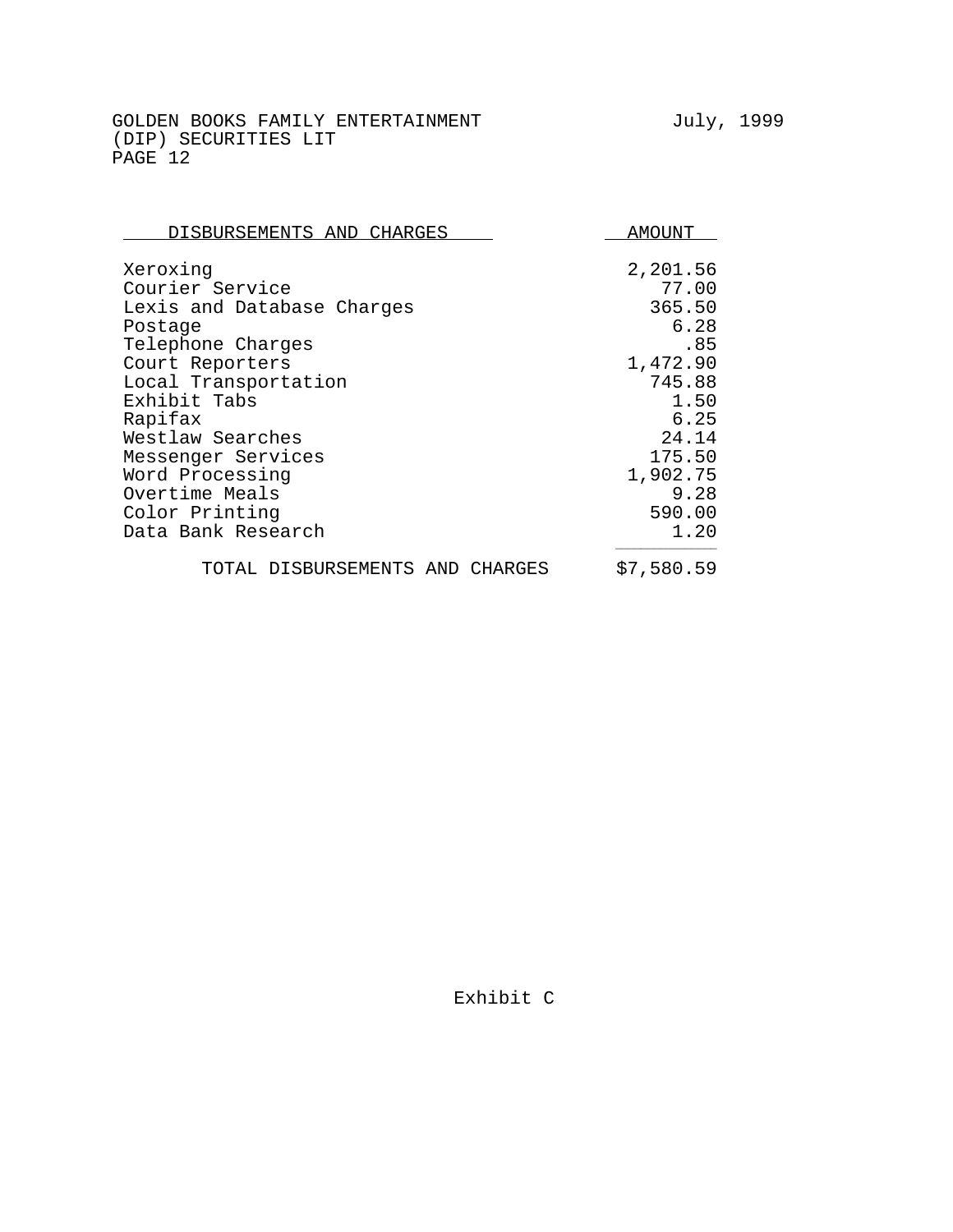#### September 17, 1999

| TO: | Golden Books Family Entertainment, Inc. |  |
|-----|-----------------------------------------|--|
|     | Attn: Philip Galanes, Esq.              |  |
|     | Colin Finkelstein                       |  |

FROM: Cahill Gordon & Reindel

RE: Statement of Fees and Disbursements for period from August 1, 1999 through September 1, 1999.

1. Cahill Gordon & Reindel ("CGR") hereby submits this statement of fees for services and related disbursements as special litigation counsel for the Debtors Golden Books Family Entertainment, Inc., et al. for the period from August 1, 1999 through September 1, 1999. During the applicable period, Cahill Gordon & Reindel charged total fees in the amount of \$31,488.00 at its usual and customary hourly rates and incurred actual and necessary disbursements of \$2,239.43.

2. Exhibit "A" is a schedule listing all attorneys and paraprofessionals providing services for the estates, their respective billing rates, and the aggregate hours expended by such persons during the period from August 1, 1999 through September 1, 1999.

3. Exhibit "B" provides a detailed accounting of services rendered, itemized by the name of the person who ren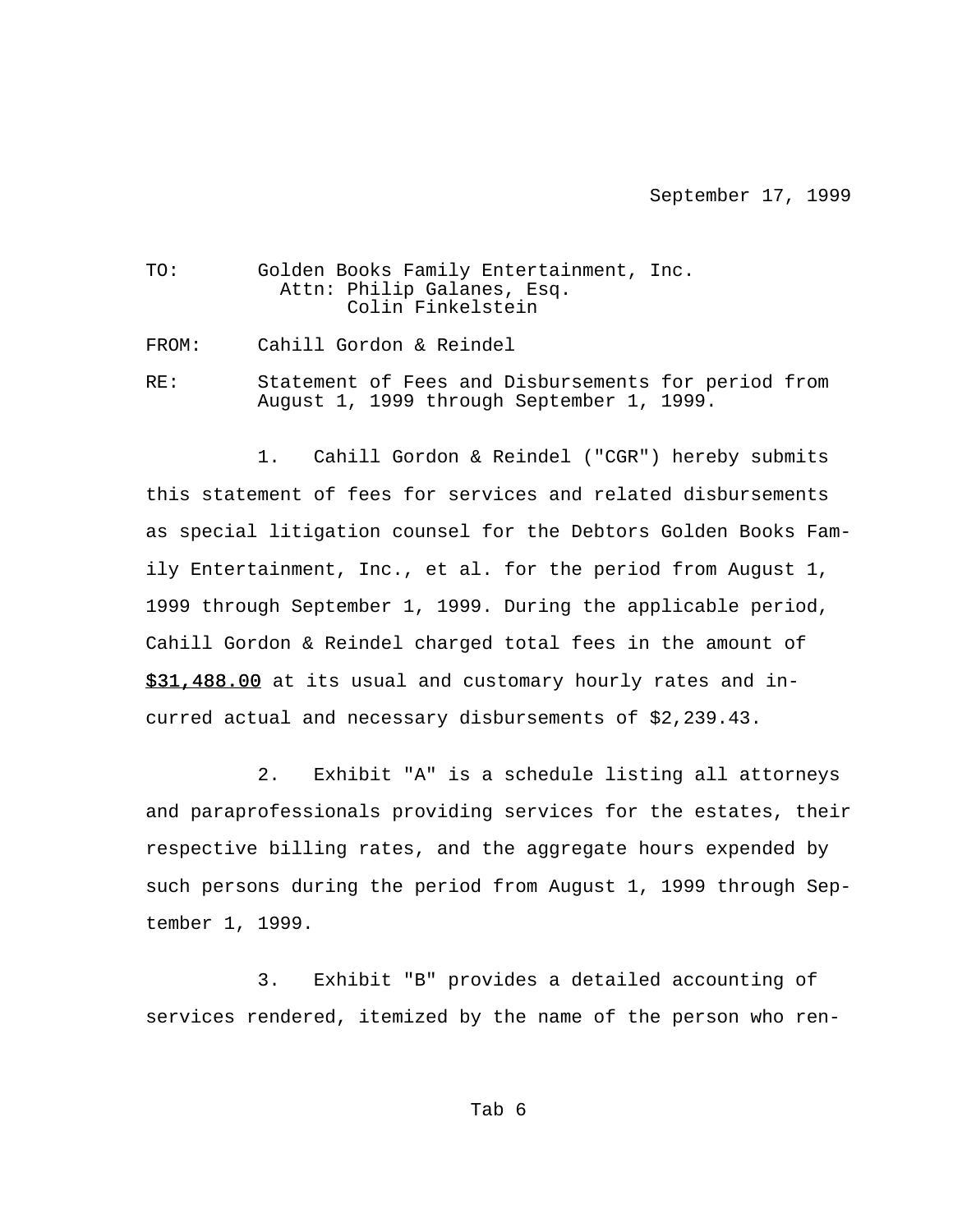dered the service, the date of service, the amount of time expended and a description of the services rendered.

4. Exhibit "C" is a schedule of disbursements incurred during the period from August 1, 1999 through September 1, 1999 in connection with services performed by Cahill Gordon & Reindel as special litigation counsel for the Debtors.

5. During the applicable period, Cahill Gordon & Reindel provided legal services relating to the consolidated Lemmer and Green Fund class actions.

6. Cahill Gordon & Reindel customarily bills clients on a monthly basis for legal services rendered and expenses incurred. Charges for services are calculated based upon standard hourly rates and time devoted to such legal services.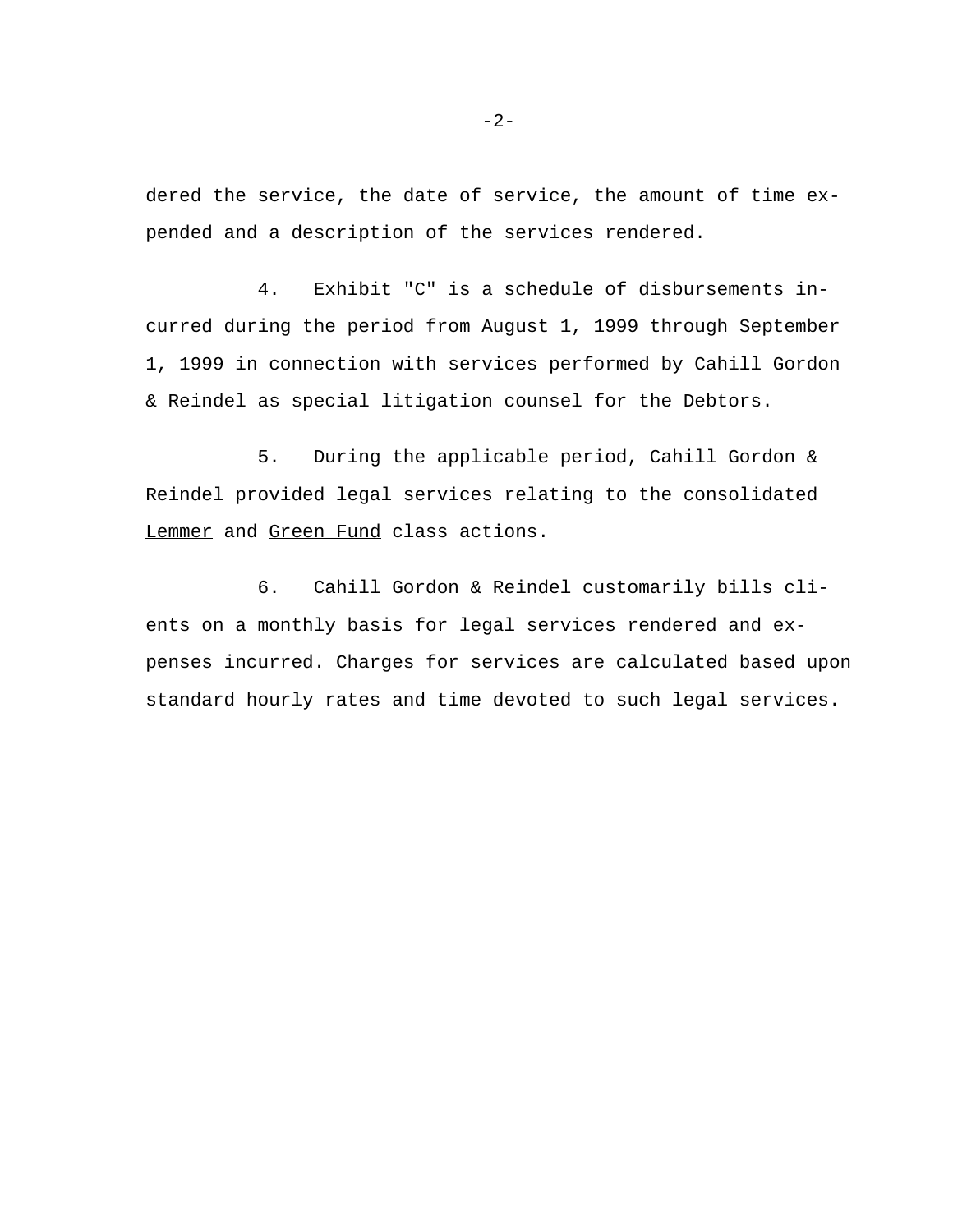| NAME                    | POSITION                       | RATE   | AGGREGATE<br>HOURS | TOTAL FEES  |
|-------------------------|--------------------------------|--------|--------------------|-------------|
| Howard G. Sloane        | Partner                        | 520.00 | 23.00              | 11,960.00   |
| Leonard A. Spivak       | Partner                        | 500.00 | 12.40              | 6, 200.00   |
| Roy L. Regozin          | Partner                        | 488.00 | 20.80              | 10,150.40   |
| Tammy Harvey            | Associate                      | 228.00 | 10.00              | 2,280.00    |
| Nicholas J. Marcantonio | Deputy<br>Managing<br>Attorney | 184.00 | .40                | 73.60       |
| Abdul Ahmad             | Paralegal                      | 100.00 | 1.00               | 100.00      |
| Val Kleyman             | Paralegal                      | 92.00  | 5.00               | 460.00      |
| Proofreaders            | Paraprofes<br>sionals          | 88.00  | 3.00               | 264.00      |
| TOTAL                   |                                |        | 75.60              | \$31,488.00 |

## LIST OF PROFESSIONALS, RATES AND AGGREGATE HOURS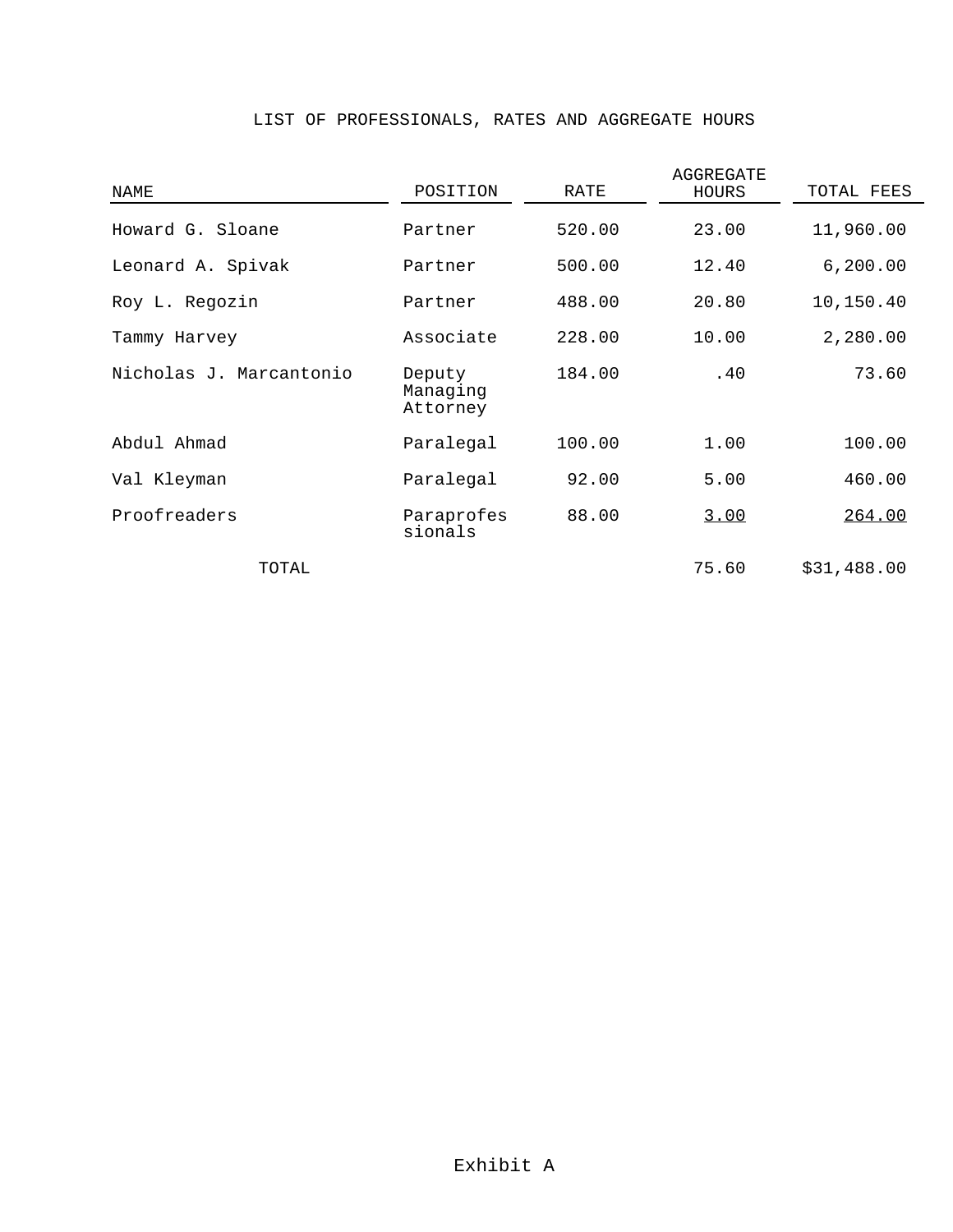### FOR PROFESSIONAL SERVICES RENDERED

| DATE     | NAME          | DESCRIPTION                                                                                                                                                                                                                                                                                                  | <b>HOURS</b> |
|----------|---------------|--------------------------------------------------------------------------------------------------------------------------------------------------------------------------------------------------------------------------------------------------------------------------------------------------------------|--------------|
| 08/02/99 | HARVEY        | Research re: duty to defend.                                                                                                                                                                                                                                                                                 | 1.50         |
| 08/02/99 | AHMAD         | Trip to USDC-SDNY to search for<br>order filed in Lemmer v. Golden<br>Books.                                                                                                                                                                                                                                 | .50          |
| 08/03/99 | REGOZIN       | Work on Chubb release $(1.30)$ ;<br>conf Spivak re changes to Stip<br>$(0.20)$ ; prep riders to Stip<br>$(1.70)$ ; fax to Bauer, to Bauer re<br>same (0.10); tc Harvey re<br>research on coverage issue (0.20)                                                                                               | 3.50         |
| 08/03/99 | SPIVAK        | (1) Conf. Regozin re Amendments<br>to settlement papers $(0.40)$ ; $(2)$<br>V.M.'s Sloane re status and<br>scheduling $(0.10)$ ; $(3)$ letter and<br>t. calls Rosen re Chubb release<br>(0.20)                                                                                                               | .70          |
| 08/03/99 | <b>SLOANE</b> | continued negotiations re opt out<br>issues (1); review of opt out<br>policies and rights (1)                                                                                                                                                                                                                | 2.00         |
| 08/03/99 | HARVEY        | Research re: excess insurance.                                                                                                                                                                                                                                                                               | 4.50         |
| 08/04/99 | REGOZIN       | Tc Spivak and Rosen re release<br>$(0.20)$ ; revise release $(0.70)$ ;<br>review changes to Stip and other<br>settlement docs (0.60); cor<br>Galanes re settlement docs<br>(0.30); review D&O proposal<br>(0.30); message to and conf with<br>Sloane re same (0.30); read cases<br>re coverage issues (0.90) | 3.30         |
| 08/04/99 | SPIVAK        | (1) Confs. Regozin and t. call<br>Rosen re changes in mutual<br>release (0.40); (2) read proposal<br>for additional insurance for opt-<br>outs $(0.10)$                                                                                                                                                      | .50          |
| 08/04/99 | SLOANE        | work on Chubb release revisions<br>$(1)$ ; review of term sheet and new<br>draft of settlement papers (1)                                                                                                                                                                                                    | 2.00         |
| 08/04/99 | HARVEY        | Research re: excess insurance.                                                                                                                                                                                                                                                                               | 4.00         |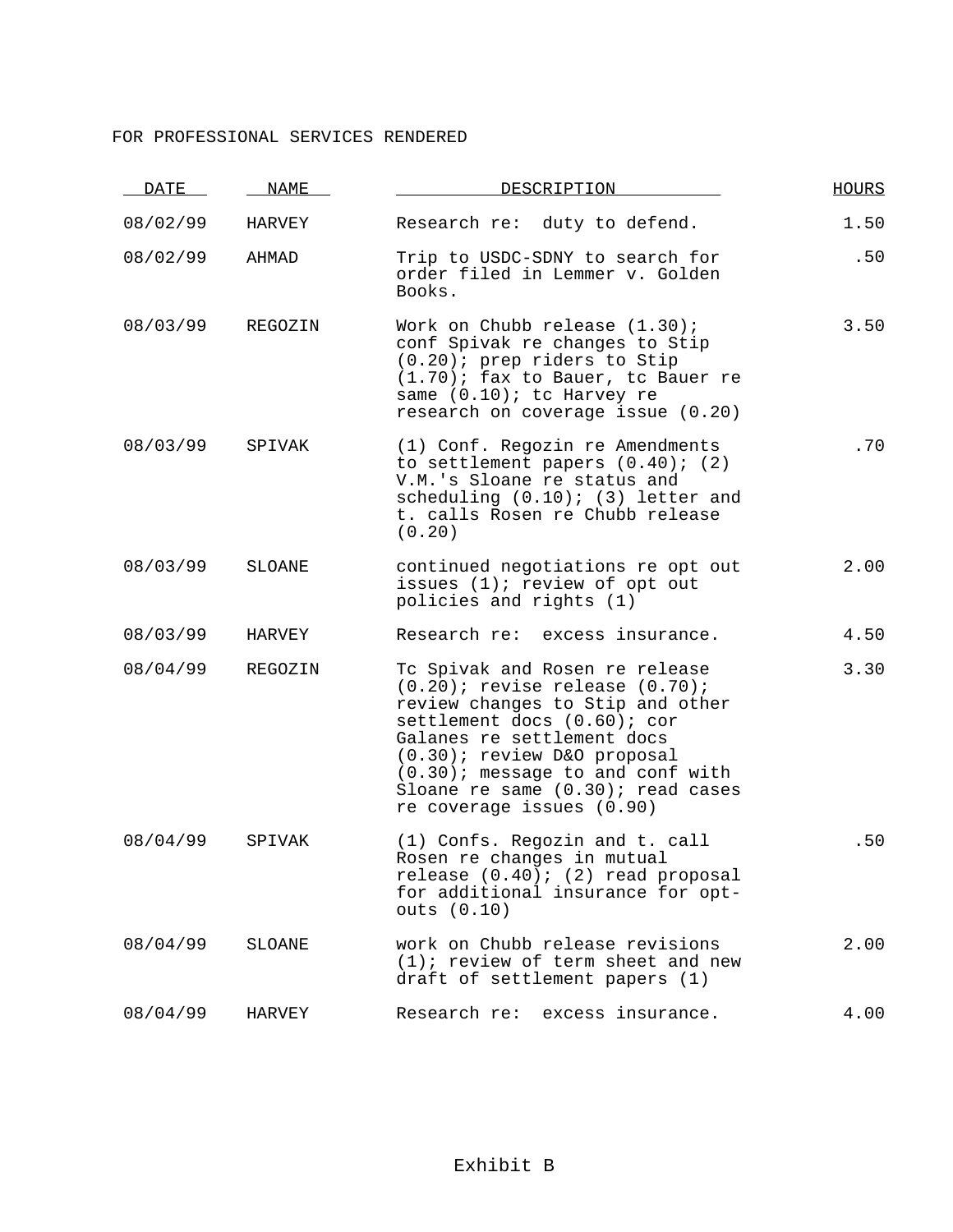| DATE     | NAME          | DESCRIPTION                                                                                                                                                                                                                                                                                                                                                                             | HOURS |
|----------|---------------|-----------------------------------------------------------------------------------------------------------------------------------------------------------------------------------------------------------------------------------------------------------------------------------------------------------------------------------------------------------------------------------------|-------|
| 08/05/99 | REGOZIN       | Complete revision of Chubb<br>release (0.30); prepare comments<br>on settlement docs changes<br>(0.30); review cor from Reliance<br>$(0.20)$ ; conf Spivak re same and<br>re coverage issue $(0.10)$ ; tc<br>Harvey re coverage issue $(0.10)$                                                                                                                                          | 1.00  |
| 08/05/99 | SPIVAK        | (1) Review new draft of motion to<br>Bankruptcy Court (0.80); (2)<br>draft memo re possible<br>modification of settlement terms<br>$(0.50)$ ; (3) confs. Sloane,<br>Regozin, Hyman re proposed<br>revision of settlement terms<br>(0.20)                                                                                                                                                | 1.50  |
| 08/05/99 | SLOANE        | conf with client re settlement<br>issues (1); review of ins issues<br>and draft policies (2)                                                                                                                                                                                                                                                                                            | 3.00  |
| 08/06/99 | REGOZIN       | Review revised bankruptcy<br>application re approval of<br>settlement (1.20); conf Spivak re<br>comments (0.20); tc Rutsky re<br>Cahill comments (0.60); tc Bauer<br>re changes to settlement papers<br>and message to Bauer re same<br>(0.20)                                                                                                                                          | 2.20  |
| 08/06/99 | SPIVAK        | (1) Conf. call Snyder, Galanes,<br>Sloane, Hyman re status and<br>strategy $(0.50)$ ; $(2)$ conf.<br>Regozin re Bankruptcy Court<br>motion to approve settlement<br>$(0.50)$ ; (3) preliminary review of<br>insurance/opt out issues (0.20);<br>(4) draft and revise letter to<br>Judge Schwartz; V.M. Sloane<br>$(0.20)$ ; $(5)$ t. call Wallner re<br>letter to Judge Schwartz (0.10) | 1.50  |
| 08/06/99 | <b>SLOANE</b> | conf call with client re<br>developments in litigation and<br>settlement issues (1)                                                                                                                                                                                                                                                                                                     | 1.00  |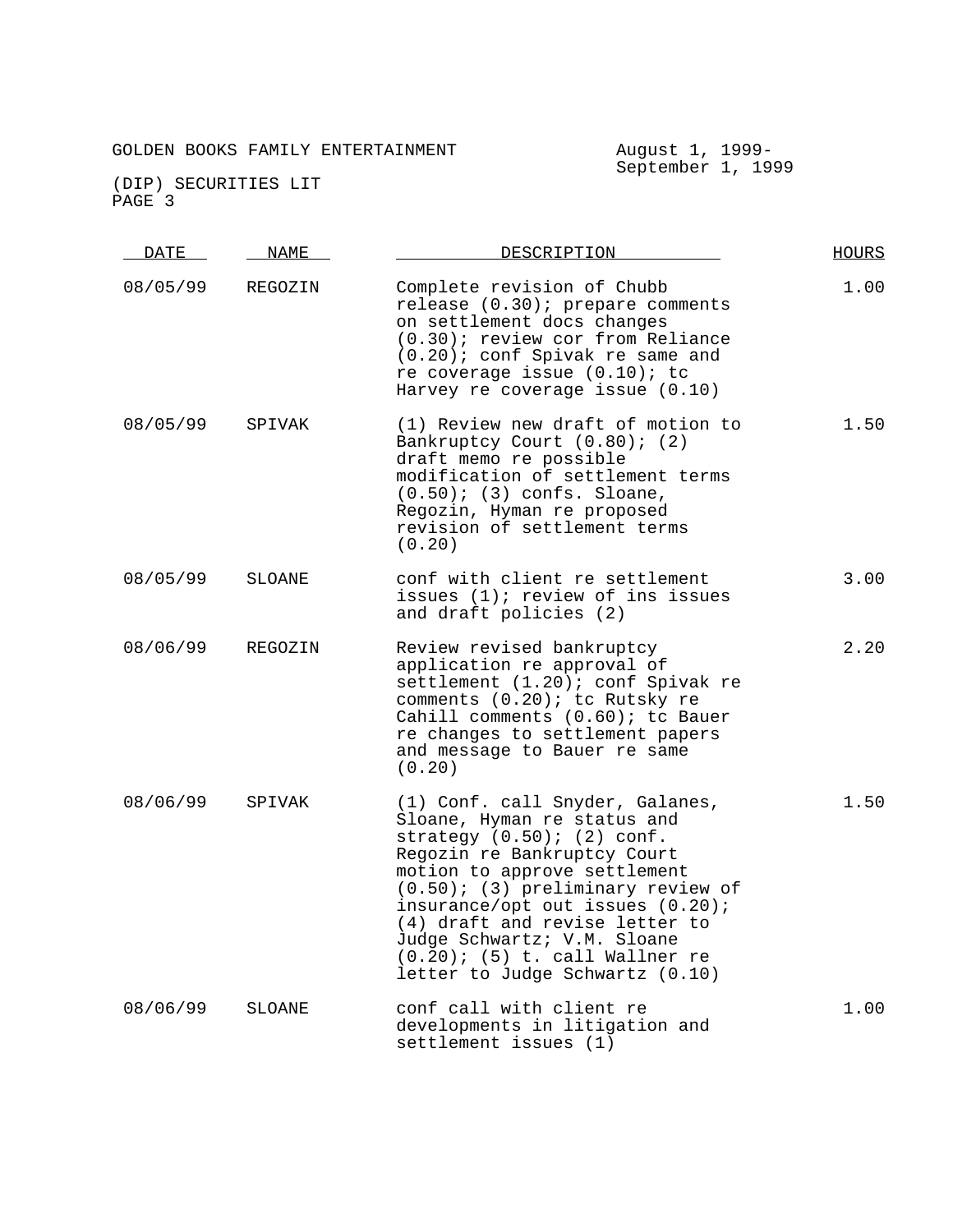| <b>DATE</b> | NAME          | DESCRIPTION                                                                                                                                                                                                                                                                                                                                                              | <b>HOURS</b> |
|-------------|---------------|--------------------------------------------------------------------------------------------------------------------------------------------------------------------------------------------------------------------------------------------------------------------------------------------------------------------------------------------------------------------------|--------------|
| 08/06/99    | AHMAD         | Delivery of letter of CG&R to<br>Judge Schwartz from Mr. Sloane.<br>(MH)                                                                                                                                                                                                                                                                                                 | .50          |
| 08/07/99    | SPIVAK        | (1) Analysis of insurance issues<br>re opt outs and potential<br>derivative claims $(0.50)$ ; $(2)$<br>memo to Sloane (0.60)                                                                                                                                                                                                                                             | 1.10         |
| 08/08/99    | PROOFREADER   | Full read Memorandum for L.<br>Spivak (Walsh/Moon)                                                                                                                                                                                                                                                                                                                       | 2.00         |
| 08/09/99    | REGOZIN       | Revise memo re coverage issues,<br>including review of documents<br>relating thereto (3.40); confs<br>Spivak $(2)$ re same $(0.10)$ ; tc's<br>Sloane & Spivak (0.10), Spivak,<br>Rosen (3) (0.20) re release; cor<br>Rosen re release (0.30); tc's<br>Bauer re changed pages in<br>settlement papers (0.10); conf<br>Spivak re comments re settlement<br>papers $(0.10)$ | 4.30         |
| 08/09/99    | SPIVAK        | (1) T. calls Sloane re settlement<br>negotiations $(0.30)$ ; $(2)$ conf.<br>Regozin and revise memo on<br>insurance issues $(0.20)$ ; $(3)$<br>letter Rosen re changed papers<br>$(0.10)$ ; $(4)$ final read of<br>settlement papers and conf.<br>Regozin $(2.00)$                                                                                                       | 2.60         |
| 08/09/99    | <b>SLOANE</b> | meetings with pls counsel re<br>settlement (2); review of<br>settlement drafts and releases<br>$(2)$ ; confs with client re options<br>re opt out class members (1)                                                                                                                                                                                                      | 5.00         |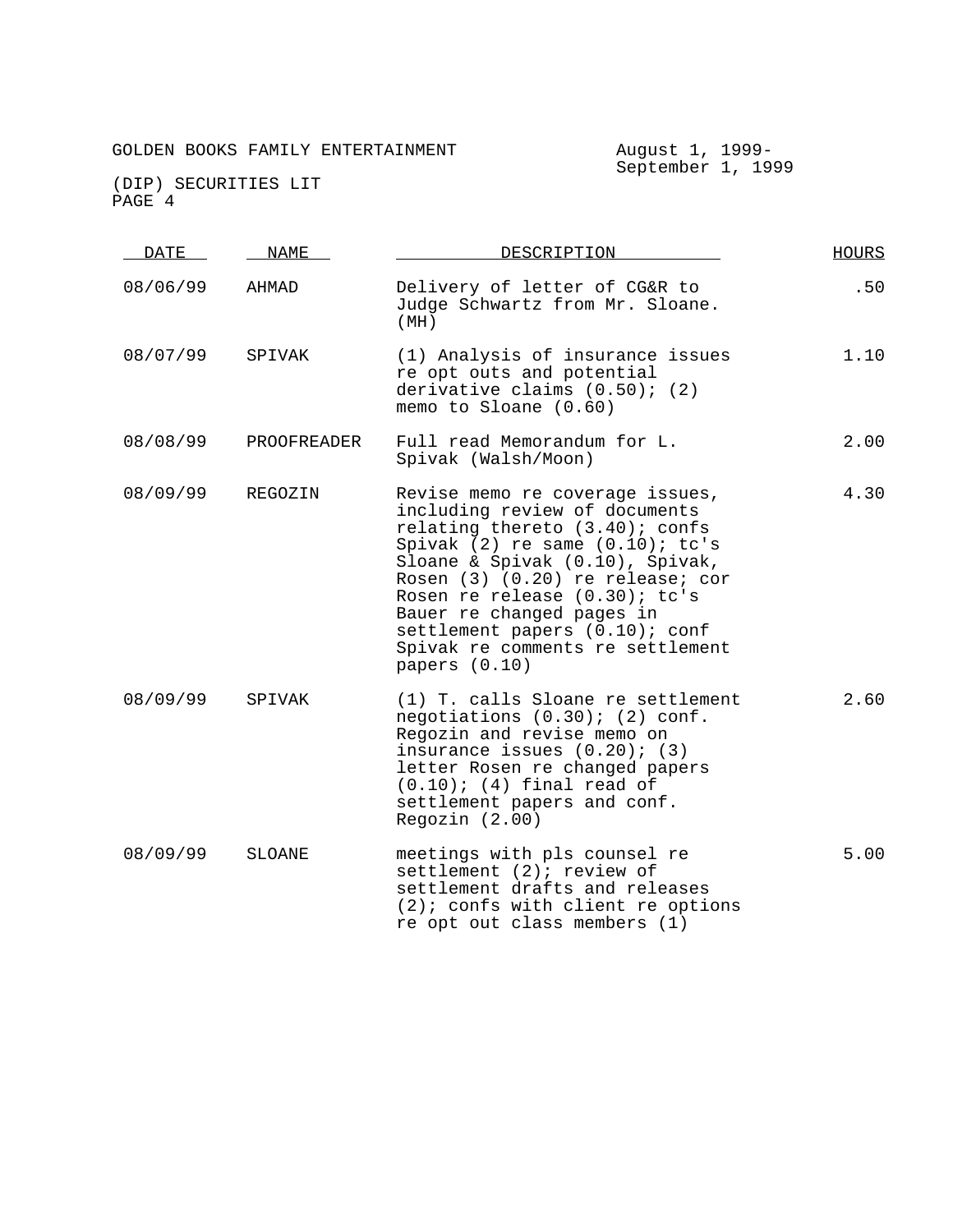| DATE     | <b>NAME</b> | DESCRIPTION                                                                                                                                                                                                                                                                                                                                     | <b>HOURS</b> |
|----------|-------------|-------------------------------------------------------------------------------------------------------------------------------------------------------------------------------------------------------------------------------------------------------------------------------------------------------------------------------------------------|--------------|
| 08/10/99 | REGOZIN     | Tc's Chubb (Bart) (2), Rosen (2)<br>re release (0.20); to Bauer re<br>changes to settlement papers<br>$(0.30)$ ; review changes made to<br>settlement papers (0.30); review<br>changes to motion papers in<br>Bankruptcy Court and prepare<br>further comments (1.20); review<br>and revise draft cor to Judge<br>Schwartz re settlement (0.40) | 2.40         |
| 08/10/99 | SPIVAK      | (1) Confs. Regozin and V.M.<br>Sloane re settlement issues<br>$(0.30)$ ; $(2)$ t. call Galanes re<br>settlement issues (0.10)                                                                                                                                                                                                                   | .40          |
| 08/11/99 | REGOZIN     | Tc's Bauer re settlement papers,<br>Rutsky re motion to approve<br>settlement (0.20); assemble docs<br>to fax to Rutsky (0.20); tc's<br>Rosen re release, Sloane re<br>settlement papers (0.10)                                                                                                                                                 | .50          |
| 08/11/99 | SPIVAK      | (1) T. call Galanes and Hyman re<br>status $(0.10)$ ; $(2)$ dictate memo<br>on Hyman and Galanes t. call<br>$(0.10)$ ; (3) conf. Regozin and<br>V.M.'s Sloane re status of<br>settlement arrangements (0.10)                                                                                                                                    | .30          |
| 08/12/99 | REGOZIN     | Tc's Baio and messages to Sloane<br>& Spivak re same (0.10), Rosen re<br>release (0.20); revise release<br>(0.30); message from Sloane,<br>message to Sloane & Spivak re<br>settlement (0.10)                                                                                                                                                   | .70          |
| 08/13/99 | REGOZIN     | Tc Rosen re release (0.20);<br>message to and from Sloane and<br>conf Spivak re same (0.10)                                                                                                                                                                                                                                                     | .30          |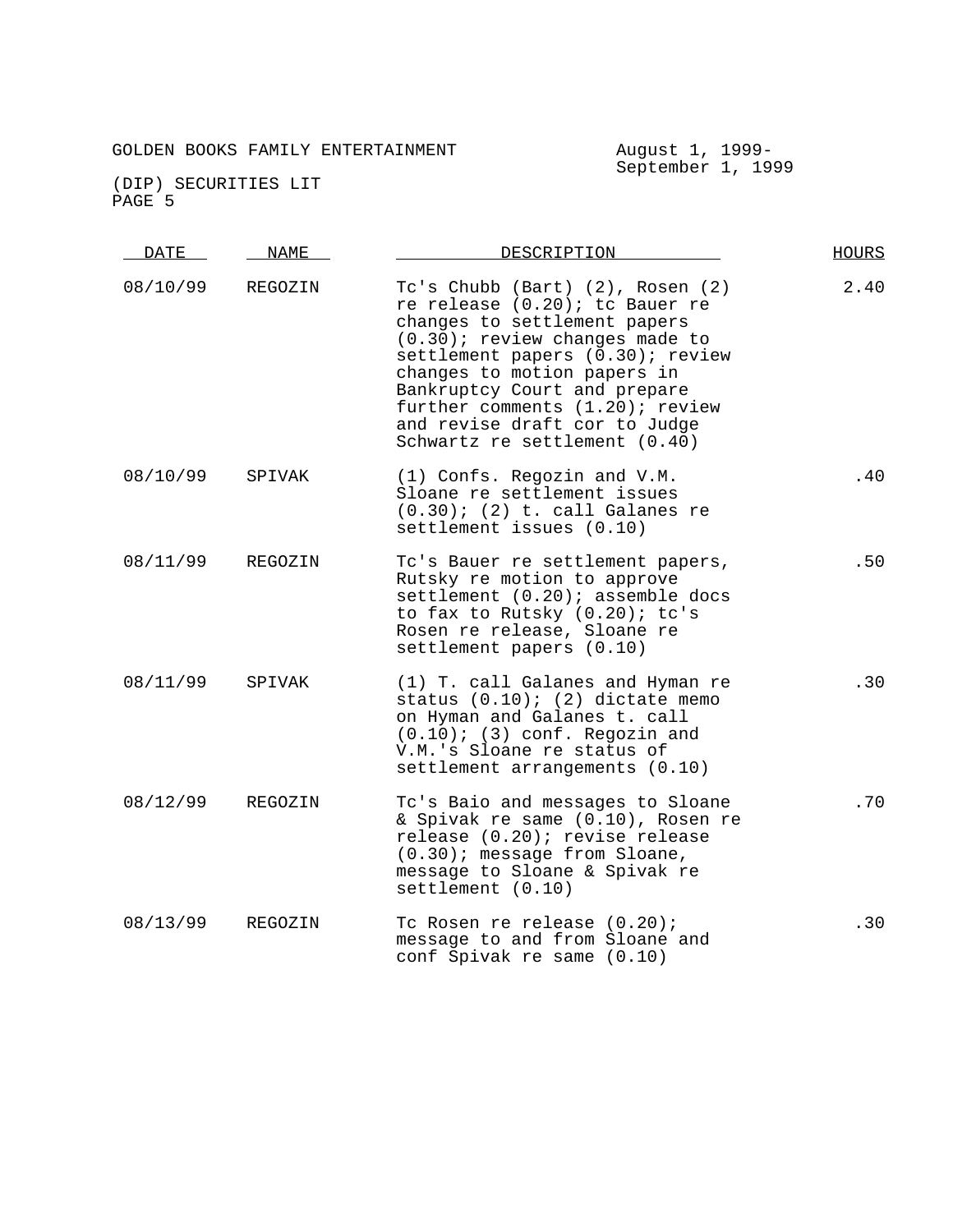| <b>DATE</b> | <b>NAME</b> | DESCRIPTION                                                                                                                                                                                                                                                                                               | <b>HOURS</b> |
|-------------|-------------|-----------------------------------------------------------------------------------------------------------------------------------------------------------------------------------------------------------------------------------------------------------------------------------------------------------|--------------|
| 08/13/99    | SPIVAK      | (1) Confs. Sloane re settlement<br>issues $(0.10)$ ; $(2)$ conf. call<br>Sloane and Goldstein (Chubb)<br>$(0.10)$ ; (3) conf. Regozin re<br>status and settlement issues<br>$(0.10)$ ; (4) t. call Wallner re<br>status $(0.10)$                                                                          | .40          |
| 08/16/99    | REGOZIN     | Tc Rutsky & Spivak re revising<br>papers re settlement (0.10)                                                                                                                                                                                                                                             | .10          |
| 08/16/99    | SPIVAK      | (1) V.M.'s Sloane re status of<br>discussions with Chubb re opt<br>outs $(0.10)$ ; $(2)$ t. calls Bauer<br>re communication with Court<br>$(0.10)$ ; (3) t. call Biao and memo<br>re signing release $(0.10)$ ; $(4)$<br>confs. Regozin re motion to<br>Bankruptcy court (0.10)                           | .40          |
| 08/16/99    | SLOANE      | prep for (.50) and meetings with<br>client at client to discuss opt<br>out issues, settlement scenarios<br>and claims and defenses of suit<br>(5); review of settlement papers<br>in final form (2.5)                                                                                                     | 8.00         |
| 08/17/99    | REGOZIN     | Review fax re changes to<br>Application for Bankruptcy Court<br>approval of settlement $(0.30)$ ;<br>conf Spivak and tc Rutsky re same<br>(0.10); message from Rutsky re<br>changes to Application; conf<br>Spivak and tc Spivak & Rutsky re<br>same (0.20); cor Rutsky re<br>settlement agreement (0.10) | .70          |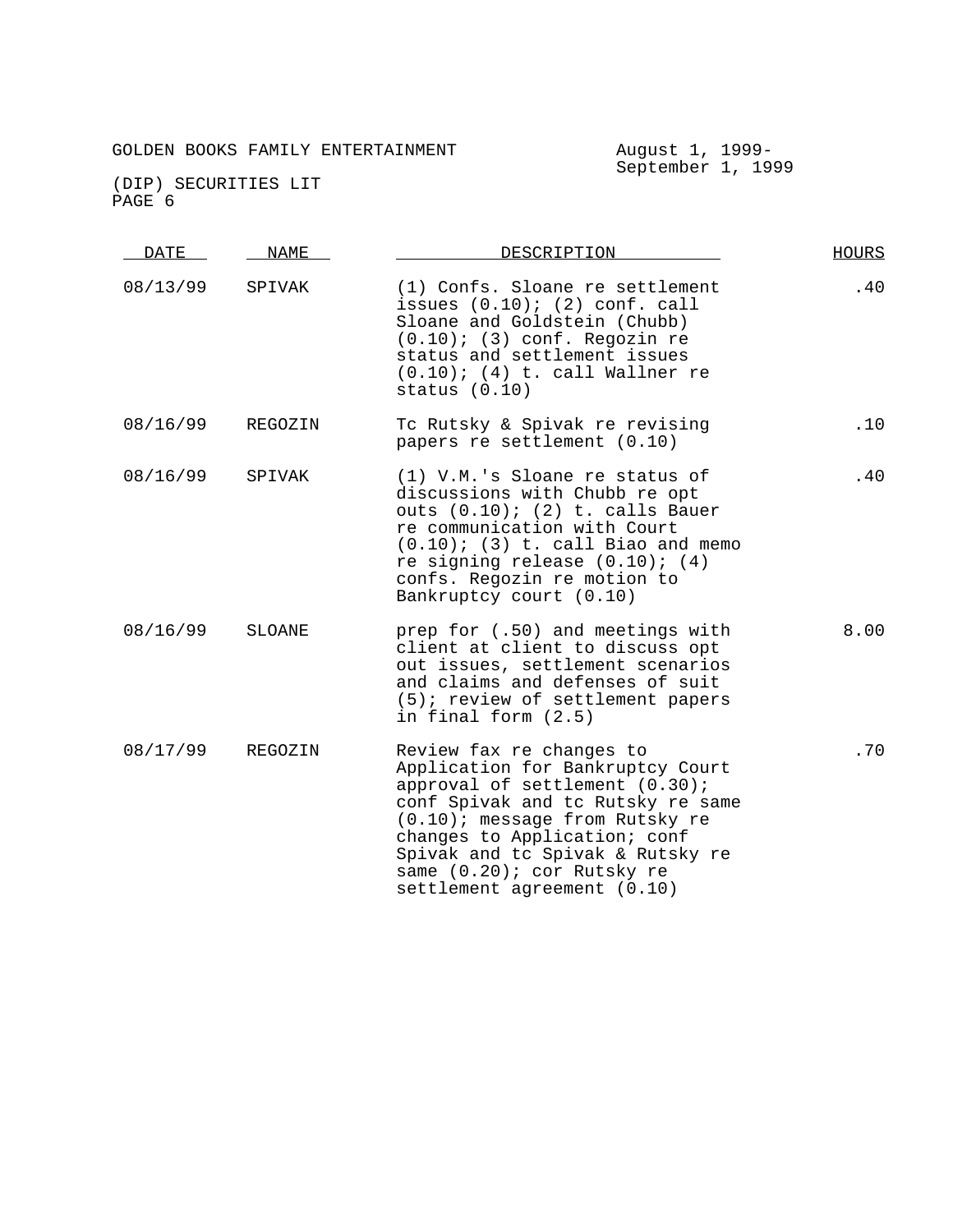| DATE     | NAME        | DESCRIPTION                                                                                                                                                                                                                                                                                                                                                                             | <b>HOURS</b> |
|----------|-------------|-----------------------------------------------------------------------------------------------------------------------------------------------------------------------------------------------------------------------------------------------------------------------------------------------------------------------------------------------------------------------------------------|--------------|
| 08/17/99 | SPIVAK      | (1) Conf. call Sloane and Wallner<br>re communication with Court<br>$(0.10)$ ; (2) letter Galanes<br>enclosing settlement stip. as<br>filed $(0.10)$ ; $(3)$ conf. call<br>Court Clerk $(0.10)$ ; $(4)$ conf.<br>call Regozin and Rutsky re papers<br>to be filed with Bankruptch Court<br>$(0.10)$ ; (5) conf. Regozin re<br>Bankruptcy Court papers and edit<br>memo to file $(0.10)$ | .50          |
| 08/17/99 | SLOANE      | confs re settlement issues with<br>Wallner $(1)$ ; review of questions<br>re appeal of decision by non-<br>objectors (1)                                                                                                                                                                                                                                                                | 2.00         |
| 08/18/99 | KLEYMAN     | Made adjustments to the billing<br>statement. (.50) Proofread the<br>changes made on the stmnt of fees<br>and $disb.(.50)$                                                                                                                                                                                                                                                              | 1.00         |
| 08/18/99 | REGOZIN     | Review insurance proposal (0.40);<br>conf Spivak re same (0.30)                                                                                                                                                                                                                                                                                                                         | .70          |
| 08/18/99 | SPIVAK      | (1) Review new insurance terms<br>$(0.30)$ ; (2) confs. Regozin and<br>Sloane re new insurance terms<br>$(0.20)$ ; (3) t. conf. Broker and<br>Sloane $(0.10)$                                                                                                                                                                                                                           | .60          |
| 08/18/99 | PROOFREADER | Checked revisions on Invoices for<br>V. Kleyman                                                                                                                                                                                                                                                                                                                                         | 1.00         |
| 08/19/99 | KLEYMAN     | Reviewed and revised stmnt of<br>fees and disb (1.0), drafted a<br>memo and a cover letter (.50)                                                                                                                                                                                                                                                                                        | 1.50         |
| 08/19/99 | REGOZIN     | Review fax re revised plan<br>modifications (0.20); message to<br>Rutsky, tc Rutsky re comments on<br>$\text{fax} (0.10)$                                                                                                                                                                                                                                                               | .30          |
| 08/19/99 | SPIVAK      | (1) Conf. call insurance broker<br>and Sloane re new Chubb policy;<br>(2) t. calls Rutsky and Cawthra<br>re Court signing of documents                                                                                                                                                                                                                                                  | .20          |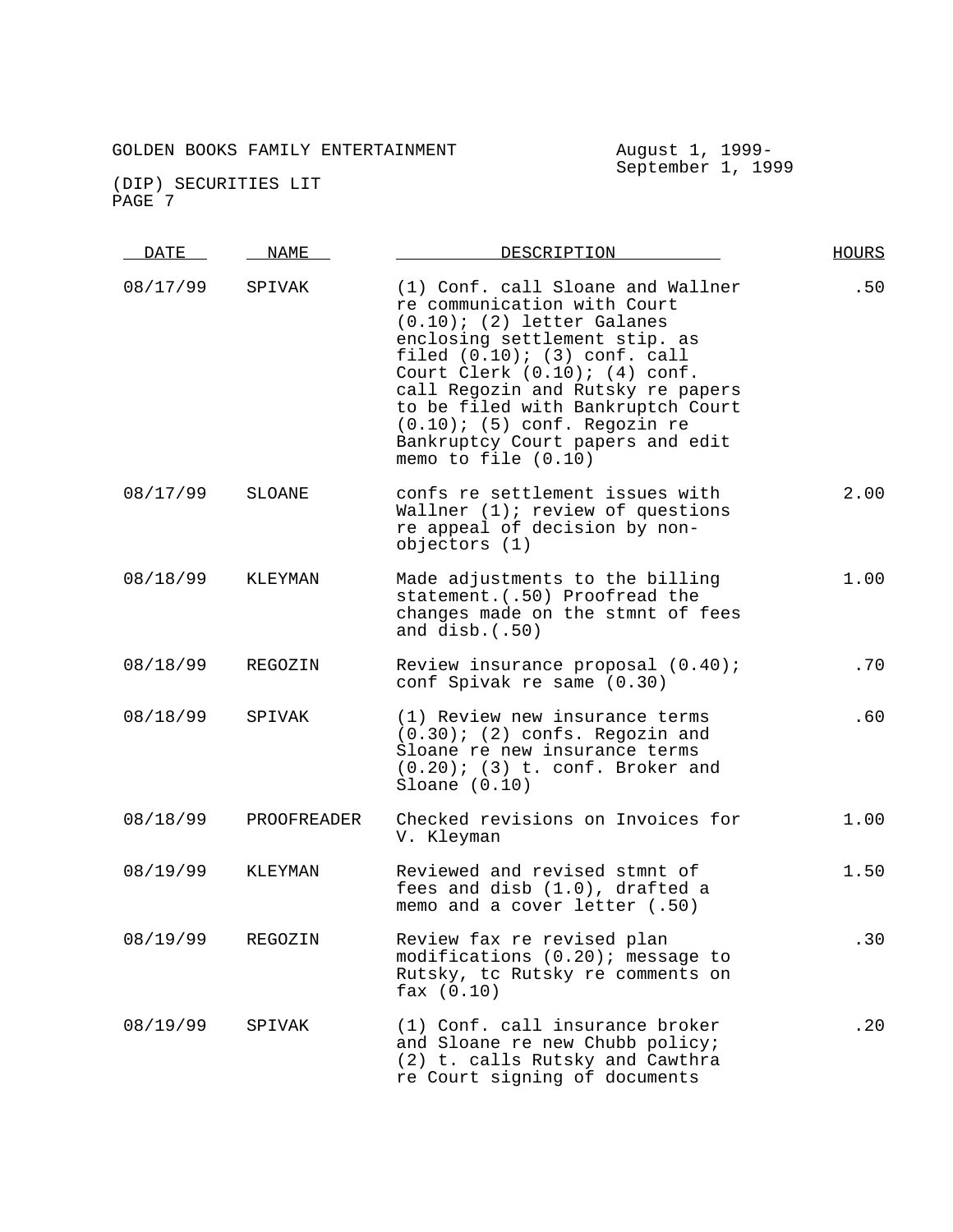# GOLDEN BOOKS FAMILY ENTERTAINMENT August 1, 1999-

| HOURS       | DESCRIPTION                                                                                                                                                                                                                                                            | NAME        | DATE     |
|-------------|------------------------------------------------------------------------------------------------------------------------------------------------------------------------------------------------------------------------------------------------------------------------|-------------|----------|
| .20         | Review and processing of<br>documents in connection with<br>settlement and procedures.                                                                                                                                                                                 | MARCANTONIO | 08/19/99 |
| 2.50        | Made photocopies of documents and<br>revised of stmnt of fees and<br>disb(1.20), made changes to<br>memo(.30), proofread stmnt for<br>changes(.50), varified the<br>distribution list(.10), organized<br>the distribution of documents to<br>appropriate parties(.90). | KLEYMAN     | 08/20/99 |
| .20         | Diaried settlement hearing and<br>related dates.                                                                                                                                                                                                                       | MARCANTONIO | 08/23/99 |
| .10         | Confs Spivak (2), tc Bauer re<br>Supplemental Agreement (0.10)                                                                                                                                                                                                         | REGOZIN     | 08/24/99 |
| .60         | Revise fax re insurance $(0.30)$ ;<br>conf Spivak re same (0.10); tc<br>Spivak and broker re same (0.20)                                                                                                                                                               | REGOZIN     | 08/27/99 |
| .60         | (1) T. call Finkelstein re timing<br>Q's (0.10); (2) read new revised<br>insurance proposal $(0.20)$ ; $(3)$<br>conf. Regozin re proposal (0.10);<br>(4) t. conf. brokers re new<br>proposal (0.10); (5) V.M. Galanes<br>and Sloane re proposal (0.10)                 | SPIVAK      | 08/27/99 |
| .10         | Tc's Rutsky (2); conf Spivak re<br>Supplemental Agreement (0.10)                                                                                                                                                                                                       | REGOZIN     | 08/30/99 |
| .10         | T. call Saltman re insurance<br>issues                                                                                                                                                                                                                                 | SPIVAK      | 08/31/99 |
| 1.00        | Attendance at Bankruptcy Ct.; (2)<br>conf. hearing and confs. with P's<br>counsel re status of procedures<br>for settlement $(1.00)$                                                                                                                                   | SPIVAK      | 09/01/99 |
| \$31,488.00 | TOTAL FOR SERVICES                                                                                                                                                                                                                                                     |             |          |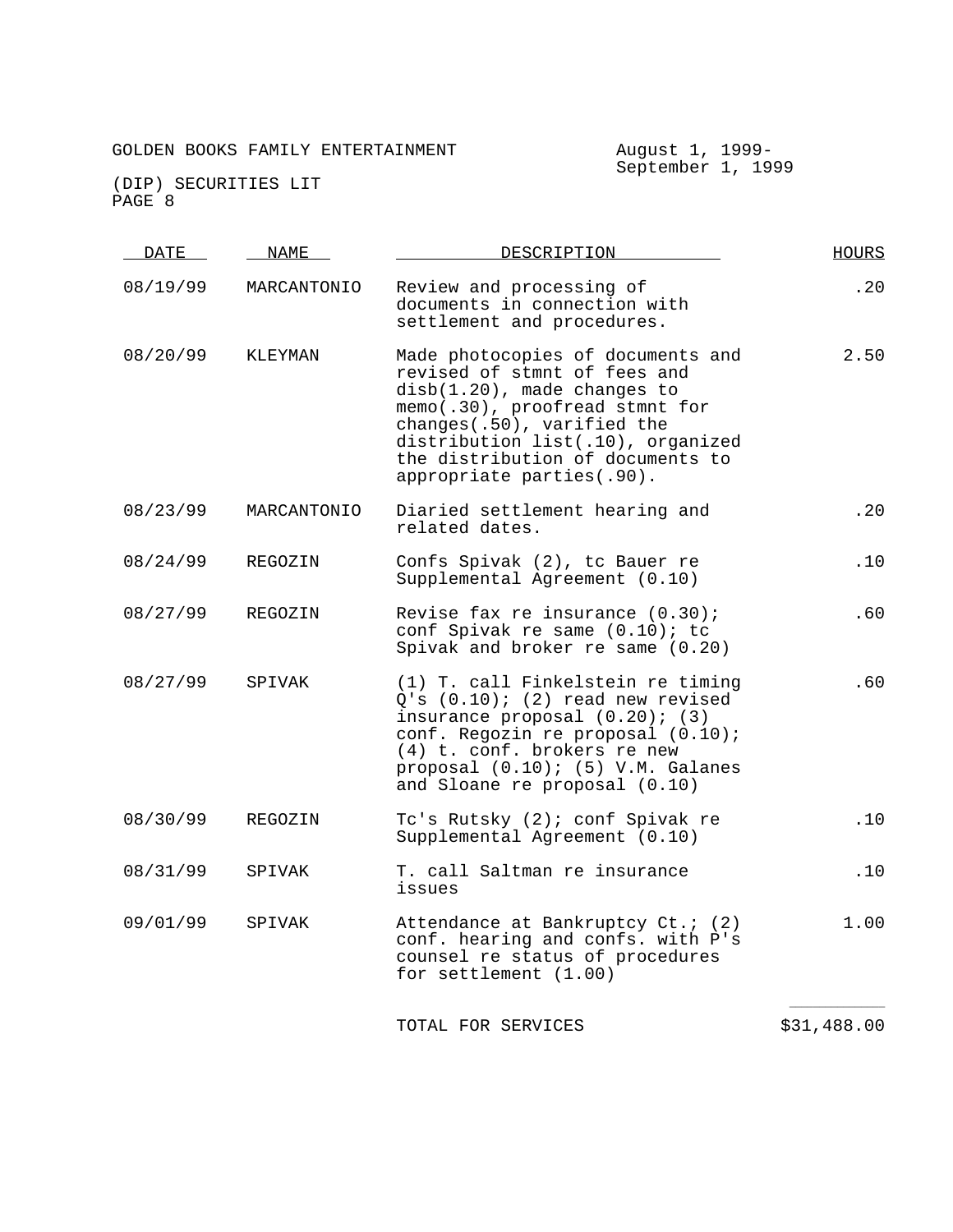# GOLDEN BOOKS FAMILY ENTERTAINMENT August 1, 1999-

September 1, 1999

|            |                | TIME RECAP |        |       |                 |
|------------|----------------|------------|--------|-------|-----------------|
| INIT       | NAME           |            | RATE   | HOURS | AMOUNT          |
| HGS        | SLOANE, H      |            | 520.00 | 23.00 | 11,960.00       |
| LAS        | SPIVAK, L      |            | 500.00 | 12.40 | 6, 200.00       |
| <b>RLR</b> | REGOZIN, R     |            | 488.00 | 20.80 | 10,150.40       |
| TH         | HARVEY, T      |            | 228.00 | 10.00 | 2,280.00        |
| NJM        | MARCANTONIO, N |            | 184.00 | .40   | 73.60           |
| AA         | AHMAD, A       |            | 100.00 | 1.00  | 100.00          |
| VK         | KLEYMAN, V     |            | 92.00  | 5.00  | 460.00          |
| RF         | FINNEGAN, R    |            | 88.00  | 1.00  | 88.00           |
| GW         | WALSH, G       |            | 88.00  | 2.00  | 176.00          |
|            |                | TOTAL      |        | 75.60 | \$<br>31,488.00 |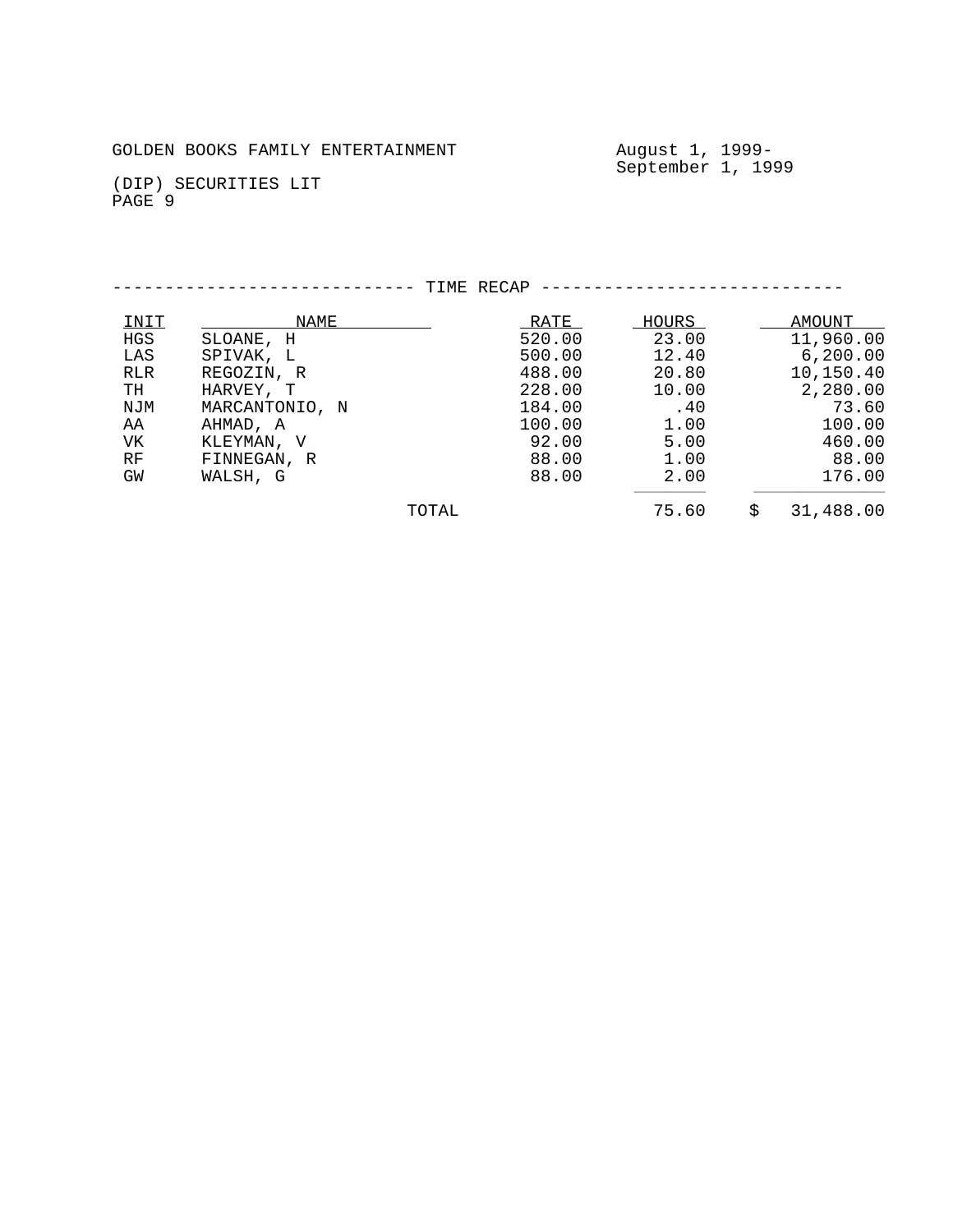August 1, 1999-<br>September 1, 1999

(DIP) SECURITIES LIT PAGE 10

| DISBURSEMENTS AND CHARGES       | AMOUNT     |  |  |
|---------------------------------|------------|--|--|
| Xeroxing                        | 329.10     |  |  |
| Local Transportation            | 27.00      |  |  |
| Postage                         | 4.19       |  |  |
| Telephone Charges               | .84        |  |  |
| Local Transportation            | 79.72      |  |  |
| Exhibit Tabs                    | 5.60       |  |  |
| Rapifax                         | 58.75      |  |  |
| Westlaw Searches                | 284.23     |  |  |
| Messenger Services              | 152.00     |  |  |
| Word Processing - NY            | 1,298.00   |  |  |
| TOTAL DISBURSEMENTS AND CHARGES | \$2,239.43 |  |  |

Exhibit C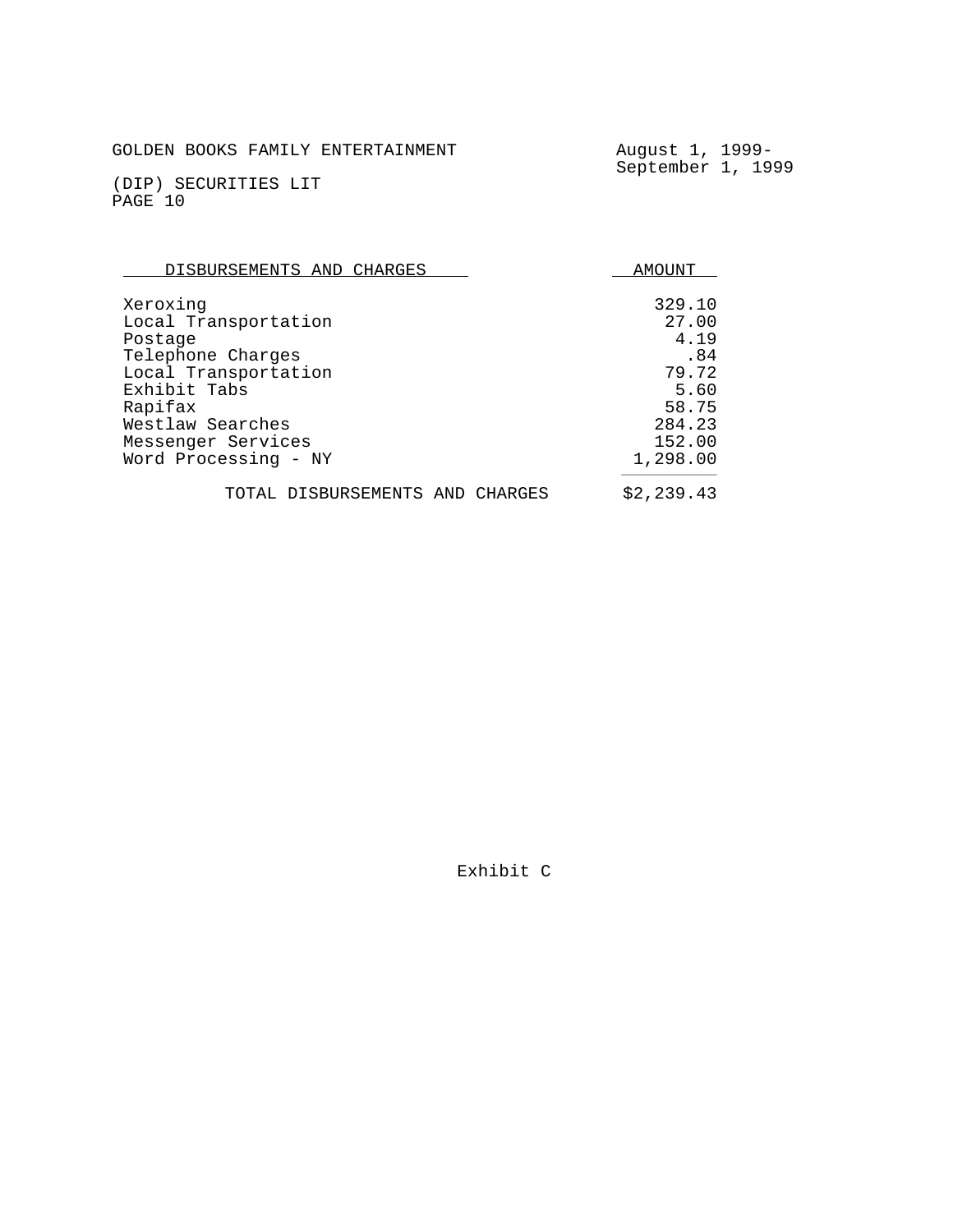UNITED STATES BANKRUPTCY COURT SOUTHERN DISTRICT OF NEW YORK ----------------------------------- x In re: GOLDEN BOOKS FAMILY ENTERTAINMENT, INC., et al., Debtors. : : : : : : : : : : : : : : (Chapter 11) Case. Nos. 99-10030 (TLB) Through 99-10032 (TLB) (Jointly Administered) AFFIDAVIT OF SERVICE -----------------------------------x STATE OF NEW YORK ) : ss.: COUNTY OF NEW YORK )

ROBERT R. CAWTHRA, being duly sworn, deposes and says:

1. I am over the age of 18 years and not a party to this action.

2. On the 24th day of September, 1999 I served the annexed FINAL APPLICATION OF CAHILL GORDON & REINDEL upon:

> Golden Books Family Entertainment, Inc. 888 Seventh Avenue New York, NY 10106 Attn: Philip Galanes, Esq.